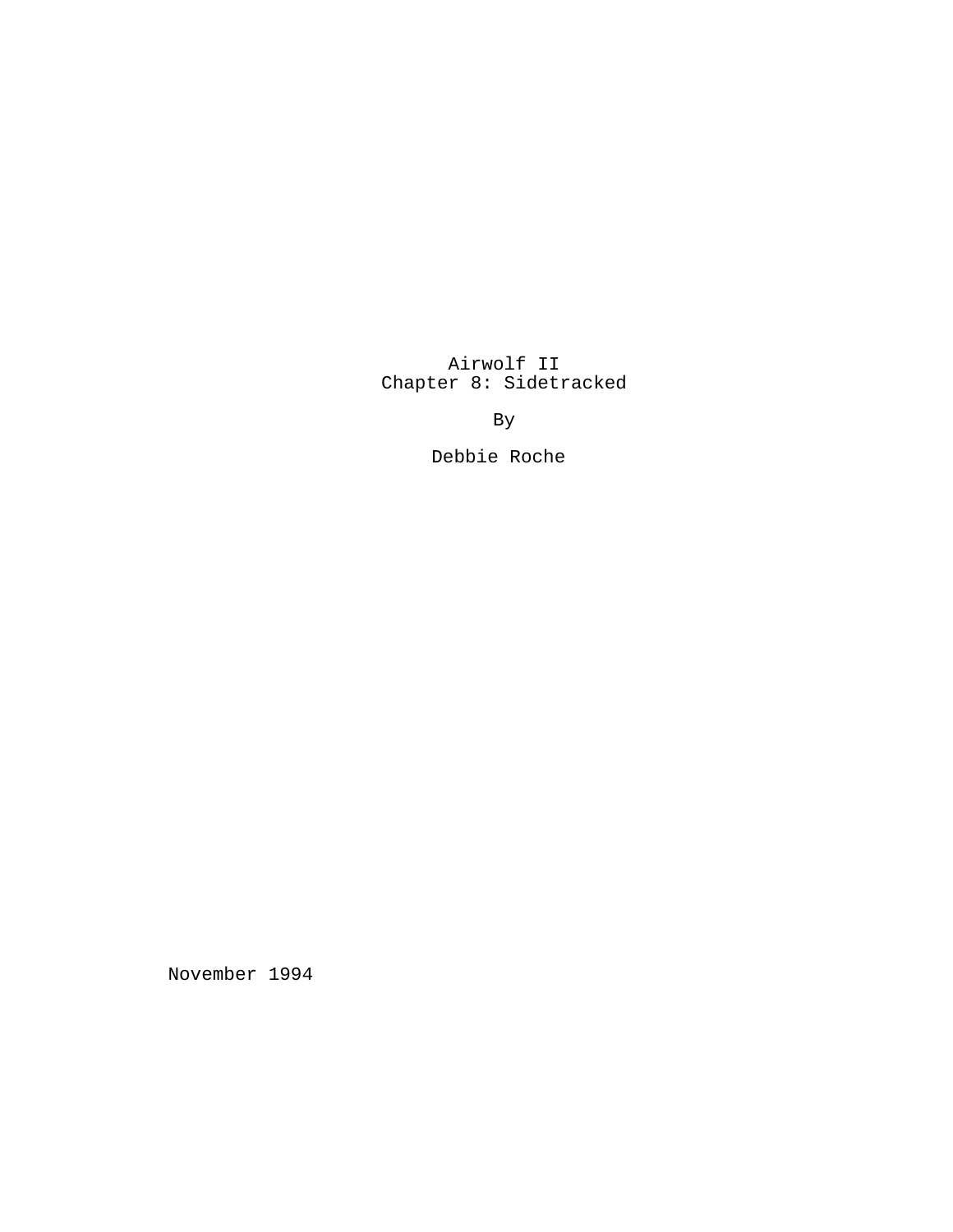#### **MONDAY NOVEMBER 15th 1993**

1 INT: DEBBIE'S - KITCHEN (NOON EST) 1

DEBBIE and ANNA, are sitting around the kitchen table. ANNA is writing something down.

> ANNA Damn. You know, we could almost afford the Boston Con... if it wasn't for the air fare.

ANNA pushes the piece of paper, with the figures on it, over to DEBBIE.

> ANNA We'd be able to afford a few fanzines too. We'd get free crash space, by volunteering, but how the hell do we get there?

ANNA is frustrated. Her favorite villain actor, Nigel Bennett, is going to be there. DEBBIE thinks of something, and wonders why ANNA hasn't thought of it. She's not sure she bring it up. She still hasn't told ANNA what happened with DALE in PARIS. As far as everyone up here knew, she was just away with ST. JOHN. She hasn't seen ST. JOHN since he brought her home on Halloween. She's done a lot of thinking in the last two weeks and realizes that she wants him back. Maybe this will be the perfect way to get back on track.

> DEBBIE (innocently) You know, we haven't spoken to St. John and Mike in...

> > ANNA (snap)

So?

DEBBIE (innocently) I was just wondering what they were doing on...

ANNA (petulantly) Well, there's the phone, why don't you just phone them.

DEBBIE (innocently) Gee, I wonder where they'd be?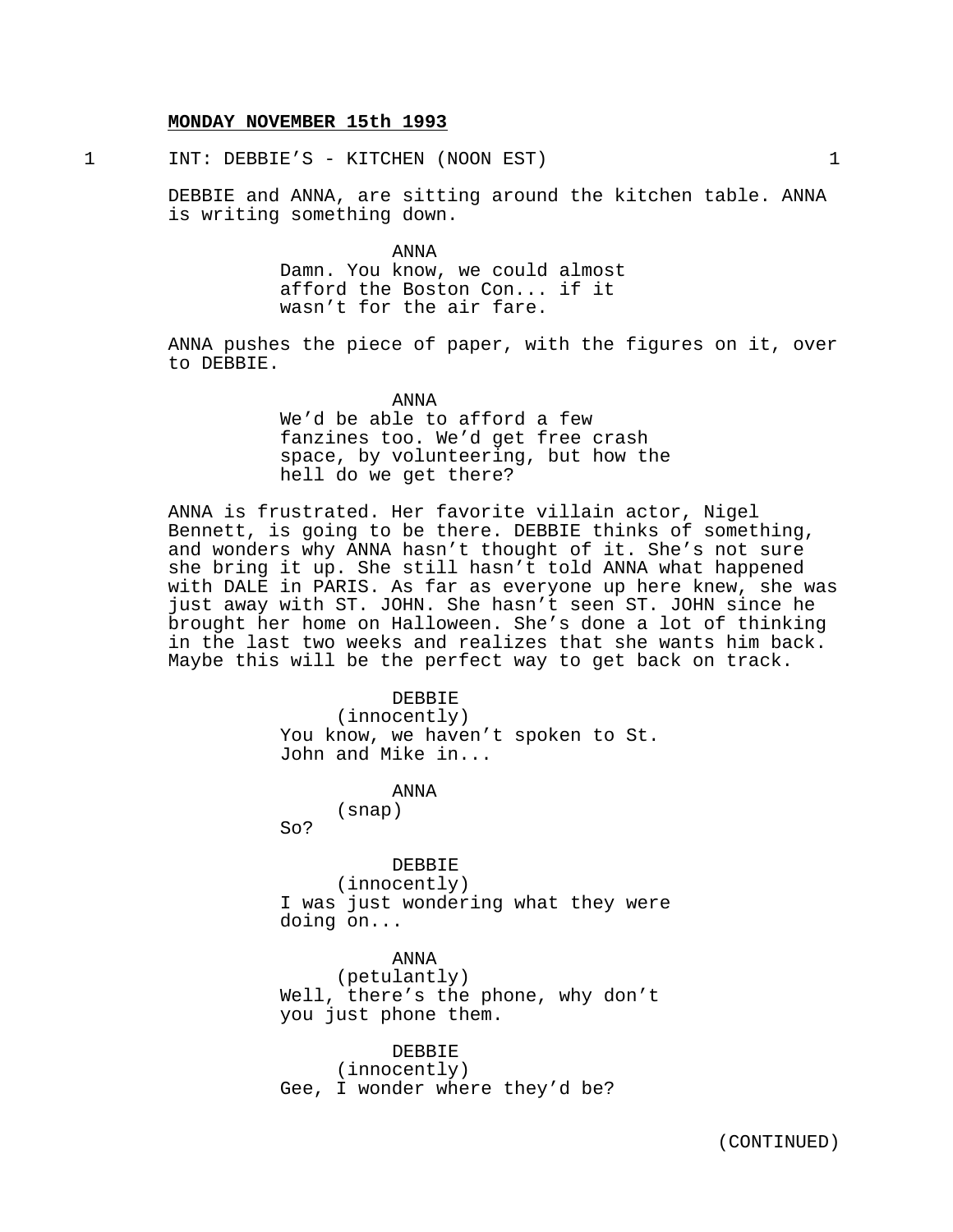DEBBIE can't believe ANNA still hasn't figured it out.

ANNA They're probably...

ANNA consults her watch and does a quick time difference calculation.

> ANNA ...at San... (light bulb) ...tini Air.

DEBBIE No, really!

ANNA (throw pen at Debbie) You knew all along. Didn't you?

DEBBIE (smile) Yeh, of course I did.

ANNA You rat. Why didn't you just come out with it?

DEBBIE I wanted to see the look on your face when you thought of it. (beat) It sure took you long enough.

ANNA Well, what are we waiting for? Let's call them.

CUT TO:

2 INT: SANTINI AIR - OFFICE (10:15PM MST) 2

MIKE is working on the computer. The phone rings.

MIKE

I wonder who it is now!

MIKE wheels chair over to desk and answer phone.

MIKE

Santini Air.

CONTINUE TO SPLIT SCREEN: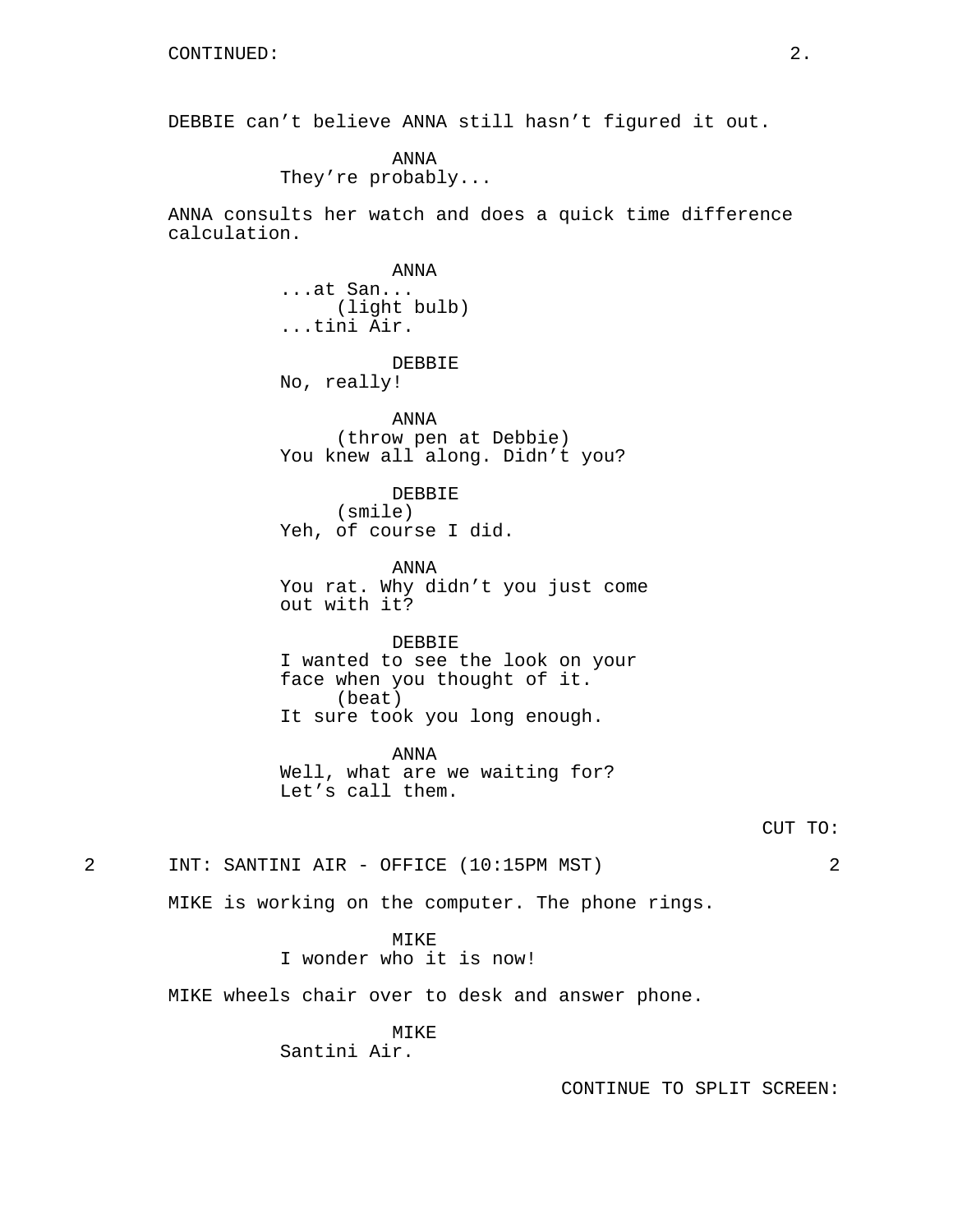DEBBIE is sitting at the desk. ANNA is sitting on the couch. They're both on a phone extension.

## DEBBIE

Hi Mike.

MIKE recognizes the voice. He hasn't heard it in almost two weeks, and was being to think he might never hear it again. He wonders why she is calling.

> MIKE Ah, St. John's not here right now, he and Jo...

DEBBIE That's okay. We can...

MIKE

We...

ANNA

Hi Mike.

MIKE

Anna?

ANNA

Yeh.

MIKE You know we should all get together soon.

DEBBIE

Really?

MIKE Yeh. What about this weekend? You two doing anything?

DEBBIE Funny should mention that, Mike.

## MIKE

Oh?

DEBBIE We were gonna ask you the same question.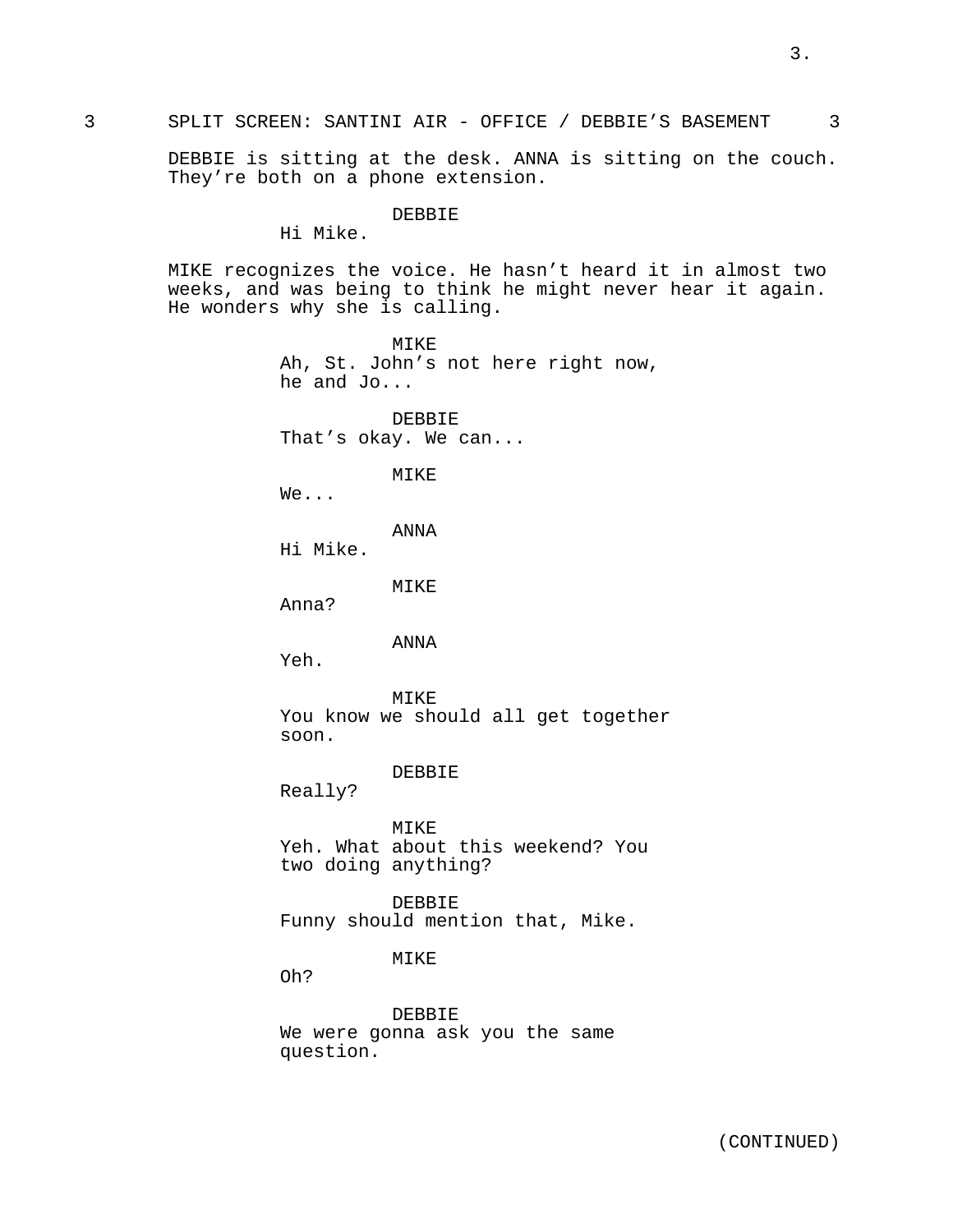MIKE

Really?

ANNA

Really.

MIKE What did you two have in mind?

JUMP TO:

# **THURSDAY NOVEMBER 18th 1993**

4 INT: DEBBIE'S - KITCHEN (3:00PM EST) 4

DEBBIE is sitting at the kitchen table. Her bag, is at the top of the stairs. There is a knock on the door.

DEBBIE

I'll get it.

She rises from the table, and descends the stairs. She opens the door. It's ANNA.

ANNA

Hi.

## DEBBIE

Come on in.

ANNA enters and takes off her shoes. DEBBIE closes the door, and heads back up the stairs. ANNA follows, placing her bags, beside DEBBIE's. They sit at the table.

> ANNA You all set?

ANNA is a bundle of nervous energy. She can't sit still.

DEBBIE

Yep.

ANNA So when will they be here?

DEBBIE Change of plans

ANNA

What?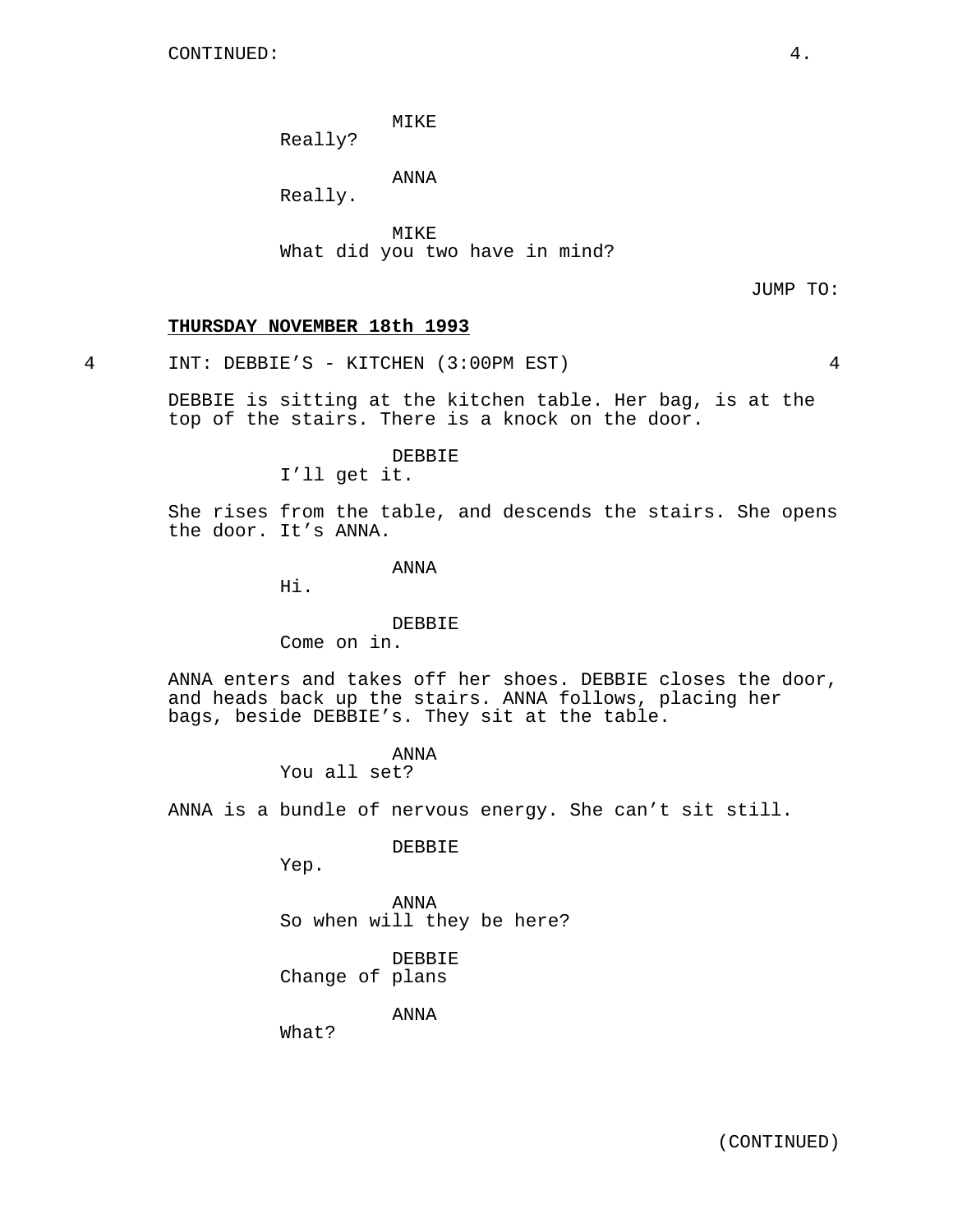DEBBIE Mike called to say he'll meet us at the Newman football field. ANNA Newman? As in Cardinal Newman? DEBBIE Yes. ANNA Why? DEBBIE He didn't say. ANNA So, you want to get going or what? DEBBIE Now? Mike's not meeting us till 5:00. ANNA Yeh, so? DEBBIE It's only 3:00! ANNA (whining) We can go to a doughnut shop, and grab a coffee. DEBBIE I don't think so. ANNA Why not? DEBBIE You seem to be on a sugar high as it is. The last thing you need right now, is more caffeine. ANNA (smile) Don't worry. I don't want to be permanently wired, after all. But, I really do feel like leaving. I promise, I'll stick to fruit punch. Okay?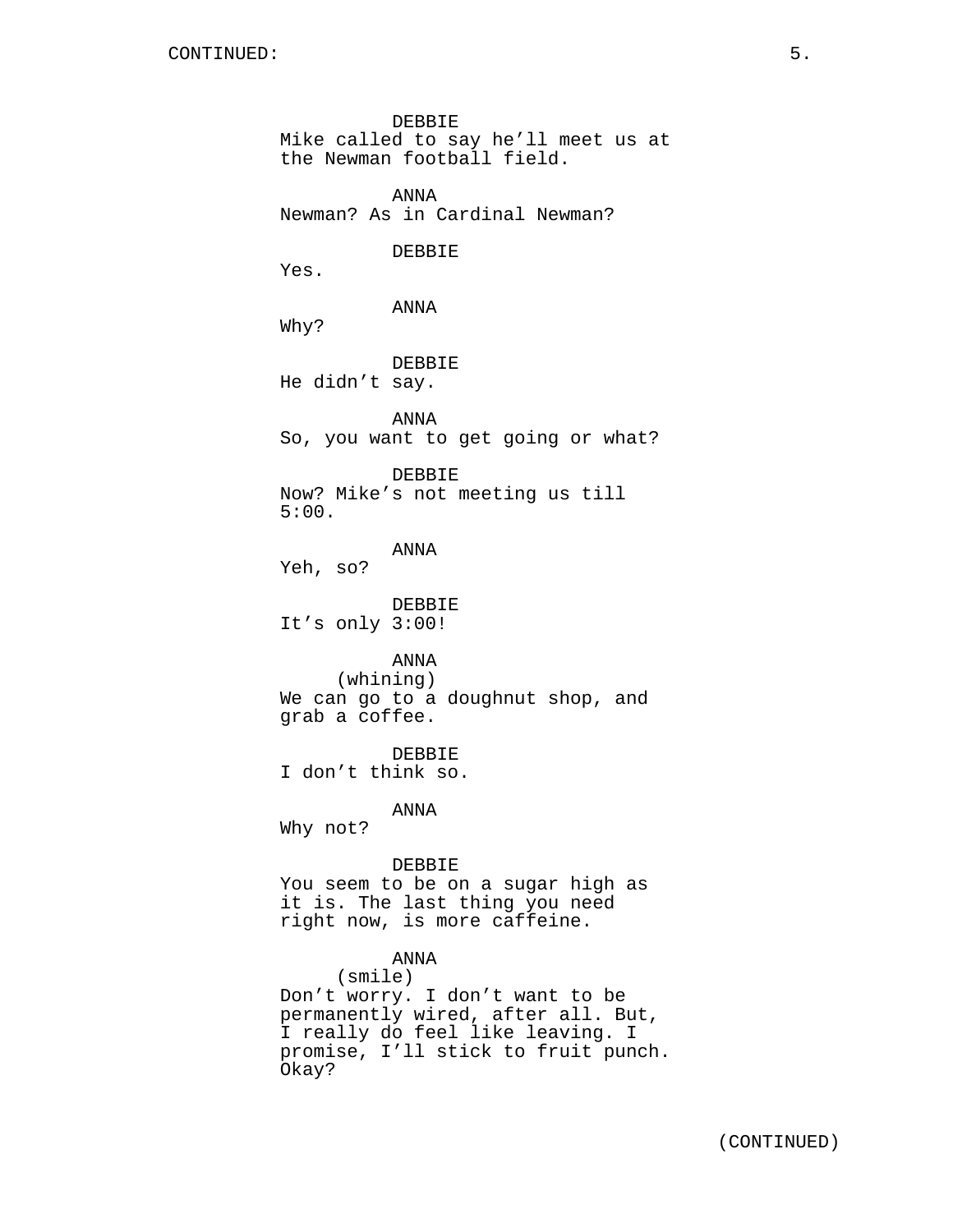DEBBIE Okay. Let's go. But, we're walking it. I want you to burn off some of that energy.

DEBBIE rises from the table. ANNA gives DEBBIE a mock salute as she rises from the table.

> ANNA (mock salute) Yes boss.

They head to the stairs.

CUT TO:

5 EXT: CARDINAL NEWMAN HIGH SCHOOL - FOOTBALL FIELD (4:55PM) 5

DEBBIE is sitting in the field. ANNA is pacing. (NOTE: The school is deserted. It was a P.D. Day. No School.)

> ANNA What time is it now?

DEBBIE 5 minutes later than the last time you asked.

ANNA What time was it then?

DEBBIE Will you sit down. You're making me nervous.

ANNA heads over to DEBBIE. She is about to sit, when DEBBIE sees AIRWOLF flying in over the lake.

> DEBBIE (mutter) Airwolf?

ANNA What did you say?

DEBBIE points and ANNA turns. They both hear the soft whir of AIRWOLF's blades, as she lands.

> ANNA Is that...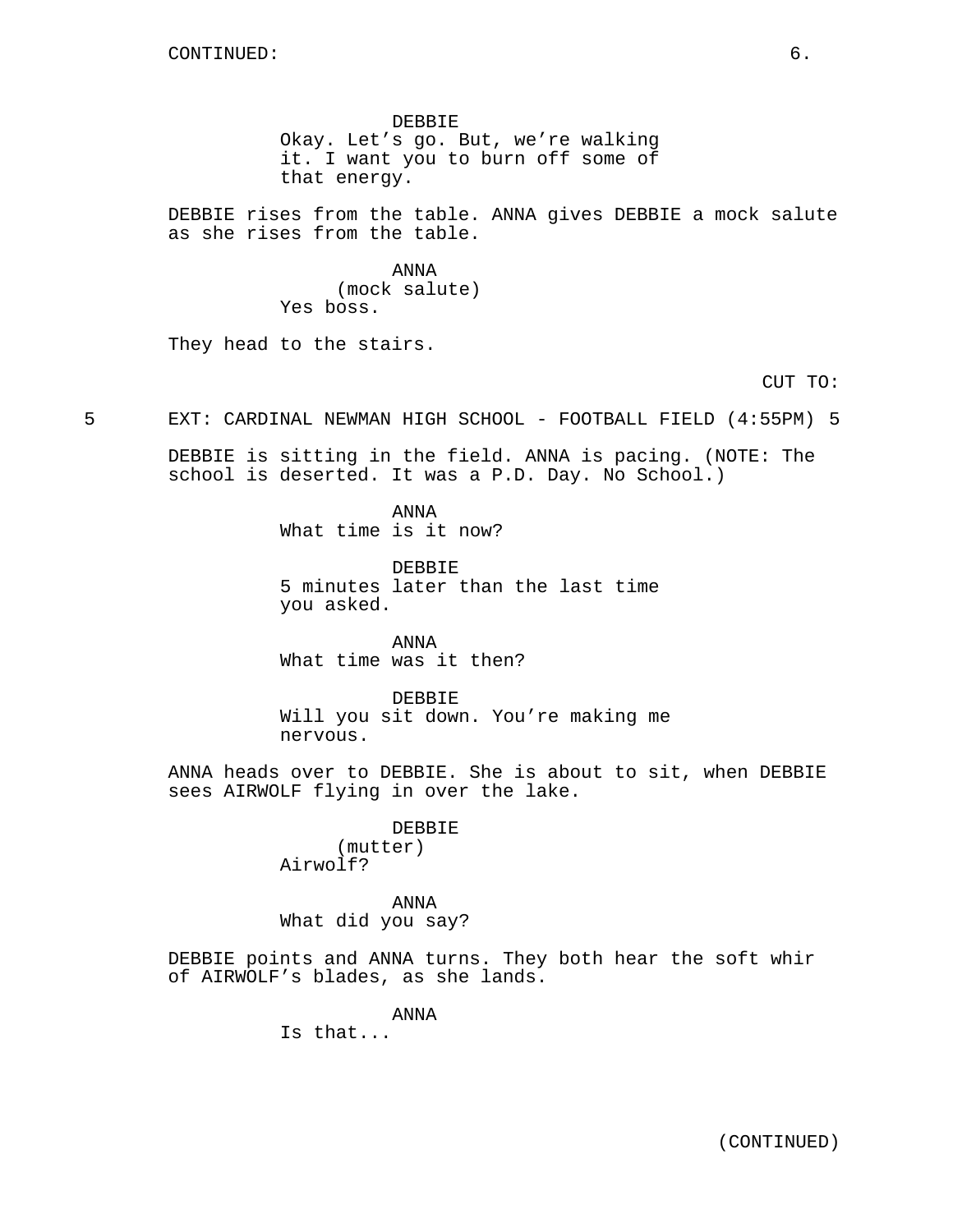#### DEBBIE

Yes.

ANNA Guess Mike's got her in Whisper Mode.

DEBBIE No, really ?!?!

DEBBIE rises and brushes herself off. She is wondering to herself why AIRWOLF is coming and not a regular chopper as planned. DEBBIE and ANNA, pick up their bags.

> DEBBIE I wonder if St. John's with him.

ANNA We'll find out soon enough.

DEBBIE hopes that ST. JOHN is there. She knows that no-one takes AIRWOLF out solo. Unless there's a good reason. So the odds of MIKE being alone are slim. AIRWOLF lands in the far southern end of the field. DEBBIE and ANNA start to walk towards her. AIRWOLF shuts down and the pilot door opens. MIKE exits and walks toward them.

# DEBBIE

I guess not.

ANNA What makes you say that?

DEBBIE knows that if ST. JOHN was there he'd be flying and MIKE would be co-pilot. Since MIKE exited from the pilot side, she knows ST. JOHN isn't there.

> DEBBIE Never mind.

MIKE (reach them) Hi guys.

MIKE hugs DEBBIE, then ANNA. MIKE exchanges a look with DEBBIE, as he hugs ANNA.

> DEBBIE Where's St. John?

MIKE He's already down there.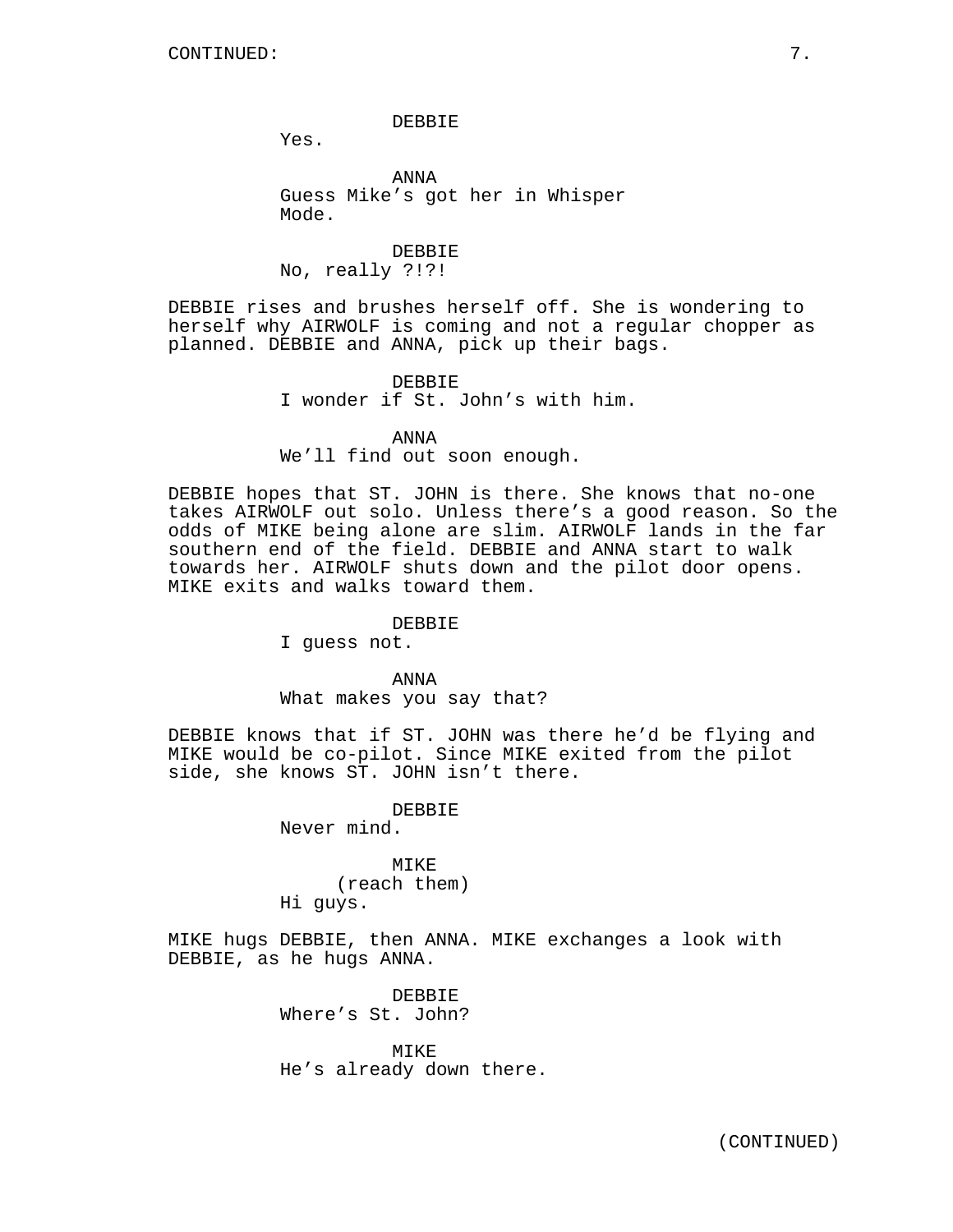ANNA (suspicious feeling) What do mean, already down there?

MIKE (innocently) Uh... well...

DEBBIE Something came up.

MIKE

Yeh.

ANNA Oh really? Like what, Mike?

#### MIKE

Jason learned, at the last minute, that Malduke was reported in the area. So, St. John's gone to find him.

## DEBBIE

What? Alone?

#### MIKE

Hey, he promised to just locate Malduke, then wait for us at the hotel. Besides, Jason, and Jo, are on their way to Boston right now.

DEBBIE

If anything happens to him Mike...

MIKE

Which brings me to another point. We were hoping, that while we're waiting for Jason and Jo, that you...

(look at Debbie) ...might help us out?

### DEBBIE

You're unbelievable Mike. I should have known. Every time we get together, something happens. (beat) I think I'm gonna have to have another little talk with Jason.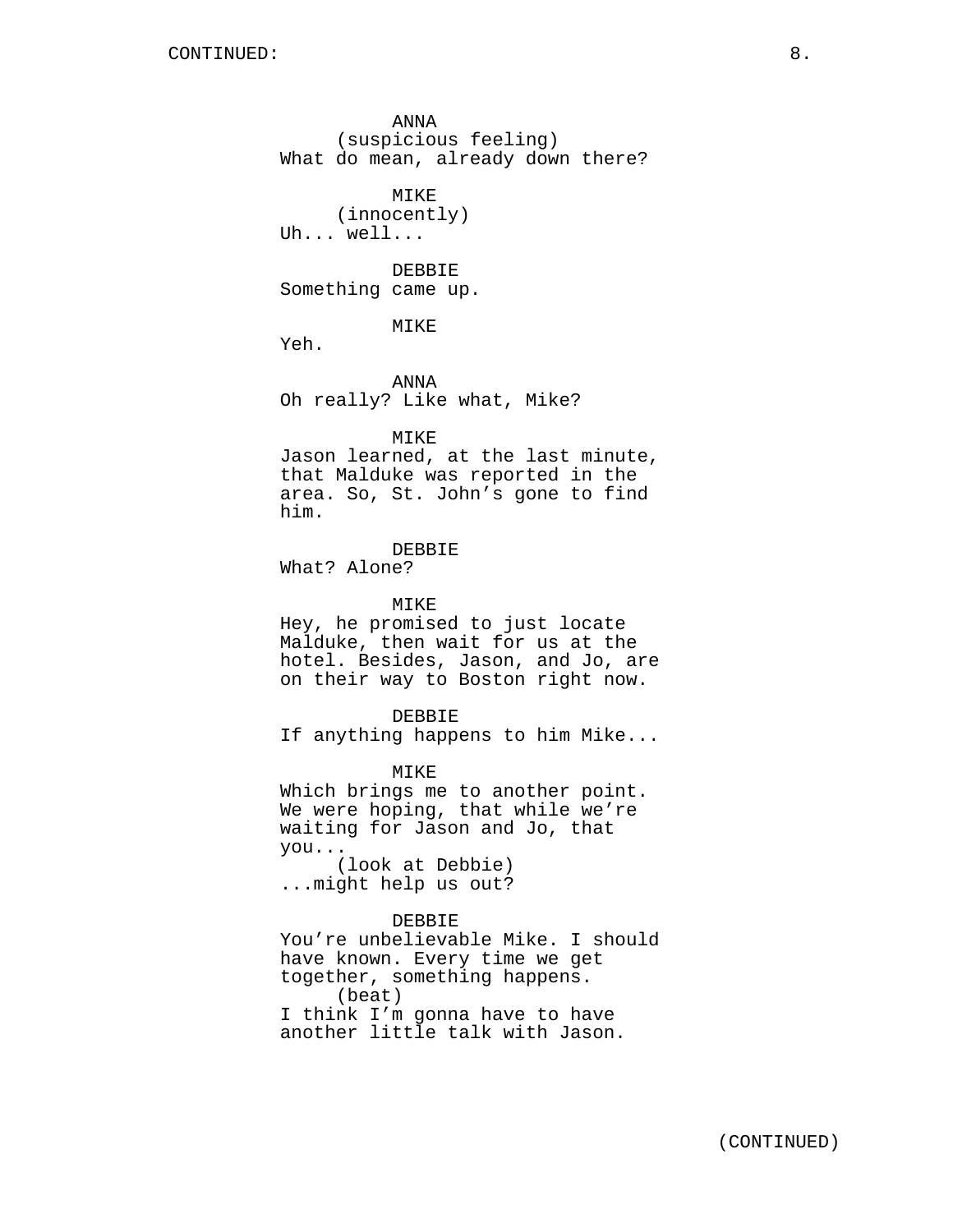ANNA She's right Mike. We've been planning this for...

MIKE

I said might.

ANNA How about we flip for it. The loser has to stick with Mike, okay?

ANNA has never worked with them before. And Mike really doesn't want her getting involved. He'd rather have DEBBIE with him. MIKE and DEBBIE share a look. DEBBIE decides to humor ANNA andpulls a quarter out of her pocket. DEBBIE hands the quarter to MIKE.

DEBBIE

Here.

MIKE (take it) Thanks.

MIKE no sooner has the quarter in his hands, then ANNA yells out her choice.

## ANNA

Heads.

MIKE flips the quarter. Both DEBBIE and MIKE hope it lands on heads. It lands on tails.

ANNA

Two out of three.

MIKE shakes his head, from side to side, pockets the quarter, and walks off. DEBBIE knows that even though ANNA lost the toss, MIKE would never let ANNA accompany him. If they need anyone, it will be her.

#### DEBBIE

Ah, Mike? That was my quarter.

MIKE turns to her and continues walking backwards, towards AIRWOLF.

### MIKE

So it was!

MIKE turns back around, facing AIRWOLF, and continues walking. DEBBIE picks up her bag again.

(CONTINUED)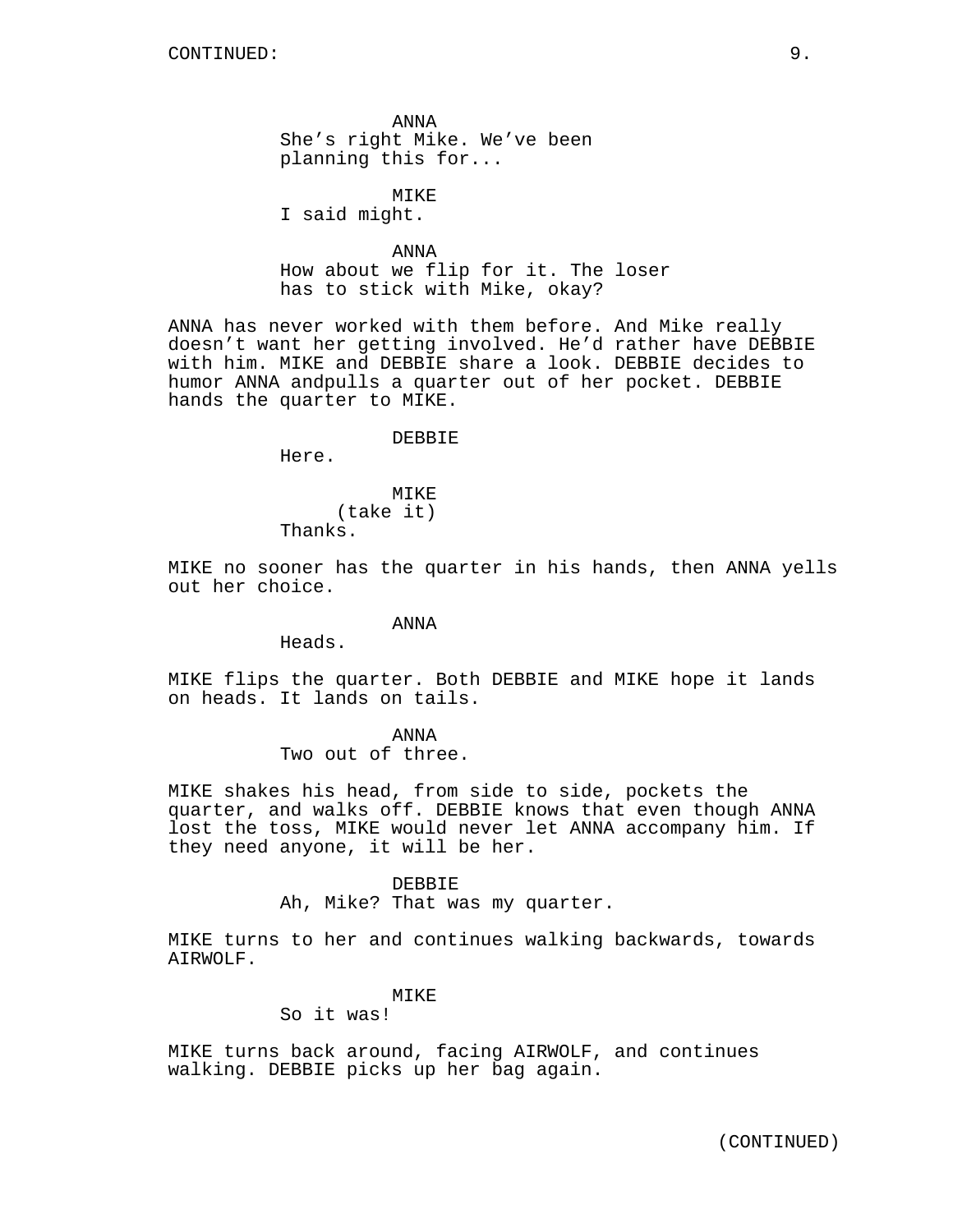DEBBIE Mike? Mike!!!!

DEBBIE runs after him. MIKE hears her coming, and runs to AIRWOLF. ANNA shakes her head back and forth.

ANNA

Children.

ANNA walks towards AIRWOLF.

PAN TO:

6 EXT: AIRWOLF 6

MIKE reaches AIRWOLF. DEBBIE calls to him.

DEBBIE Where did you want me? Front or

back?

MIKE gives her a look. They both know she is referring to position in AIRWOLF, and that it will probably be a lot "safer" if ANNA sat in the front as MIKE can lock down the co-pilot controls.

DEBBIE / MIKE

Back.

MIKE opens the front pilot door and enters AIRWOLF.

CONTINUE TO:

7 INT: AIRWOLF 7

MIKE disengages the security systems. DEBBIE opens the back door, and gets in. ANNA, gets in the front, and passes her bag back to DEBBIE. Once everyone is on board, MIKE turns around. He smiles at her and hands her the quarter.

MIKE

Here.

DEBBIE (smile and take it) Thanks.

MIKE I didn't want it anyway. It's a Canadian quarter.

MIKE turns back around, and starts up AIRWOLF, and engages WHISPER MODE. MIKE looks at ANNA.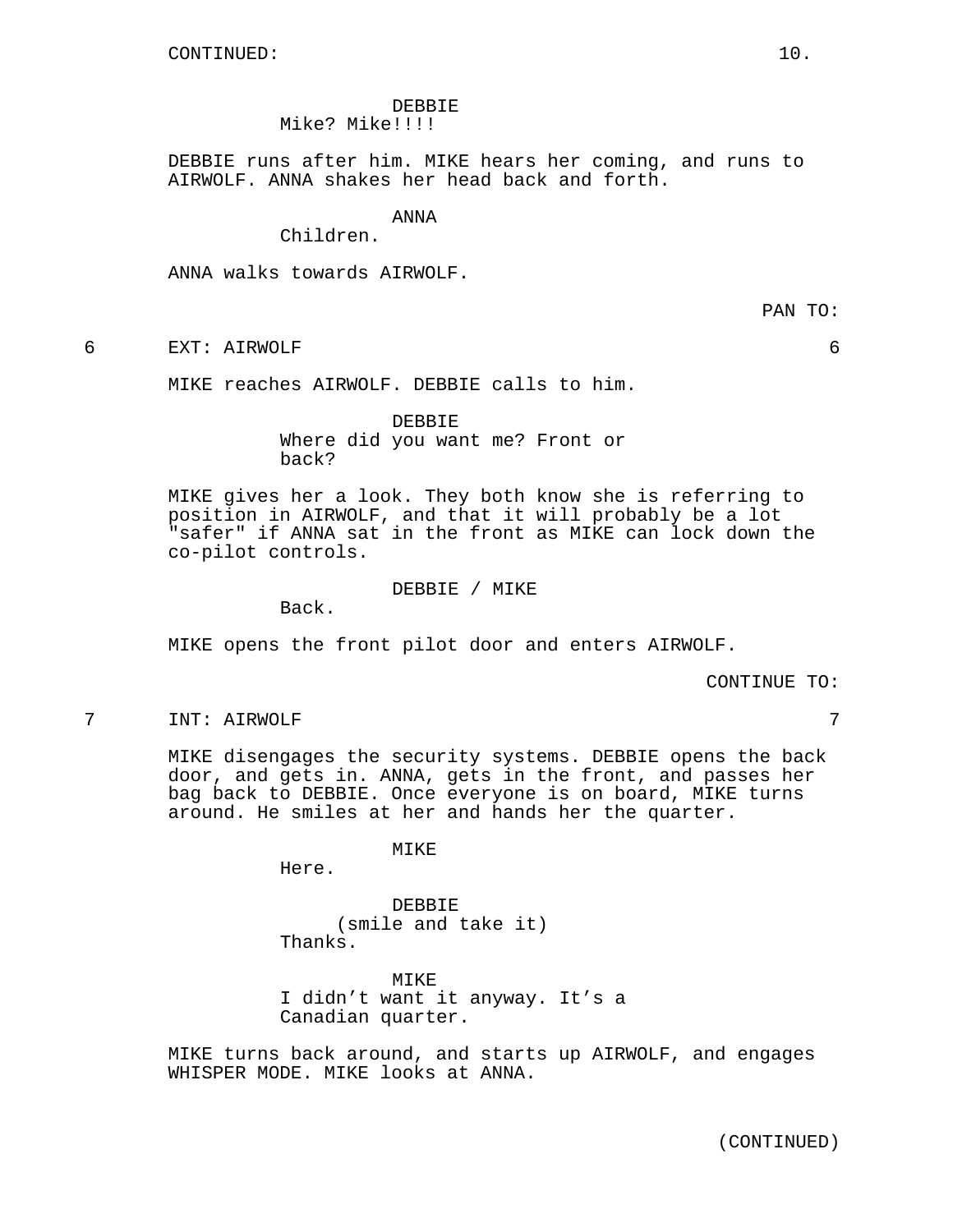MIKE Don't touch anything okay.

ANNA

I won't.

DEBBIE You sure don't want me up there?

MIKE I'll need you back there if anything happens.

ANNA What's that suppose to mean?

DEBBIE puts on her headphones, and activates the computer systems in the back. ANNA puts on her headphones. MIKE puts on his headphones.

> DEBBIE I could help up there too.

MIKE I can handle the flying.

you could fly this?

ANNA (turn to Debbie) You can fly this? You never told me

DEBBIE I've only flown her a few times. St. John was always there. I've

worked the computers back here more times than I can count though.

ANNA So you've actually gone on "missions" with...

DEBBIE

Yeh.

MIKE takes AIRWOLF up.

CONTINUE TO: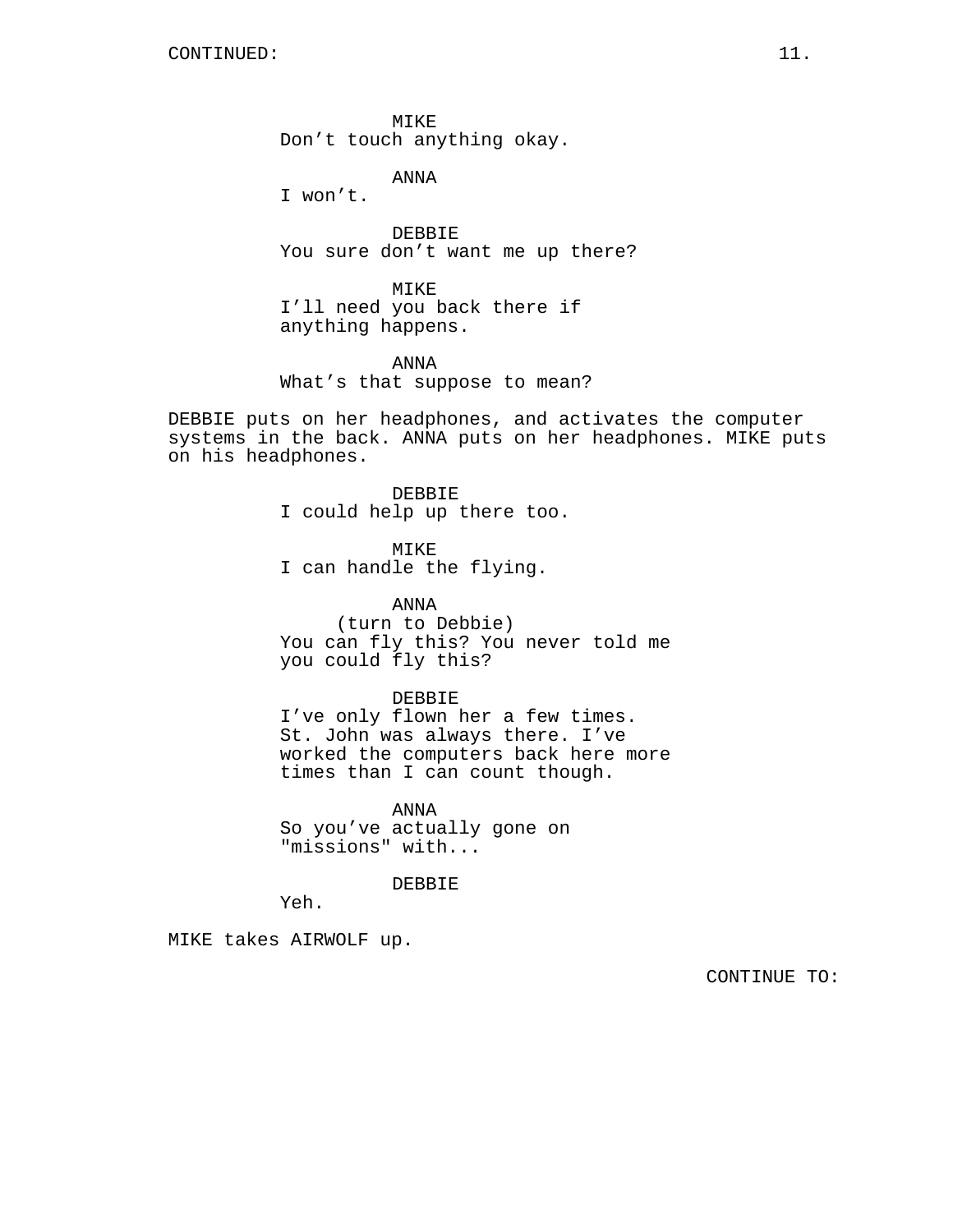| 8  | 8<br>EXT: AIRWOLF                                                                                                                                                              |
|----|--------------------------------------------------------------------------------------------------------------------------------------------------------------------------------|
|    | AIRWOLF ascends, turns around, and heads out over the lake,<br>to Boston.                                                                                                      |
|    | CUT TO:                                                                                                                                                                        |
| 9  | EXT: ABANDONED AREA - OUTSKIRTS OF BOSTON (6:30PM)<br>9                                                                                                                        |
|    | There is a wooden structure in the center. AIRWOLF lands<br>close to it. MIKE exits and runs to it. He opens the doors,<br>returns to AIRWOLF, and "drives" AIRWOLF inside it. |
|    | CONTINUE TO:                                                                                                                                                                   |
| 10 | INT: STRUCTURE<br>10                                                                                                                                                           |
|    | AIRWOLF parks and completely shuts down.                                                                                                                                       |
|    | PAN TO:                                                                                                                                                                        |
| 11 | 11<br>INT: AIRWOLF                                                                                                                                                             |
|    | MIKE takes off his headphones and turns to DEBBIE.                                                                                                                             |
|    | MIKE<br>So, Deb. You going to enter the<br>masquerade as Ace?                                                                                                                  |
|    | <b>DEBBIE</b><br>What is it with people thinking I'm<br>pretending to be Ace? If I could be<br>any companion I'd probably be                                                   |
|    | MIKE<br>(jokingly)<br>But, you look just like her. With<br>your black jacket, ponytail, and<br>bag slung over your shoulder. You'd<br>be perfect.                              |
|    | DEBBIE gives ANNA a "you put him up to this" look. ANNA<br>gives her a "Who, me?" look.                                                                                        |
|    | MIKE<br>Are you at least gonna be attending<br>the con in a costume?                                                                                                           |
|    | <b>DEBBIE</b><br>Yes. I've got my Starfleet<br>uniform<br>(pat bag)<br>right here.                                                                                             |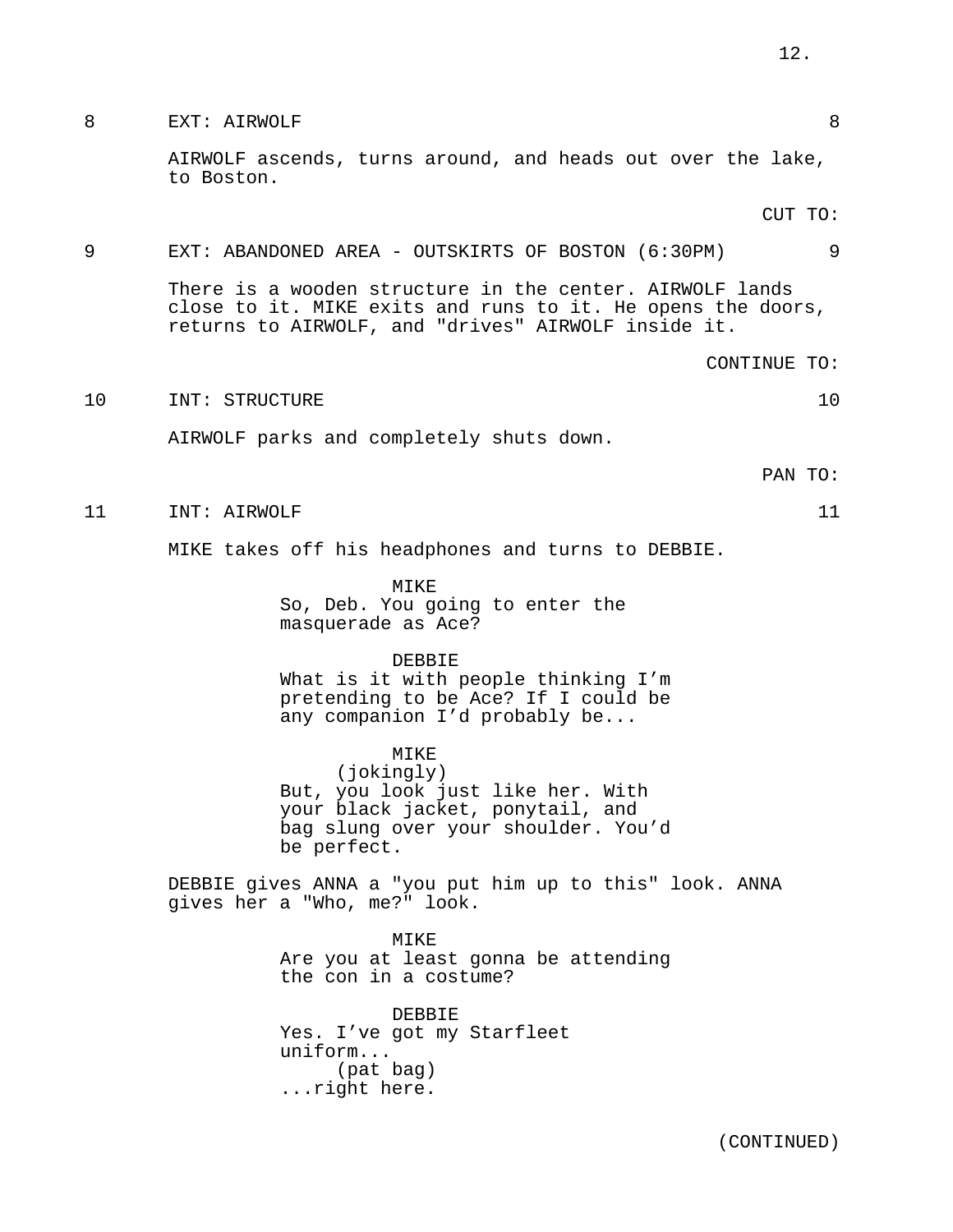MIKE activates the security systems, then turns to ANNA.

MIKE What about you? ANNA Nope. I just wear everyday clothes. If anything, I pretend to be a Mundane. (beat) Look Mike, um, about earlier... (beat) I'm sorry I was angry. It's just that I was, am, really looking forward to this convention. (beat) I don't want to miss it. Can you forgive me?

MIKE (smile) Sure, no problem. Forget it. I already have.

ANNA drifts off into a daydream. MIKE and DEBBIE exit AIRWOLF and head to the door.

> ANNA (VO) I wonder if he realizes the effect his smile has on me. I hope not. Why? Because, Mike Rivers goes through girlfriends, like someone with a cold goes though Kleenexes. And I don't want to be one of his discards. But oh, that hair, those eyes, that oh so very handsome face. No wonder I rarely see him. Too much Mikey, would be too much for my system. But, I...

ANNA is called out of her daydream, by the sound of DEBBIE's voice.

> DEBBIE (yell) You comin', Anna?

ANNA gives herself a mental shake, grabs her bag and exits AIRWOLF.

CONTINUE TO: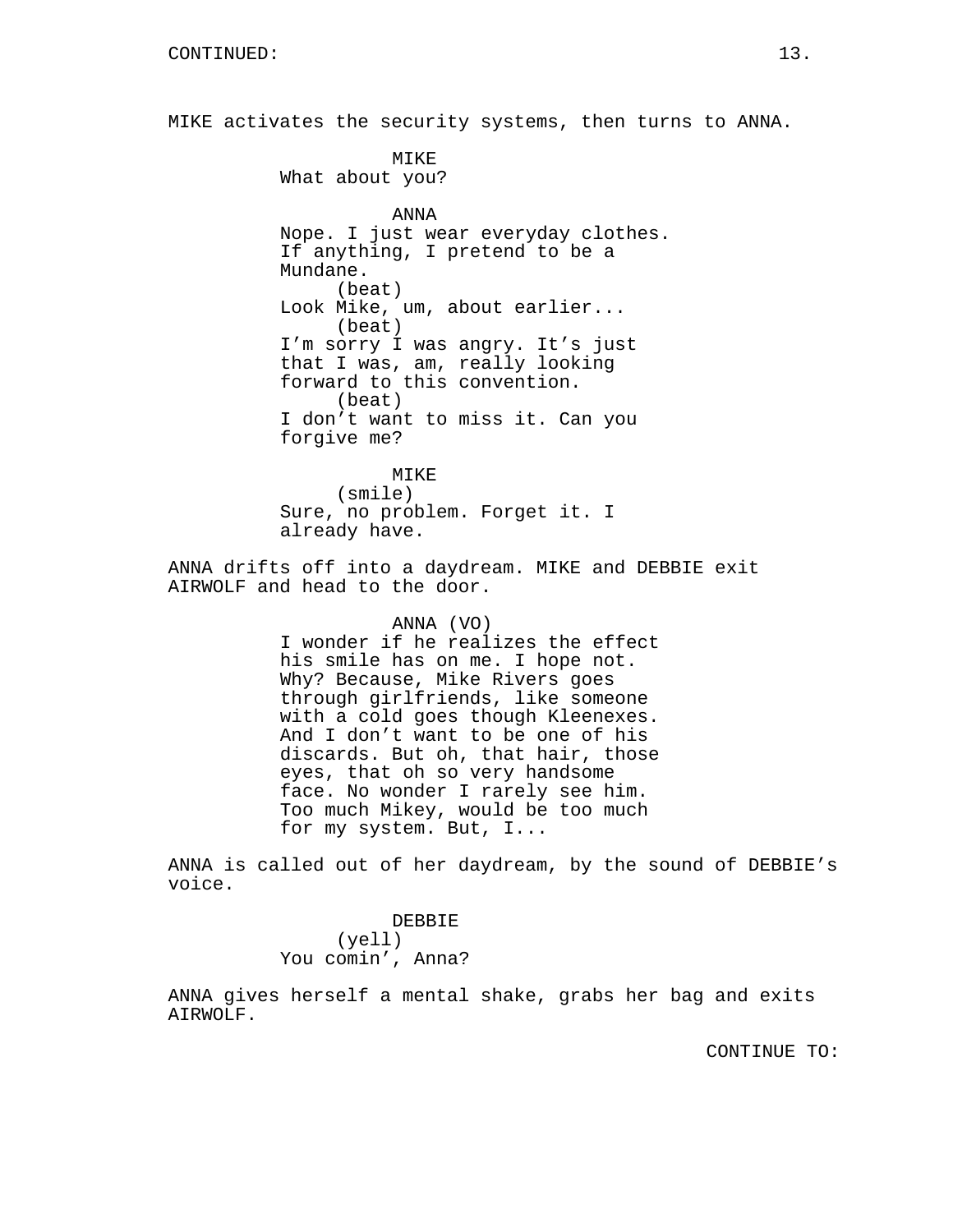# 12 INT: STRUCTURE 12

ANNA runs over to them.

#### CONTINUE TO:

#### 13 EXT: STRUCTURE 13 and 13

MIKE and DEBBIE are standing by the door, waiting for ANNA. ANNA exits. MIKE pulls the doors over and locks them. ANNA looks around at the deserted area.

> ANNA Why are we way out here?

MIKE It was the closest, safest place, to hide her.

ANNA Closest? Close to what, we're in the middle of...?

MIKE The hotel. (beat) Come on, the car's over there.

The three of them, walk to the car.

MTK<sub>E</sub> St. John and I rented two cars. (beat) He took off after Malduke in one, and I drove the other back here. (beat) Then went to pick you two up.

CONTINUE TO:

# 14 EXT: CAR 14

They reach the car. It's a 1986 sky-blue Pontiac Firebird Trans-Am. MIKE takes the keys out of the pocket of his flight suit, and opens the trunk.

> DEBBIE Nice car Mike. (beat) Matches your eyes.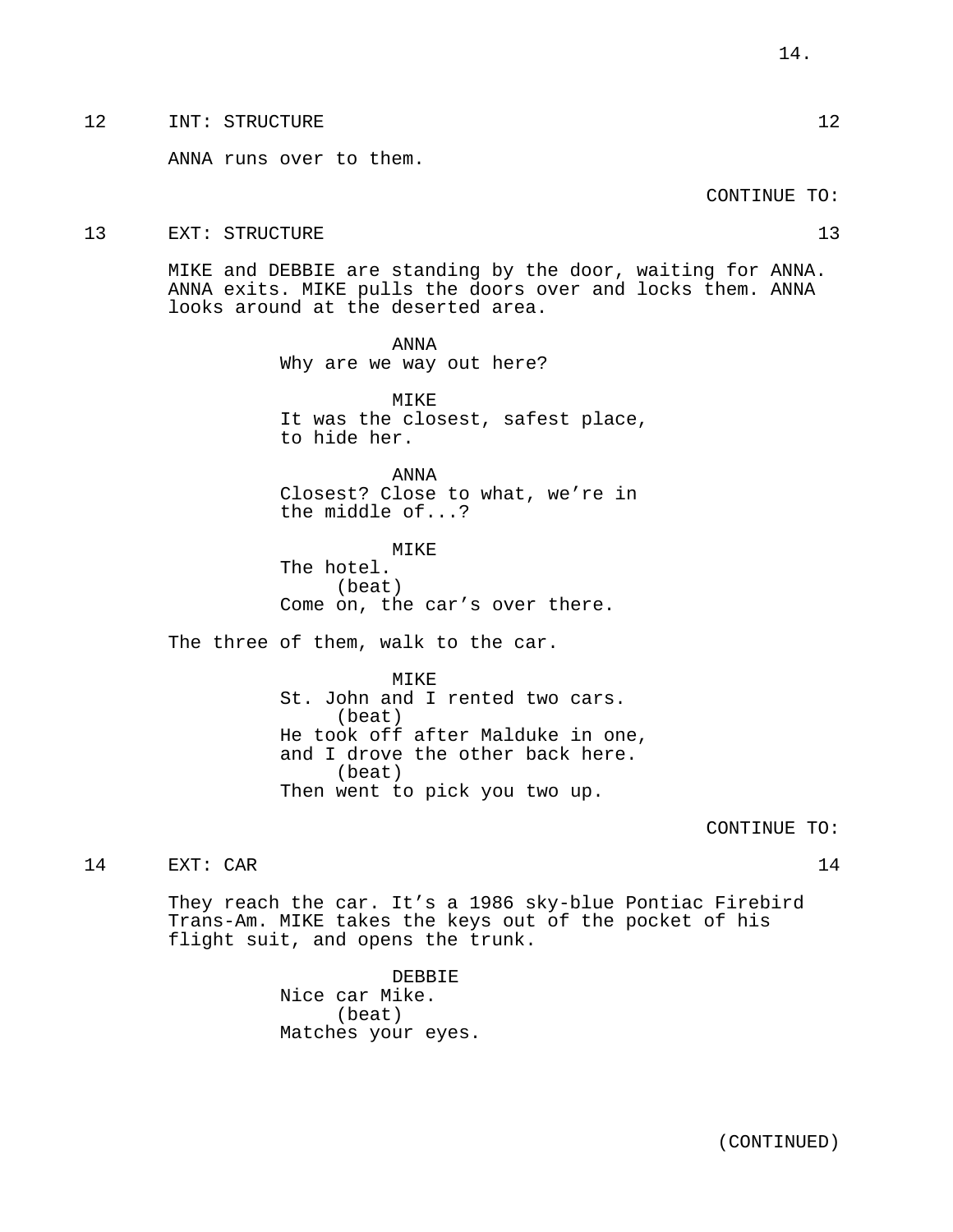MIKE (smile) Thanks.

ANNA looks from MIKE to DEBBIE, then back at MIKE. She thinks to herself "If I didn't know better, I'd swear they were flirting with each other."

ANNA

A sports car? I don't think I've ever seen you in a sports car before.

MIKE It was the only car left.

DEBBIE Oh, sure it was Mike. You're just trying to impress us, aren't you?

MIKE (flash Debbie a smile) Before we head off, I'm taking off this suit.

DEBBIE (leering) Go right ahead.

MIKE gives DEBBIE a "ha" look as he takes off the flight jacket, and suit. DEBBIE and ANNA put their bags in the trunk. MIKE puts his flight jacket and suit, in the trunk. He then takes off the black shoes he's wearing, and puts them in the trunk. He removes a pair of gray sneakers from the trunk, and puts them on. (NOTE: MIKE, is wearing a sky blue shirt, and faded jeans.) MIKE then closes the trunk, and opens the back, and front passenger side, doors. DEBBIE and ANNA are just staring at him.

MIKE

Climb in.

ANNA gets in the back, and DEBBIE gets in the front. MIKE closes the doors, and goes around the front of the car to his door. He enters.

CONTINUE TO: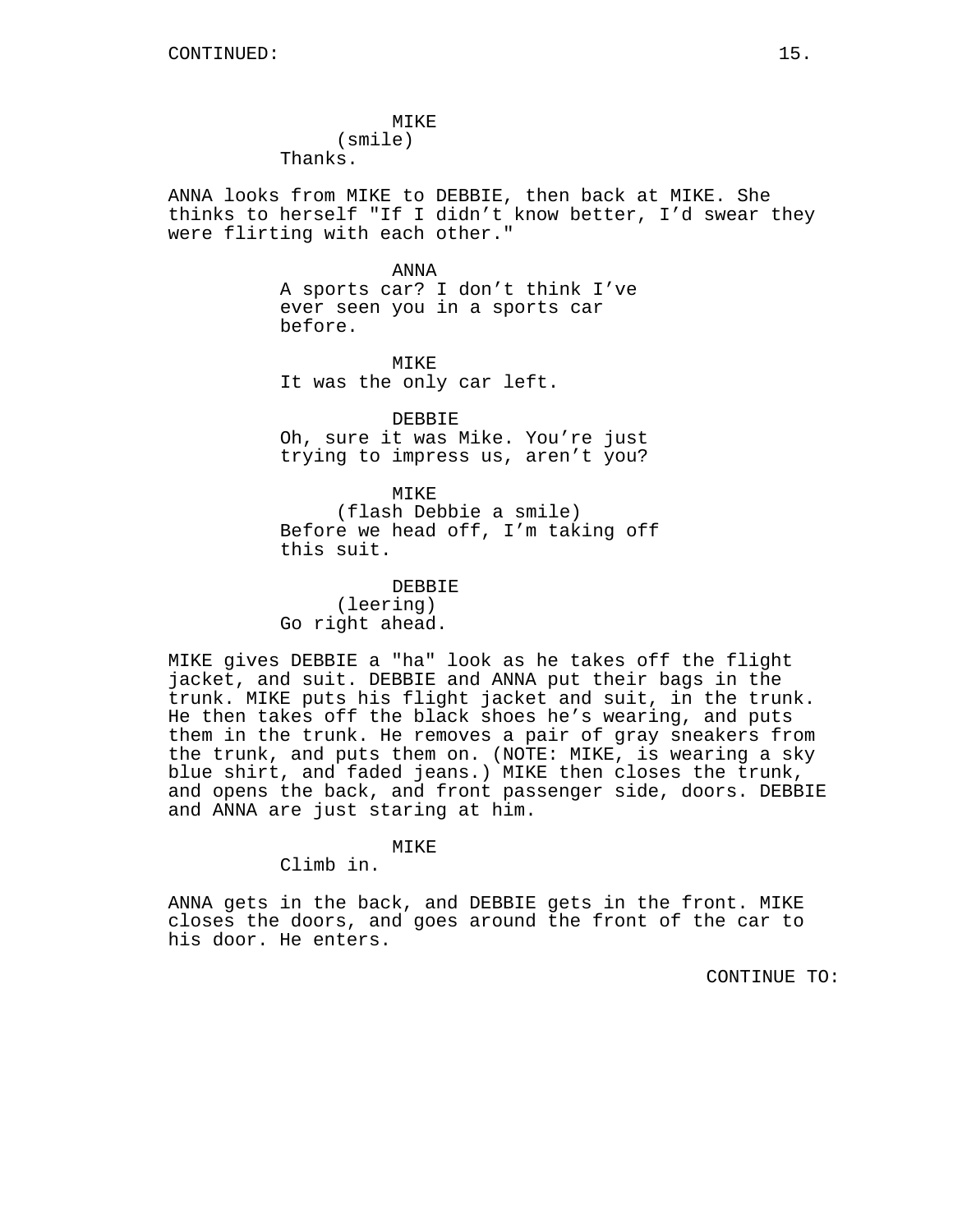15 INT: CAR 15

MIKE starts the car, and drives off.

DEBBIE So, what hotel are we staying at?

**MTKE** The convention one of course!

ANNA I thought it was booked solid?

MIKE looks at her through the rear-view mirror.

MIKE It's amazing what a government ID will get you.

ANNA Right. I forgot.

JUMP TO:

16 INT: HOTEL - LOBBY (7:00PM) 16

DEBBIE, ANNA, and MIKE, walk in. They head for the elevator. ANNA still gets the feeling there is something between DEBBIE and MIKE and thinks "Stop it. They're just friends. Debbie's in love with St. John. Not Mike."

PAN TO:

17 ELEVATOR 17

They reach the elevators, and one opens as they get there.

MIKE Now, that's what I call service.

DEBBIE Well, there is a Sci-fi con on this weekend.

All enter elevator.

PAN TO: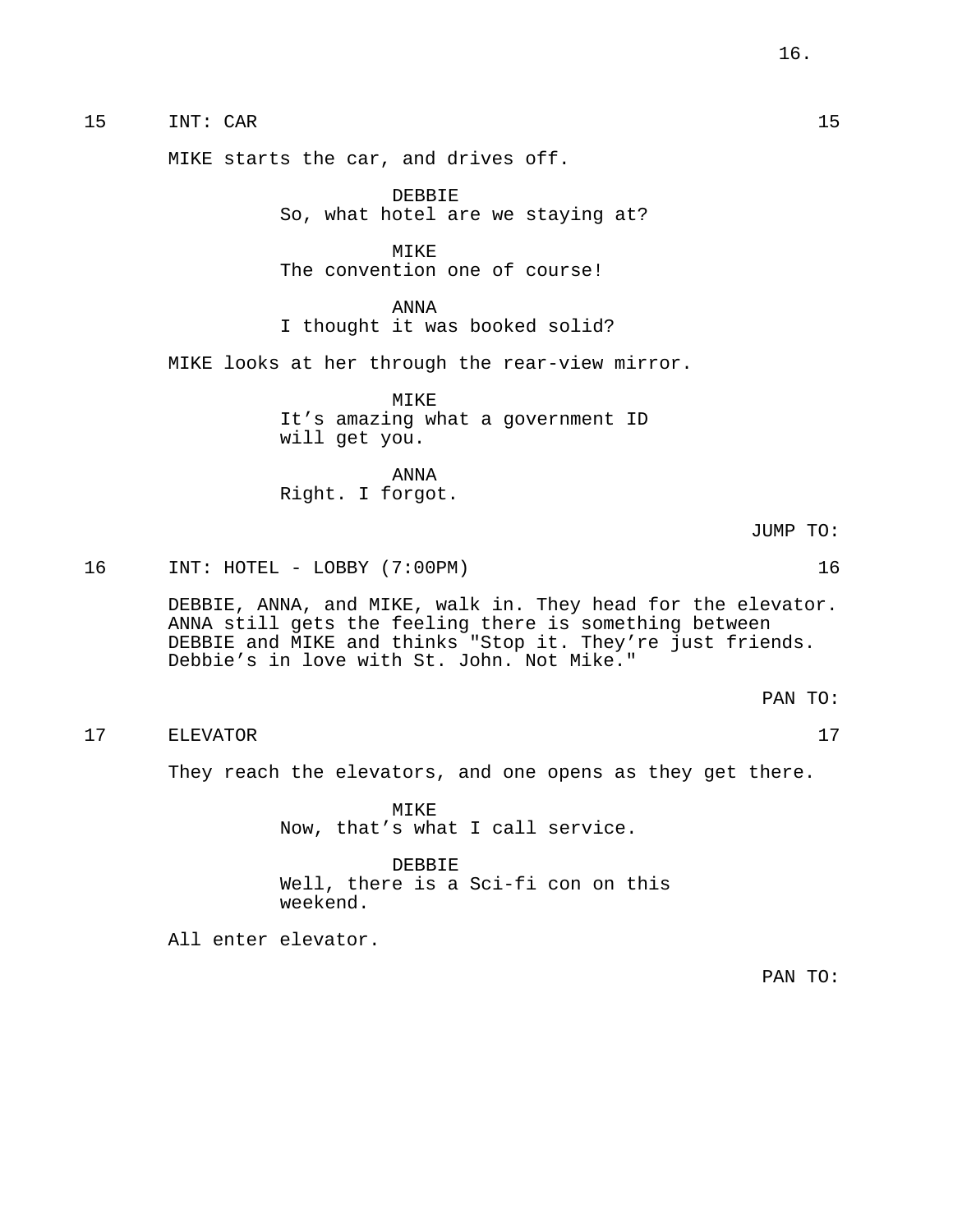18 INSIDE THE ELEVATOR 18

ANNA And in Sci-fi, elevators are automatic.

MIKE presses button five.

ANNA

Deck five.

DEBBIE and MIKE both raise their eyebrows at her.

ANNA

What?

The doors close.

CUT TO:

19 INT: HOTEL - FIFTH FLOOR 19

MIKE, DEBBIE, and ANNA, get off the elevator. MIKE points down the hall.

#### MIKE

This way.

They walk that way. MIKE stops in front of room 575.

MTK<sub>E</sub> St. John and I are next door. In 577.

MIKE removes the room key from his pocket, and tosses it to DEBBIE. She catches it.

> MTKF. They're adjoining rooms.

MIKE flashes them his ice melting smile, and walks to room 577.

#### MIKE

See ya in a couple of minutes.

MIKE enters room 577. DEBBIE places the key in 575, and unlocks the door.

PAN TO: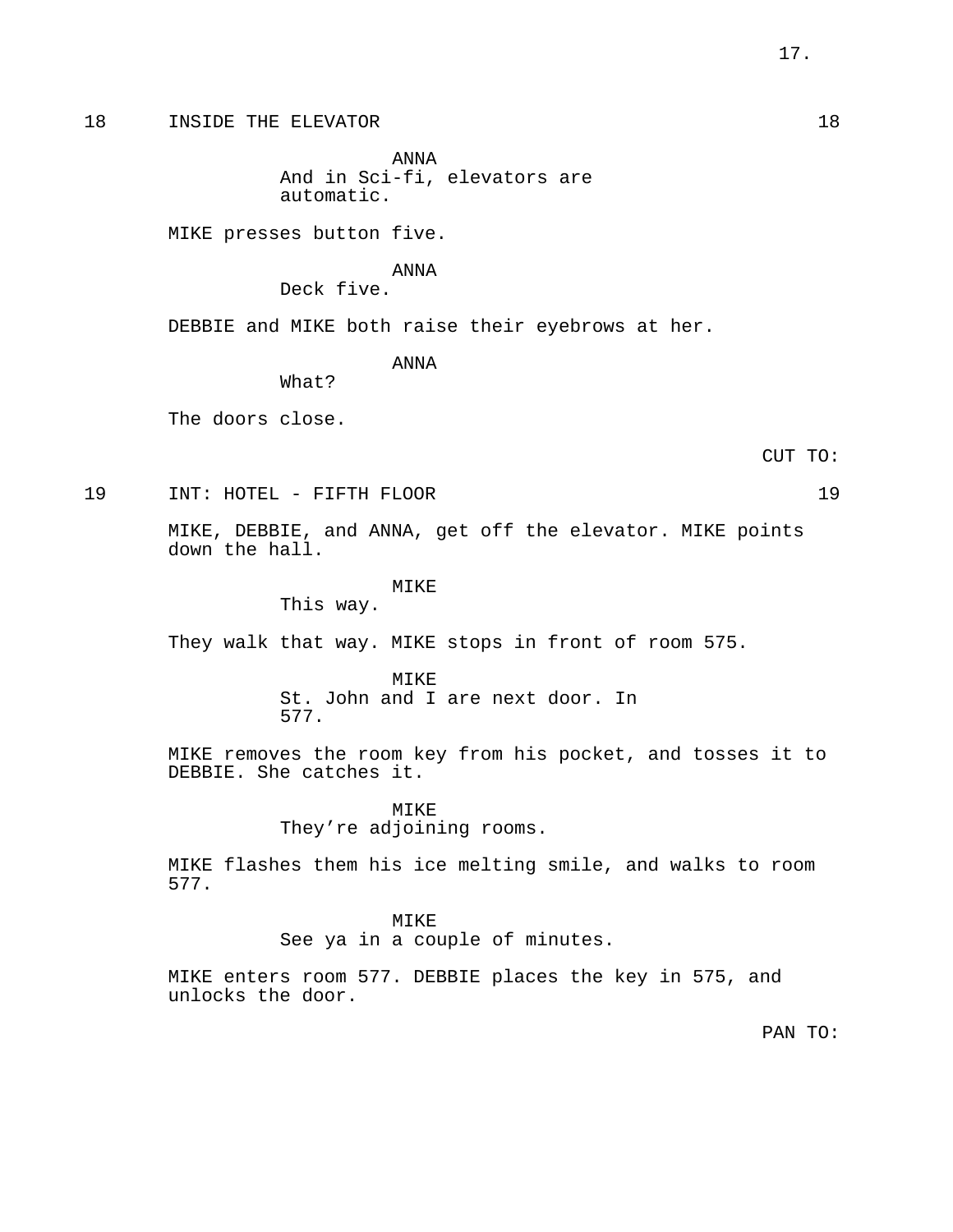20 INT: ROOM 575 20

DEBBIE and ANNA enter.

ANNA Which bed do you want?

There are two beds. One beside the window, and one beside the adjoining room door. DEBBIE knows, that ANNA will take the one she says she wants, so she points to the one beside the window.

## DEBBIE

That one.

## ANNA

Okay.

ANNA throws her bag on bed beside window.

ANNA You can have the other one.

DEBBIE smiles. ANNA realizes she's been had.

ANNA

You liar. You cheat, you scoundrel! You wanted that one all along, didn't you?

DEBBIE unlocks the adjoining room door.

DEBBIE I'll never tell.

CONTINUE TO:

21 INT: ROOM 577 (7:25PM) 21

MIKE is sitting on the bed, watching TV. The door opens. ST. JOHN almost falls in the room. He looks like hell. MIKE goes to him and helps him to the bed.

MIKE

What...

ST. JOHN I'm okay. Did you manage to pick up...

MIKE Yeh. They're next door.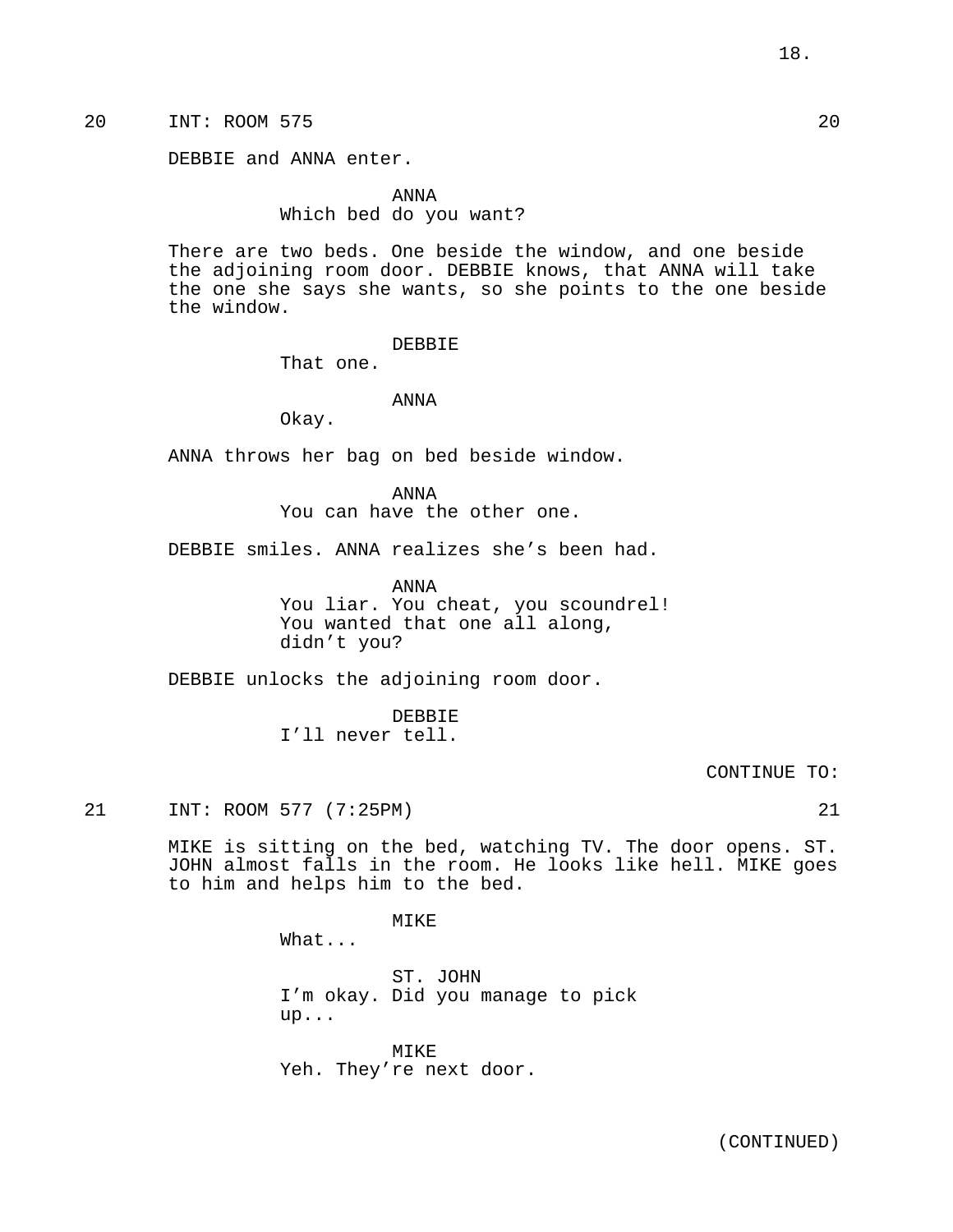ST. JOHN How does she look? MIKE Deb? ST. JOHN nods affirmatively. MIKE Fine. ST. JOHN You sure? MIKE Just like the old, Deb. ST. JOHN I hope so. I miss her Mike. MIKE Yeh. I know. (beat) Um, I don't think Anna is aware of what happened, so.. ST. JOHN I'll watch what I say. MIKE (beat) So what happened? CUT TO:

22 INT: ROOM 575 (7:30PM) 22

DEBBIE and ANNA are lying on their beds.

DEBBIE You know something?

### ANNA

What?

DEBBIE When I stayed at the Regal Constellation, during Toronto Trek VI and VII, you know what room I stayed in?

(CONTINUED)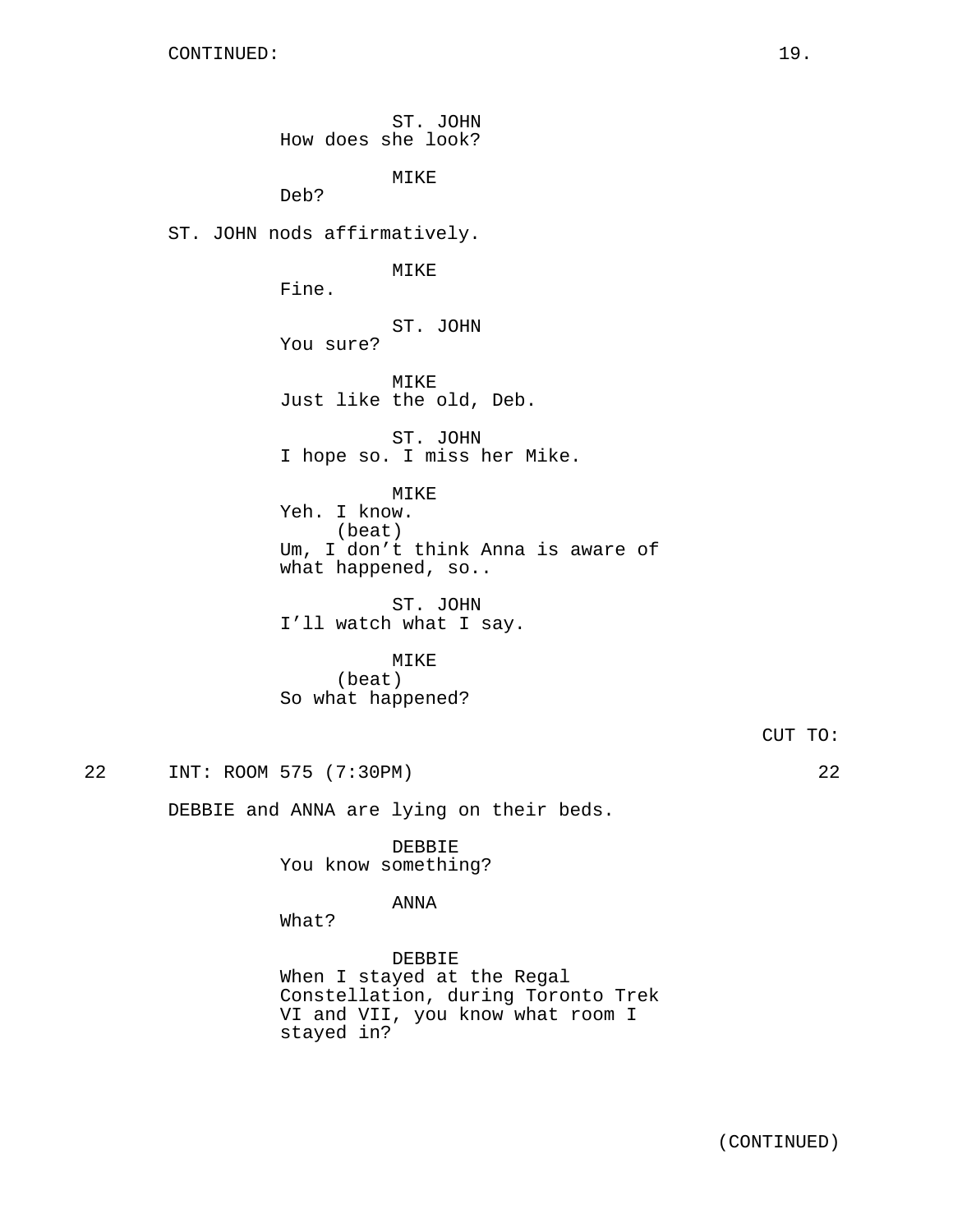ANNA No, what room? DEBBIE Would you believe #575. ANNA Really? DEBBIE Yeh, really. ANNA That's a strange coincidence. I... wait, shouldn't Mike and St. John be here by now? DEBBIE (consult watch) Yeh. (jump off bed) Let's go see what's keeping them.

DEBBIE opens the adjoining room door, on their side. They walk to the door on the guys' side. DEBBIE turns the knob, the door is locked.

> DEBBIE That's strange!

> > ANNA

What?

DEBBIE

It's locked.

DEBBIE is about to knock when ANNA stops her.

ANNA Wait. What if it's locked for, a reason?

#### DEBBIE

Like what?

ANNA Maybe there is a man in there, right now, with a gun on them. Maybe it's Malduke, or one of his men. Maybe they caught St. John, and have come for Mike. Maybe...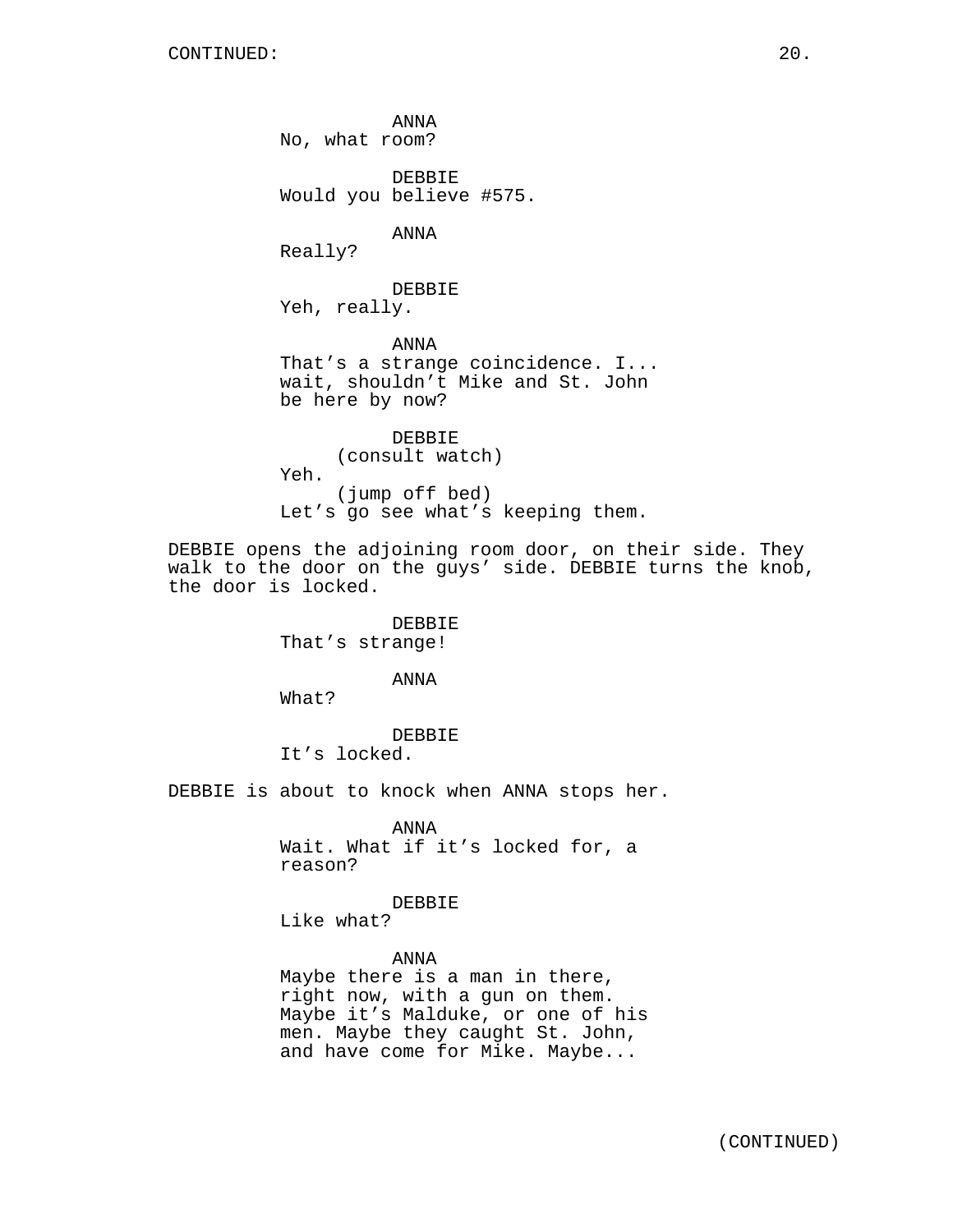DEBBIE Maybe you've been reading too many bad detective novels. Or watching too many bad TV shows.

ANNA

But...

DEBBIE Then again... (beat) I've learned to expect the worst with these guys. (beat) Nothing is ever as it seems.

DEBBIE notices the door knob, is the same as the ones on the rooms in her house. It has a single hole in it.

> DEBBIE Wait here, I have an idea.

DEBBIE runs to the closet in their room, takes out a wire hanger, and starts unraveling it.

> ANNA What are you doing?

DEBBIE Making a lock pick.

ANNA A lock pick? Now who's been watching too many Detective shows. (beat) You plan to open that... (point to door) ...door, with that?!

ANNA points to the hanger. DEBBIE finishes unraveling the hanger.

DEBBIE

Yep.

ANNA Since when can you pick locks?

DEBBIE (return to locked door) Watch, and learn.

DEBBIE kneels, on one knee, and pokes the wire in the hole. She presses the wire in, and a tiny "pop" is heard.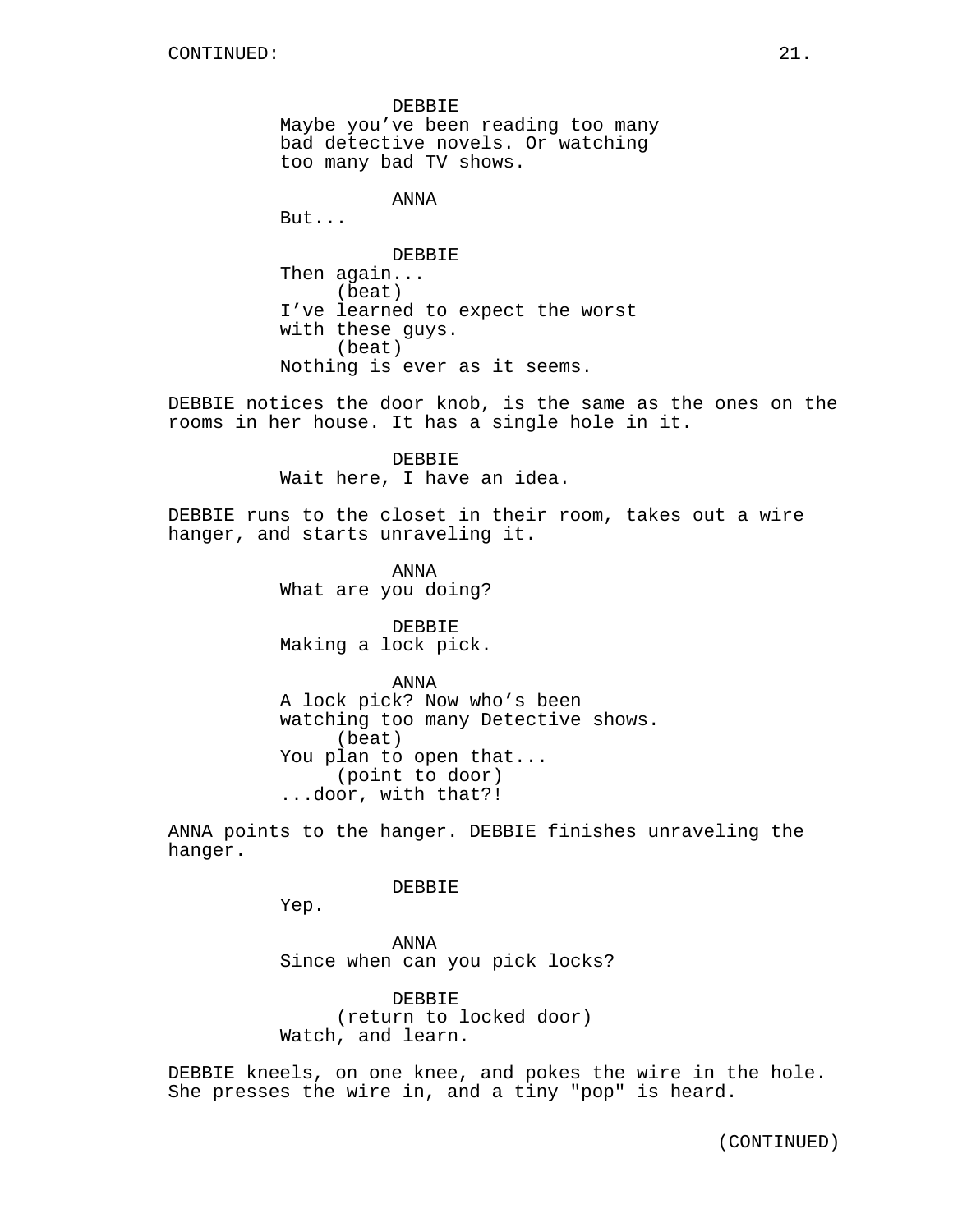#### DEBBIE

Voila.

ANNA

How'd you...

DEBBIE motions ANNA to be quiet, and gradually turns the knob.

PAN TO:

23 INT: ROOM 577 23

ST. JOHN is lying in bed. MIKE is sitting on the edge of the bed, talking to him.

> MIKE Does it hurt?

ST. JOHN Only when I laugh.

MIKE Well then, don't laugh.

ST. JOHN

Here.

ST. JOHN hands MIKE a slip of paper.

24 ADJOINING ROOM DOOR 24

The adjoining room door opens. DEBBIE and ANNA enter and quietly walk over.

PAN TO:

25 BED 25

DEBBIE sees ST. JOHN.

DEBBIE Oh my God! What happened? Are you all right?

ST. JOHN

Deb! I...

MIKE gets up off the bedside, and DEBBIE sits beside ST. JOHN.

(CONTINUED)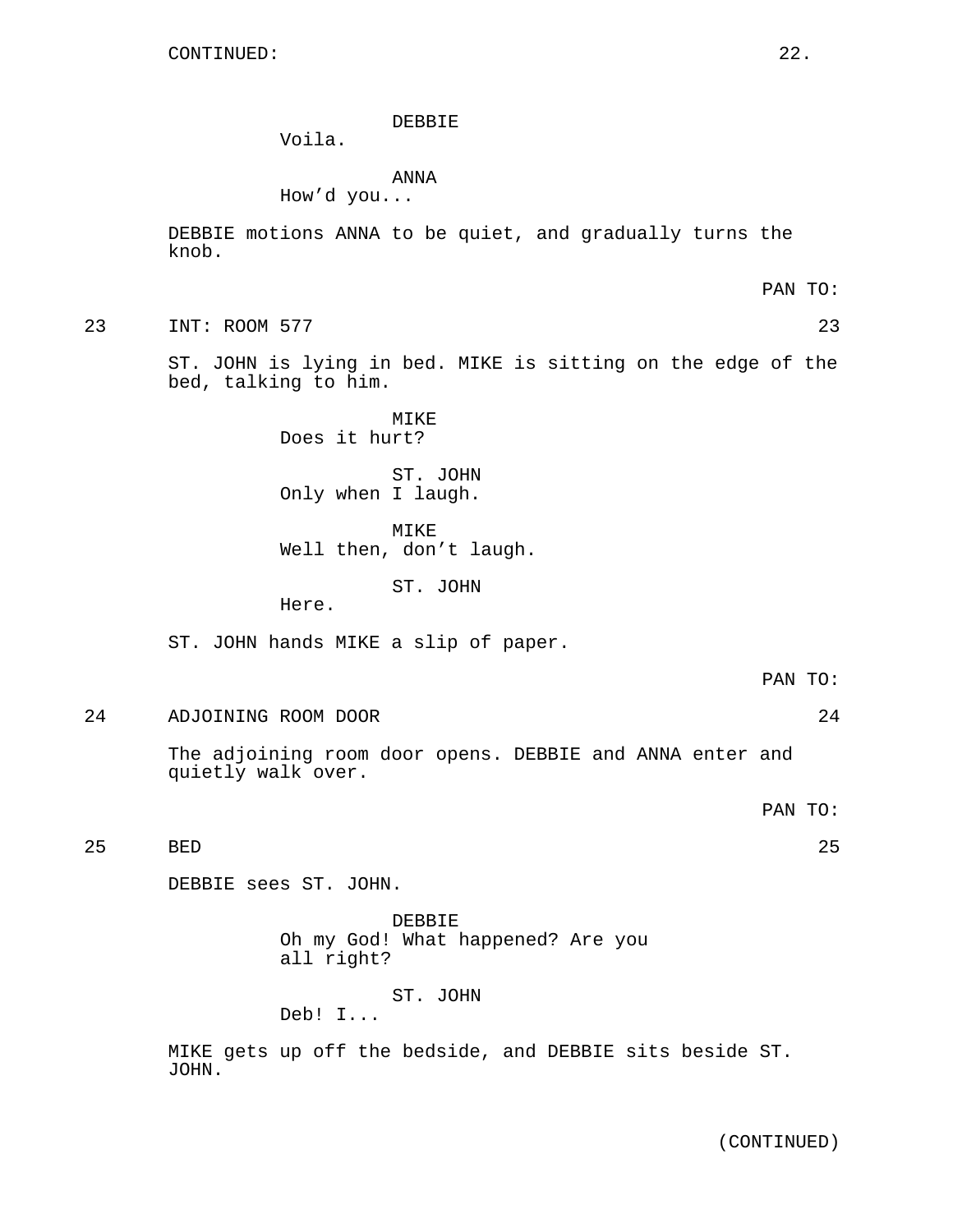DEBBIE Sh. Don't talk.

DEBBIE turns to MIKE and punches him in the arm. MIKE looks at her then decides to get out of there. ST. JOHN tries not to laugh.

> MIKE Deb, look after him, okay. (head for door) I'm going after Malduke.

ANNA (grab his arm as he passes) I'm going with you.

MIKE No, you're not.

ANNA

Mike.

MIKE gives her a hard stare, then, against his better judgment, nods affirmatively.

> MIKE Okay. But only if you agree to do exactly what I say. No arguments.

ANNA You got it, Major.

MIKE and ANNA exit.

DEBBIE I knew it. I told Mike he had no right sending you after Malduke alone. (beat) I knew something would happen. I didn't want to lose you after...

ST. JOHN (beat) After what? DEBBIE I've missed you. (beat) I've had two weeks to think, and, I want us back. I love you Stj. I...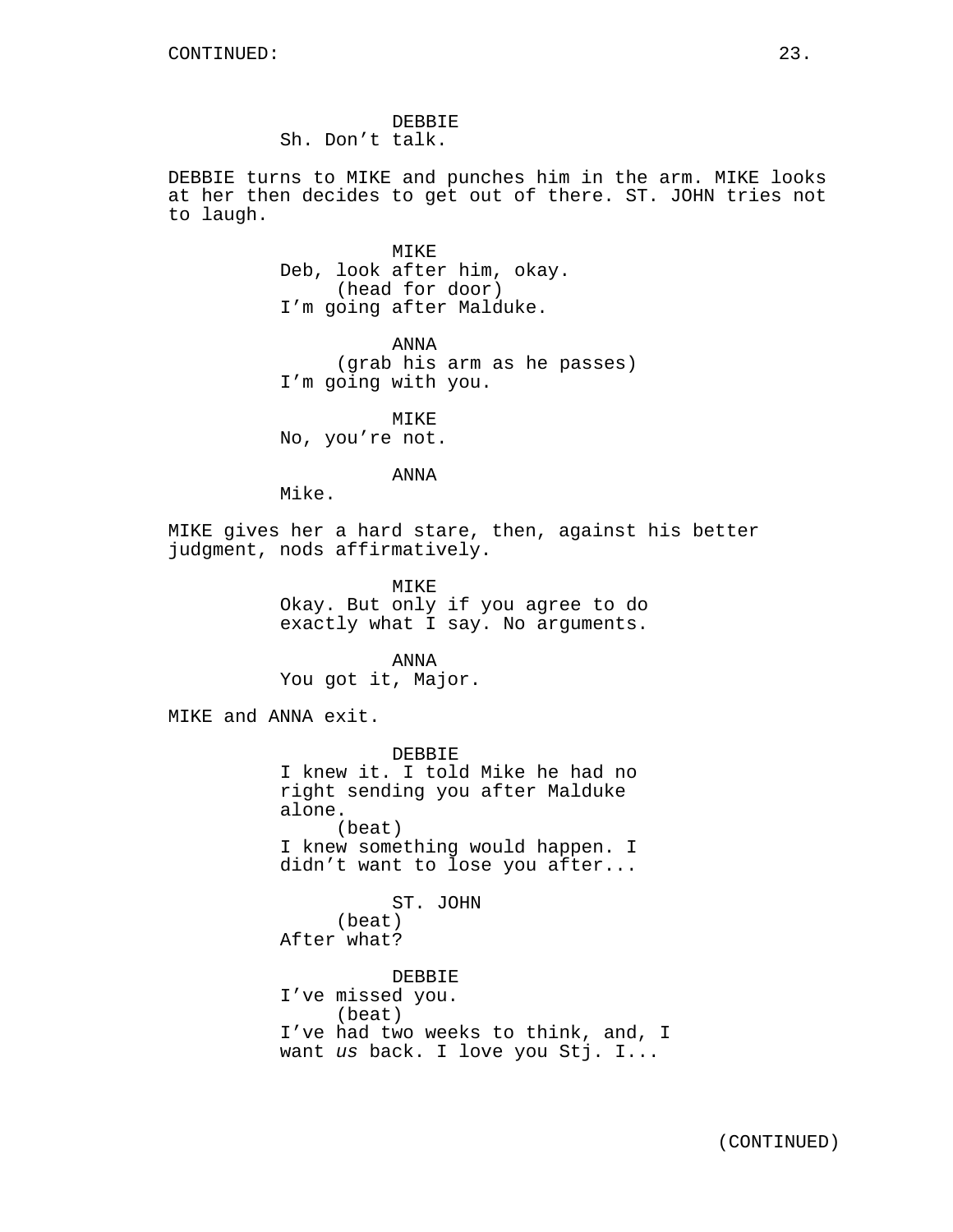ST. JOHN (put hand on hers) I've missed that. DEBBIE gives him a look. ST. JOHN "Stj". No-one ever called me that before. DEBBIE smiles at him. ST. JOHN I've missed you too. (beat) Do me a favor? DEBBIE Anything. ST. JOHN Shut-up and kiss me. DEBBIE But... ST. JOHN No buts. She leans over, and kisses him. JUMP TO: 26 INT: HOTEL - LOBBY (8:00PM) 26 The elevator doors open and MIKE and ANNA exit. They walk through the lobby and exit the hotel. CONTINUE TO: 27 EXT: HOTEL 27 They walk to the parking lot. CONTINUE TO: 28 EXT: PARKING LOT 28 They walk to the car. CONTINUE TO: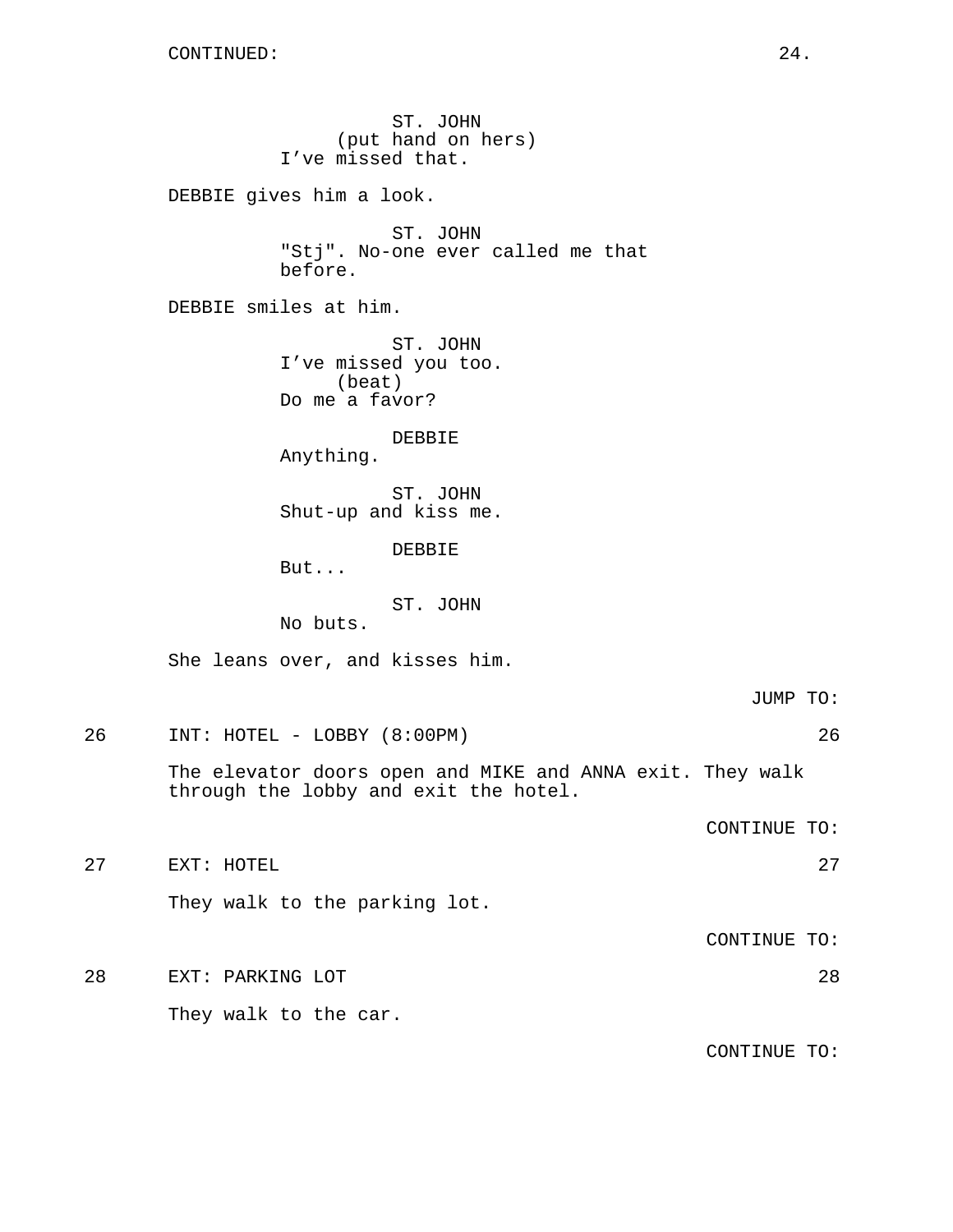# 29 EXT: CAR 29

They get to the car, and get in. MIKE has not said one word since he left room 577. He's mad.

CONTINUE TO:

# 30 INT: CAR 30

MIKE starts the car, and drives out of the parking lot. Once on the road, ANNA breaks the silence.

> ANNA Don't you think he should see a doctor, or go to the hospital, or... something.

MIKE No. He's fine. He'll be all right. Deb can look after him.

ANNA has a worried look on her face. MIKE notices it.

MIKE Trust me. It looks a lot worse than it really is.

ANNA

You sure?

#### MTKE<sup>®</sup>

Positive. If I know St. John, he'll be up and around by this time tomorrow. Maybe sooner, since Deb's back.

ANNA's not sure, but she thinks she hears something in MIKE's voice. In the way he talks about DEBBIE. She's not quite sure what it is, or if it's anything at all. She missed the fact that MIKE said "back" and not "here". MIKE makes a sharp right hand turn.

> ANNA Do you even know where we're going? Or are we just going nowhere fast?

MIKE doesn't answer. He seems a million miles away. He is driving really, really fast.

> ANNA Mike. Mike. MIKE!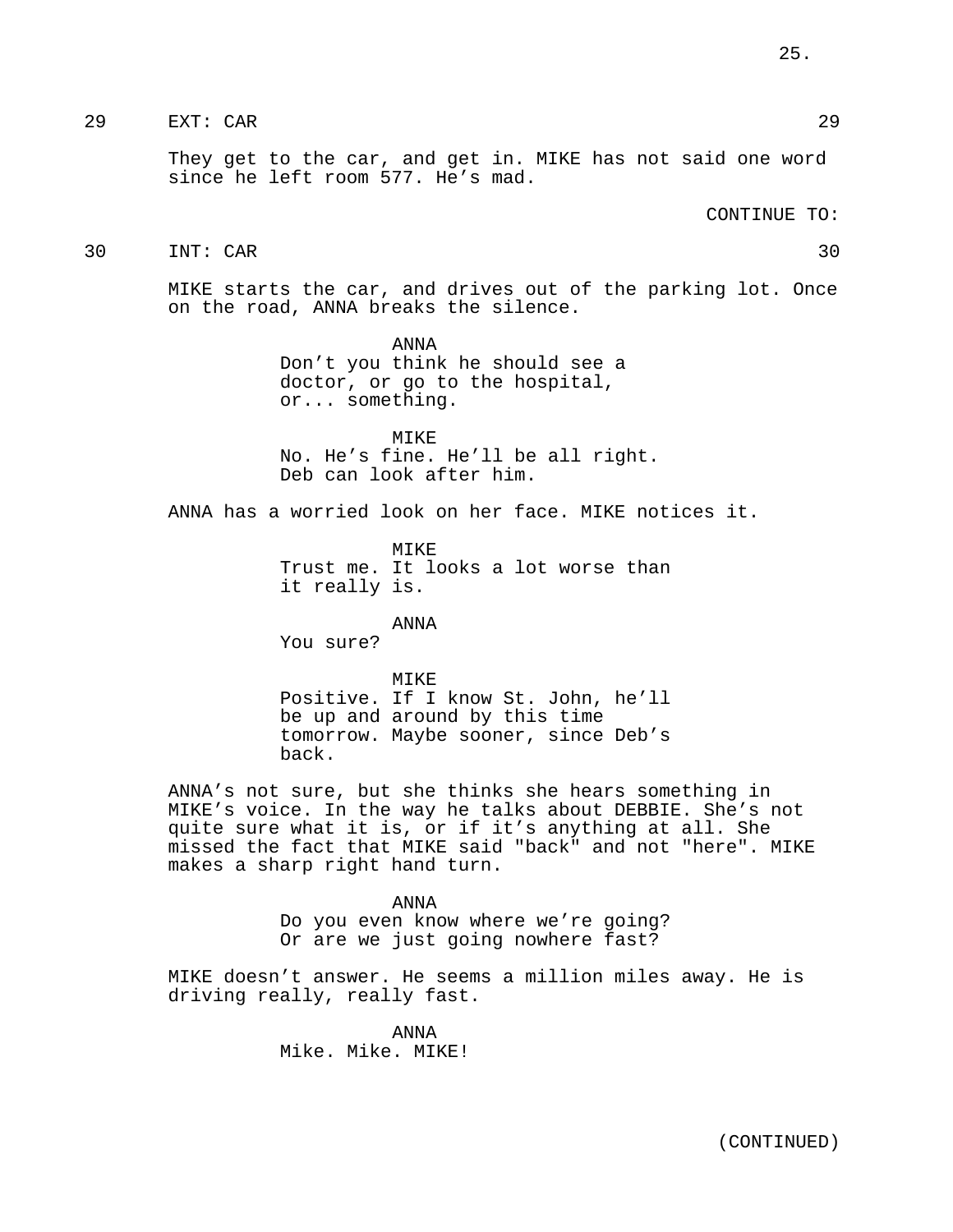MIKE

Yes, yes. (beat) I know where we're going. St. John gave me the location, where he found Malduke.

ANNA How'd St. John manage to get away. I mean it looks like he got caught.

MIKE

I don't know. All I managed to get out of him, before you and Deb entered the room, was the location.

ANNA

Well, don't you think it would have been a good idea to warn Debbie before we left?

MIKE Warn her? About what?

ANNA

Malduke. Maybe he let St. John escape. You know, so he could get all of you. And Airwolf. Maybe someone is watching St. John right now. Maybe...

MIKE Maybe you're right. Look, you call the hotel and talk to Deb. I'll call Jason, and fill him in.

ANNA And ask him to send some men to the hotel.

MIKE Okay. Now, all we have to do is find a phone.

# 31 INT: HOTEL - ROOM 577 (8:30PM) 31

DEBBIE has just completed cleaning ST. JOHN up. She is surprised, that it wasn't as bad as it looked. Just a few cuts and bruises -- nothing serious or permanent.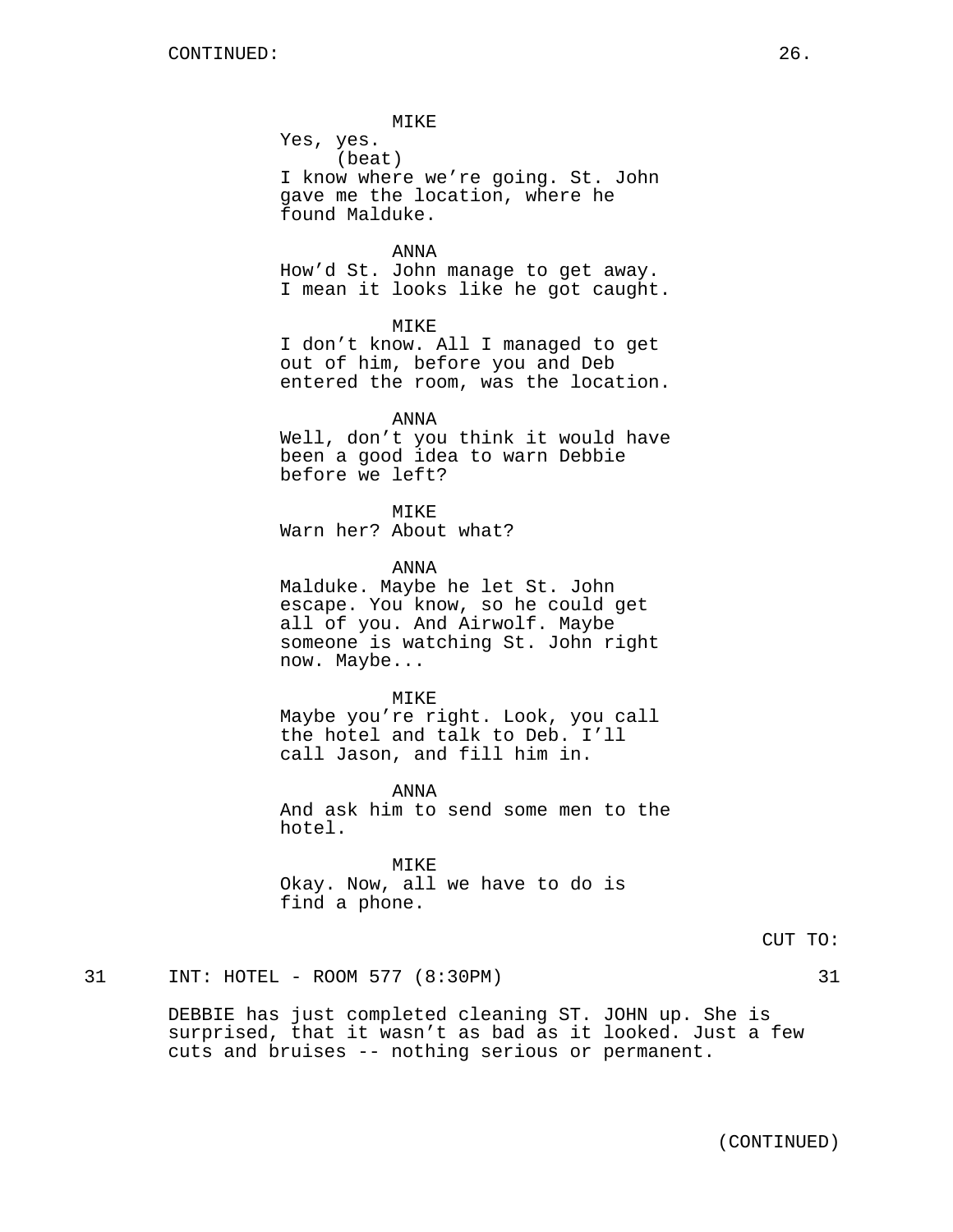DEBBIE There. All done. ST. JOHN (smile) Thanks. DEBBIE No problem. DEBBIE gets up. ST. JOHN grabs her arm. ST. JOHN Where are you going? DEBBIE To make a phone call. ST. JOHN Who to? DEBBIE The hotel operator. ST. JOHN Why? DEBBIE I'm gonna have my calls transferred over here. That way, if anyone is trying to find me, I won't have to worry about missing them. ST. JOHN Oh. ST. JOHN lets go of her arm. She goes to the phone and calls the front desk.

> CLERK (VO) Front Desk.

DEBBIE Hi, I'm staying in room 575 but, I'll be in 577 for a while, and I was wondering, could you call forward the phone in 575 to 577?

CLERK (VO) Sure, no problem. Just call back when you want the phone released.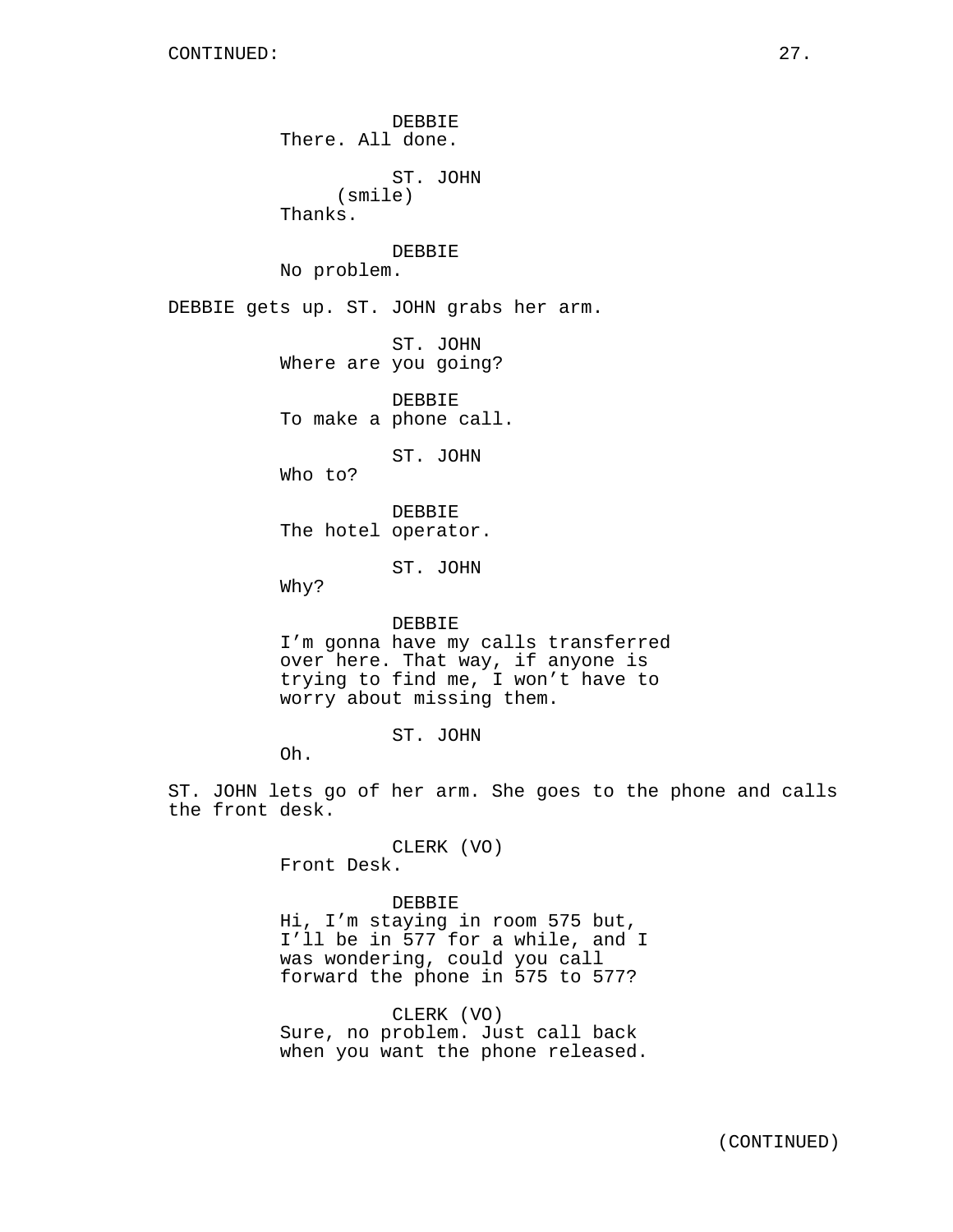## DEBBIE Thanks. Bye.

DEBBIE hangs up the phone.

Okay.

(beat)

(MORE)

JUMP TO:

## 32 EXT: GAS STATION (9:00PM) 32

MIKE's car pulls in. In the corner are two phones. MIKE and ANNA get out of the car, and head to the phones. MIKE gets to the phone, and starts to call JASON's cell phone. Someone else beat ANNA to the other phone, so she has to wait. She decides to see if she can hear what MIKE is saying to JASON.

CONTINUE TO:

# 33 FOCUS ON MIKE 33

MIKE Jason, Mike. We've run into some trouble down here. Can you send a few guys over to the Hotel ASAP? (beat) Yeh, room 577 St. John's been hurt. I don't think it's serious. Just looks like a few cuts and bruises. But, we might need some security posted, just in case. (beat) Deb's with him... (beat) Seemed okay. (beat) I hope so too. (beat) I'm taking care of things at this end. (beat) Yes, that's right. (beat) I know. (beat) I will. The other phone, is free. ANNA goes to it. MIKE You'll probably be there by the time we get back. (beat)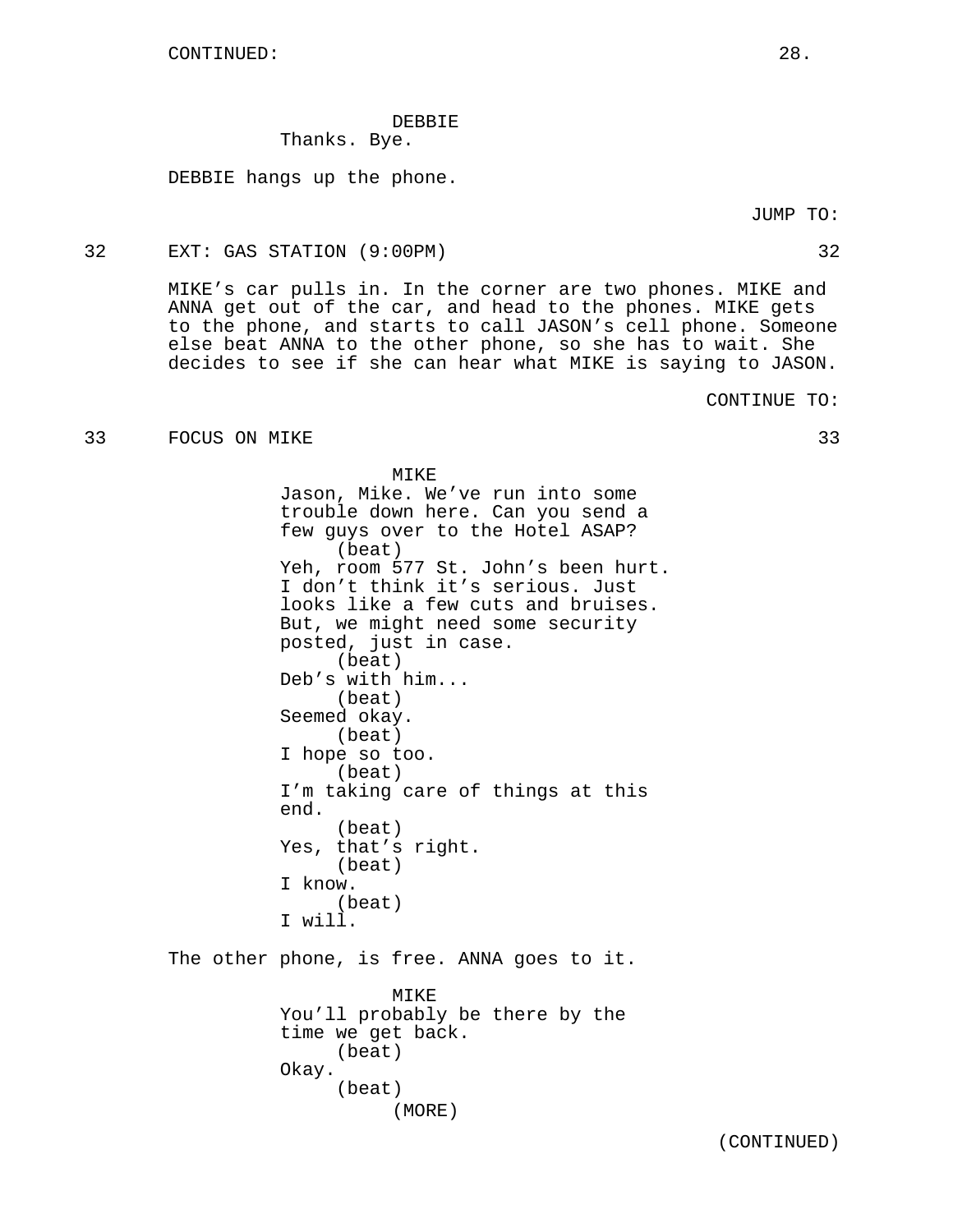MIKE (cont'd) Don't worry. She's hidden. (beat) Bye.

MIKE hangs up and goes to the car.

PAN TO:

34 FOCUS ON ANNA 34

She had to look up the hotel phone number, so she has just finished dialing the number.

> ANNA Room 577 please.

> > CLERK (VO)

One moment.

ANNA hears the call being transferred, then hears a phone ring. It rings once.

DEBBIE (VO)

Hello?

ANNA Hi. It's me. How are things going?

DEBBIE (VO) As well as can be expected.

ANNA And St. John?

DEBBIE (VO) Much better. You know he wasn't as bad as looked.

ANNA That's what Mike said.

DEBBIE (VO) But, he keeps trying to get out of bed.

ANNA Maybe, if you joined him, he wouldn't try.

DEBBIE (VO)

Anna!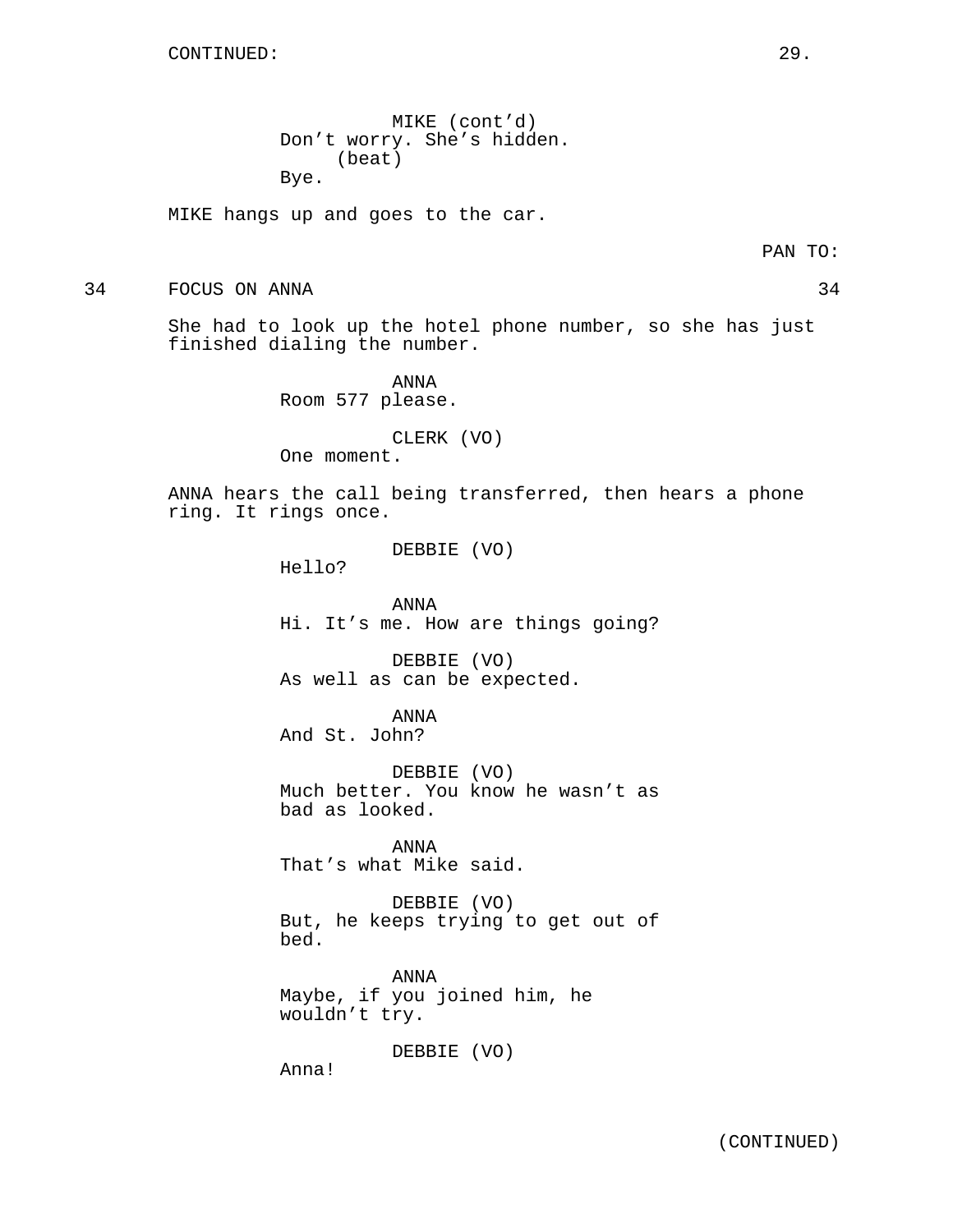ANNA Listen, Mike just talked to Jason, and arranged for some protection for you guys. So, be careful okay? DEBBIE (VO) Yes, mother. Same goes for you two. ANNA You know me, cautious is my middle name. DEBBIE (VO) (sarcastic) Yeh, right. ANNA Look, I'll call you within 3 hours. If you don't hear from me by then, you can send in the cavalry. Oh, by the way which room can I reach you in? DEBBIE (VO) I'll probably stay here. But, the front desk, is forwarding all calls for 575, to 577. ANNA Good thinking. Gotta go, Mike's waiting. Talk to ya soon. DEBBIE (VO) O-key, Doe-key. Bye.

# ANNA

Bye.

ANNA hangs up the phone, and runs to the car.

#### PAN TO:

35 INT: CAR 35

MIKE has started the car and is waiting. Once ANNA is in, MIKE drives off.

CONTINUE TO: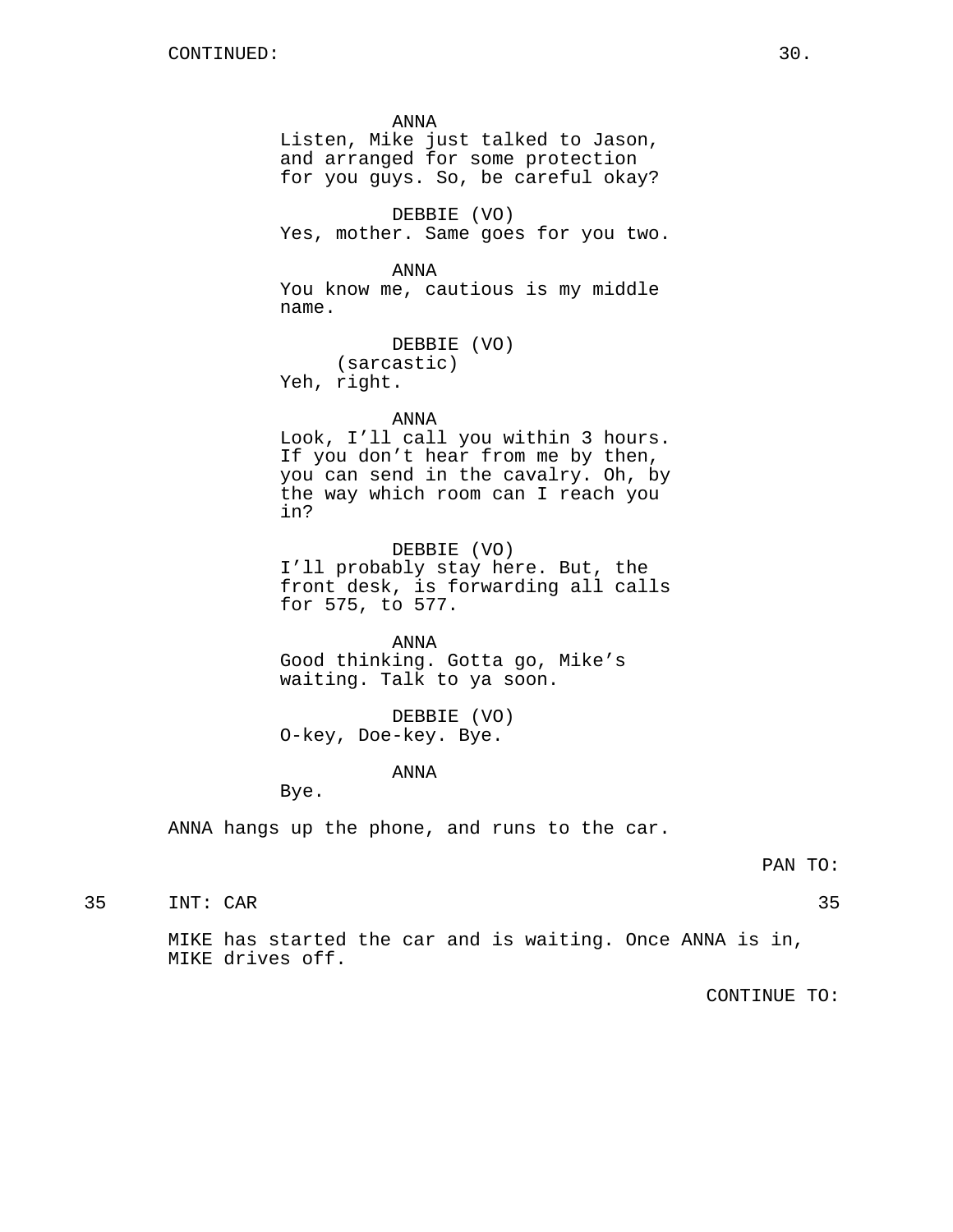# 36 EXT: CAR 36

The car is driving down the road.

# 37 INT: CAR 37

They are driving along in silence. ANNA is staring at MIKE, and daydreaming again. She is thinking to herself again.

> ANNA (VO) (thinking) Why do I keep forgetting just how gorgeous he really is? Oh, how I'd love to have his arms around me. To have him hold me. So why... (beat) ...because, he can't hold down a relationship that's why... But, maybe it's not him. Maybe it's them. I bet if the right woman came along he'd, be able to commit...

MIKE looks over at her for a second, then looks back to the road. MIKE breaks the silence.

## MIKE

Penny for them.

At the sound of MIKE's voice, ANNA comes out of her daydream.

ANNA

For what?

MIKE Your thoughts. A penny for your thoughts.

ANNA (smile) Make it a dime, and you got a deal.

MIKE

A dime?

ANNA

Inflation.

MIKE Inflation? (beat) (MORE)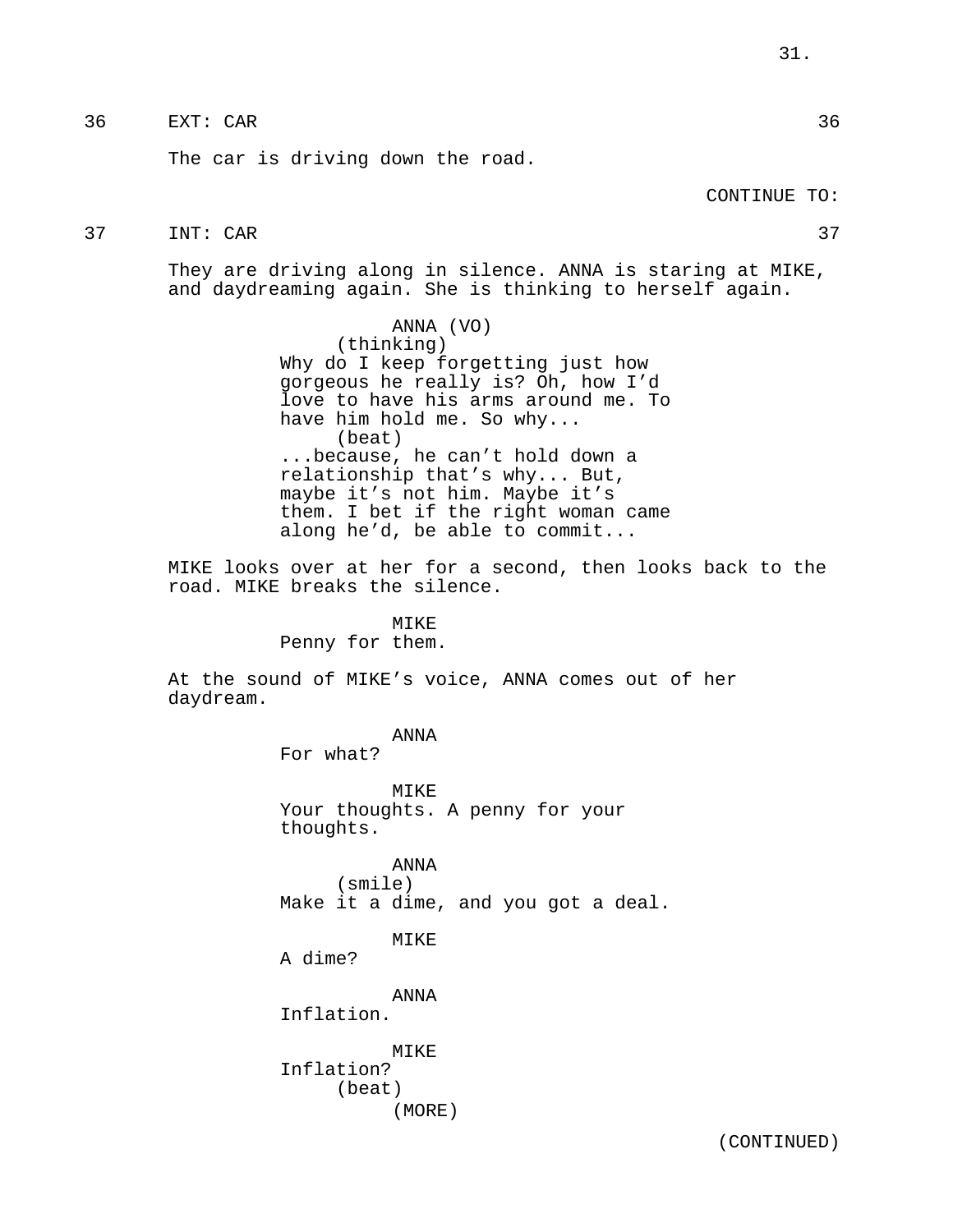MIKE (cont'd) It's a saying. You can't put inflation on a saying.

ANNA It's a very old saying.

MIKE

Okay. I owe you a dime. So, what were you thinking about?

ANNA

Us.

MIKE

Us?

ANNA What we're gonna do when we get there.

MIKE

Oh.

ANNA What are we gonna do when we get there? Do you have a plan?

MIKE Of course I have a plan.

ANNA Oh? And what is it?

MIKE Well, once we get there, we'll look the place over, then take it from there.

ANNA

Then take it from there? You call that a plan? Sounds more like... we'll make it up as we go along.

MIKE laughs.

ANNA How much further is it, anyway?

MIKE About 10 minutes.

The car drives on.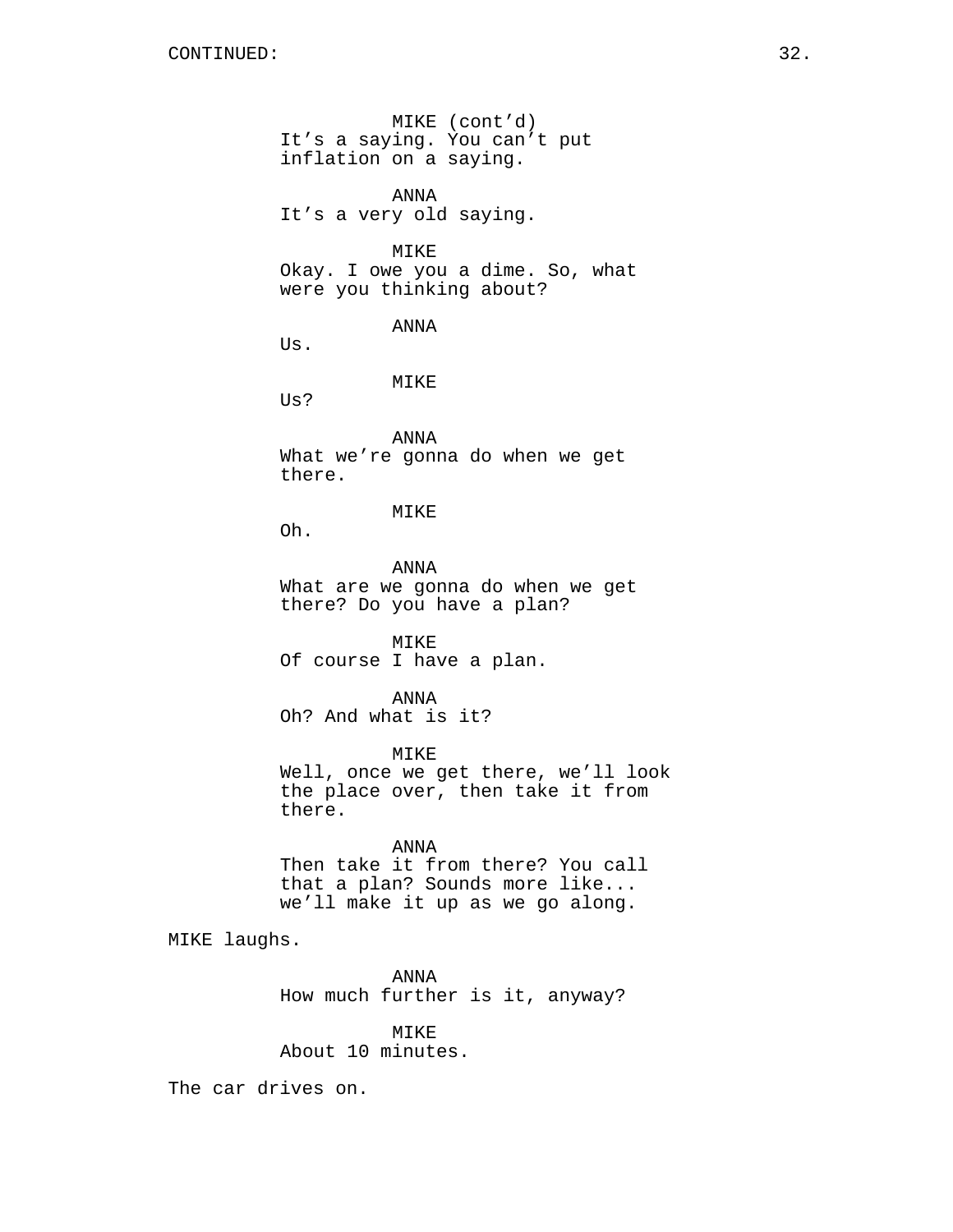CONTINUE TO:

# 38 TIME FLIES 38

The drive is continued in silence. MIKE stops the car. He parks it behind a series of bushes lining the roadside. They are close to a series of natural caves, located on the outskirts of the city.

CONTINUE TO:

39 TIME RESUMES (10:00PM) 39

MIKE points to the caves.

MIKE According to St. John, Malduke's made this his hide out.

MIKE looks at her. She looks nervous.

MIKE You know, you can wait in the car, if you want?

ANNA No way. I'm staying with you. I don't want you to take off. I'd only worry myself to death till you came back.

MIKE Okay. But stay close.

ANNA

Count on it.

MIKE removes his gun from the glove compartment. ANNA tenses, she has never seen real gun before. She recovers from the initial shock. She prays that MIKE didn't see her reaction.

> MIKE Let's go.

> > CONTINUE TO: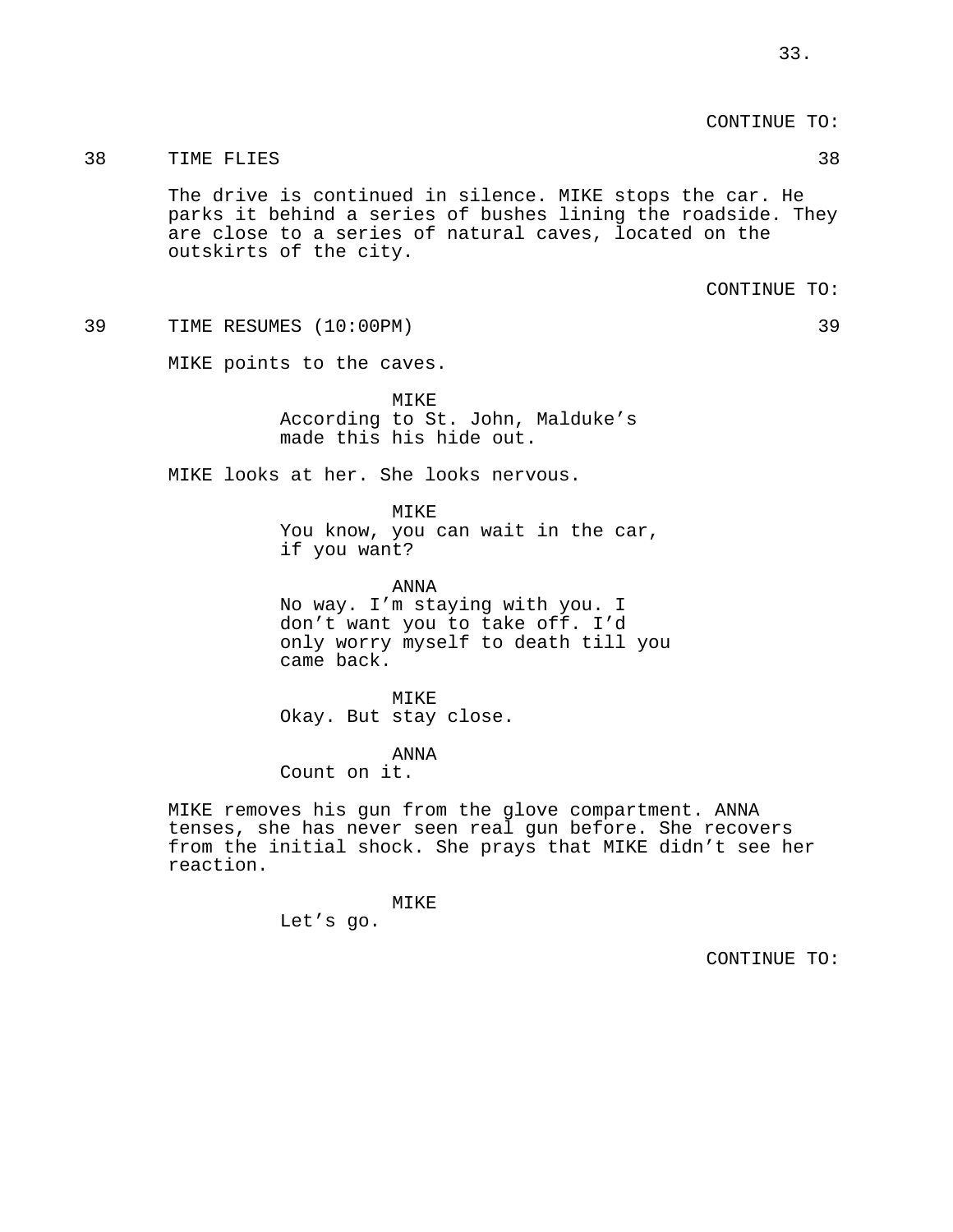40 EXT: CAR 40

They exit the car.

CONTINUE TO:

41 EXT: BUSHES SURROUNDING THE CAVES 41

They creep forward, keeping to the cover. They find a spot where they can survey the cave entrance. They stop. There are two guards posted outside the entrance. MIKE turns to ANNA.

> MIKE Now we wait.

ANNA Wait! For what?

MIKE

To see who comes, and who goes.

JUMP TO:

42 INT: HOTEL - ROOM 577 (10:15PM) 42

ST. JOHN and DEBBIE are sitting on the couch, watching a movie. The phone rings. DEBBIE answers it.

DEBBIE

Hello?

JASON (VO) Debbie, Jason.

DEBBIE

Hi Jase.

ST. JOHN gives her an "I don't want to talk to him" look.

JASON (VO) Just calling to let you know that Jo and I are on the way to the hotel.

DEBBIE

Okay.

JASON (VO) How's St. John? Mike said...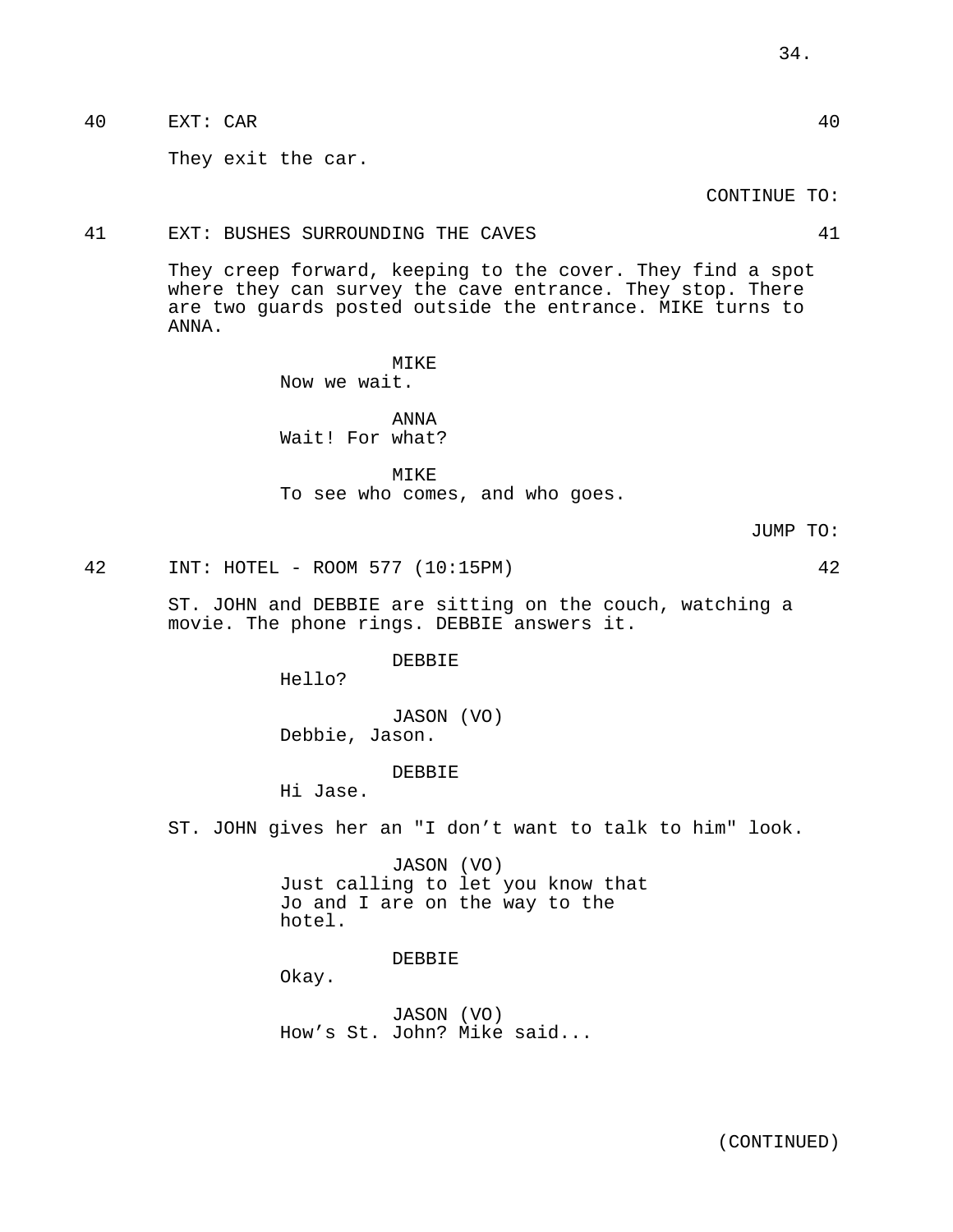DEBBIE He's fine. A few cuts and bruises, but nothing serious.

JASON (VO) Can I talk to him?

DEBBIE He's sleeping right now. You can talk to him when you get here. Bye Jase.

JASON (VO)

Bye.

DEBBIE hangs up.

JUMP TO:

43 EXT: BUSHES SURROUNDING THE CAVES (10:45PM) 43

The entrance area is deserted. MIKE turns to ANNA.

MIKE

Okay, the coast is clear. Ready?

ANNA Ready as I'll ever be.

MIKE Follow me. And, keep low.

ANNA

Roger.

They run for the cave entrance, and enter.

CONTINUE TO:

44 INT: CAVE 44

There are three paths inside the entrance. (Left. Right. Straight.) They follow the path that goes straight. They walk for a while. MIKE spots an entrance to a tunnel. They enter.

CONTINUE TO: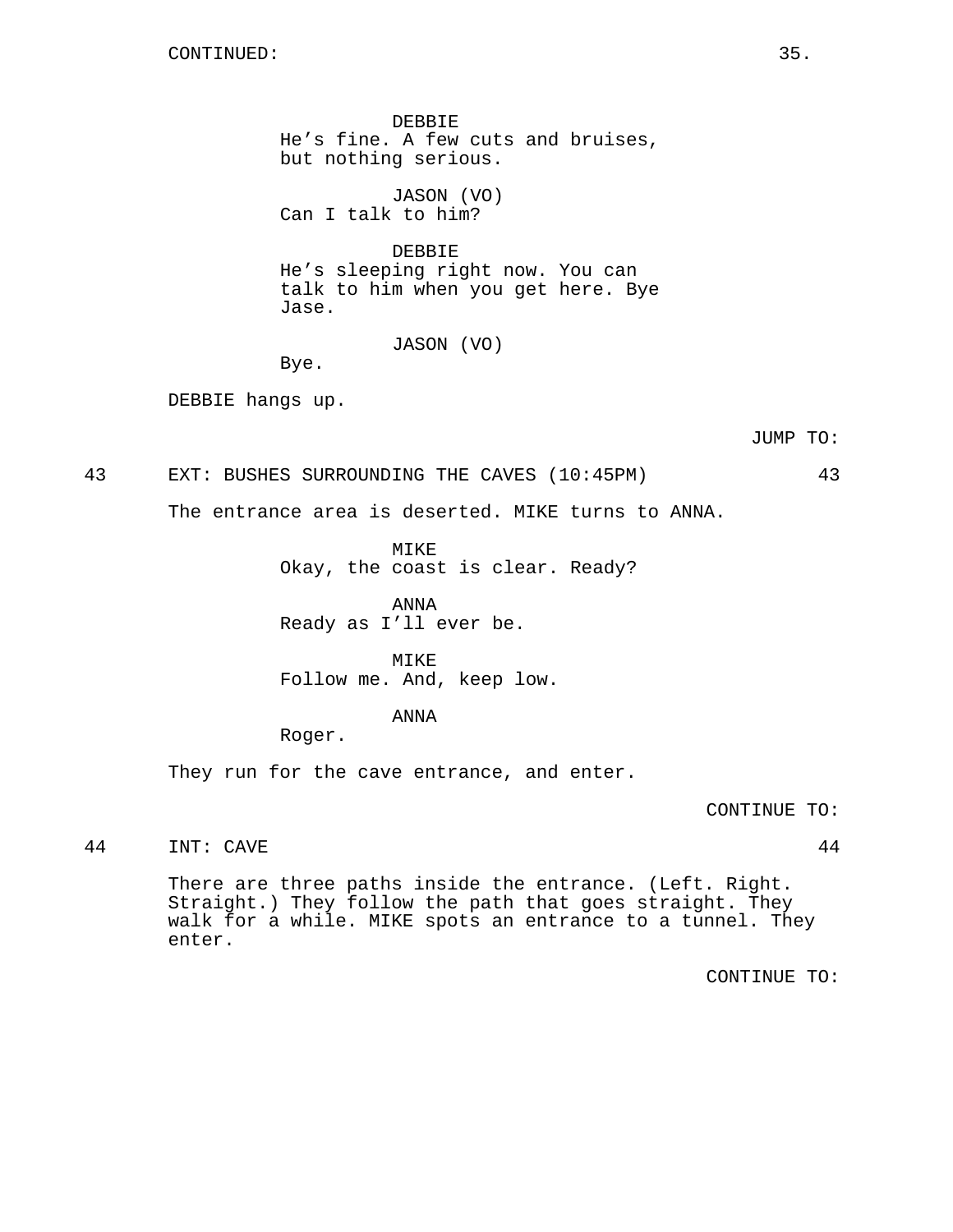45 INT: TUNNEL 45

MIKE (turn to Anna) Wait here.

ANNA

But...

MIKE gives her a "do it" look. She stops. MIKE runs ahead. He's back in a few seconds. He looks disappointed.

# ANNA

Dead end?

MIKE Yep. Come on let's go back to the path.

CONTINUE TO:

46 INT: CAVE 46

They exit the tunnel and turn to head the way they were going. They stop dead in their tracks in the doorway. For standing on both sides of them are five armed men. The men, are pointing machine guns at MIKE and ANNA.

## MIKE

(mutter)  $I$ Ih $-$ oh.

MIKE is not surprised when a tall man steps out from behind the armed men in front of them. MIKE looks at the man in recognition.

MIKE

(mutter) Malduke.

MALDUKE Major Rivers. You walked right into my trap. As I knew you would. You are so predictable.

MALDUKE is now standing in front of MIKE and ANNA. He snaps his fingers.

MALDUKE

Search them!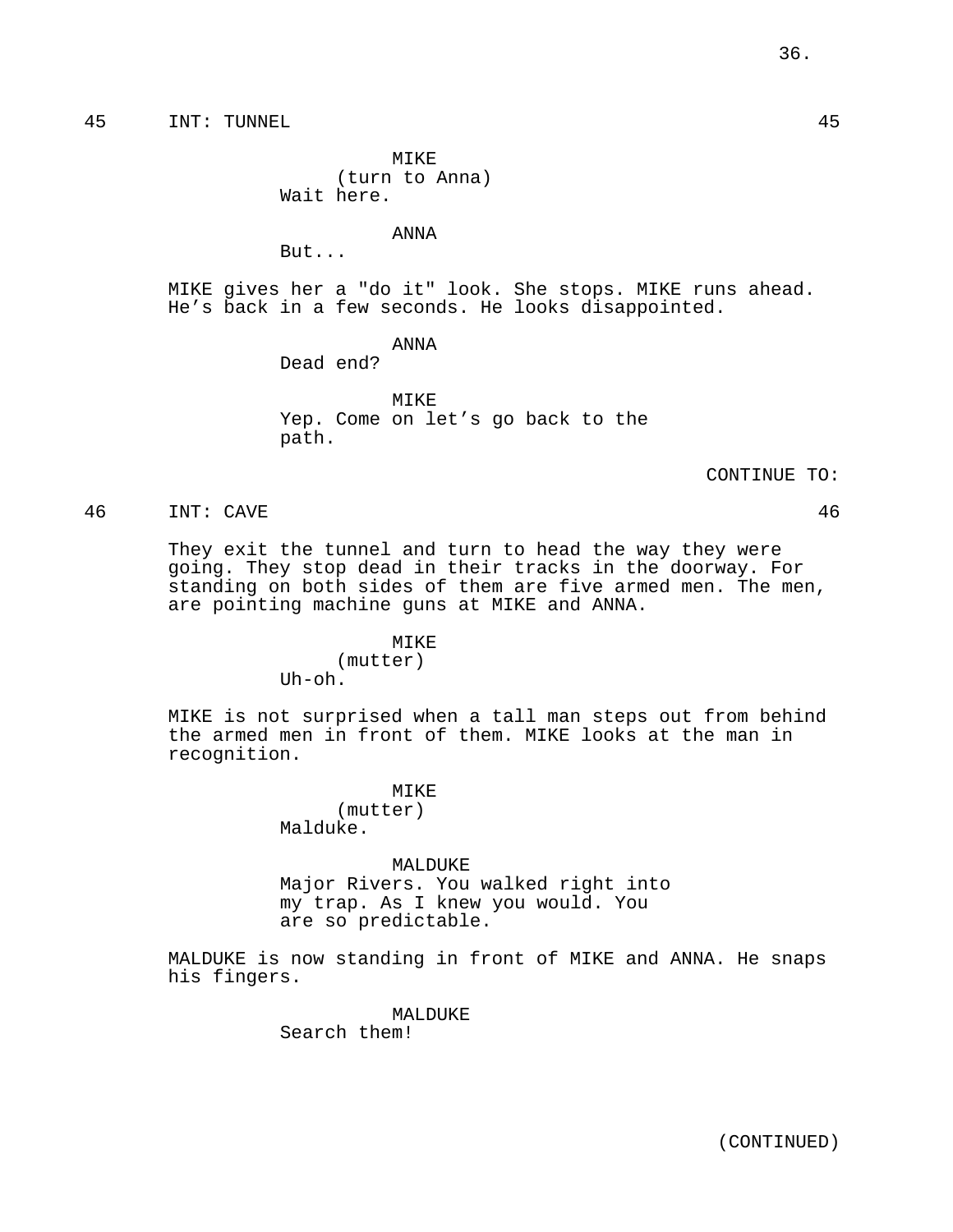Two of the men, one from either side, go to MIKE and ANNA. One relieves MIKE of his gun, and searches him. The other, searches ANNA. (NOTE: The man searching MIKE, also takes his watch.)

### 47 INT: HOTEL - ROOM 577 (11:00PM) 47

The movie that ST. JOHN and DEBBIE were watching is over. There is a knock on the door. ST. JOHN turns off the TV, as DEBBIE goes to answer the door.

#### DEBBIE

Coming!

DEBBIE opens the door. It's JASON and JO.

## DEBBIE

Come on in guys.

JASON and JO enter. They go over to ST. JOHN. DEBBIE closes the door then goes over to everyone.

> JASON Okay, would one of you like to fill us in on what's happened already?

ST. JOHN and DEBBIE exchange a "who is going to tell this story?" look.

JUMP TO:

48 INT: CAVE - CELL (11:15PM) 48

MIKE and ANNA, are pushed into a cell like room. A guard closes the door, and locks it. MIKE looks around the room. After a few moments, he looks at ANNA. He notices she is shaking.

> MIKE Hey, it'll be okay. It's me he wants.

ANNA I can't help it, Mike. I'm scared. I remember the time he went after Debbie to get to St. John. And...

MIKE walks over to her.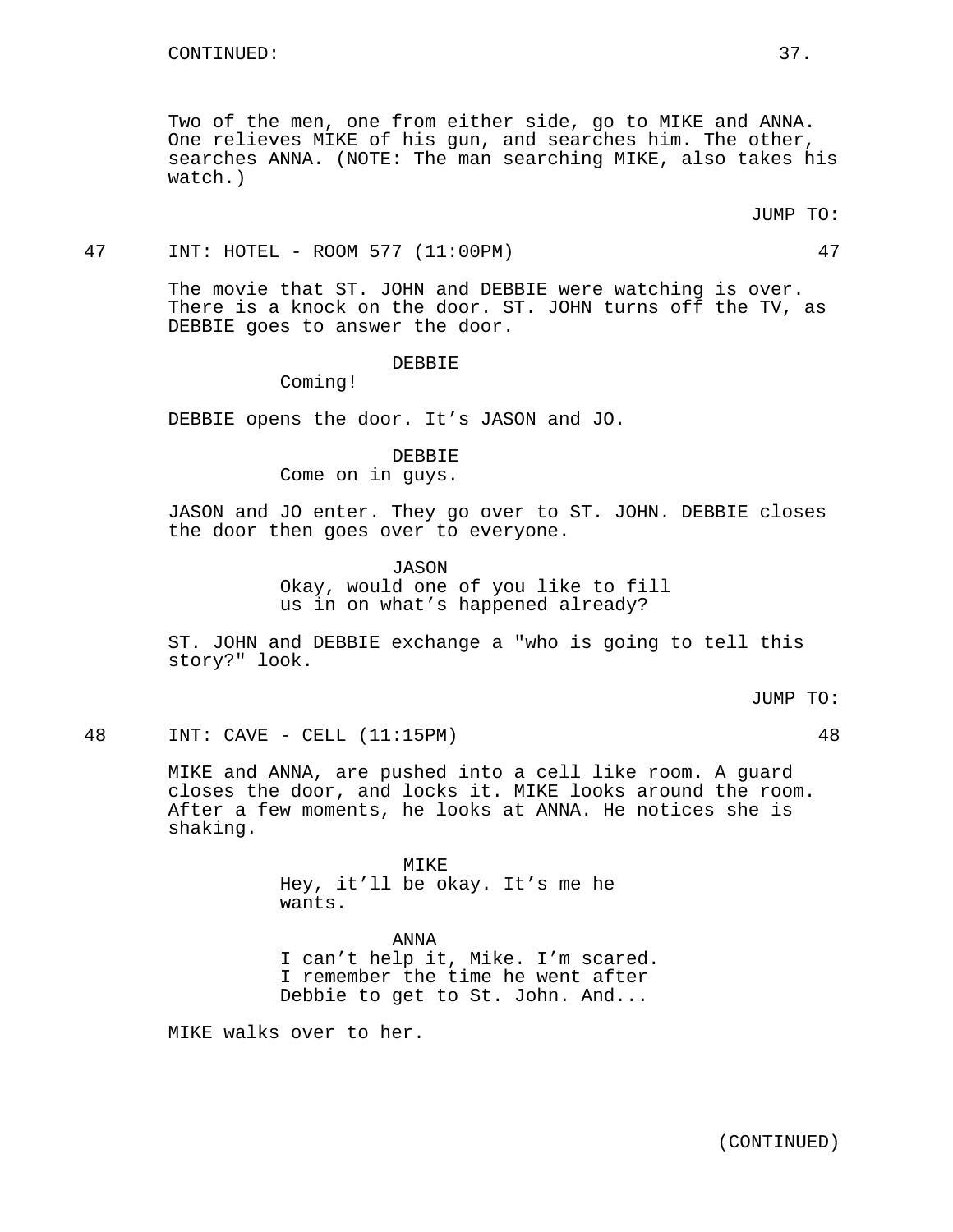ANNA This might be normal stuff for you, even Debbie's gotten used to it, but... (beat) I've never been in a situation like this before.

MIKE knew it was a bad idea to bring her. And now he's regretting it. He tries to "liven" the mood.

> MIKE Well, you know what they say... There's a first time for everything.

ANNA I'm serious Mike!

MIKE puts his arms around her, and holds her. She lets herself melt into his arms. She holds onto him as if her life depends on it. She buries her head in his shoulder, and gradually calms down.

> MIKE It'll be okay.

ANNA (shift head, look at him) Promise?

MTK<sub>F</sub>

Promise.

MIKE looks at her. He can see she is scared. He knows he has to get her to calm down. MIKE bends his head towards her, and kisses her. After a few seconds, they break the kiss. ANNA looks at him, and gasps quietly to herself.

ANNA

Wow.

MIKE smiles at her. She kisses him again. He plays along. The kiss lasts a little longer. They break the kiss, and let each other go.

### MTKE<sup>®</sup>

Better?

### ANNA

For now.

ANNA walks a few steps away. She's still in a daze from that kiss. MIKE looks at her as if seeing her for the first time.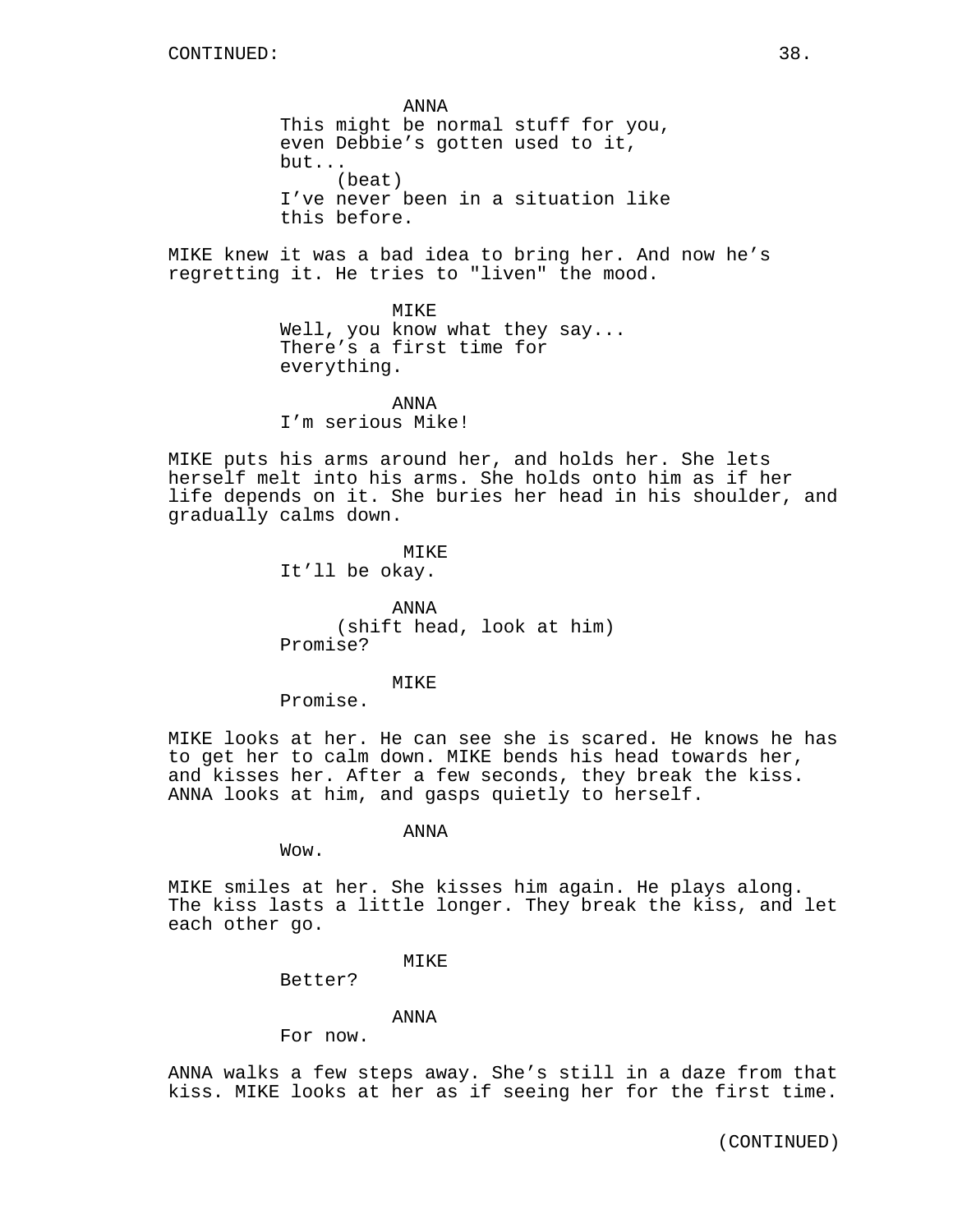ANNA What are we gonna do now?

MIKE makes a playful grab for her and hugs her from behind.

MIKE

What about...

MIKE nibbles her ear. ANNA squirms out of his grasp.

ANNA No, Mike! I'm serious.

MIKE (smile) So am I.

ANNA

Mike!

MIKE stops.

ANNA

I mean to get out of here.

MIKE

Oh.

MIKE continues looking around.

ANNA (beat x3) Well?

MIKE I don't know.

ANNA You don't know. That's just great. I...

MIKE indicates that he thinks the room is bugged. ANNA understands the gesture, because she's seen it used in the movies. ANNA mouths the word "bugged?" MIKE nods. ANNA walks over to him.

## ANNA

Hold me.

MIKE gets this look of confusion on his face. But, he holds her. ANNA whispers in his ear.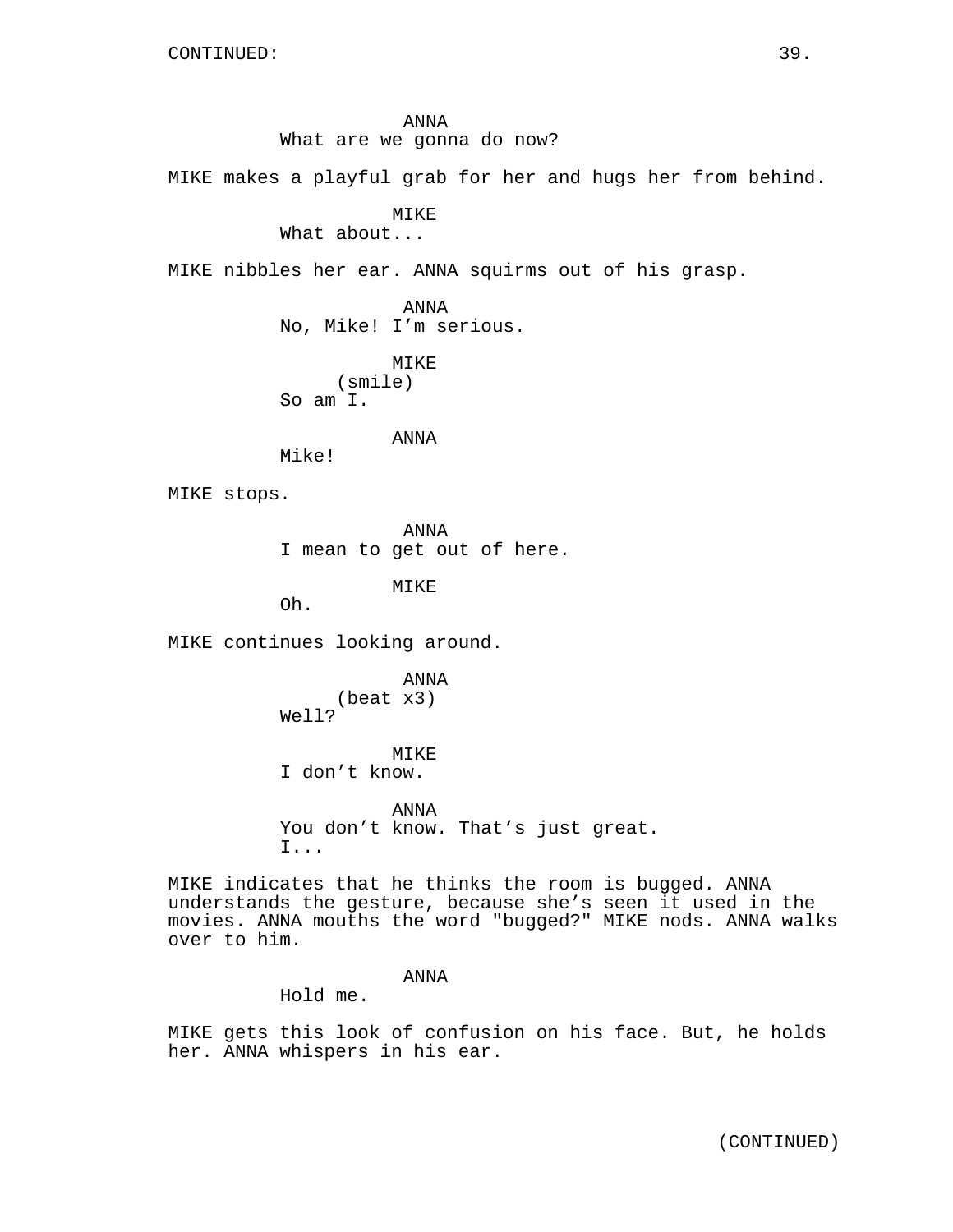ANNA (whisper) Do you think he can see us?

MIKE (whisper) I'm not sure, I doubt it. Why?

ANNA

(whisper) I have a pen and a piece of paper in my jacket pocket.

MIKE (whisper) How come they didn't find them when...

ANNA (whisper) I don't know. Maybe it was luck, or fate, or something.

MIKE (whisper) Or maybe he wanted you...

ANNA moves out of MIKE's grasp, and unzips her jacket. She is about to remove the pen and paper from her pocket, when they hear a key in the lock. ANNA takes her hand out of her pocket. MIKE steps away from ANNA. The door opens. One of MALDUKE's men, your typical run-of-the-mill thug, enters and points a gun at them.

MAN

Come with me.

MIKE makes a sweeping motion with his arm, and turns to ANNA.

MIKE

After you.

ANNA gives Mike the same gesture.

ANNA No. After you.

MTK<sub>E</sub> Please, I insist.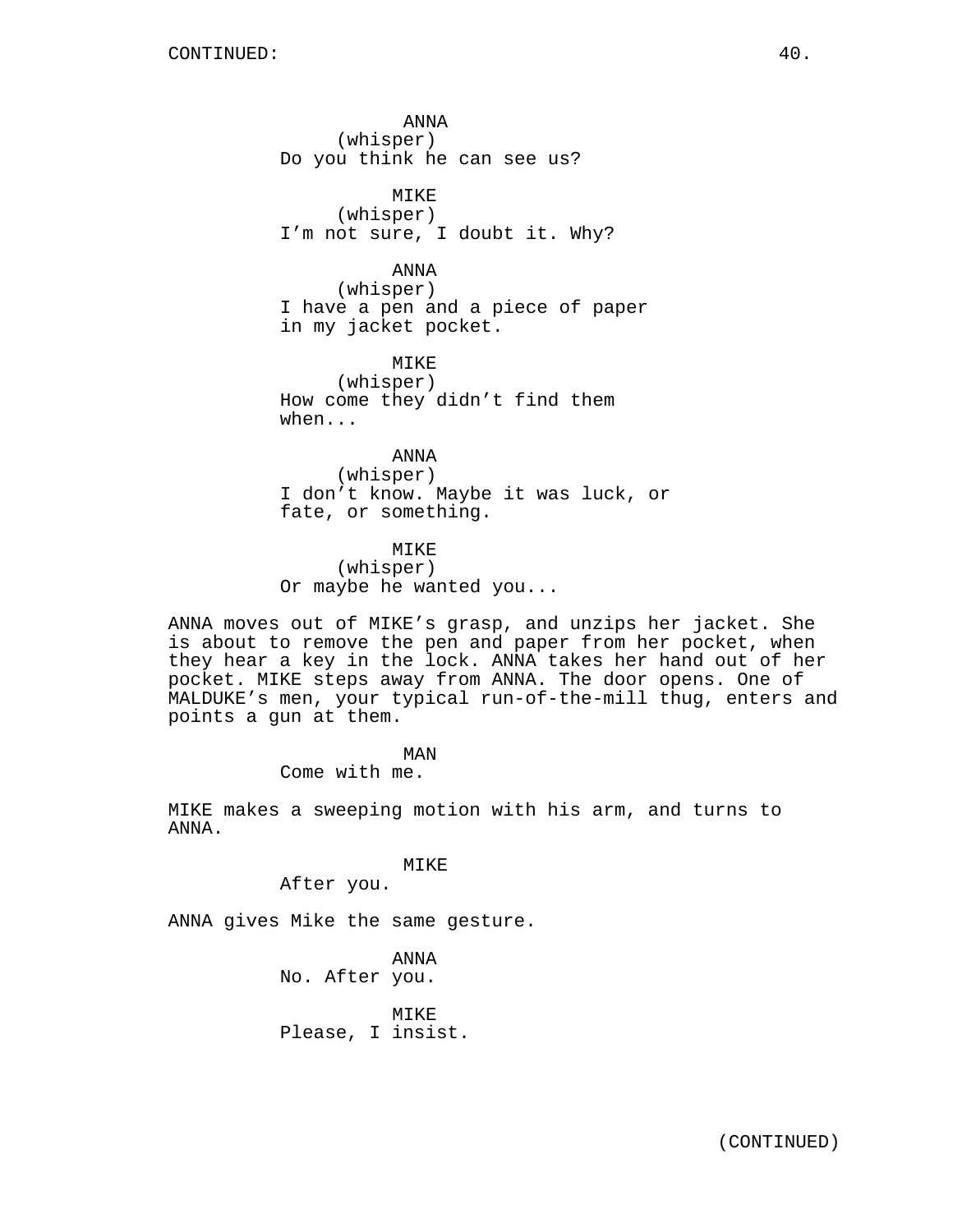ANNA It's your party.

MIKE Ladies first.

MAN (angry) Move it! Both of you!

MIKE and ANNA exchange an "oh well" look. MIKE walks toward the man. As MIKE passes him, MIKE spins and tries to grab the gun. As MIKE and the man struggle with the gun, MIKE yells to ANNA.

## MIKE

GO!!!

ANNA hesitates for a moment. Then, realizing there is nothing she can do except get in the way and maybe get shot, she exits.

CONTINUE TO:

49 INT: CAVE 49

ANNA runs left from the cell entrance. She reaches a path, and takes it. The path is a zig-zag path. After running for a few seconds, she hears a gunshot from behind her. She stops.

> ANNA Mike. Oh god, please, not Mike. Not now.

She is about to run back the way she came. But stops herself.

### ANNA

No. Don't go back.

She continues running the way she was going. After a few moments, she passes an enormous cavern. She stops and enters.

CONTINUE TO: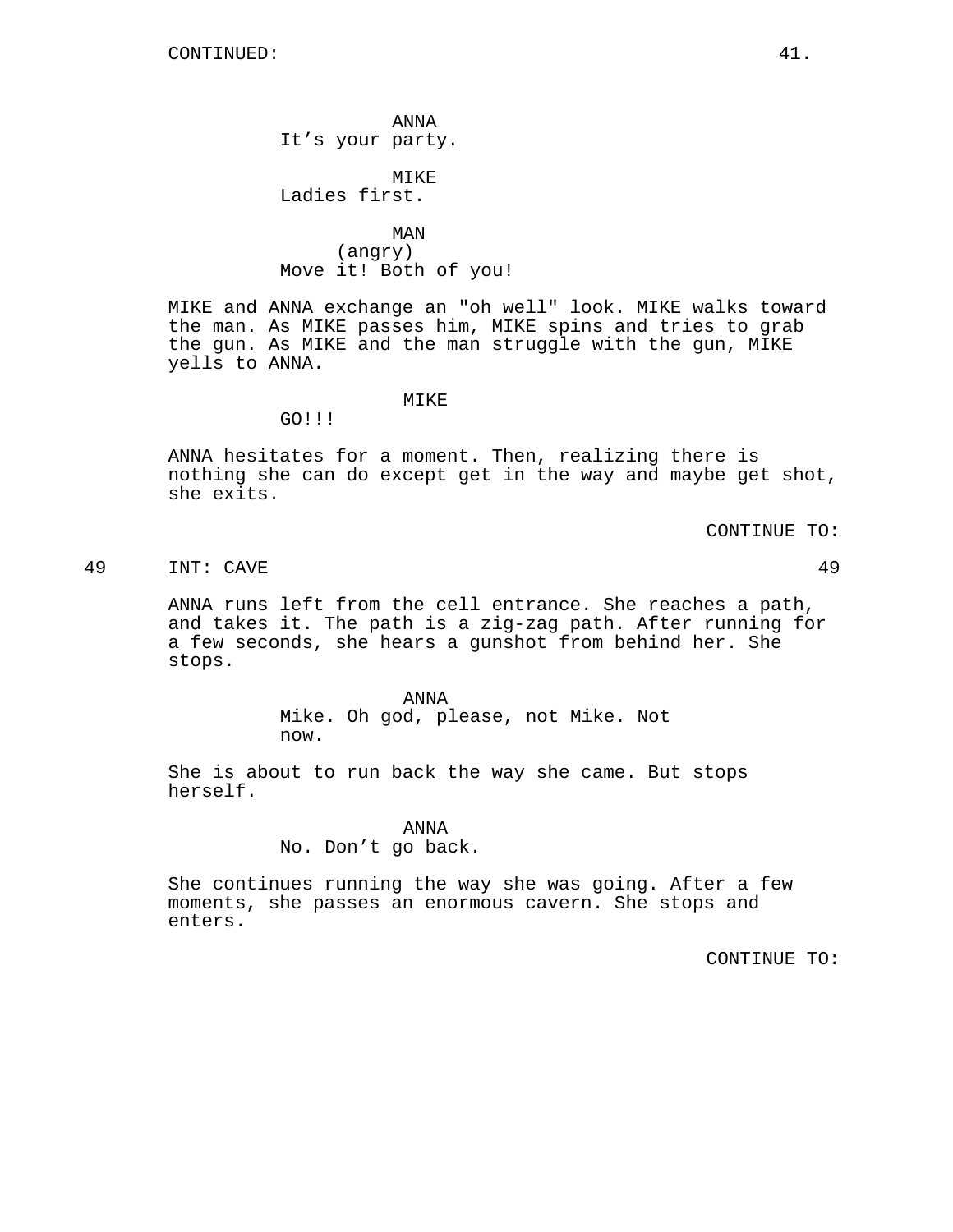50 INT: CAVERN 50

The cavern, is approximately 50 feet high, and 300 feet wide. ANNA walks in, and notices that, there are two other entrances. One is at the far right. And one is at the far left. At the back of the cavern, there are stacks of crates. The crates are of various sizes. ANNA goes over to them. She notices that one of them is open. She looks in. It's filled with guns.

> ANNA I think I'll just wait here for Mike. He'll...

A hand clasps her right shoulder. ANNA thinks to herself, "I didn't hear anyone enter." ANNA takes a deep breath, and swings around. She knocks the hand off her shoulder. She is all prepared to deck whoever it is. She stops.

ANNA

Mike! Thank god. I...

ANNA stops. She sees another MIKE enter from the far left. ANNA remembers the story of MALDUKE's android double.

ANNA

Androids?!

ANNA backs away from the MIKE in front of her, and runs to the entrance she came in by. She exits.

CONTINUE TO:

### **FRIDAY NOVEMBER 19th 1993**

51 INT: CAVE (MIDNIGHT) 51

ANNA runs in the direction she came from, going deeper and deeper into the cave. As she runs, she looks back over her shoulder, to see if the androids are still there. After a while, she loses them. She is turning her head back around, to face in front of herself, when she crashes into someone. The person she crashes into grabs her by her upper arms.

MIKE

Whoa.

She looks up. It's MIKE. Again. MIKE has a machine gun slung over his shoulder. She looks behind her. The androids are still not there. She is confused. Is this really MIKE? She sees the twinkle in his eye, and knows it has to be him. She hugs him.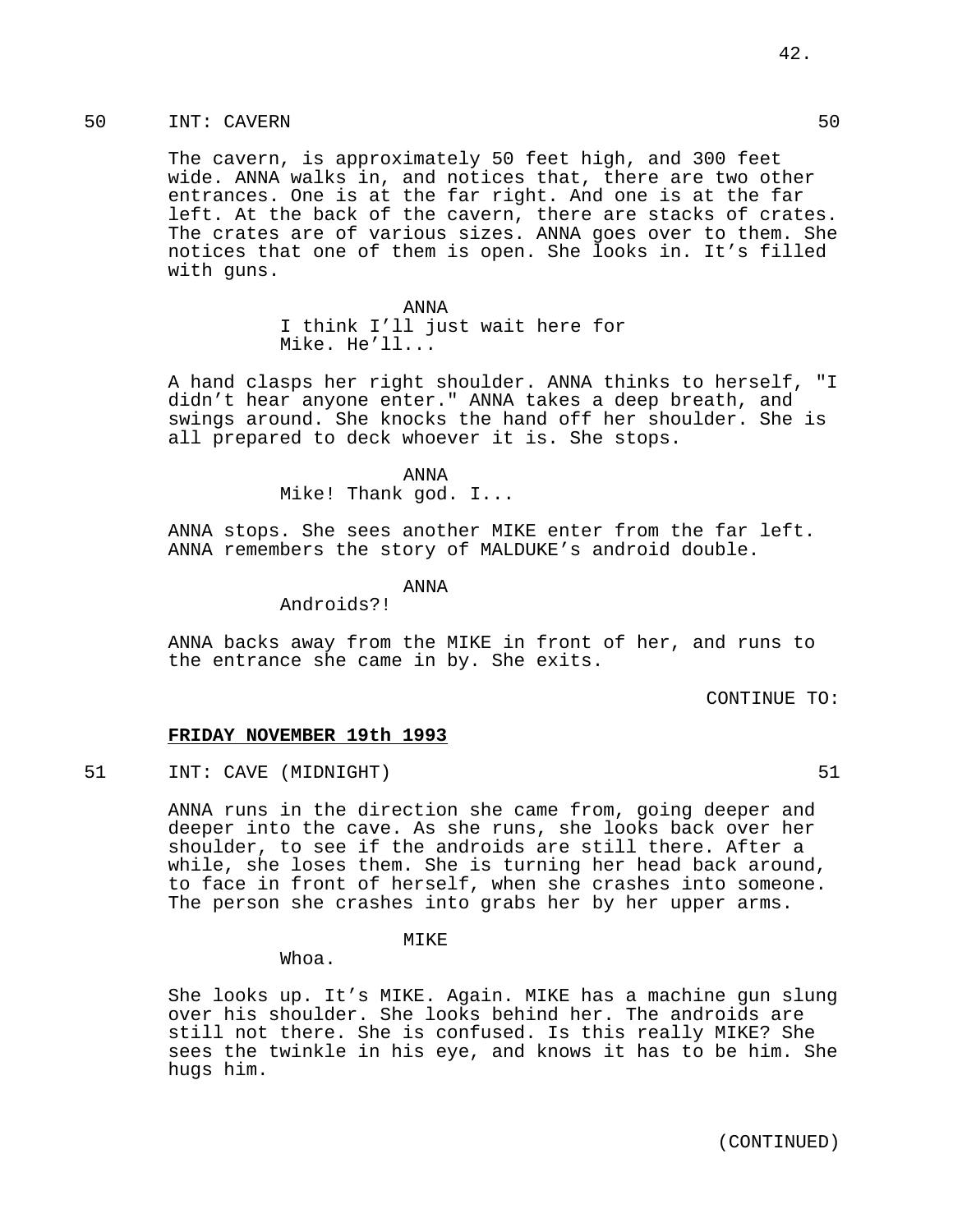ANNA Oh Mike! I... There are...

**MTKE** I know. I know.

MIKE takes her by the shoulders and make her look him.

#### MIKE

# Do you trust me?

ANNA kisses him. After a few seconds she releases him.

MIKE I, take it, that was a yes?

# ANNA (smile) It's definitely you. No machine could kiss like that.

MIKE raises his eyebrow at that statement. He's not sure how to take it.

> ANNA Well Major, what's the plan? (beat) There are two android's following me. They're back there. (point) Somewhere.

MIKE pulls some frayed electrical cable wires out of his jacket pocket. ANNA looks at the wires.

> ANNA Where'd you get them from?

MIKE Back there. (point) You said there were two after you?

ANNA nods affirmatively.

MIKE Okay. You take one of them, and I'll take the other.

ANNA Wouldn't it be easier to just make a run for it?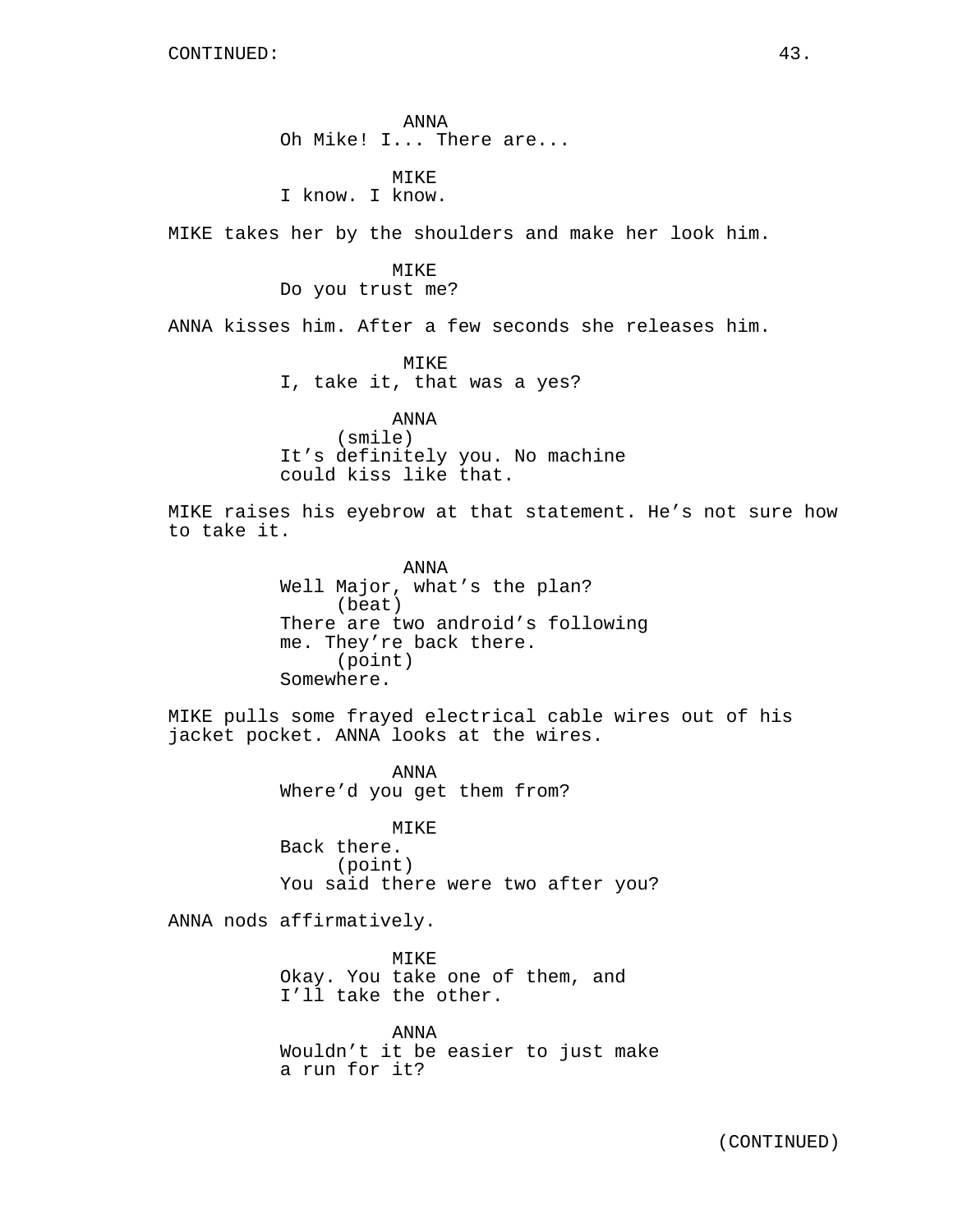MIKE Are you kidding? I think one Mike Rivers is enough. I don't want to have two more of me out there.

ANNA Right. What would this world come to?

MIKE divides the wires into two sets. He hands one set to ANNA.

## MIKE

Here.

ANNA What am I supposed to do with these?

MIKE Find an entry port on the android, and insert the cable.

ANNA

And then?

MIKE Then we run an electrical current though the cable and short circuit them.

ANNA Oh and where, pray tell, to you plan to find an electrical current in this cave?

MIKE looks up at the track lighting in this section of the passageway. He removes a light bulb, and attaches the ends of the wires to the socket.

ANNA

Oh. (beat) I think I hear them coming.

MIKE You take the first one, and I'll take the second, okay?

ANNA

Okay.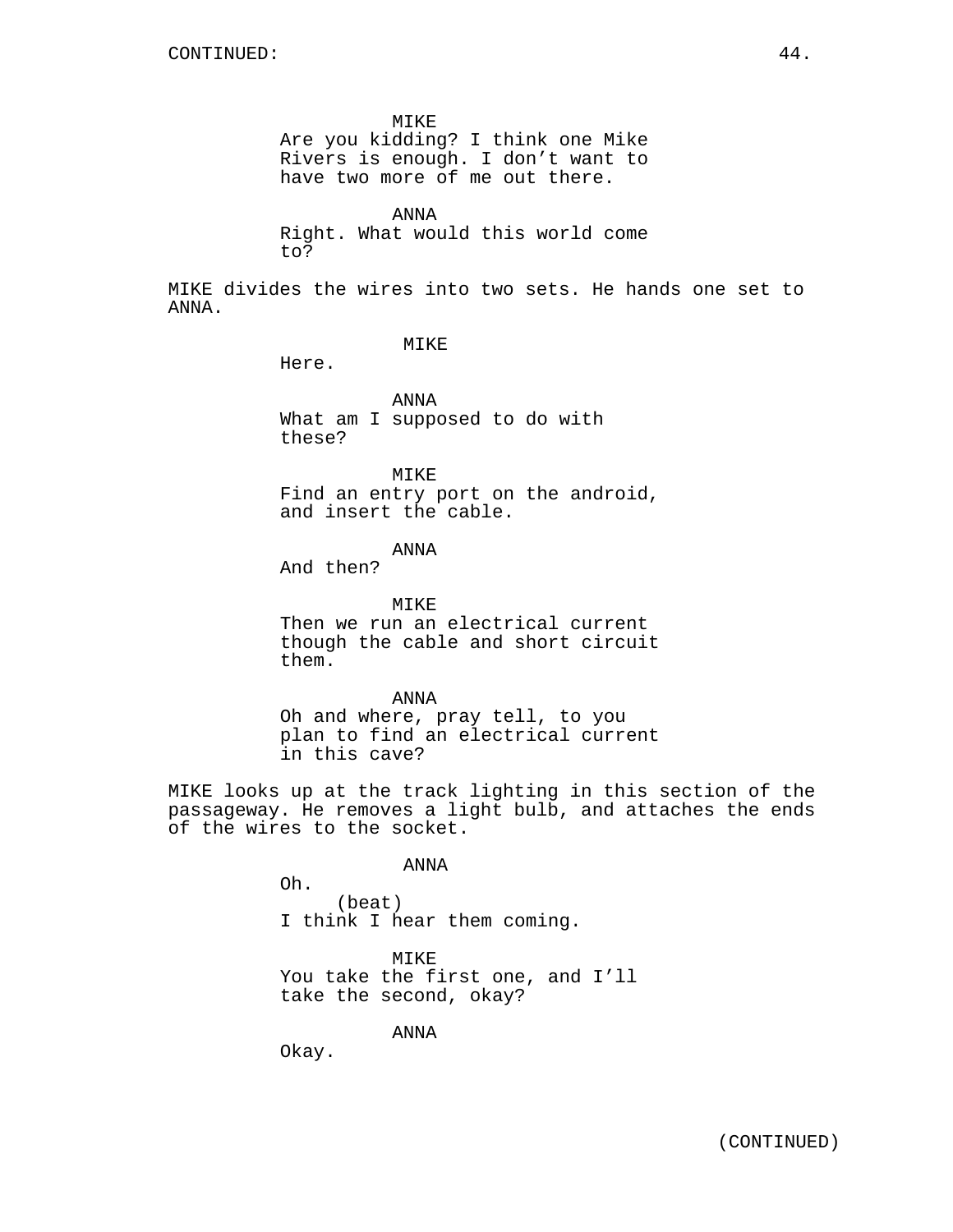MIKE touches her arm and flashes her a smile. Then, he runs ahead a bit to wait for the androids to approach. ANNA also waits.

JUMP TO:

# 52 INT: HOTEL - ROOM 577 (12:05AM) 52

ST. JOHN, DEBBIE, JO, and JASON, are sitting around the room.

DEBBIE

I don't like this. She was supposed to call 5 minutes ago.

 $\overline{J}$ Relax. It's only 5 minutes.

## DEBBIE

I just have this feeling that, they're in trouble. I knew I shouldn't have let her go. She's never done this sort of thing before. She could do something to get...

JASON If she doesn't call by 12:30, Jo and I will take The Wolf, and go after them. Okay?

### DEBBIE

Okay.

# JUMP TO:

53 INT: CAVE (12:07AM) 53

The two androids approach. MIKE lets the first one pass. Then he trips the second one -- knocking it out. The other android doesn't turn around, he just keeps on going.

PAN TO:

#### 54 FOCUS ON ANNA 54

The android, approaches her. She runs to it and flings her arms around its neck.

> ANNA Oh, Mike! Am I ever glad to see you.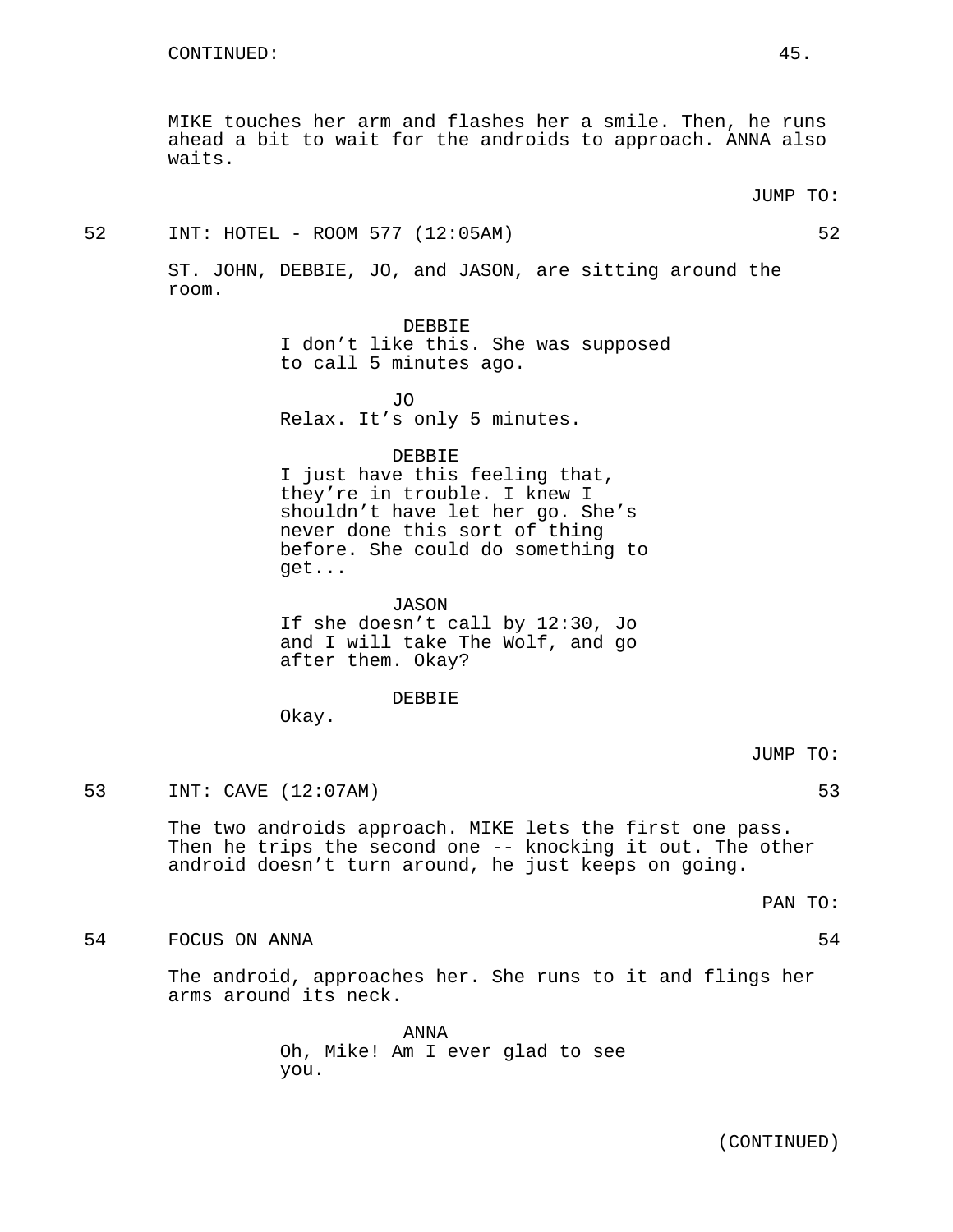She kisses him. She runs her fingers through his hair, trying to find a port of entry. She finds one right above his left ear. She releases him from the kiss, and hugs him. tightly. She looks over at MIKE. They exchange a "now" look. They both put their cables in the entry ports, and back away. Sparks fly. The androids shudder for a few seconds, then burn out. ANNA's one, falls to the floor. MIKE's one, since it was on the ground already, just stops moving. ANNA runs over to MIKE, and hugs him. He hugs her back. Then he backs away and looks her in the eye.

> MIKE What was that all about?

> ANNA (confused) What was what all about?

MIKE gives her a "don't play dumb with me" look.

ANNA Oh! You mean the kiss?

MIKE Yeh, the kiss.

ANNA Well, I had to find a socket right?

# MTKE<sup>®</sup>

(confused) Yeh.

ANNA I figured if I distracted him, I

might be able to find one easier.

MIKE Distract him? It's a machine!!

ANNA Do I detect a hint of jealousy Major?

MIKE Me? Jealous? Of a machine?

ANNA You are jealous. And here I thought you didn't care.

ANNA starts to walk away. MIKE turns and follows her. (NOTE: They are heading in the direction that the androids came from.)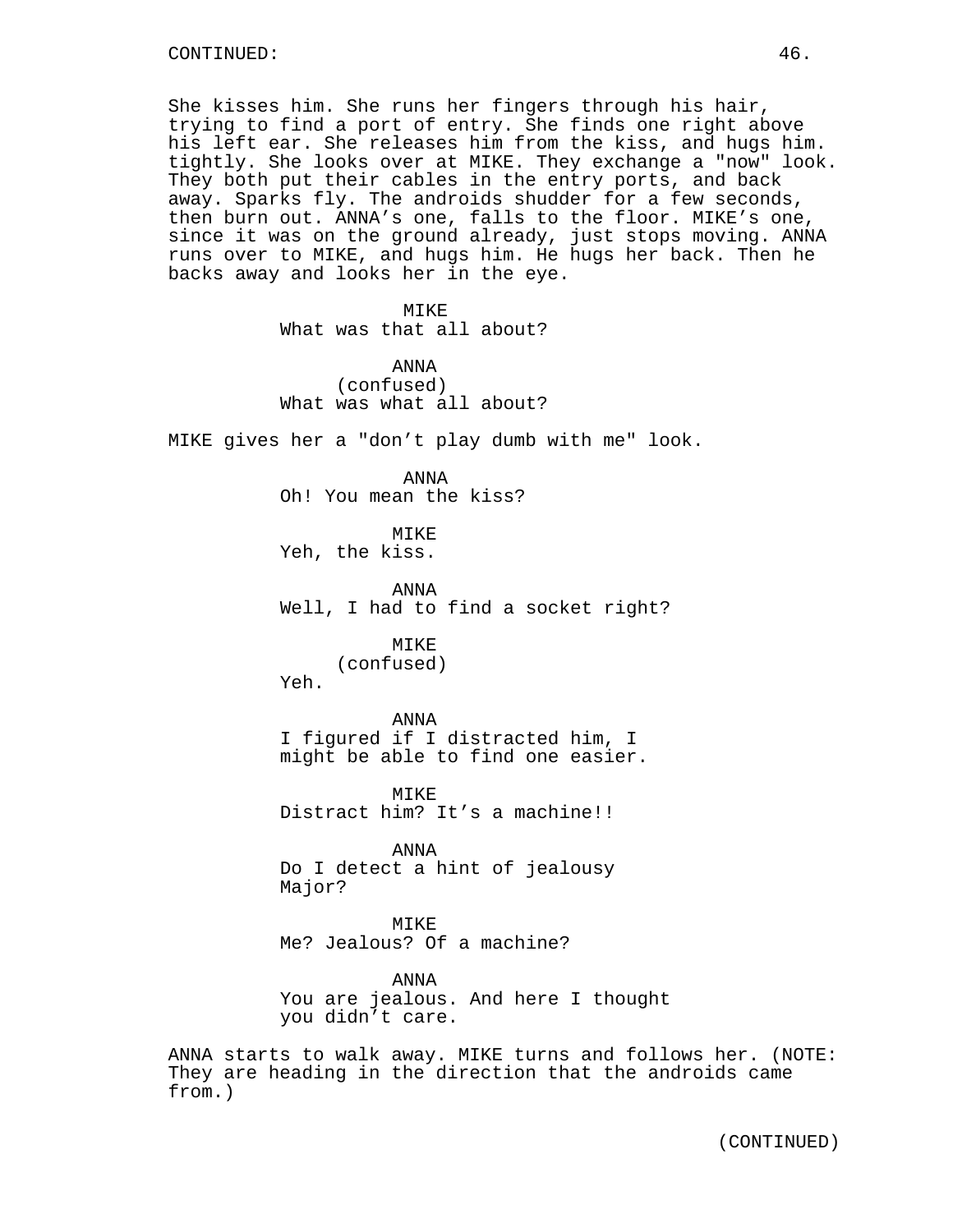MIKE

Well?

ANNA (stop) Well what?

MIKE (stop beside her)(sarcastic) Who was the better kisser?

ANNA (teasingly) I don't know. Kiss me again, and let me compare.

MIKE gives her a short kiss.

ANNA You call that a kiss?

MIKE pulls her to him, and kisses her again. After a few moments, he releases her.

> ANNA Definitely... him.

> > MIKE

What?

ANNA Just kidding.

MIKE

Kidding?

ANNA Yes. Now can you get serious, and find us a way out of here, Major.

MIKE Right. Come on. (beat) And stop calling me Major.

ANNA (mock salute) Yes sir.

CONTINUE TO: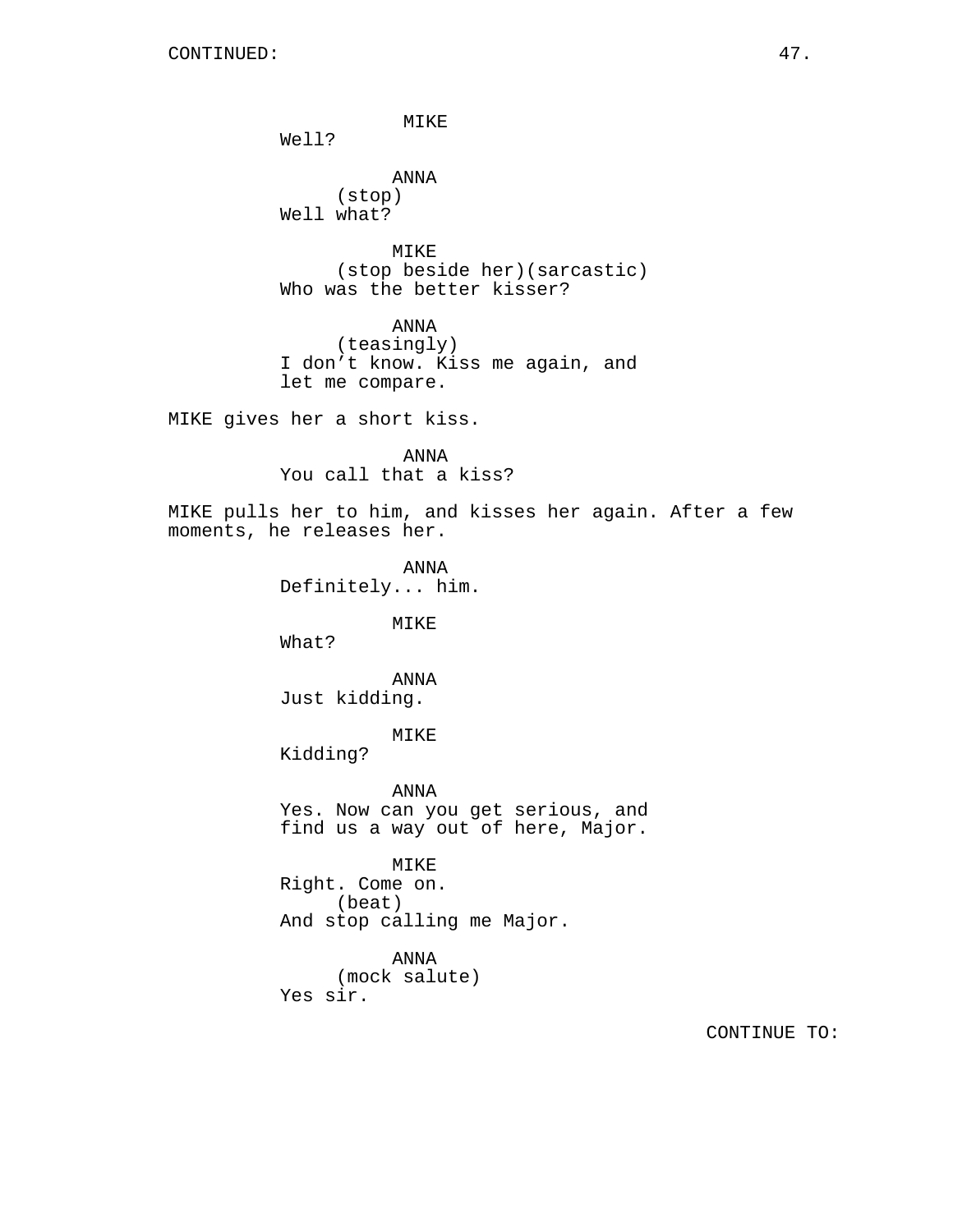55 TIME FLIES 55

They go down the passage. They reach the weapons cavern that ANNA spotted before. MIKE walks past it, but ANNA stops.

CONTINUE TO:

56 TIME RESUMES (12:25AM) 56

ANNA

Mike. In here.

MIKE stops, and comes back. They enter.

CONTINUE TO:

57 INT: WEAPONS CAVERN 57

MIKE and ANNA go to the crates. MIKE starts to open some other ones.

> ANNA What are we looking for?

MIKE Plastique. Or explosives of some kind.

ANNA gets an "of course. Why didn't I think of that?!" look on her face. MIKE opens a box that is full of remote controlled plastique explosives.

MIKE

Bingo.

ANNA goes over to him.

MIKE Fit as many as you can into your pockets.

ANNA starts to fill her pockets with the devices. MIKE plants a few inside the cavern. Then comes back to the box and fills his pockets with the devices.

> ANNA Why do we have to blow this place up?

MIKE I saw the lab, and from what I saw, Malduke can wipe out all life from this planet. We've got to stop him. (MORE)

(CONTINUED)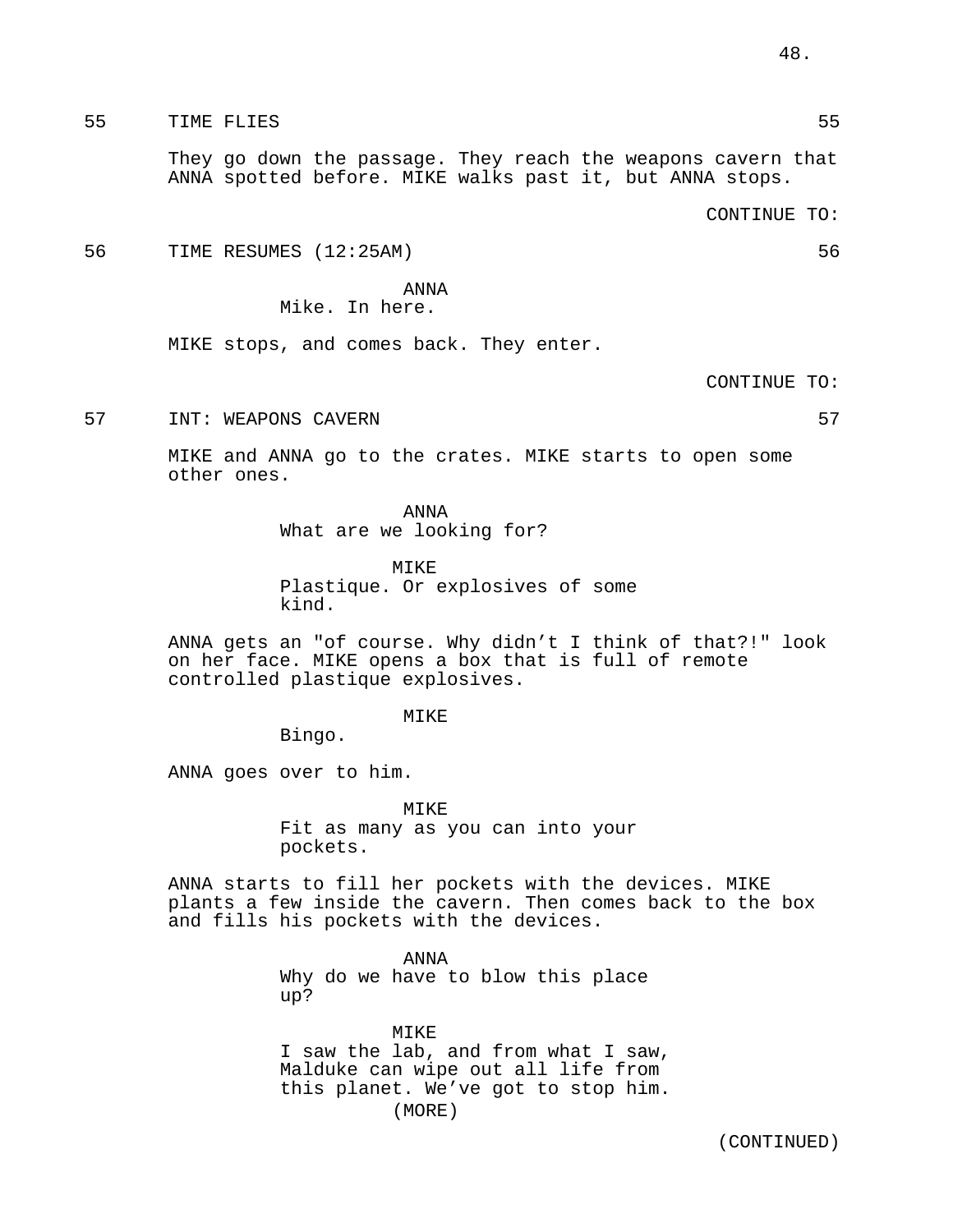MIKE (cont'd) And there is no reasoning with a man like him. (beat) Ready?

ANNA Yeh, ready.

MIKE (grab remote from box) Okay, let's go.

They exit through the far left exit.

CONTINUE TO:

58 INT: CAVE 58

MIKE and ANNA are walking and talking.

MIKE We'll pick up Malduke and his men, as they try to escape.

ANNA

Uh, Mike?

MIKE looks at her.

ANNA What am I supposed to do with these?

MIKE Here, I'll show you.

MIKE removes one from his pocket, and presses it against the wall. It stays. Then he presses the red button, arming it.

> MIKE We'll plant one of these every 50 feet, to the entrance. Then, once we're far enough away...

MIKE holds up the remote. A small rectangular box, with an antenna, and a red button on it.

> MIKE All I have to do is press this button, and kaboom.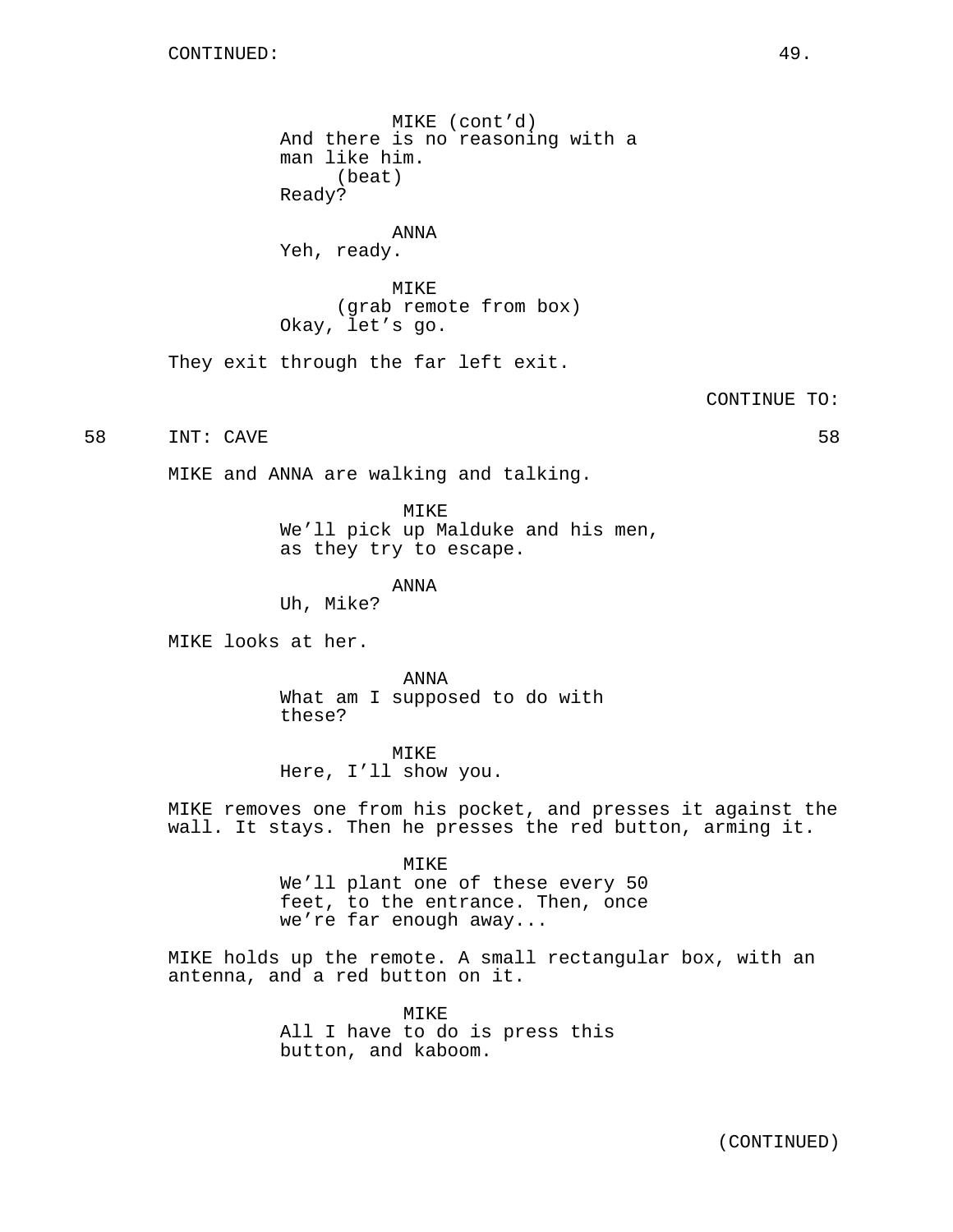## ANNA

Oh.

MIKE and ANNA continue down passageway. MIKE plants one device every 50 feet, along the right hand wall. ANNA, plants one device every 50 feet along the left hand wall. (NOTE: ANNA's devices, are between MIKE's devices. Therefore, there is one planted every 25 feet.)

JUMP TO:

59 INT: AIRWOLF (1:00AM) 59

JASON is starting her up. JO, is in back, activating the computers.

> JASON Call the hotel. See if Mike and Anna have checked in yet.

> > JO

Right.

JASON takes AIRWOLF up.

60 FOCUS ON JO 60

She calls the hotel.

JO Room 577, please.

The call is transferred, and the phone rings.

DEBBIE (VO)

Hello?

JO Hi, it's me. Any word?

DEBBIE (VO) None. Where are you guys?

JO On our way to the location St. John gave us. Talk to ya later. Wolf out.

JO cuts transmission, and enters the location into the computer. The computer displays a "searching" message.

PAN TO: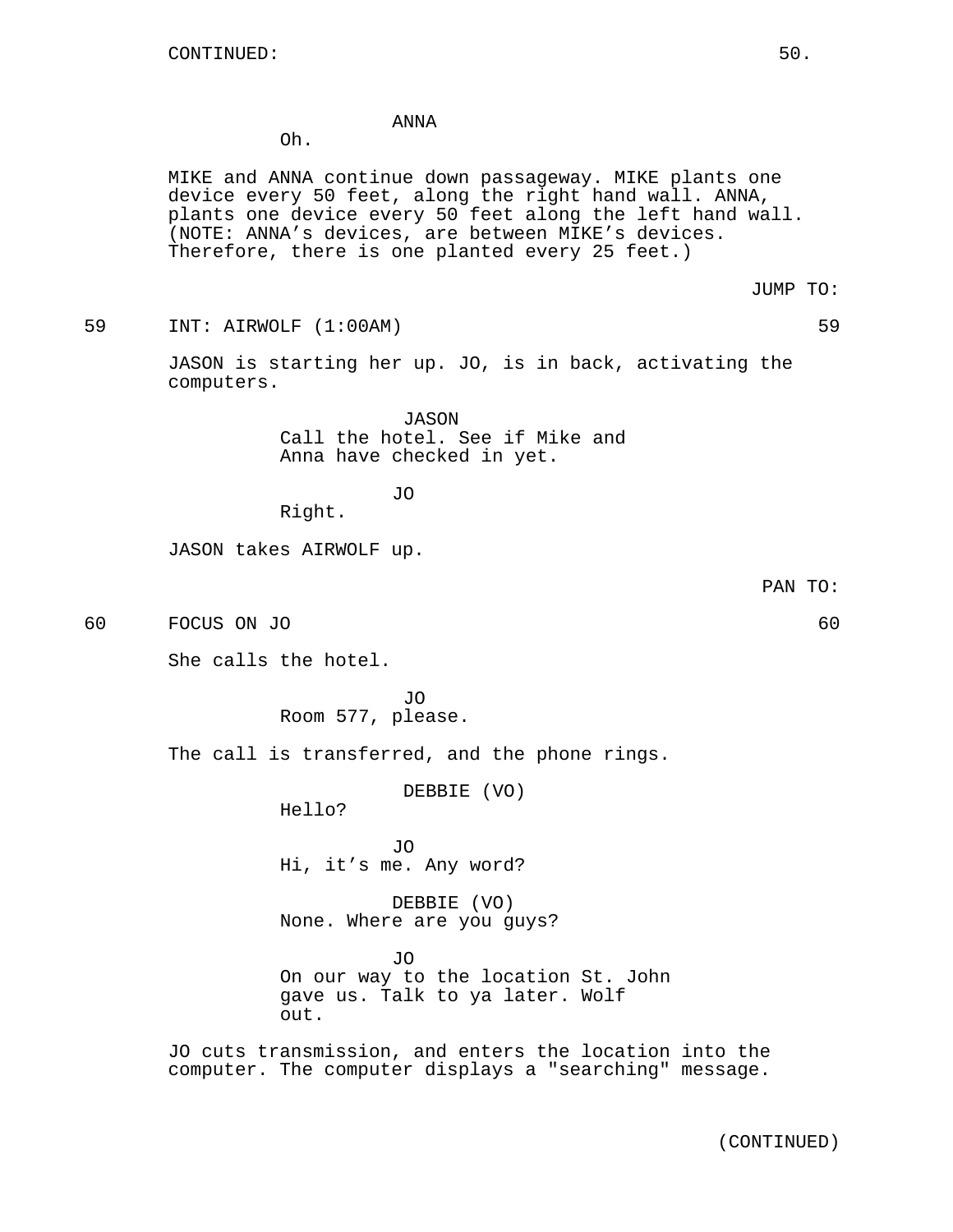JO Nothing yet.

JASON Damn. I hope we're not too late.

### 61 INT: THE CAVE (1:45AM) 61

MIKE and ANNA are still running. They've run out of explosives. The entrance is visible, it's about 200 feet in front of them. ANNA can't run anymore. She's getting a cramp in her side.

> ANNA Mike... I... need... a... rest.

MIKE We can't stop now. The entrance is right there.

ANNA

Mike... I...

ANNA almost falls, but balances herself on the wall. MIKE goes to her, and puts her arm around his shoulder. They continue. They get to the fork in the path. MIKE looks down the paths, and sees MALDUKE coming down the right one. MIKE lets go of ANNA, and raises the gun. He aims it directly at MALDUKE's heart. ANNA stands, and tries to catch her breath.

> MIKE Don't come any closer. Place your hands where I can see them.

MALDUKE chuckles evilly, and keeps right on coming. MIKE pulls the trigger, and fires the gun. The bullets seem to have no effect on MALDUKE. He just keeps on advancing. MIKE looks at ANNA, and tosses her the car keys. ANNA catches them. MIKE turns to face MALDUKE, and yells to ANNA.

### MIKE

GO! I'll meet you at the car.

#### ANNA

But...

# MIKE

GO!!!!

ANNA runs for the entrance.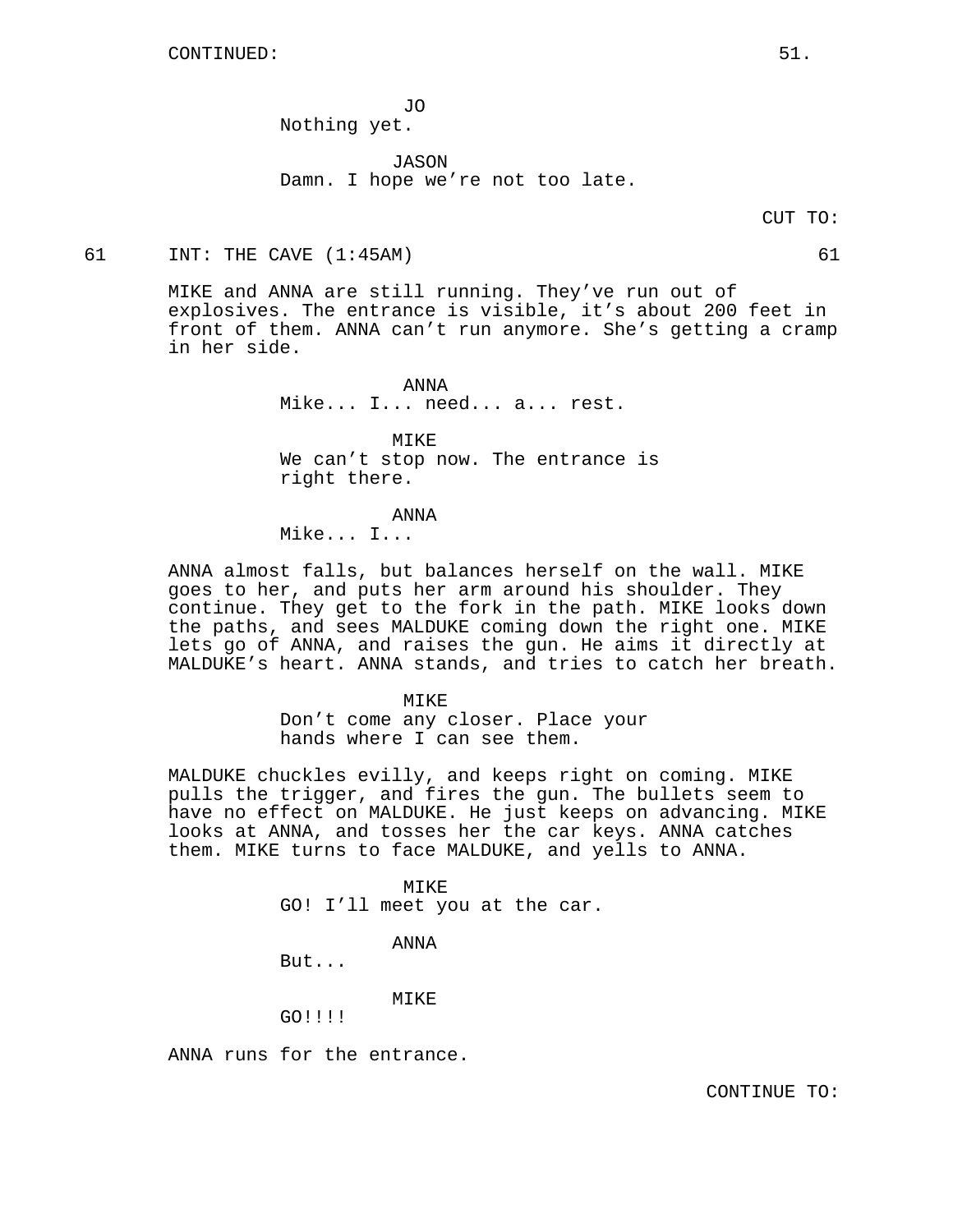62 EXT: CAVE - ENTRANCE (1:50AM) 62

ANNA exits the cave, and goes right. She starts up the hill, and is blinded by a bright light in the sky. She puts her hands over her eyes, and hears the unmistakable sound of AIRWOLF's blades.

## ANNA

Airwolf?

AIRWOLF hovers in front of the cave entrance.

# JASON (VO) Everyone out of the cave!

ANNA, still a little disoriented and blinded by AIRWOLF's glare, stumbles and falls. (She is about 30 feet up the right side of the hill.) MIKE runs out of the cave and heads left -- which, is the direction of the car-- and, not seeing ANNA anywhere on the left hill bank, assumes she made it to the car. Once he is far enough away, he presses the red button on the remote control. At the exact moment he presses the button, he just happens to see ANNA rise on the right side of the hill.

## MIKE

Damn!

There's not enough time for MIKE to try to yell a warning. The ground rocks from the force of the massive explosion, caused by the plastique and AIRWOLF. The shock wave knocks ANNA back to the ground. MIKE wants to run to her, but knows it's not safe. He makes his way around to the right side of the hill. The explosion has quieted enough that he can run to her. He slides down the hill to her side. She's covered in scratches, cuts, and blood. Her eyes are closed.

> $MTKE$ Anna... Anna...

ANNA (slowly open eyes) M... Mike?

MIKE I'm right here.

ANNA

I... I'm...

MIKE squeezes her hand and strokes her hair.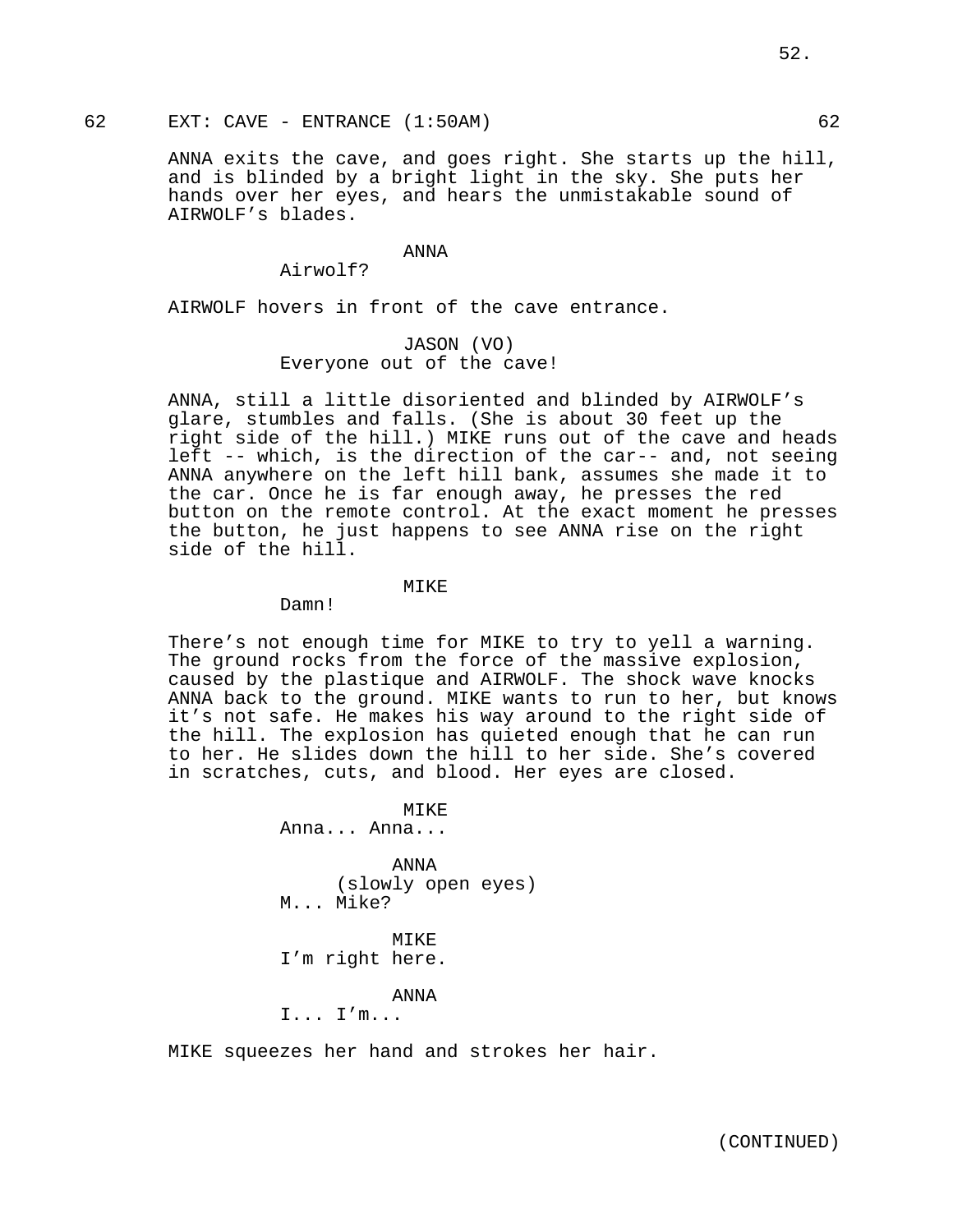MIKE Sh. Don't worry. It'll be okay.

JASON (running over) Jo called the paramedics, as soon as Anna went down. How is she?

MIKE gives him a "see for yourself" look. MIKE turns back to ANNA. She is trying to say something.

MIKE

Sh. Don't try to talk.

ANNA tries to get up, but MIKE stops her.

MIKE

Lie still.

ANNA hears JO approaching. ANNA is fading in and out of consciousness. In the background, an ambulance siren can be heard.

> JO The ambulance will be here shortly. I can see it's headlights.

The ambulance arrives and stops. Two men get out and come over with a stretcher. They give ANNA a quick once over, to make sure there are no broken bones. Then they put her on a stretcher. MIKE takes her hand as they walk towards the ambulance.

> MIKE I'm coming with you.

JO (turn to a medic) What hospital are you taking her to?

MEDIC Faith Memorial.

JASON (to Mike) I'll meet you guys there. First, I'm gonna take The Lady back.

JASON walks away. The paramedics lift the stretcher into the ambulance. MIKE gets in beside ANNA.

CONTINUE TO: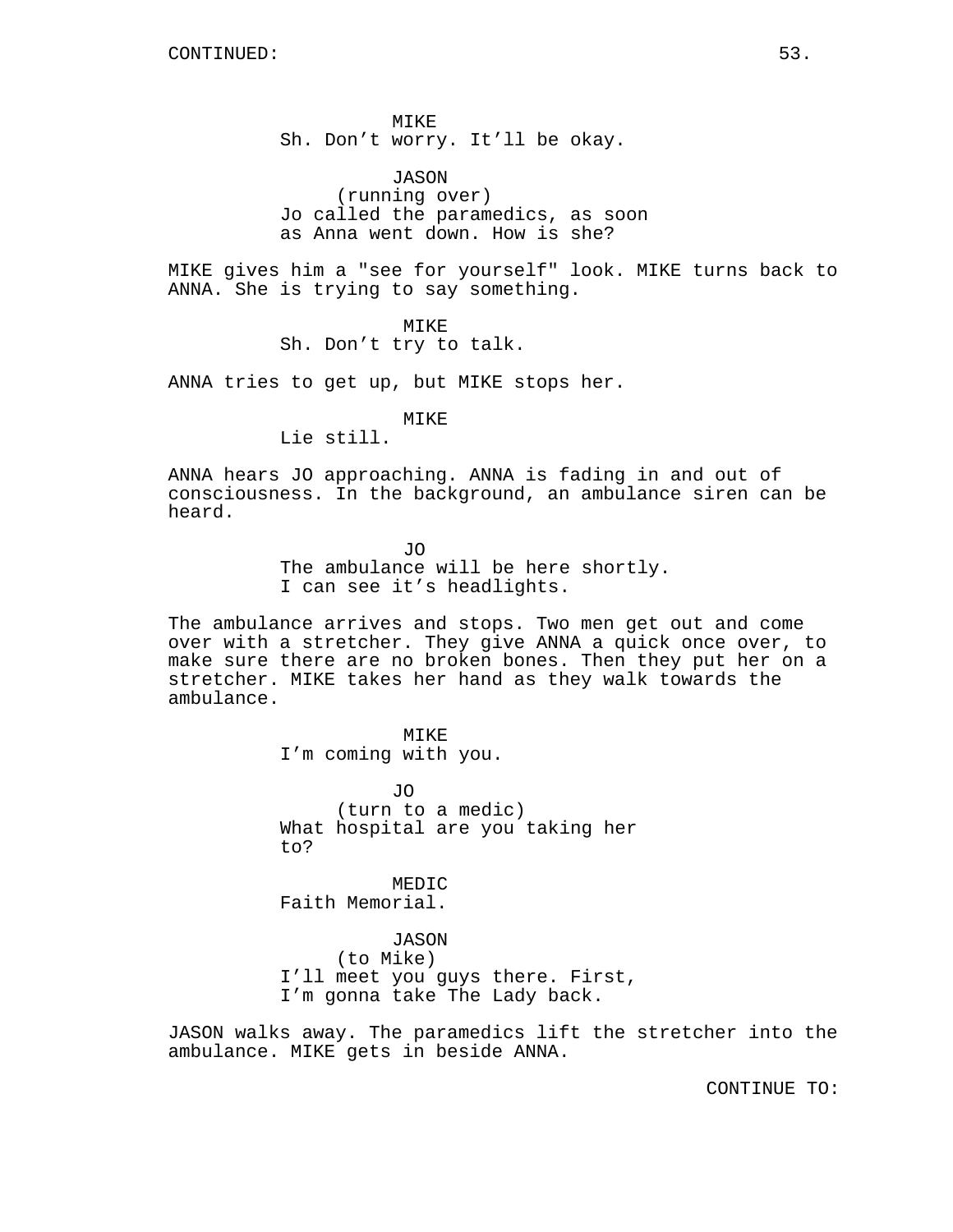63 INT: AMBULANCE 63

ANNA Mike I... I dropped... the keys.

MIKE

Don't worry about it.

MIKE looks at JO, who is standing in the doorway, on the outside.

MIKE

Jo?

JO Sure. I'll look for them. Meet you there.

MIKE (smile) Thanks Jo.

JO gives MIKE an "anytime" smile, and walks off to find the keys. In the background, can be heard the sound of AIRWOLF, as she lifts off. (NOTE: You can hear her, if you know what you're listening for. Otherwise you can't.) MIKE turns back to ANNA, but she has passed out. One of the medics, closes the ambulance doors. MIKE looks at ANNA.

> MIKE I'm sorry. I should have kept you out of this. (think of something) Oh boy, Deb's really gonna kill me.

The ambulance starts up, and drives off.

CUT TO:

64 INT: FAITH MEMORIAL HOSPITAL - ANNA'S ROOM (4:00AM) 64

MIKE is sitting in the chair beside the bed. ANNA is lying on the bed, asleep. She has been cleaned and patched up. All the cuts that needed to be stitched, have been. She opens her eyes, and turns to MIKE.

ANNA

Mike?

MIKE Everything's fine. The doctor said there are no broken bones. You're very lucky.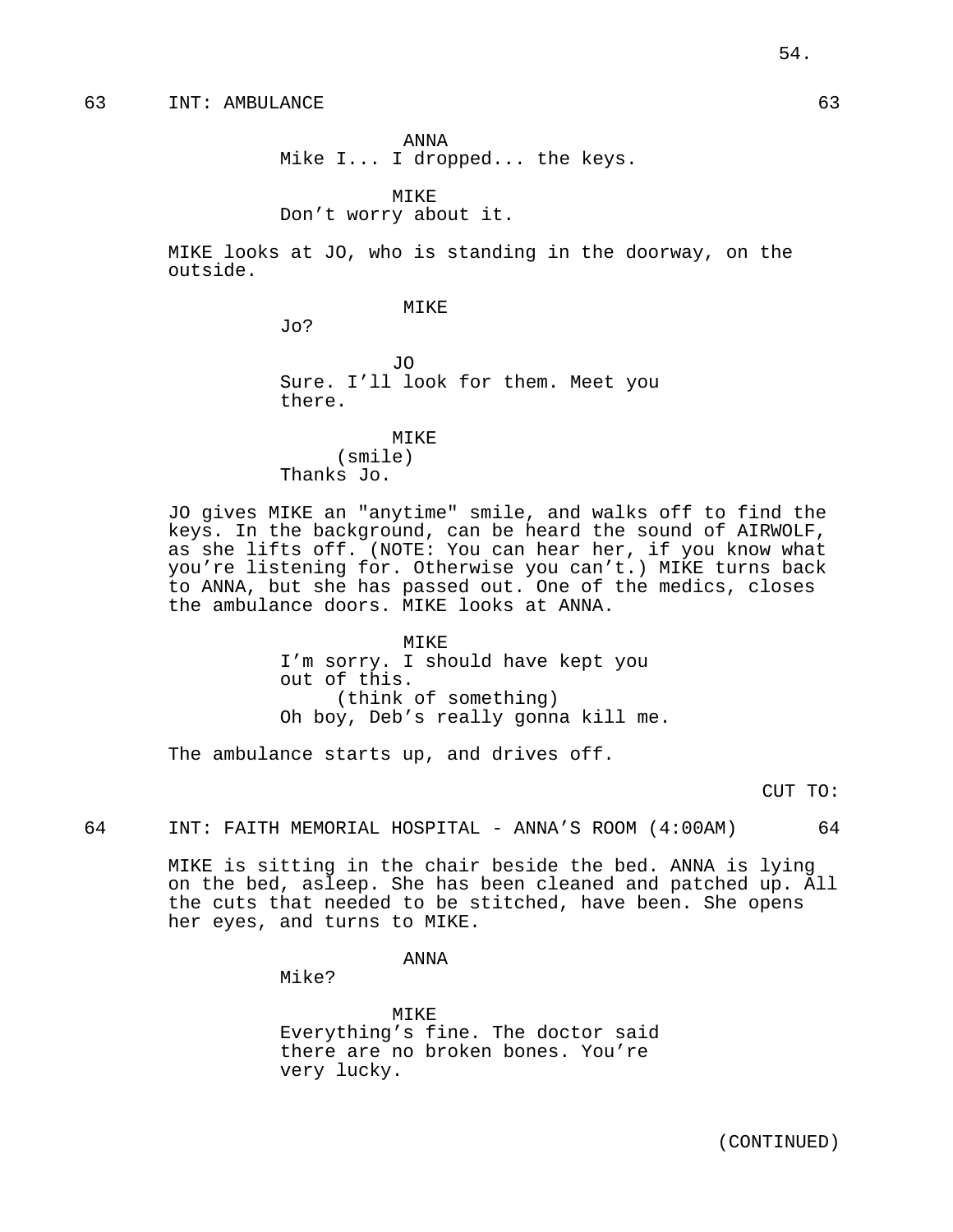ANNA De... Deb... Debbie... MIKE What about her? ANNA Did you... MIKE realizes he never called DEBBIE. MIKE I completely forgot. (rise) I'll go do that right now. ANNA Mike? MIKE (turn to her) Yeh? ANNA Could you ask her to bring me a change of clothes? MIKE (smile) Sure. MIKE walks to the door. As he opens the door to exit, JO enters. JO goes over to ANNA. JO Where's he going? ANNA To call Debbie. Let her know what's going on. JO Why didn't he just use the phone right there? JO points to the phone on the table beside the bed. ANNA gets this confused look on her face. Again she wonders just what is going on with DEBBIE and MIKE.

> ANNA I don't know.

> > (CONTINUED)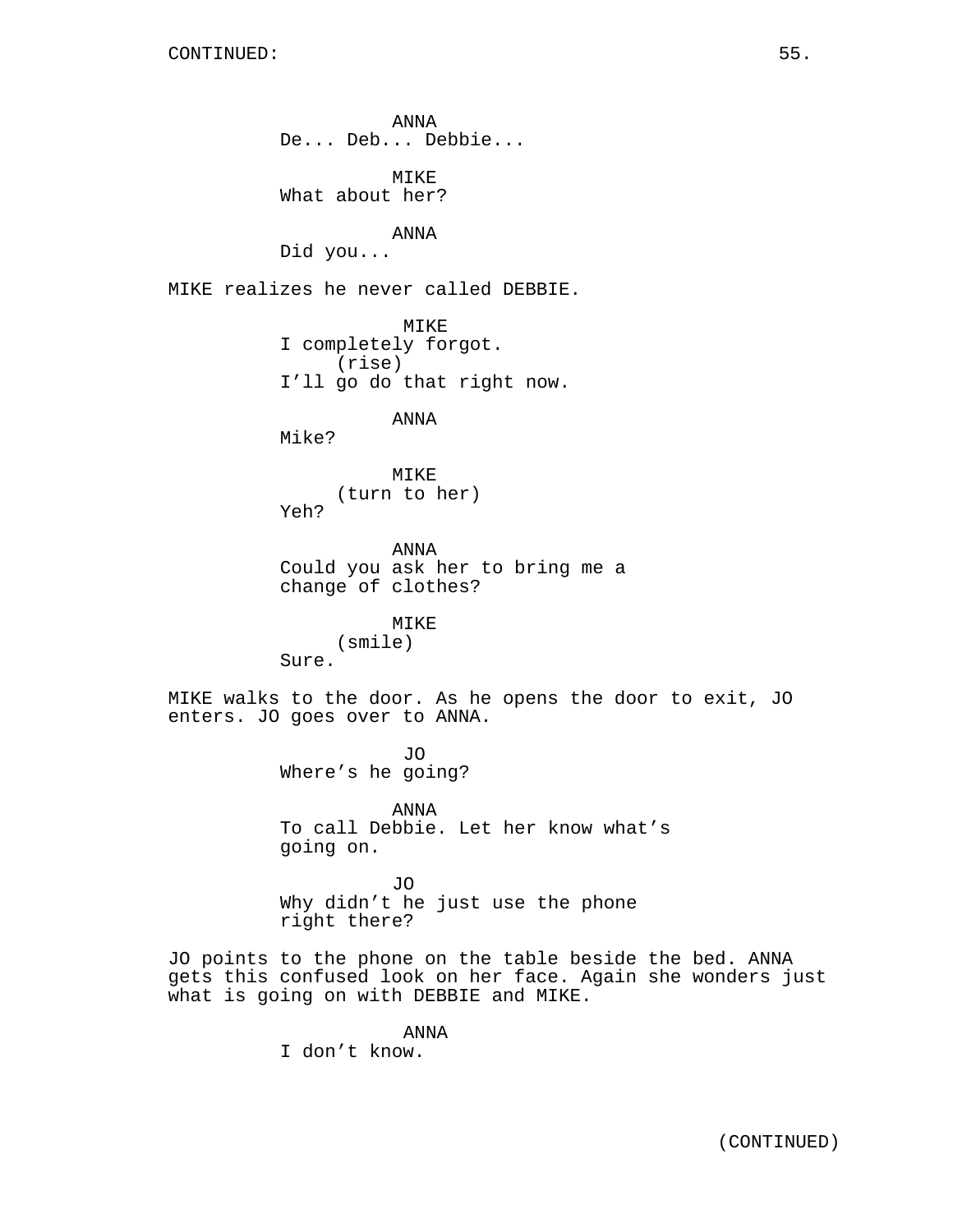JO Is he gonna get Jason to give her a lift here?

ANNA is not really listening to JO, she is thinking about DEBBIE and MIKE.

#### ANNA

What?

Before JO has a chance to repeat her question, MIKE returns.

MTKE.

She's already on her way. Jason called and picked her up on the way here. I talked to St. John. He sounded terrific. Whatever Deb's doing, I'd say it's working. Wonder if he looks as good as he sounds?

JO What exactly happened to you two, anyway? Mike?

MIKE Well, it...

The door opens and DEBBIE enters.

DEBBIE What the hell happened to you?

#### ANNA

I...

DEBBIE (turn on Mike) First St. John, then Anna, who's next Mike?

ANNA Debbie, it wasn't his fault, really.

DEBBIE takes a deep breath, calms down, then looks at MIKE.

DEBBIE Sorry. I know it wasn't your fault. It's just...

MIKE (flash her a smile) It's okay. I understand. It's been a long day, for all of us.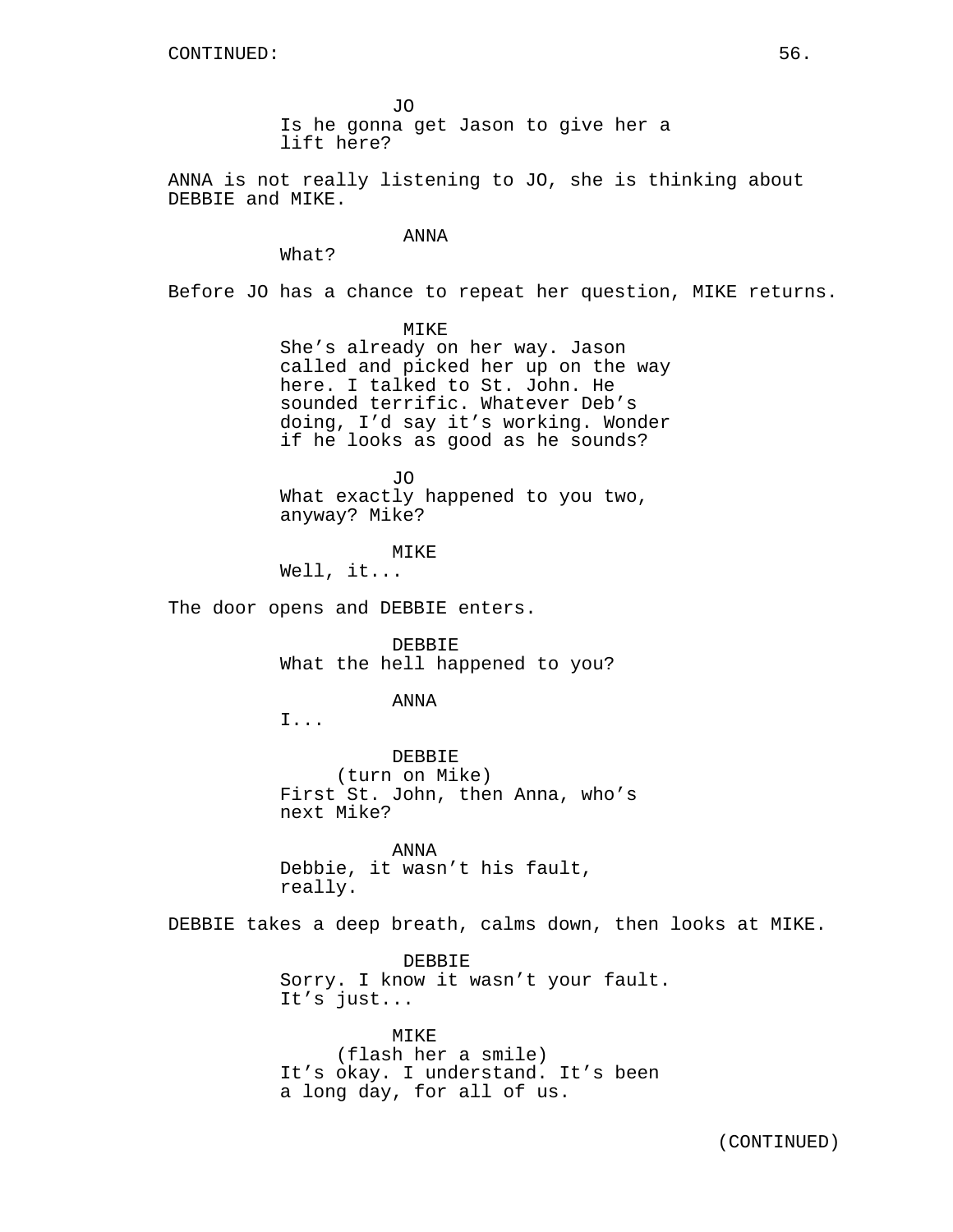(beat) Where's Jason? DEBBIE Parking the car. (beat) So, what happened? MIKE opens his mouth to say something, and JASON enters. MIKE What happened to Malduke and his boys? JASON Sorry Mike. He got away. Again. We did manage to round up a few of his men though. So, tell me, what happened? MIKE opens his mouth to say something, and the doctor enters. DOCTOR Well young lady, you're free to go. My only prescription, is to take two of these... (hand her a bottle) ...before you go to sleep, and... complete bed rest for the next 72 hours. Understood? ANNA Yes doctor.

DEBBIE We'll make sure of it, doc. Even if we have to tie her to the bed.

ANNA (smile weakly) Sounds kinky, guys.

The doctor turns to leave. JASON stops him. DEBBIE and MIKE look at each other, then at ANNA.

> JASON Can I speak to you for a moment?

> > DOCTOR

Sure.

JASON and the doctor exit the room. They stop outside the door and exchange words.

(CONTINUED)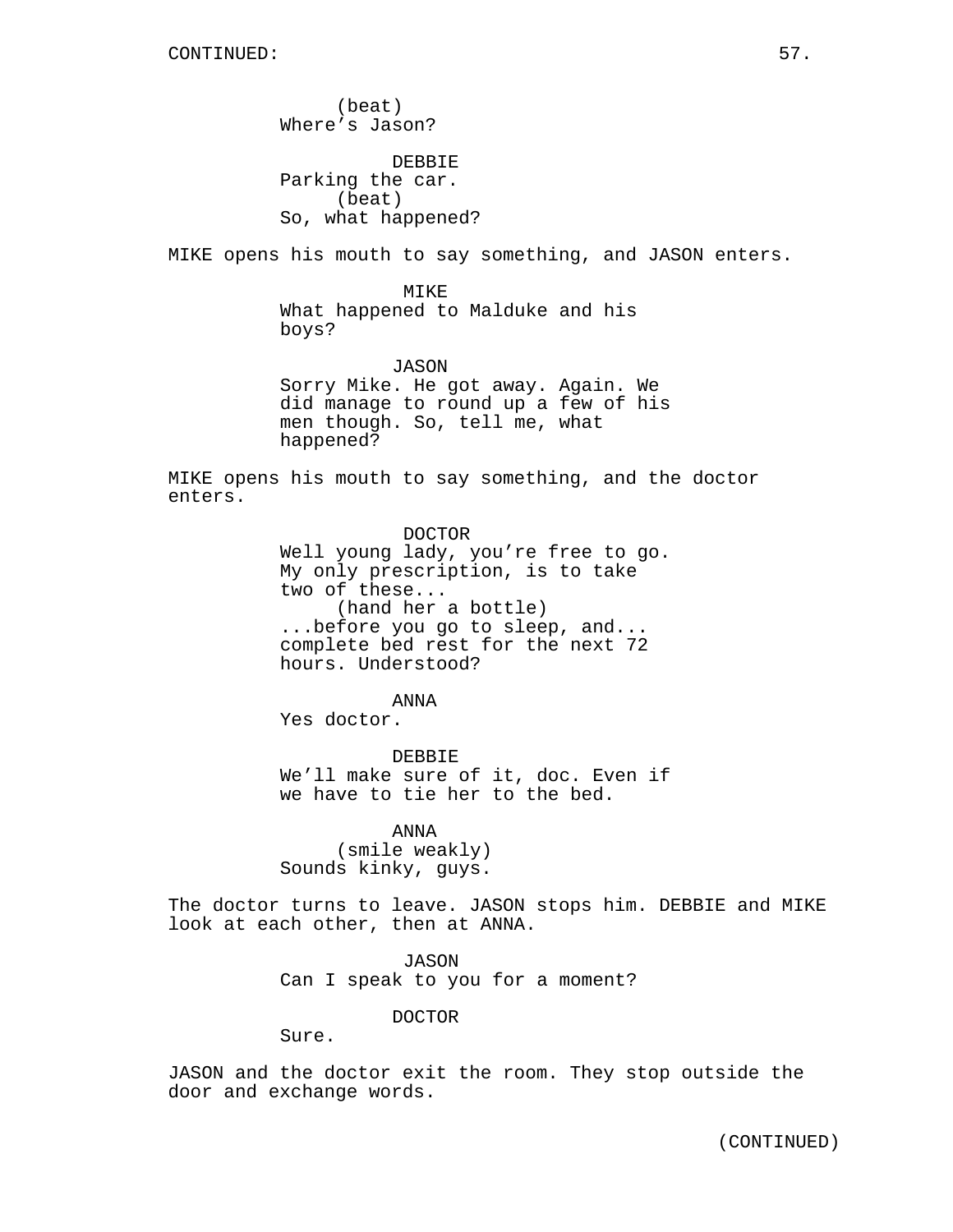ANNA What's that all about?

MIKE Oh, he's just telling them to bill The Company.

ANNA

Oh.

CUT TO:

65 INT: HOTEL - ROOM 577 (9:00AM) 65

ST. JOHN, DEBBIE, JASON, JO, MIKE, and ANNA, are all sitting around a table. They have just finished breakfast. MIKE has just finished telling everyone what happened. Well not everything, just all the important stuff.

> MIKE And that's it. That's what happened.

ANNA feels dizzy. She raises her hand to her head, in an effort, to regain, her balance.

> DEBBIE You all right?

ANNA I think I'll just go lie down. It's been a long 24 hours, and I'm... (yawn) ...tired.

ANNA gets up and walks to the adjoining room door. She opens it and goes through it. DEBBIE turns to ST. JOHN and kisses him.

DEBBIE

I'm gonna go make sure she's okay. Be right back.

DEBBIE gets up from the table, and walks to the adjoining room door. She walks through it.

CONTINUE TO: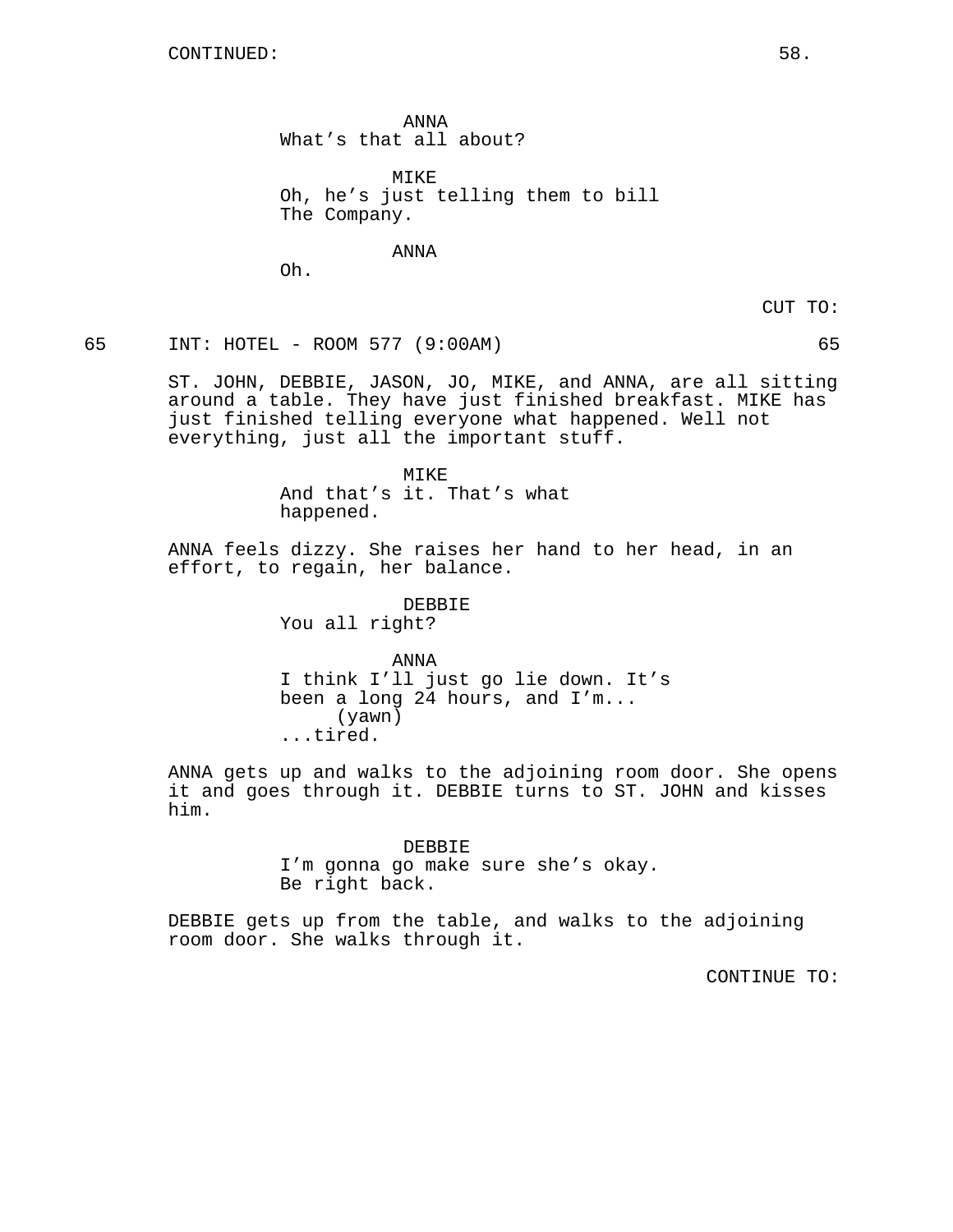ANNA is just getting comfortable on the bed, as DEBBIE enters. ANNA turns to her.

> ANNA You know, you really should take up nursing as a profession. St. John looks great.

DEBBIE (defensive) What's that supposed to mean?

ANNA Nothing. Honest. He just looks much better. Must've been all your TLC.

#### DEBBIE

What?

ANNA TLC. Tender loving care.

DEBBIE I know what it means.

ANNA I wish I could improve that fast.

### DEBBIE

(teasingly) Maybe I'll ask Mike to give you some of his TLC.

ANNA (defensive) What do you mean?

#### DEBBIE

I saw the way you were looking at him at the table. I also noticed how he seemed to watch what he said in certain places of the recap. (beat) I know when Mike is avoiding something, so, come on, tell me. What happened last night?

ANNA (change the subject) What time does registration open?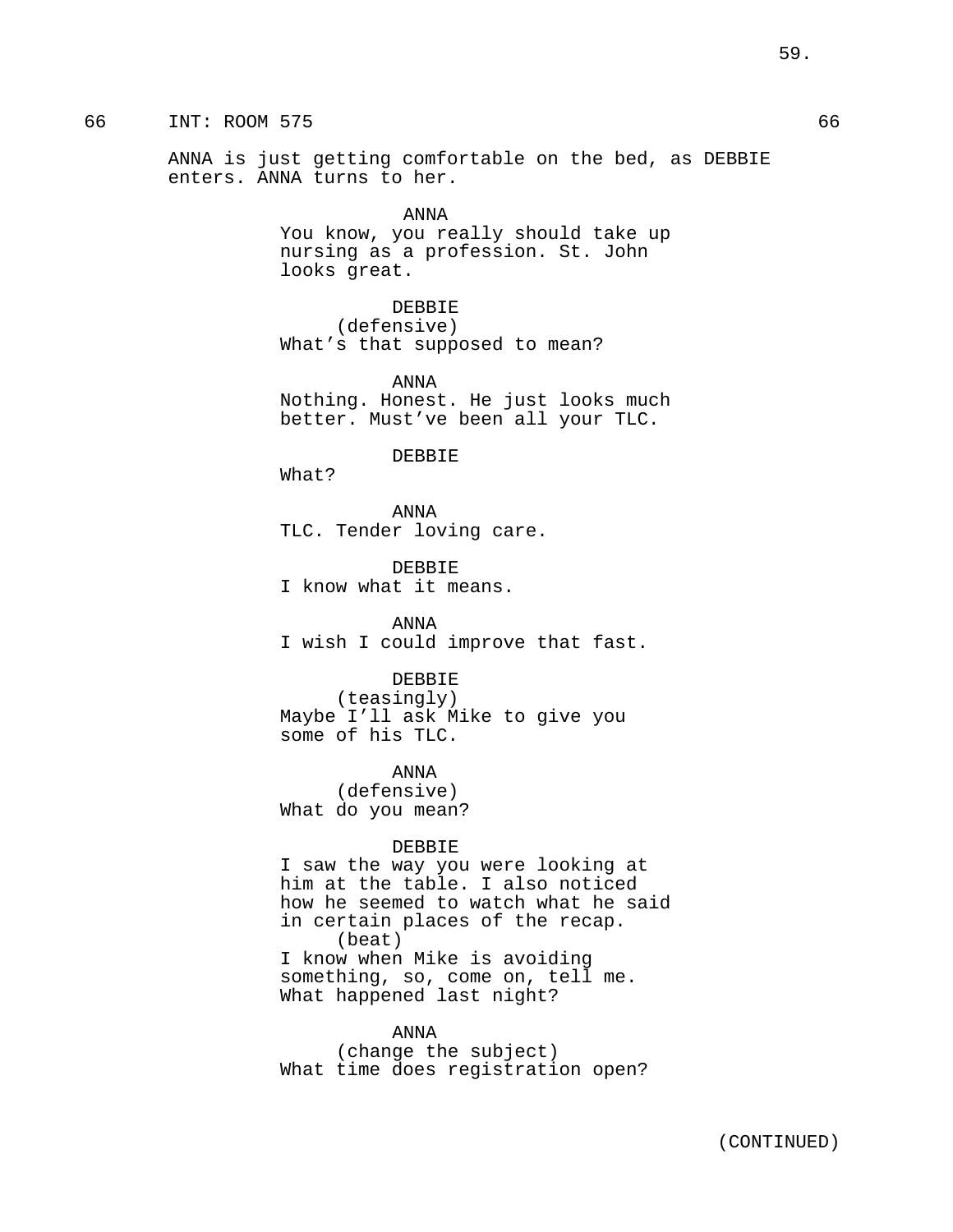DEBBIE 11:00 I think.

ANNA (look at clock) That's in 90 minutes.

## DEBBIE

Yeh.

ANNA Do me a favor? Hang the "Do Not Disturb" sign on the door as you leave. That way...

DEBBIE Sure. Now. About Mike.

ANNA I promise I'll tell you the whole story. Later.

#### DEBBIE

Okay.

ANNA See ya when I get up.

DEBBIE goes back through the door to room 577. ANNA takes her pills, with a glass of water that is on the table, and goes to sleep.

CONTINUE TO:

67 INT: ROOM 577 67

ST. JOHN, MIKE, JO, and JASON, are still sitting around the table. DEBBIE enters through the adjoining room door. She closes it on 577's side, and goes over to the table.

MIKE

How is she?

## DEBBIE

Sleeping.

DEBBIE sits back down, beside ST. JOHN. He puts his arm around her.

> ST. JOHN What time does the con start?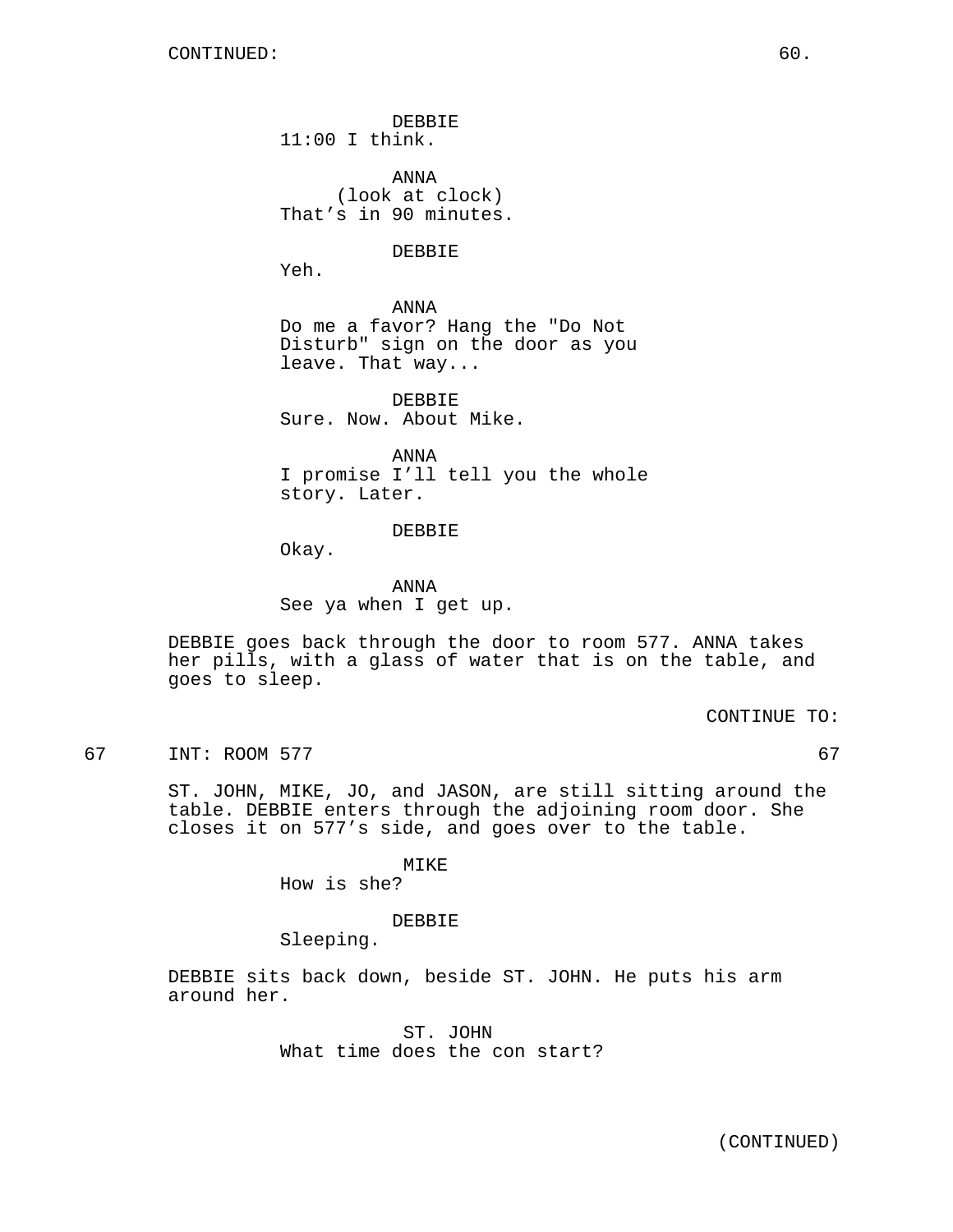DEBBIE One o'clock. But registration opens at 11:00.

ST. JOHN I guess we should go line up then.

# DEBBIE

We?

## ST. JOHN Yeh. Mike and I have decided to get

into the Con spirit. We've never been to one before.

MIKE I hear they're loads of fun.

## DEBBIE

(look at Jason and Jo) What about you guys? Are you...

JO We've got work to do.

#### JASON

We're going to go back to the caves and see if there's any sign of Malduke, or his men. Or any clue as to where they've gone.

DEBBIE

You will join us for dinner, won't you?

JO What time?

DEBBIE Good question. We'll let you know. I have to check the schedule first.

JASON We'll leave you an Airwolf communicator.

DEBBIE I already have one. Remember?

DEBBIE indicates her TNG communicator which she is wearing. JASON smiles. DEBBIE turns to ST. JOHN.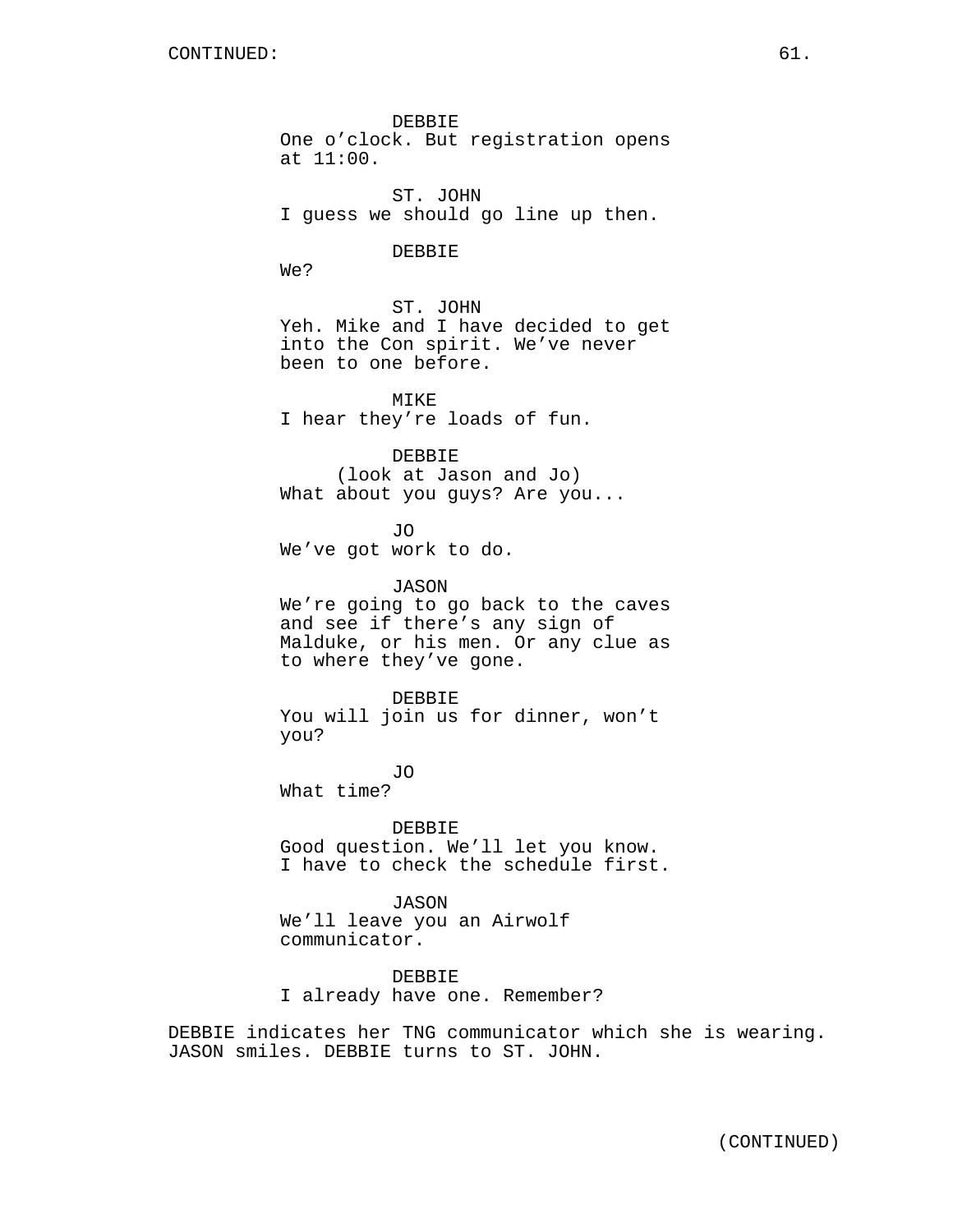DEBBIE (turn to St. John) We better go line up.

ST. JOHN

Right.

ST. JOHN, DEBBIE, and MIKE, rise, and walk toward the door.

ST. JOHN See you two later.

JO Have fun.

MIKE

We'll try.

JASON

Oh Mike.

MIKE looks back.

JASON

Here.

JASON offers him a box. MIKE comes back over and takes the box. MIKE opens the box. It's a new locator watch, and an AIRWOLF communicator stick.

> MTKE<sup>®</sup> A new watch. Thanks Jason.

JASON Don't mention it.

MIKE puts the watch on. He then places the box, which still

contains the AIRWOLF communicator stick, on the dresser, and walks back to the door.

DEBBIE

Bye guys.

# JO / JASON

Bye.

ST. JOHN, DEBBIE, and MIKE, exit.

JUMP TO: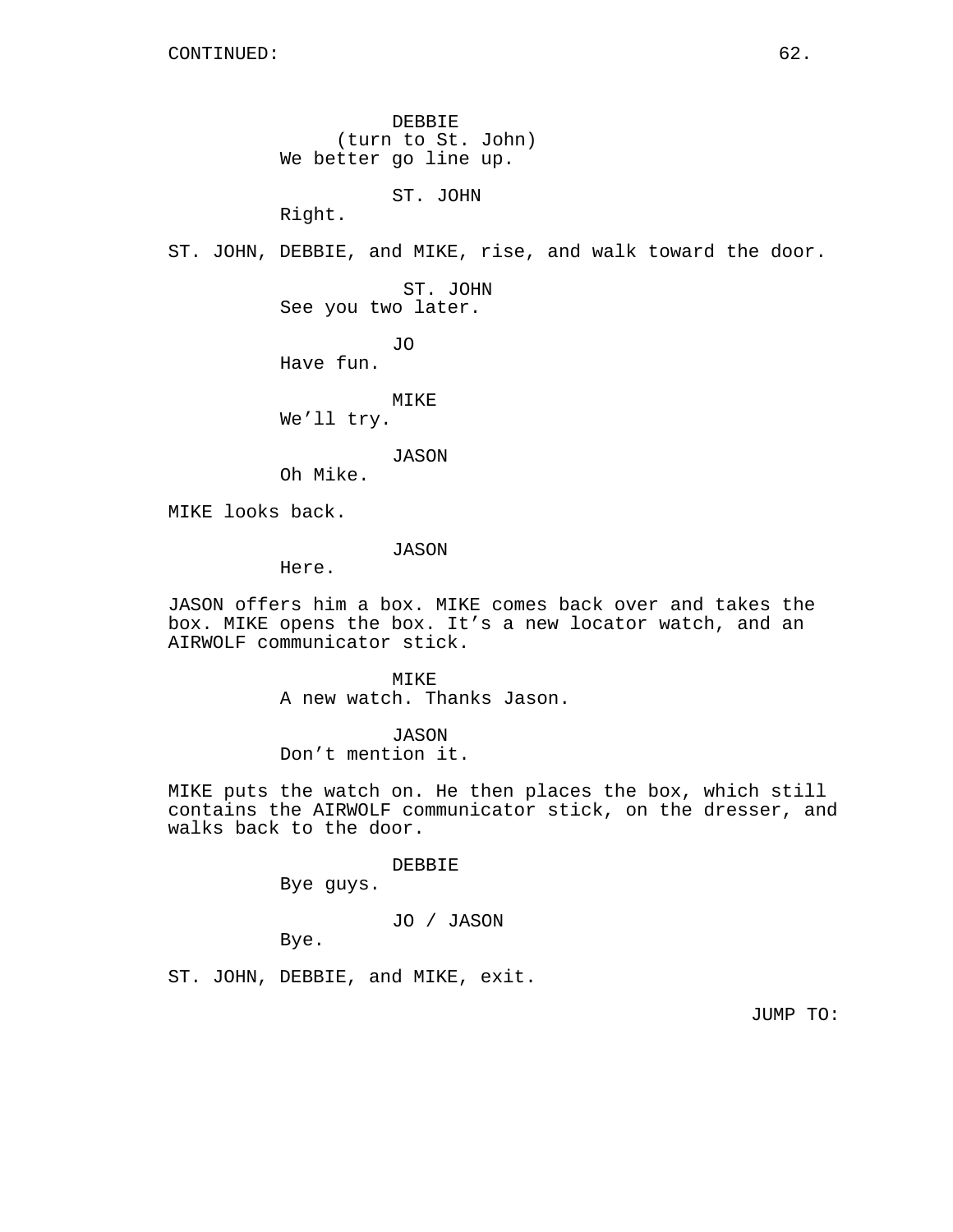### 68 INT: HOTEL - MAIN LOBBY (10:00AM) 68

ST. JOHN, DEBBIE, and MIKE, exit the elevator. DEBBIE notices that the registration line is longer than she thought it would be -- but not too much longer. MIKE whistles at the sight of the line.

# DEBBIE It's not that bad, should only take about... an hour to get to the front. Once they open.

The three of them head over to the line.

CUT TO:

69 INT: HOTEL - CONVENTION REGISTRATION DESK (NOON) 69

ST. JOHN, DEBBIE, and MIKE, reach the front. DEBBIE addresses the registration clerk.

> DEBBIE Three. For the whole weekend.

#### CLERK

Names?

DEBBIE Debbie Roche. R-O-C-H-E.

The clerk makes out DEBBIE's ID badge. Clerk hands DEBBIE her ID, booklet, and Convention schedule. The Clerk looks at MIKE. MIKE addresses the clerk, as DEBBIE puts on her badge.

#### MTK<sub>E</sub>

Mike Rivers.

The clerk makes out MIKE's ID badge. Clerk hands MIKE his ID, booklet, and Convention schedule. The Clerk looks at ST. JOHN. ST. JOHN addresses the clerk, as MIKE puts on his badge.

> ST. JOHN St. John Hawke. S-T J-O-H-N  $H - A - W - K - E$ .

The clerk makes out ST. JOHN's ID badge. Clerk hands him his ID, booklet, and Convention schedule. The Clerk looks at them all, as he's putting on his badge.

## CLERK

That's \$75.

They each hand clerk \$25. Then enter the convention area.

63.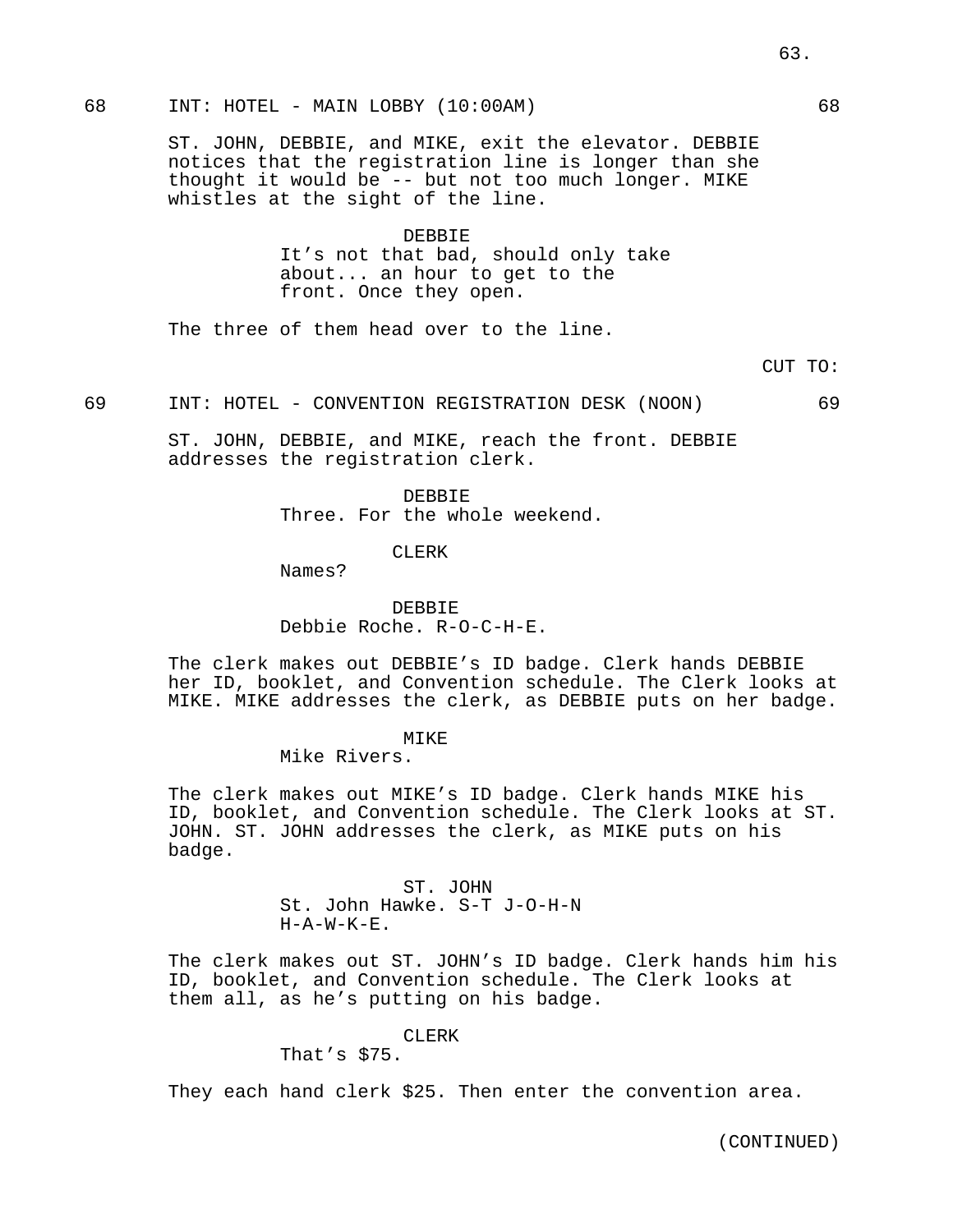CONTINUE TO:

70 INT: CONVENTION AREA 70

They walk over to a bench, and sit.

DEBBIE What time is it?

MIKE / ST. JOHN (consult watches) 12:05.

DEBBIE looks at her convention schedule. (see attached)

DEBBIE Okay. The opening ceremonies start at 1:00. That means we have 45 minutes, to check out the dealer's room now.

MIKE Let's go then.

They rise and head for the Dealer's Room.

#### CONTINUE TO:

71 INT: DEALER'S ROOM (12:55PM) 71

ST. JOHN, DEBBIE, and MIKE, are each carrying a plastic bag of stuff. DEBBIE is looking at the items on a table of sci-fi jewelry. ST. JOHN whispers in her ear.

> ST. JOHN It's 12:55. Don't you think we should get going?

DEBBIE You're right. Let's go.

They head out of the room.

CONTINUE TO:

72 INT: CONVENTION AREA

They exit the Dealer's Room, and head for Holodeck 1 & 2. They reach them, and enter.

CONTINUE TO: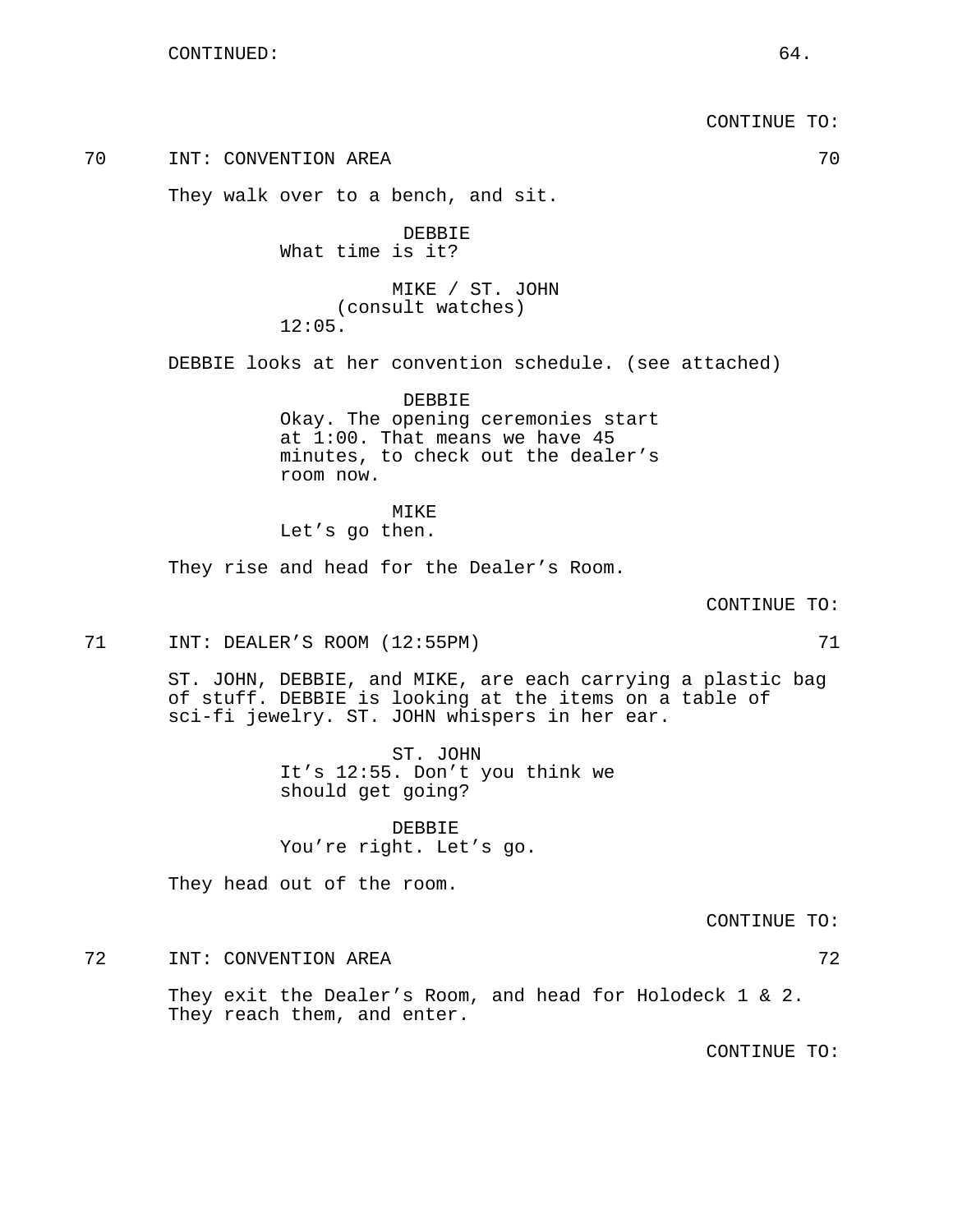They find three seats together, near the front. DEBBIE takes the middle seat. Then places her bag on the floor and takes her camera out of her purse. The emcee comes on stage. (After each guest is introduced -- the crowd cheers; the guest waves and smiles; DEBBIE, and others, take pictures; The guest sits.)

> EMCEE If everybody would please be seated. (beat x3) Thank you. I'd like to welcome all of you to The Boston Sci-Fi/Fantasy Con.

BEAT First I'd like to introduce our 4 guests. Then, each of them will give a brief hello. (beat) Our first guest is from the TV series "Forever Knight", Mr. Nigel Bennett.

NIGEL comes on stage.

EMCEE Our second guest, is from the TV series Doctor Who. Mr. Peter Davison.

PETER comes on stage.

EMCEE Our third guest, is from the TV series Blake's 7. Mr. Paul Darrow.

PAUL comes on stage.

EMCEE Our fourth guest, is also from the TV series Blake's 7. Mr. Michael Keating.

MICHAEL comes on stage. MIKE turns to DEBBIE, and whispers in her ear.

> MIKE I think I'll go check on Anna.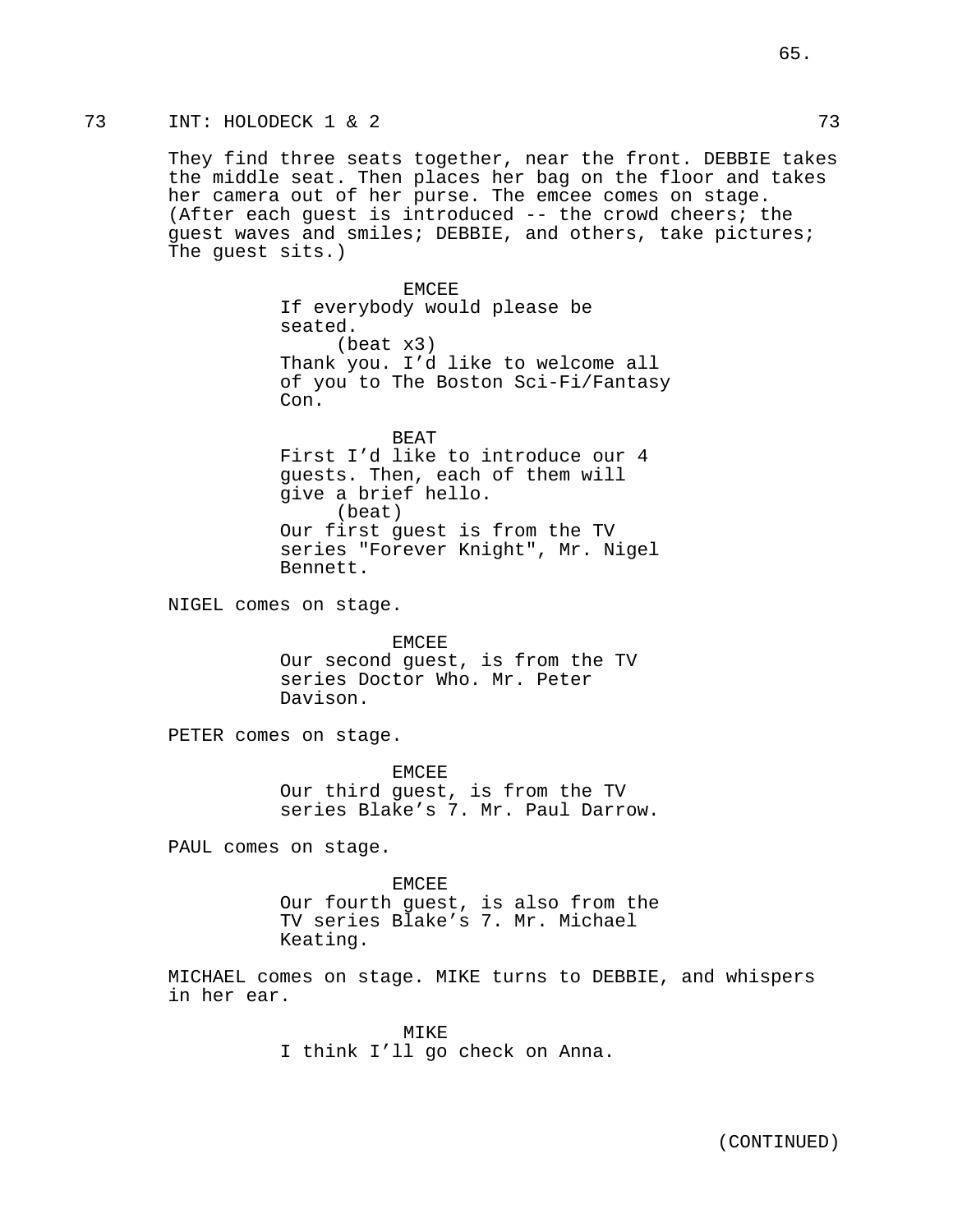DEBBIE Okay. Meet us back here.

MIKE

Sure. (rise) Give me your bags and I'll put them in the room.

DEBBIE

Good idea.

ST. JOHN and DEBBIE hand their bags to MIKE.

DEBBIE Oh, Mike. Call Jo and Jason and ask them if they meet us at... (look at schedule) ...3:30, for lunch instead.

MIKE (flash her a smile) Okay. See ya.

DEBBIE / ST. JOHN

Bye.

MIKE exits.

JUMP TO:

74 INT: ROOM 577 (1:15PM) 74

MIKE enters the room, and places the bags in the closet. He walks over to the adjoining room door, and opens it. He walks through. He opens the door on 575's side, and peeks in. ANNA is still fast sleep. He closes the door, and goes back through to 577. He closes his door, and walks over to the dresser. On the dresser, is an AIRWOLF communicator. He picks it up, sits on the bed, and signals Airwolf.

> MIKE Airwolf, come in. Do you copy Airwolf? JO (VO) We read you Mike.

MIKE Deb was wondering, if you could make it back for lunch around 3:30, instead of dinner.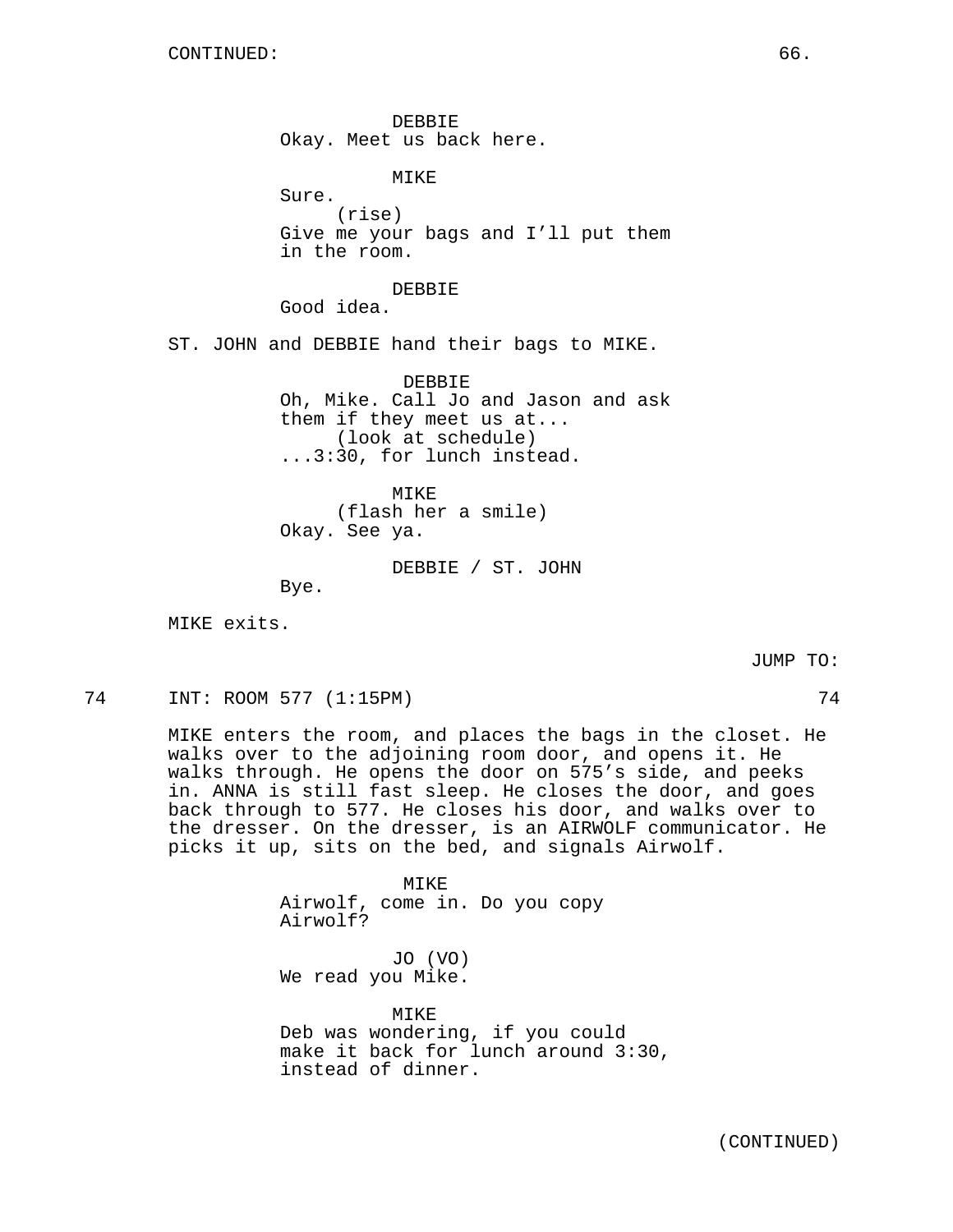JASON (VO) No problem. We're just about finished out here anyway.

MIKE Find anything?

JO (VO)

Nothing.

MIKE

Nothing?

JASON (VO) Not a thing. Wolf out.

MIKE turns the communicator off and decides to keep it on him. He puts it his shirt pocket and exits room.

JUMP TO:

75 INT: HOLODECK 1 & 2 (1:27PM) 75

MIKE enters, as a group of people are leaving, and another bunch are entering. MIKE goes to ST. JOHN and DEBBIE. DEBBIE turns to him, as he sits.

## DEBBIE

Well?

MTK<sub>E</sub> Anna's still asleep, and Jo and Jason said they'd be here.

DEBBIE

Good.

MIKE What's next?

DEBBIE Nigel Bennett has a one hour Q and A with us.

MIKE Who is he again?

DEBBIE He plays a vampire, named LaCroix, on the series "Forever Knight".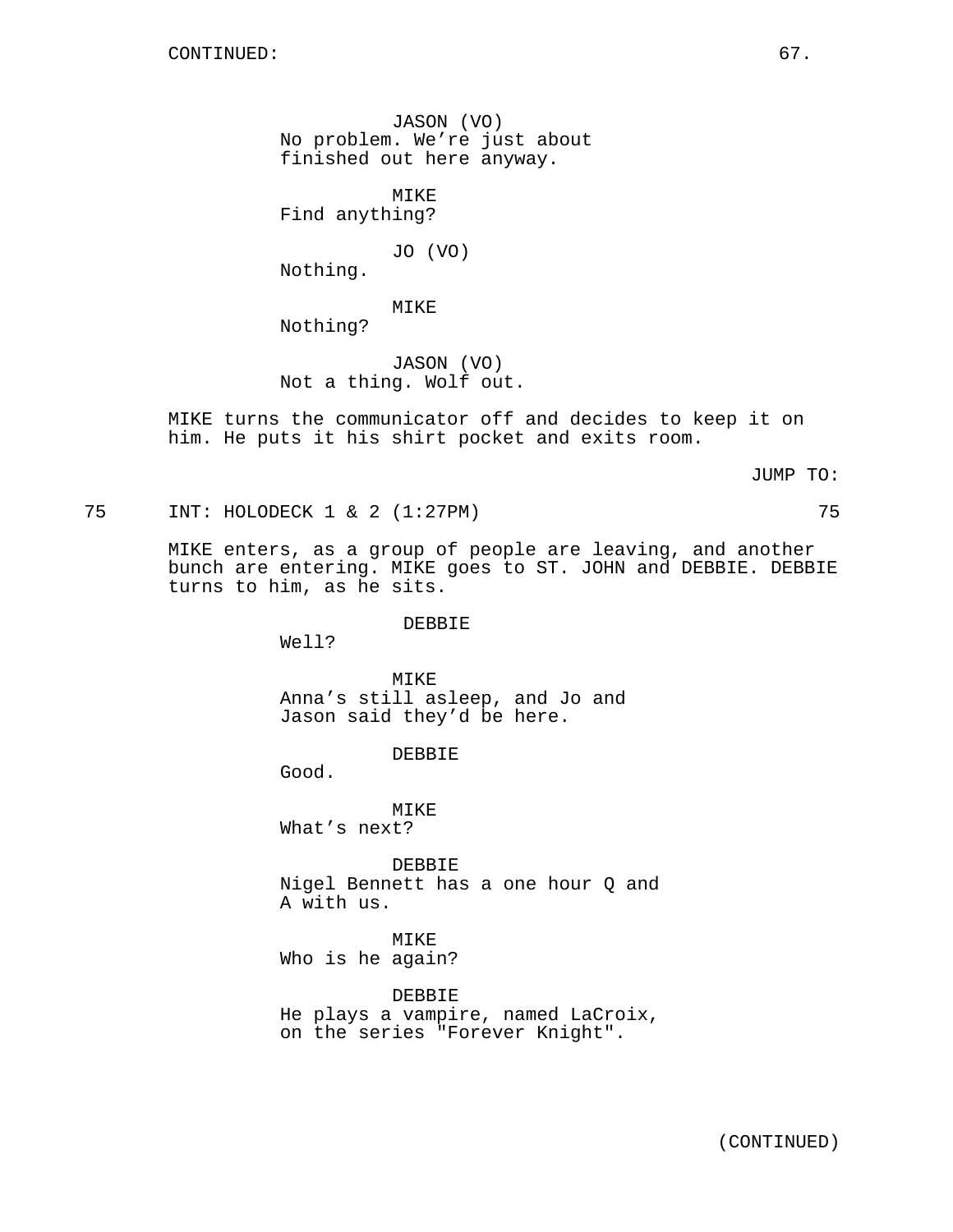MIKE That's the show about a vampire cop, right?

#### DEBBIE

Right.

**MTKE** What's LaCroix's relationship to the cop again?

ST. JOHN LaCroix, is the vampire who brought Nick over.

MTK<sub>E</sub> Right. I knew that.

The EMCEE comes back on stage.

EMCEE Can I have your attention please. (the crowd falls quiet) Thank-you. If those people still standing, could all find a seat. (pause as crowd sits) Could the security guys at the back, close the main doors? (doors are closed) Thank-you. (beat) Okay. Ladies, gentlemen, other beings, it is my pleasure to introduce our first guest speaker for this afternoon. Mr. Nigel Bennett.

NIGEL comes on stage and the EMCEE exits. The crowd cheers. NIGEL waves and smiles. DEBBIE, and others, take pictures. NIGEL takes the microphone out of the stand.

## NIGEL.

Hello.

The crowd cheers again. NIGEL walks over to, and sits on, the chair. The crowd falls silent. NIGEL addresses the room. (NOTE: The following speech, is actually NIGEL BENNETT. It appeared as a letter on a computer bulletin board, and in an issue of "THE RAVEN" newsletter.)

> NIGEL Firstly, let me say how gratifying and important it is to all of us on (MORE)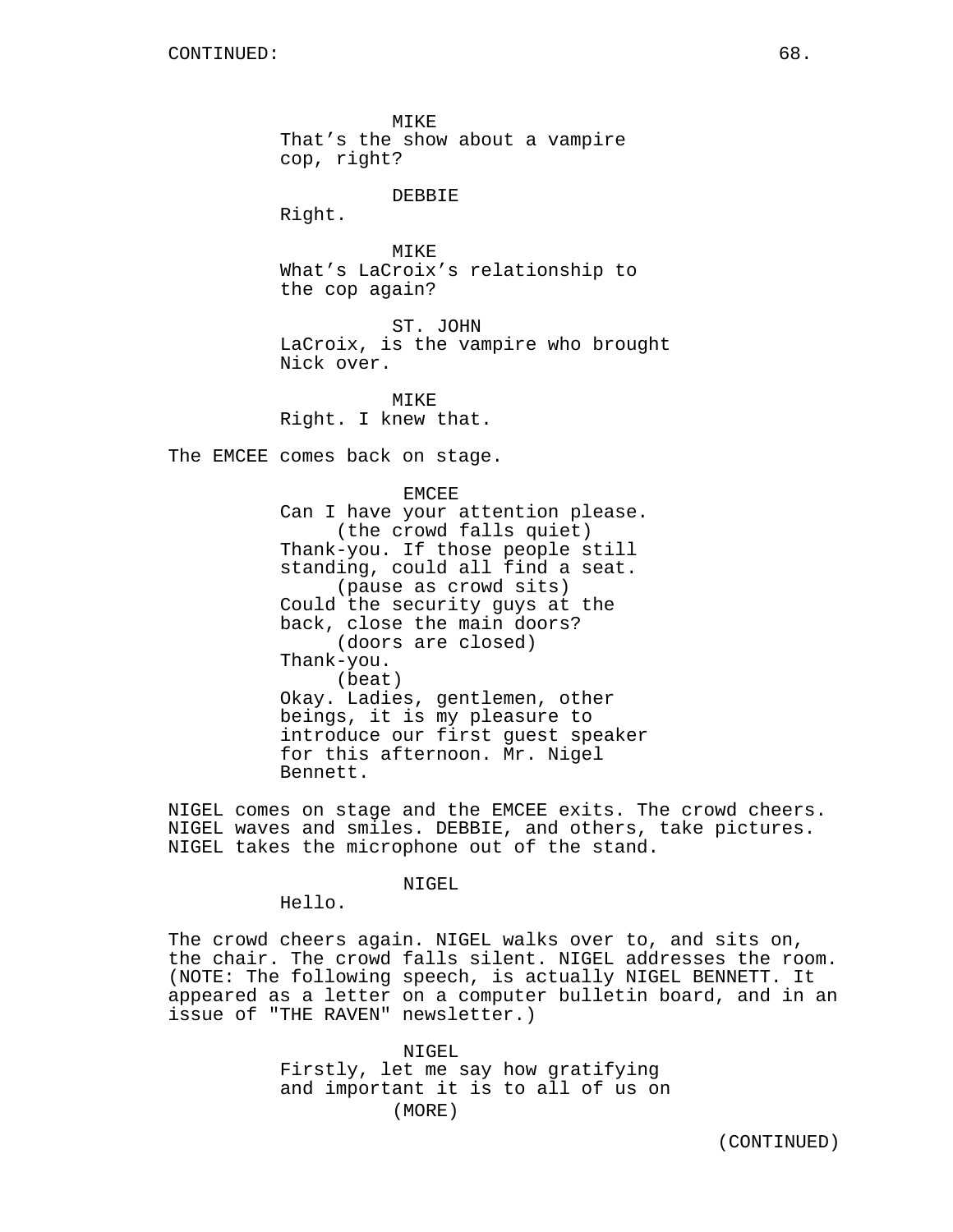NIGEL (cont'd) Forever Knight that you people are so enthusiastic about our work. Believe me, it is appreciated.

The crowd cheers.

NIGEL Now, about LaCroix. (beat) All of what follows, is my personal opinion, the writers, and producers may well differ, but this is where I am coming from with the guy. (beat) I don't know who LaCroix was as a human, but I do think that he is very, very old. There were probably as many years before Nick, as there have been since. Maybe more. LaCroix was alone during this time. This, is very important to me and explains, I think, a lot of his behaviors since. This aloneness was not, necessarily, physical. I'm not suggesting that he was the first or only vampire but his intelligence, his attitude, and his estheticism put him apart from his fellows. He is not an animal -- he simply has an animal's appetite and amorality. It was as a result of this aloneness, that he carefully sought out over the centuries, his companions. First Janette, then Nick. He chose them because of who they were, and quite consciously brought them over to be his companions. They are now, in vampire terms, of his blood. They are his family -- and yet not. For his relationship with both of them is far deeper and more complex, than any between father/son/daughter/brother/sister. What is important to LaCroix, is that he chose them to be his own. They are his. That is why he, protects Nick, from the Enforcers. He doesn't mind Nick being challenged and endangered, but only he will do it. This sense of possession -- body & soul -- also (MORE)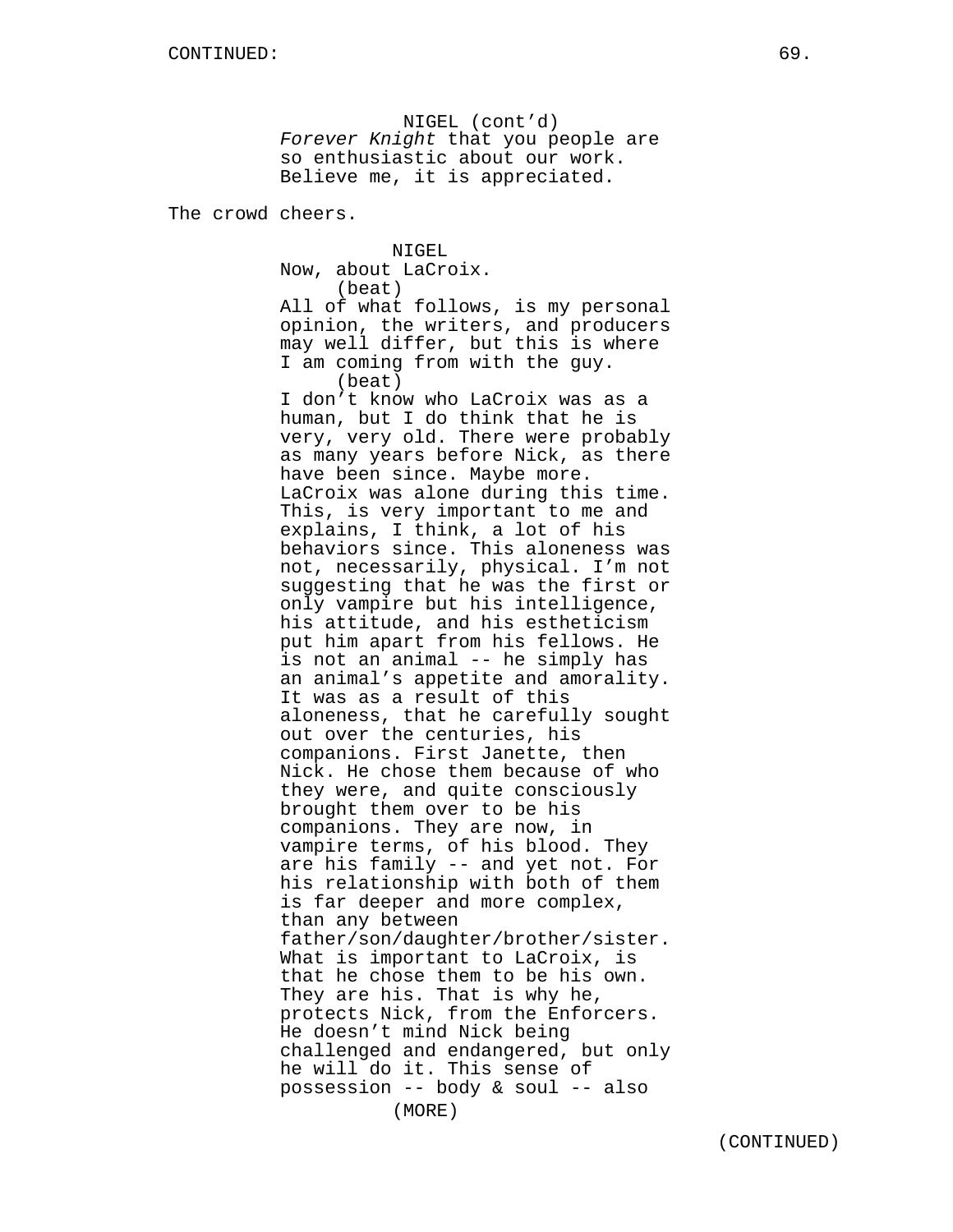NIGEL (cont'd) explains why LaCroix will never let Nick go. I like LaCroix. He has an animal sense that appeals to me. He is, in a way, absolutely honest. He says "This is what I am... this is what I do... what's the problem?" I enjoy playing LaCroix very much. You can't get rid of someone like LaCroix as easily as that. He is a survivor. Like the evil in man's soul that he partly represents, he will never disappear.

People start raising their hands to ask him questions. NIGEL is surprised at the show of hands. He takes a drink of water. (The following Q &A's were taken from an interview that appeared in "The Knightly News".)

> NIGEL Questions. I hope I can answer them. (point to a young girl) Yes.

GIRL #1 (stand up) How did you get the role of LaCroix?

Girl #1 sits back down.

NIGEL Well I auditioned. (laugh) Along with many others, and that was basically it. I auditioned and they clearly like me, that was it. (beat) There was a problem at first. We weren't sure I'd be able to do it because I'd already been contracted to another Canadian series, Two for Joy. We made the pilot, and nothing happened. So, there was a little bit of the possibility that I might not have been able to do Forever Knight, because it would have clashed with Two for Joy. But, nothing happened. And they were very good about it. You know, they said that if it did clash, they would allow me to leave Forever (MORE)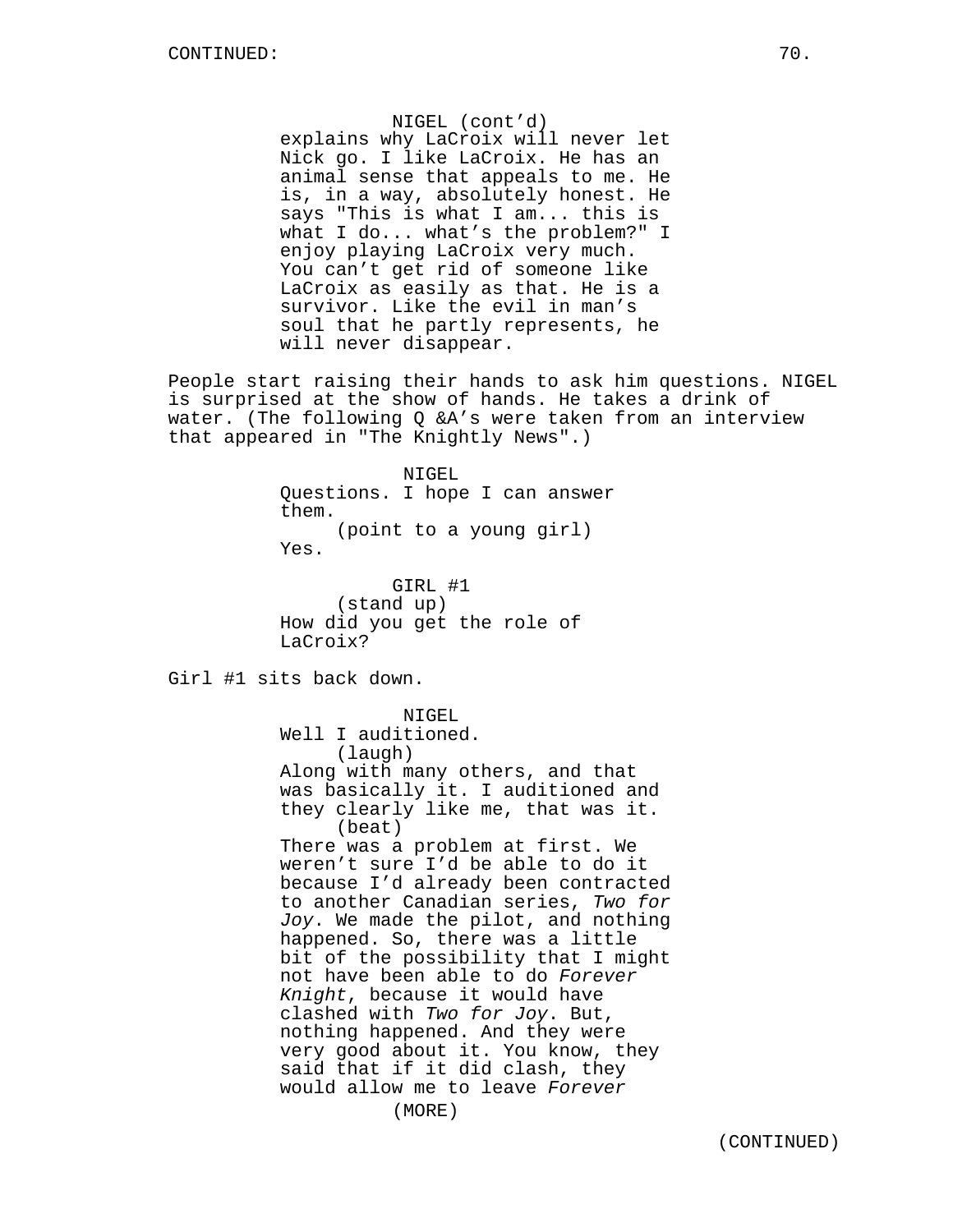## NIGEL (cont'd)

Knight, and do Two for Joy because that was the first one. But, that didn't happen, which was a shame 'cause, it was a nice series. But I like doing LaCroix.

Momentary pause, then NIGEL points to a boy.

#### NIGEL

Yes.

BOY #1

Is LaCroix the first vampire you've portrayed?

#### NIGEL

No, I played Dracula on stage. I did quite a bit of research then on who the original Dracula was, and this whole thing about blood, and the idea of drinking blood, and the cannibalistic element. Cannibals, in battle, would drink their enemy's blood. Because they believed it gave them their enemy's power. And, they'd eat their enemy's flesh. There was a woman, way back, a queen, who slaughtered hundreds of young virgins, and bathed in their blood. Because she believed it would keep her beautiful, and all sorts of, strange things. And yet, the guy who was supposed to be the original idea of Dracula, Vlad the Impaler, didn't actually do that. He just, use to, impale people. But, there's no record of him actually drinking blood.

Momentary pause, then NIGEL points to a woman.

#### NIGEL

Yes.

WOMAN #1 What appeals to you about playing a vampire?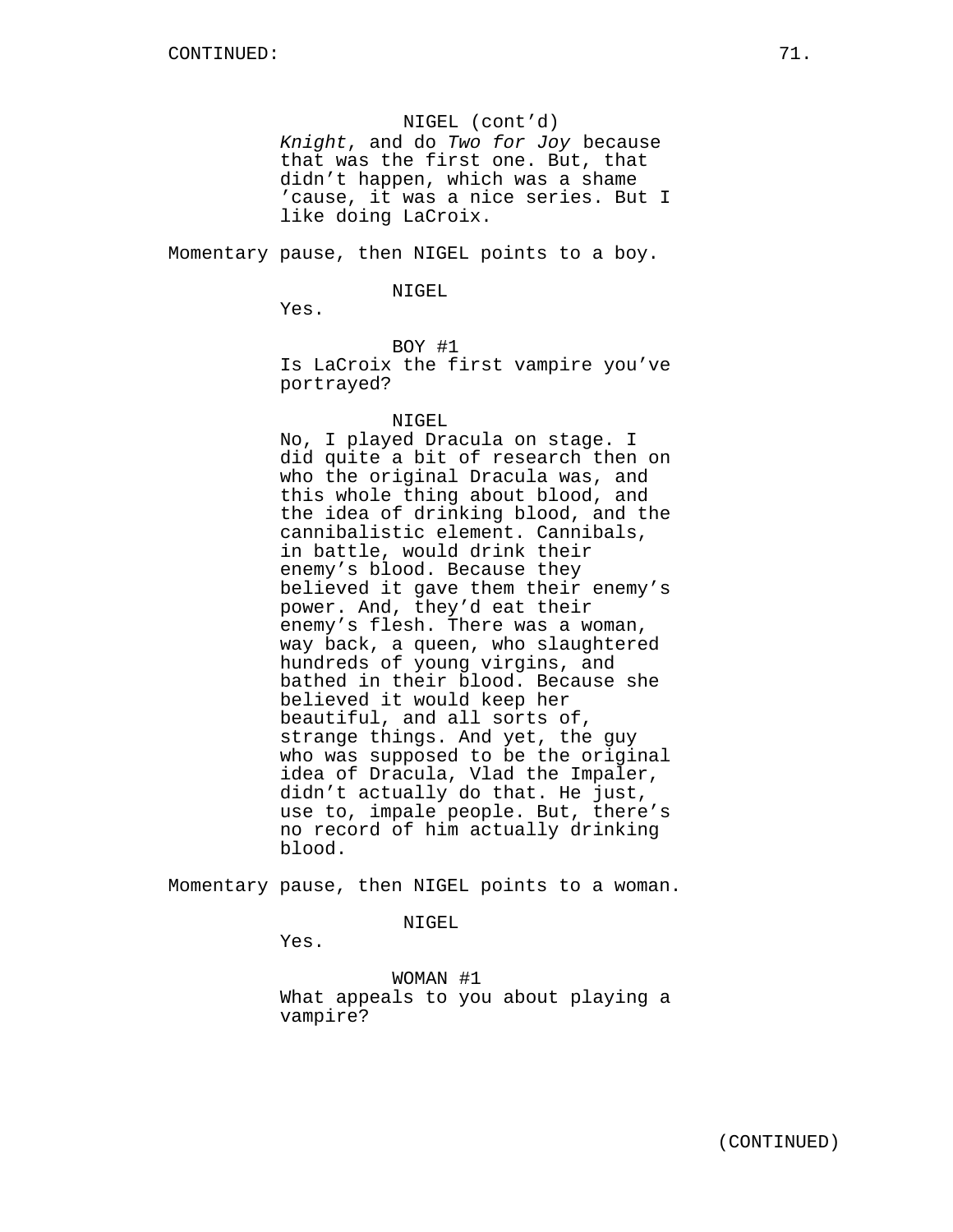Well...

(beat) ...it's very erotic. I think vampirism is a very erotic thing. I think, originally it was, sort of, like pornography back in Victorian times. The idea of women in particular. A woman pursuing a man at that time was unheard of. And pursuing him then biting him and sucking his blood, were extremely erotic back then. (smile)

And still are. That side is interesting. But also that they're outside normal moral laws and codes. And I like that... that LaCroix has his own, absolutely his own, moral code which makes complete sense to him. May not make sense to anyone else but it does to him and, that's all that matters.

NIGEL takes a drink of water, then points to DEBBIE.

NIGEL

Yes.

#### DEBBIE

LaCroix ends up coming across very much in the same way as Lestat in Anne Rice's The Vampire Chronicles.

NIGEL Yes, I've been told that.

DEBBIE Have you read the books?

#### NIGEL

I was going to but decided against it. I've got my own handle on this guy. I don't want to start making him like Lestat. Know what I mean?

#### DEBBIE

It's interesting then, that you've evolved a very similar interpretation of the way a vampire would see himself.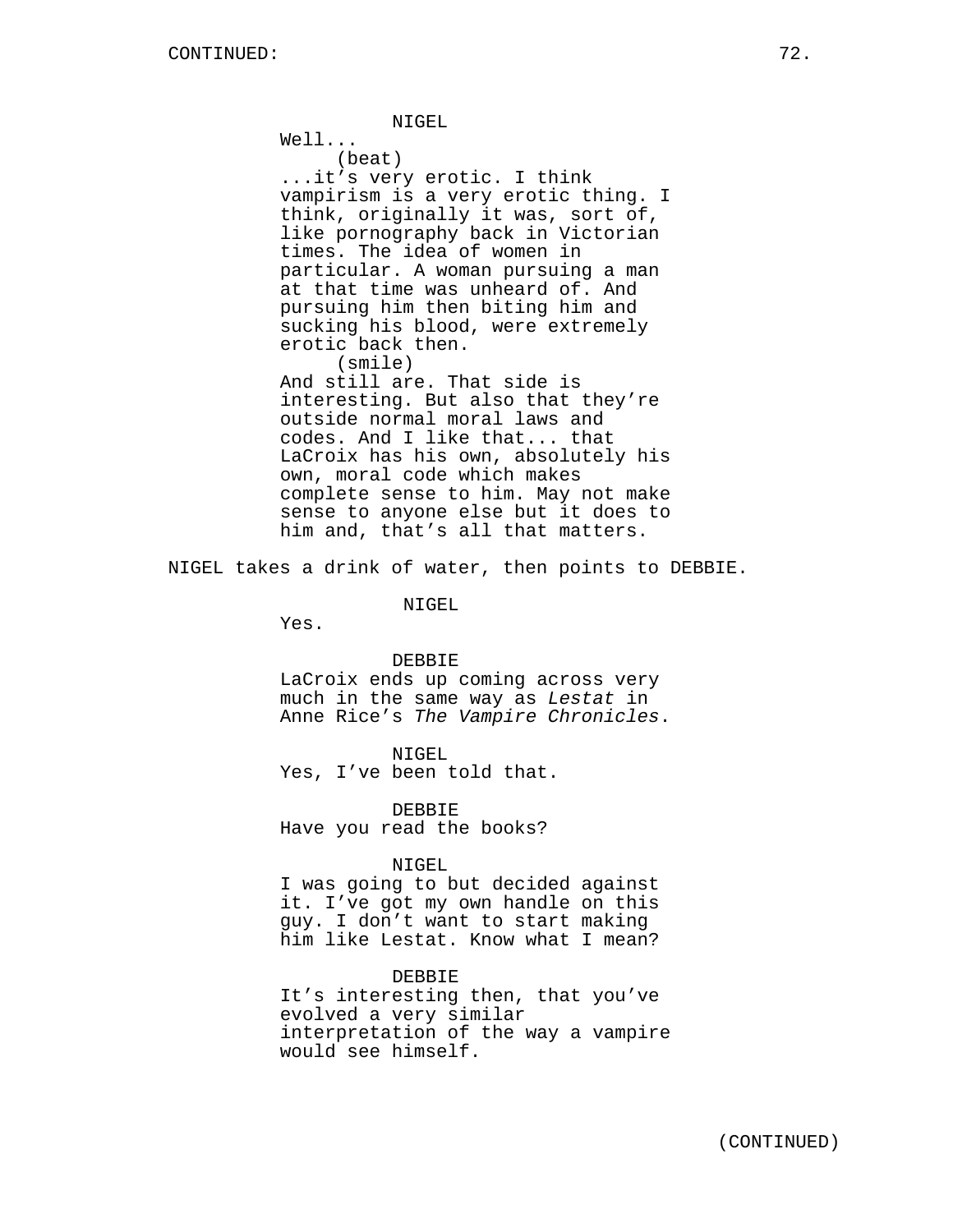Yeh well it is interesting, but maybe that's a given for this sort of character. Maybe in order to do it you have to look at yourself in that way. You know what I'm saying? In order to live with yourself. I don't think they see themselves as evil. They're simply doing what is right for them to do. It's natural. And it's the rest of the world that's unnatural. They don't see themselves as villains. They have absolute justification for everything they do. And to them it makes sense. There's an actress, Carlin Glynn, that was in The Best Little Whorehouse in Texas and The Trip to Bountiful she said: "that in every character, no matter how, on the surface, repugnant the character may be if you're going to play that character, you have to like him. There has to be something about the character that has to be appealing to you." And for me, I mean, I certainly find LaCroix appealing. I like his sense of where he is, and who he is... and why he does what he does... and the fact that he enjoys it.

NIGEL takes a drink of water, then points to a young man.

NIGEL

Yes.

MAN # 1 Do you see a sexual aspect to Nick and LaCroix's relationship?

### NIGEL

I'm not sure. The way I see it, Nick is LaCroix's possession. LaCroix made him. And in a way, what he's saying a lot of the time is "look, he's mine. Get away from him." I think that's the reason he's fighting to prevent Nick from... going straight, if you like... He's his, and he will do his damnedest to keep it that way. I'm not sure about the sexuality... (MORE)

(CONTINUED)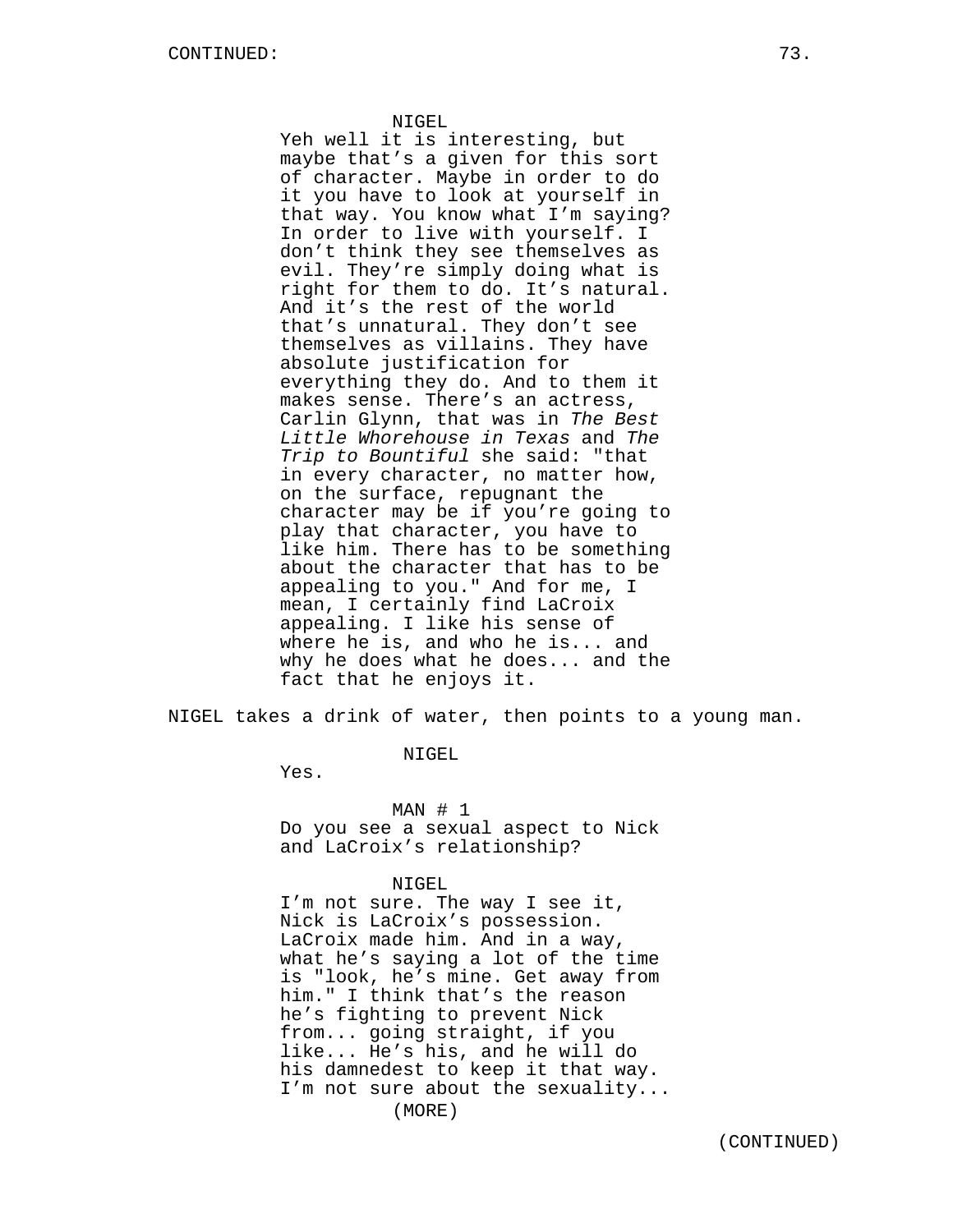NIGEL (cont'd) In one episode, Father Figure, Nick is "baby-sitting" a little girl, and she asks him, quite bluntly "Are you straight?" to which Nick replies "Yeh." So, I guess that could say... there isn't a relationship between LaCroix & Nick... I think that LaCroix brought Nick over for two reasons. One, as a male intellectual companion for himself... And two, for Janette... I believe that LaCroix probably had no time for Janette. And Janette wanted someone to love her. A lover... And LaCroix, wanting to make Janette happy, agreed to bring someone else into their little family.

#### MAN #1

Perhaps, it only plays that way because LaCroix is sort of alternately caressing, and then punishing Nick.

#### NIGEL

Hmmm... I know what you mean... but it's quite paternal in that way... Isn't it? Don't parents do that? Alternately caress and then punish? (humorous accent)

"Isn't that the problem with kid's today?" that their parents have smacked them, and said "don't hit people." And then hit them to stop them from hitting people. Which is absurd... And then turned around and said "oh, never mind" when the kid is really upset? It's all confusion.

(beat) Pleasure and pain. I mean it's the same with sexuality and with relationships and everything. It's this intermingling of pleasure and pain. You see LaCroix must like Nick, because I don't think he's consciously brought anyone over for a long time, because he gets too carried away with it. He gets so carried away with the physical act of drinking the blood...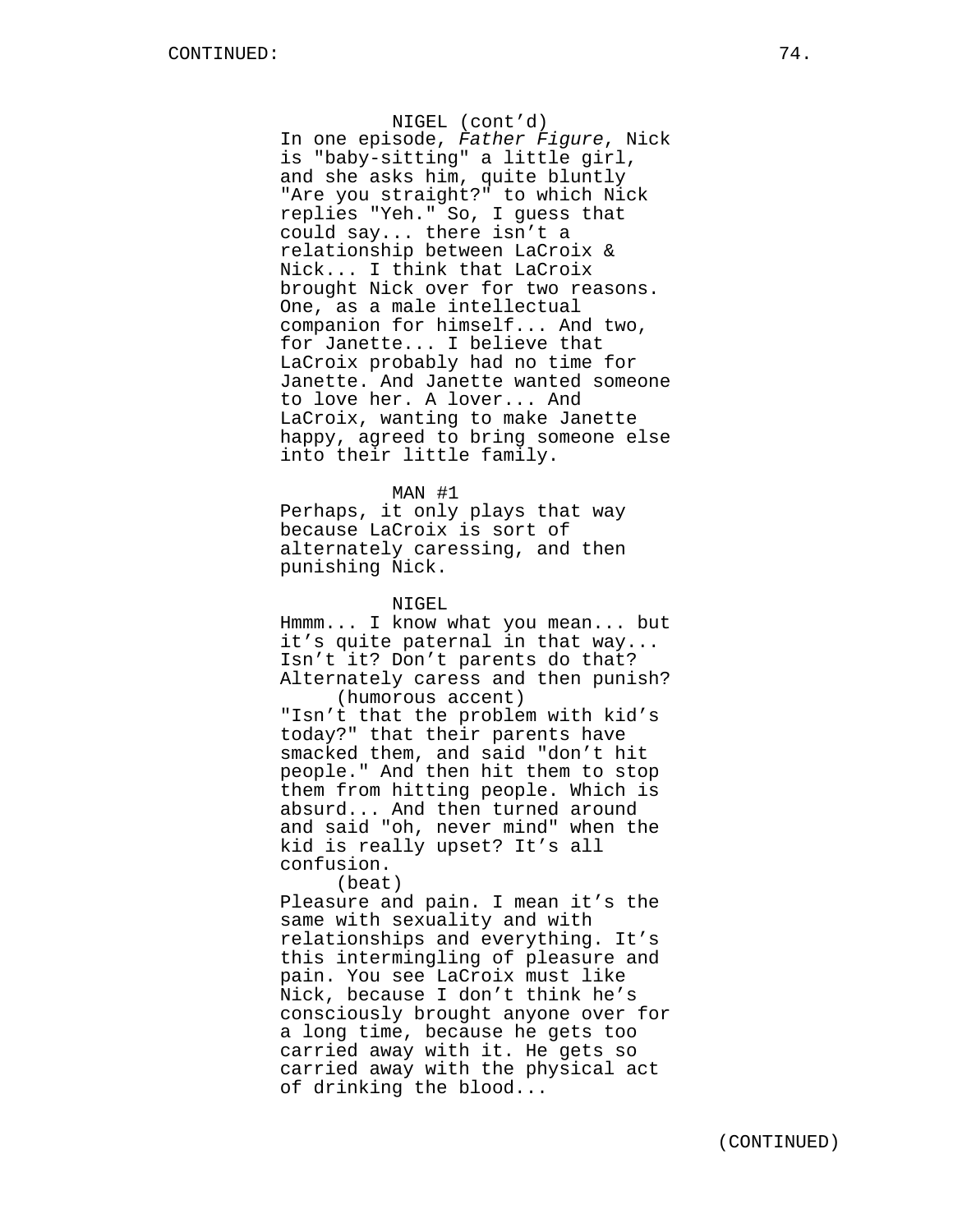(chuckle)

...that by the time he's finished, there's none left. So, it takes quite an... effort of self control. I think it was a very deliberate act. A very, very, deliberate decision on his part, to create this companion for himself.

### SOMEBODY

(yell) What about Daniel? Any idea on what happened to him?

# NIGEL

The little boy? No, nothing. There are quite a few that... I mean I said that LaCroix doesn't make many... but in the very first episode, he makes Alyce, the museum curator. He turns her into a vampire... and she's left at the end. There are quite a few people floating around who have been turned... brought over if you like... and then conveniently forgotten. Now, whether they'll return or not... I really don't know. That's not my decision. You never know. The people who inhabit The Raven club have to come from somewhere, don't they?

NIGEL takes a drink of water, then points to DEBBIE.

NIGEL

Yes.

### DEBBIE

Speaking of Alyce, I always thought she was accidentally brought over. I mean... LaCroix is feeding on her... when all of a sudden Nick comes at him with a wooden plank. Wouldn't LaCroix's survival instinct jump in? In the movie Nick Knight Alyce is definitely dead... But in Dark Knight, LaCroix is only getting started on Alyce when he senses Nick coming at him, and drops her.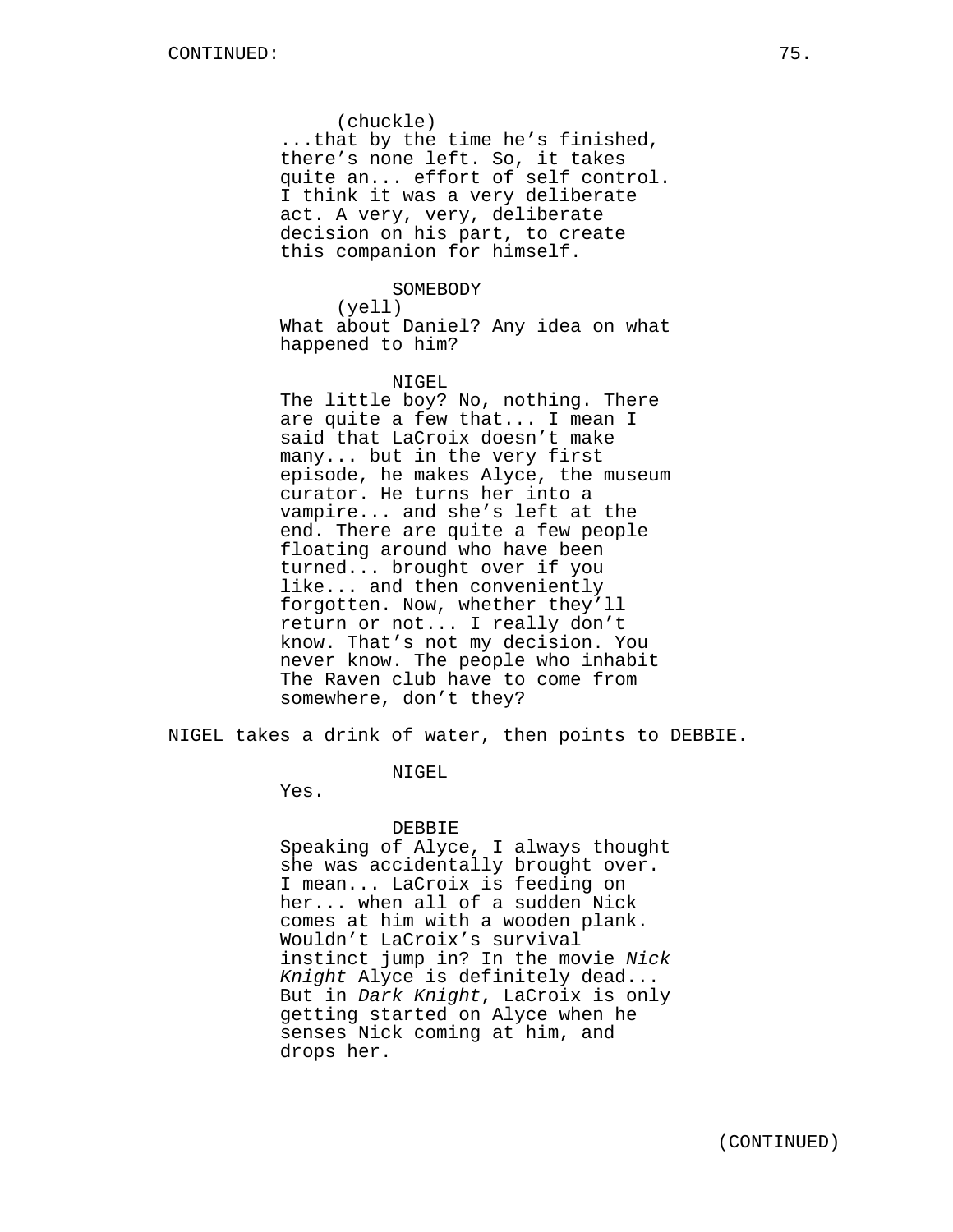NIGEL Yeh, I never thought of that. It makes sense I guess.

NIGEL points to a man.

NIGEL

Yes.

MAN #2 Is it harder to project a character who is only shown in glimpses in flashbacks?

### NIGEL

In a way it's easier. You don't have to worry about the character developing. He's very much the same in the glimpses. And what's happened, I think, is that the full character has been exposed, if you like, over a very long period of time... rather than being exposed in one episode in all his facets. I mean, it's been 22 episodes, so far... and we still don't know everything about him... So, in a way, it's a bit of easier 'cause you can concentrate on just one specific area.

NIGEL takes a drink of water, then points to a woman)

# NIGEL

Yes.

WOMAN #2 Is there any indication of exactly when LaCroix was brought over?

### NIGEL

In an episode called Dead Air... he mentions Oedipus. But, whether he mentions him simply out of some sense of being obtuse, or whether he actually knew him... I'm really not sure. In the pilot he talks to Nick about all the people he's known. "I taught Nero the tune, and together we watched Rome burn. I rode with Charlemagne, and taught Genghis Khan the lessons of war." Rome burned in 64 AD. So he's been (MORE)

(CONTINUED)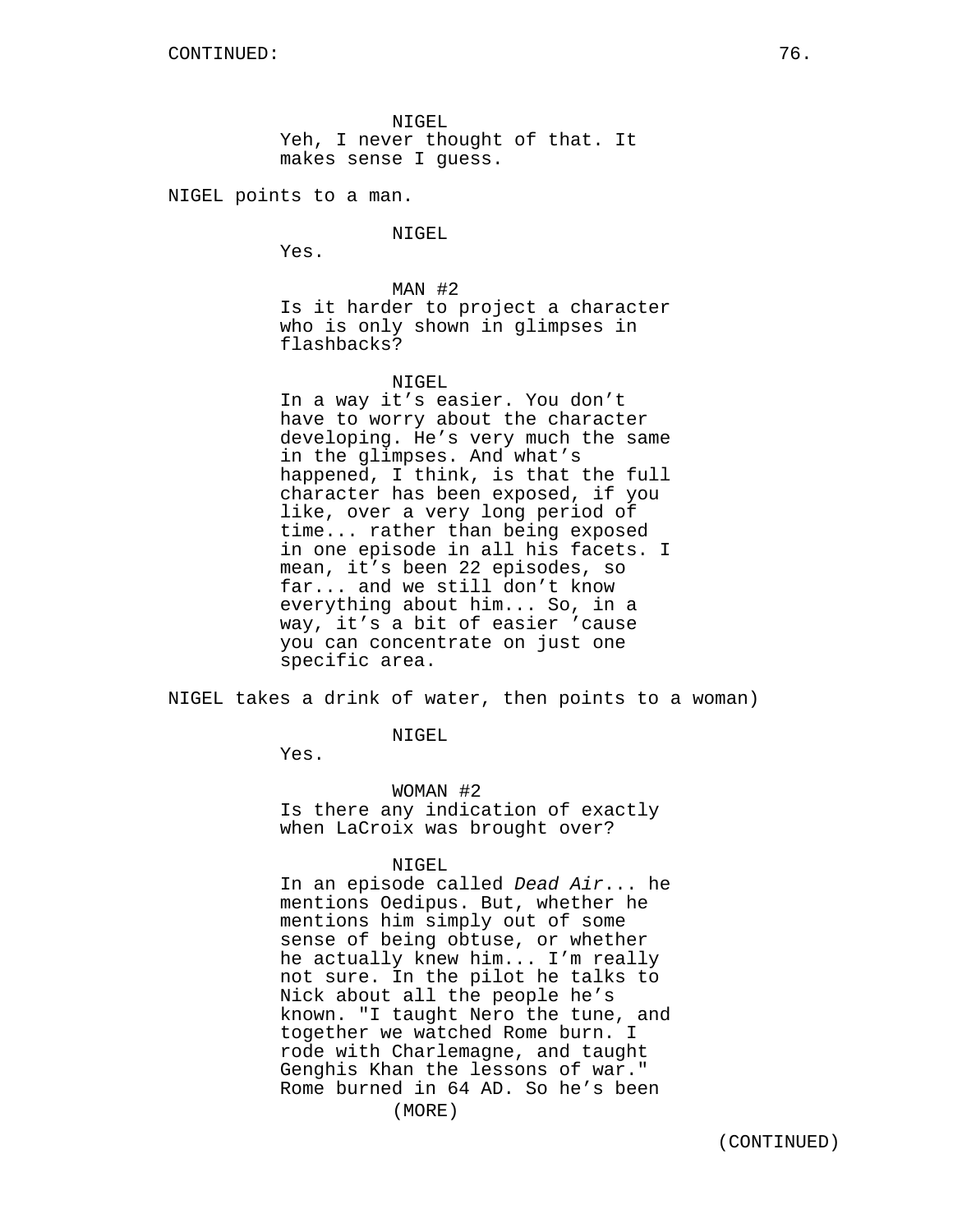### NIGEL (cont'd)

around since at least then. Whether he was at that time a mortal, or a vampire... I like to think that he was the very first vampire. But, I don't know. Who brought him over?

NIGEL takes a drink of water, then points to a man.

#### NIGEL

Yes.

### MAN #3

How long has Janette been with LaCroix? In Dead Air, when LaCroix is torturing that derelict, Janette says, "He does look like your father?" How could she know what his father looked like, unless she knew his father...? I mean photographs weren't invented as of then. Therefore, she couldn't have seen a photo.

### NIGEL

Good question. She could have seen a painting though, or she could have seen a picture of him in LaCroix's mind... Remember, that when vampire's feed on each other, they not only exchange blood... but memories. Remember Nick's girlfriend Erica? The one who kills herself in Last Act? When she drank Nick's blood... she saw into his memories. Janette could have seen him that way... As to how long Janette's been with LaCroix? I really don't know. We know that in 1228 she was already a vampiress... But, I think that whole scene, was an act... A game, a scripted conversation... And Janette... Janette was only playing her role.

NIGEL takes a drink of water then points to ST. JOHN.

#### NIGEL

Yes.

ST. JOHN What about The Enforcers? There's the implication that they're very old, and powerful.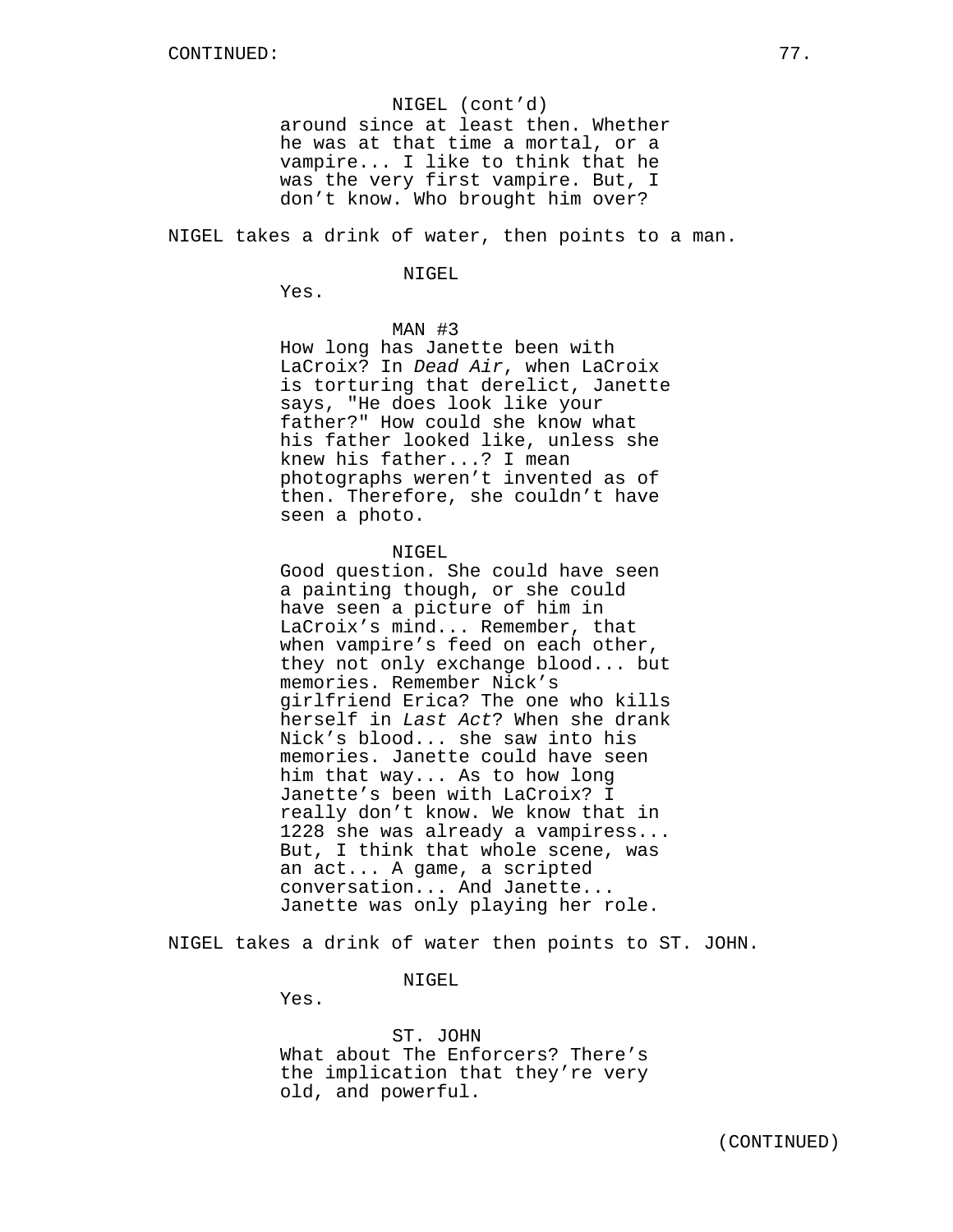The Enforcers are an interesting problem... There are some computer network things that talk about the episodes, and I got a look. They were quite, not, concerned, but, couldn't understand why LaCroix would put himself at risk with The Enforcers, to save Nick. It seemed, to them, such a strange thing to do. I don't think that it was, because... it's that argument, that Nick is his. You know? "No one's going to hurt him, because he's mine! I want him."

SOMEBODY

(yell) No one can hurt him but me!

NIGEL

(laugh) Yes absolutely... "He's mine. I'll do things to him if I want to, when I want to, but no-one else will." And, he stood up to The Enforcers and there were people saying... "Well, LaCroix could probably take them on, and kick their ass..." and others were saying: "Well, why'd he put himself at risk in that way...?" I don't know, to me, it's sort of, gotten a little bit like, the Chiefs of Staff of the army and the Prime Minister. ... You know that the Chiefs are more powerful on the surface... and if you look at The Enforcers, they would fill that sort of role. But, the Prime Minister actually controls them. And I wonder, how much LaCroix actually controls The Enforcers. I don't know.

NIGEL takes a drink of water, then points to a young girl.

NIGEL

Yes.

GIRL #2 Is Forever Knight, a fun production to work on?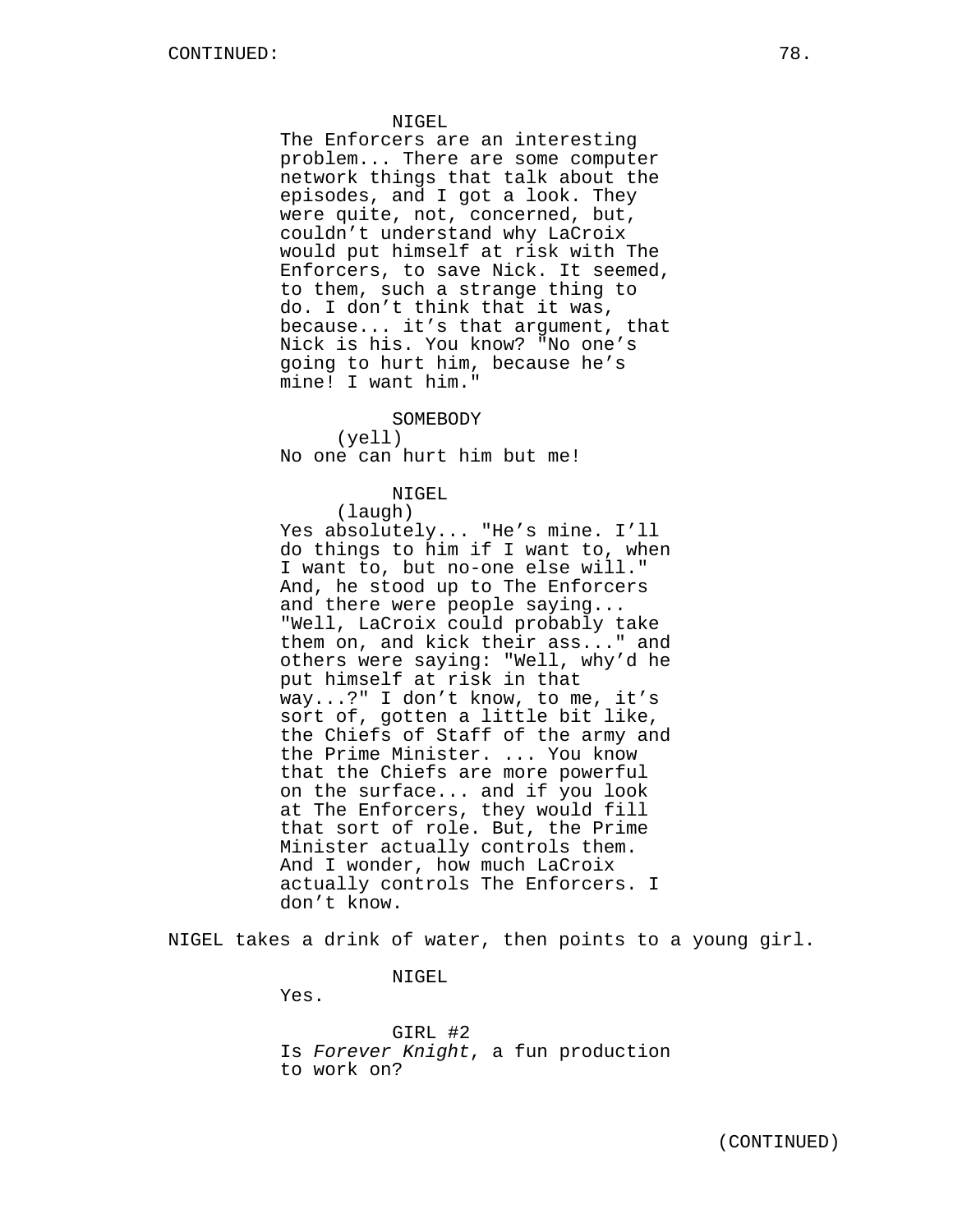Yeh. It's great... The crew's amazing... They're one of the nicest crews I ever worked with. I just hope we get them all back when we go back into production. Because they're off working on other things now. The camera people, the look that they create for the series, is just unique on television at the moment. I don't think there's anything else that looks quite that way. And the cast... Ger is a lovely guy. We knew each other before the series. When I first came to Canada, six years ago, I rented his house. He was off in Vancouver shooting a series at the time. It's like we've been following each other around for a long time. And everyone, it's a really, really happy show. It really is. That sounds like rubbish, but it's true.

## GIRL #2

What about the rest of the cast? Has it become a sort of community?

NIGEL

It's become two communities in a way. Because there are certain people who, as of yet, I've never worked with. Like John Kapelos. I've never worked with him, because we just don't inhabit the same world. There tends to be the vampires -- myself, Deborah, and Geraint -- and then there's the real world. Geraint, John, Catherine, and Gary... So we sort of are separate. But, we all get along very well. John is a very funny guy. Very funny... He really is. As a person, let alone the character he plays. He's very funny. And, occasionally, we go out and have dinner.

NIGEL points to a young man.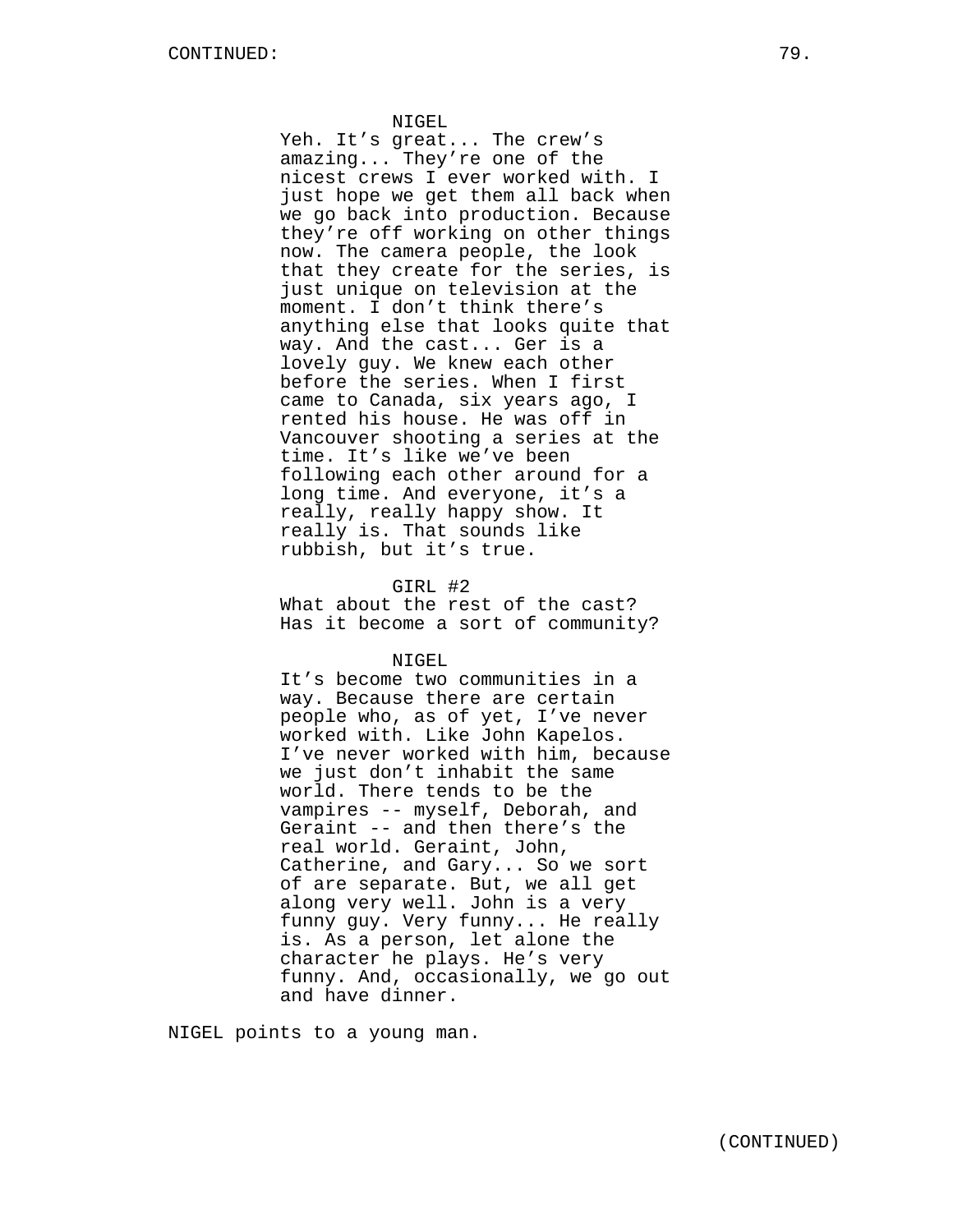Yes.

MAN #4 What's your average week like?

NIGEL

It's a 6 day shoot with 2 days off in every 7. So, you don't get a whole episode shot in 1 calendar week. There's always a little bit left over. So, if we start shooting the episode on Sunday, we shoot Sunday-Thursday with Friday & Saturday off, and finish the following Sunday. Then we'd start one after that. So it sort of staggers itself along... An episode I'm in, I'm in for about 2 or 3 days. It depends. I was in 14 of the 22 episodes.

NIGEL takes a drink of water, then points to a woman.

NIGEL.

Yes.

WOMAN #3 How do feel about flying? Do you hate it?

NIGEL

(laugh) No, but Geraint does. He has a fear of heights. I find it fun. When you're in the harness, and you're being flipped up in the air, that's a buzz... There was one scene, in 1966, when LaCroix burns a library down to prevent Nick from getting his hands on The Abarat, an ancient book of cures. Nick arrives as the building's in flames. And LaCroix is standing there, on the top of the building, looking down at him, and sort of... laughing. When we started shooting the scene, I was perfectly ok. No safety harness or anything. Then they said: "Can you move a bit closer to the edge?" So I walked to the edge and said: "Like this...? Aaaaah" at which point the stunt coordinator just (MORE)

(CONTINUED)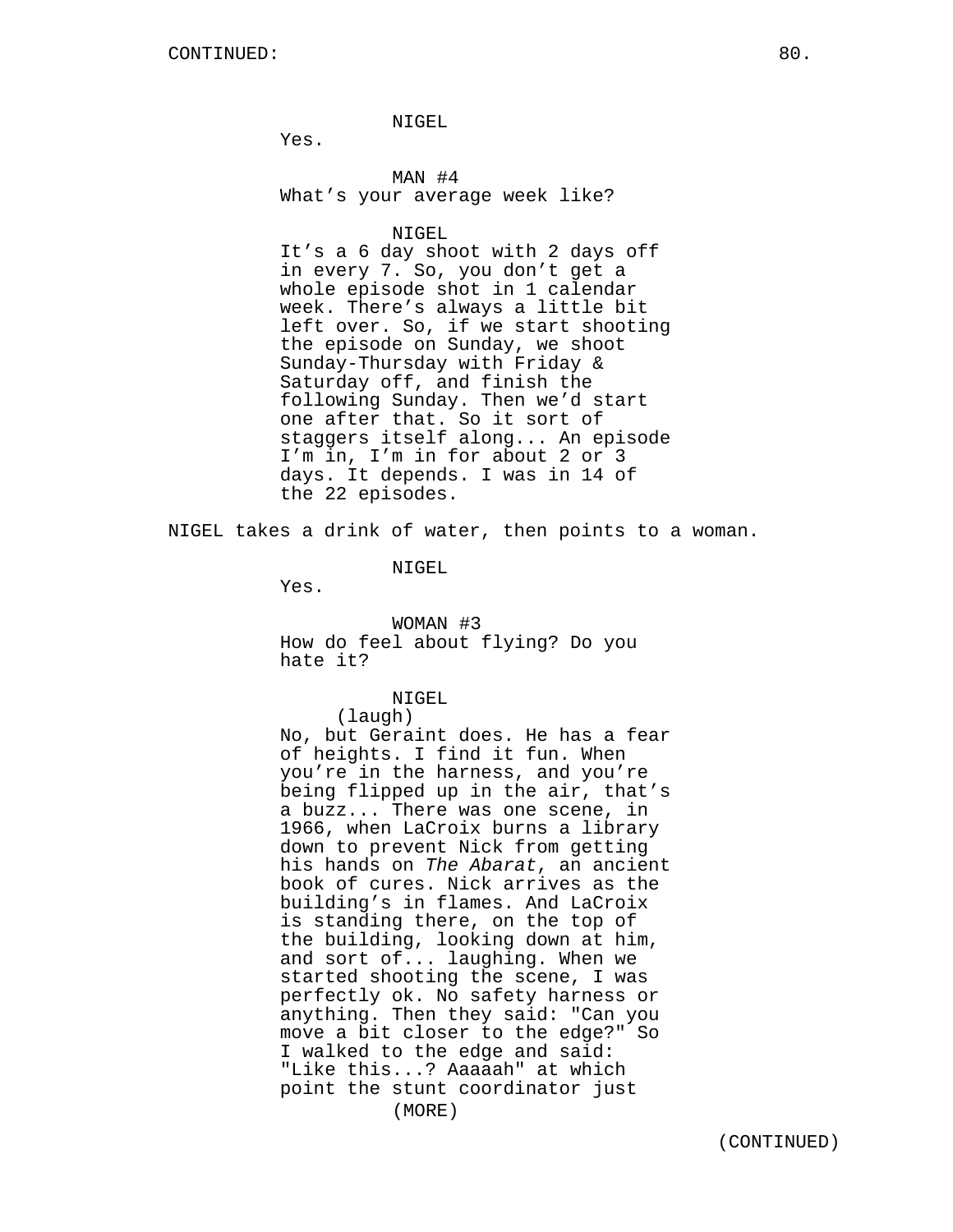NIGEL (cont'd) knelt down behind me and grabbed my belt. His hand up my back holding my belt, during the whole scene... But, that was weird, that was, standing there, going "Aaaaah".

NIGEL takes a drink of water, then points to a man.

#### NIGEL.

Yes.

MAN #5 The contacts. Are they real, or painted? And, can you see through them?

NIGEL

They're not painted. They're just plain, specially made, yellow contact lenses, with a little green edge... You can see though them, but the aperture in the center is fixed. So, everything tends to be a little bit blurred through them... They're getting new ones for next season, which are like the ones that were used in Innocent Blood, which can apparently be any colour you want. So we'll have to see.

NIGEL points to a woman.

NIGEL

Yes.

WOMAN #4 Do you have a favorite episode?

#### NIGEL

It's difficult to say... I like what I did in *Dead Air*. I mean... it was just, when I killed that derelict there... I don't know what the heck I was thinking of but it was just... it really looked bleech. It looked disgusting. So, that was nice. I make myself laugh occasionally, with the little comments that he throws across at Nick. LaCroix says: "It was breed into me." and Nick responds "No, we're killers, not... torturers."

(MORE)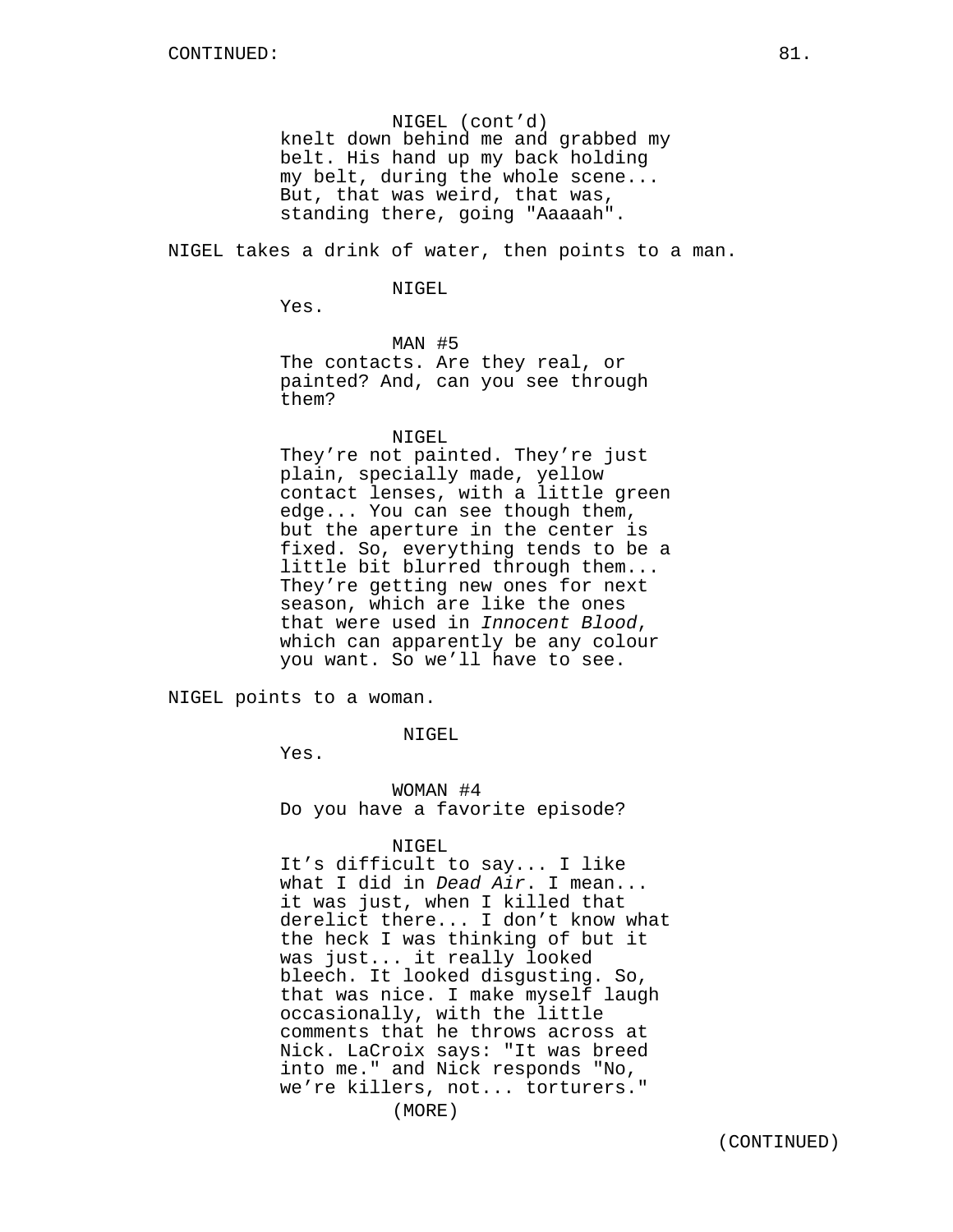NIGEL (cont'd) To which LaCroix responds "I was referring to a more insidious form of breeding." Then Nick says: "You sicken me LaCroix." And LaCroix responds with "Don't watch." In Unreality TV, the episode whose past was set in The American Civil War, in which LaCroix says he hates war, but loves the free food... I love those sort of comments... But a favorite episode...? No, I don't know, I don't think so.

NIGEL takes a drink of water, then points to a boy.

NIGEL

Yes.

BOY #2 How'd you get into acting?

# NIGEL

Um, I went to, what in England, we call secondary school. You go at age 11, so it would be like Junior High, I suppose... We did school plays every year, and I did school plays every year... and, suddenly announced, to my teachers and parents and everyone, that I wanted to be an actor. When I was 15, I suppose I'd absolutely no idea how to do it... I went along, and auditioned for the Royal Academy of Dramatic Art, in London. And didn't get in. Then, I went to University and studied drama and education. I came out as a teacher of drama and worked doing that for a year. Then, I simply applied. In England it's not easier... it's difficult, but, I applied for a job in a company that was expanding and had Equity cards to give out. Equity, is the British equivalent of Actra and The Screen Actors Guild. I was lucky enough to get an Equity card. And it just sort of went from there... Before I came to Canada in '87, I was doing 95% stage work and 5% television. Then, when I came over, it just reversed itself. It was the (MORE)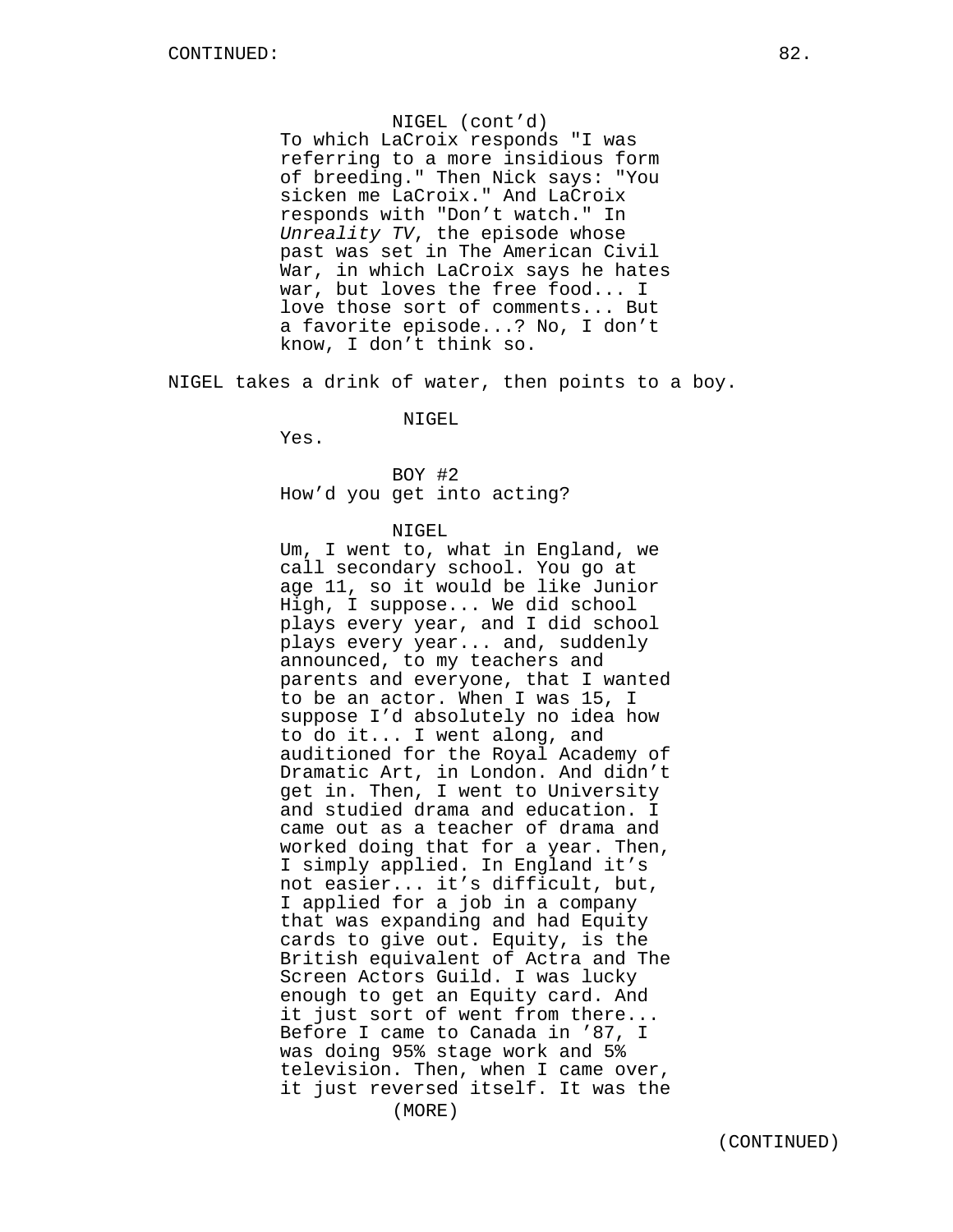NIGEL (cont'd) strangest thing. As far as I could see, I wasn't doing anything different. But suddenly, I was doing lots of television... and very little stage. And, that's the way it's been.

NIGEL Takes a drink of water, then points to a little girl.

NIGEL

Yes.

GIRL #3 Do you prefer TV because if you muff something they can always reshoot?

NIGEL

(laugh) Yeh. It's also easier than stage. But it's, the fact that... you can concentrate your energy in bursts rather than having to maintain it for a full two hours or whatever for a performance. That demands a very large amount of emotional and physical and all sorts of energy you need to put into a performance. And to do it 8 times a week is just draining.

NIGEL takes a drink of water, then points to a woman.

NIGEL

Yes.

WOMAN #5 Is there a difference between stage and television?

NIGEL

Yes, yes. People used to say... "It's the same thing as on stage, only you do less of it." Well, that's not strictly true. It's far more difficult in front of the camera. You have to be aware of where the camera is... where the lights are.. the sound... You have to be able to split yourself into different levels of, awareness if you like. You have to be performing (MORE)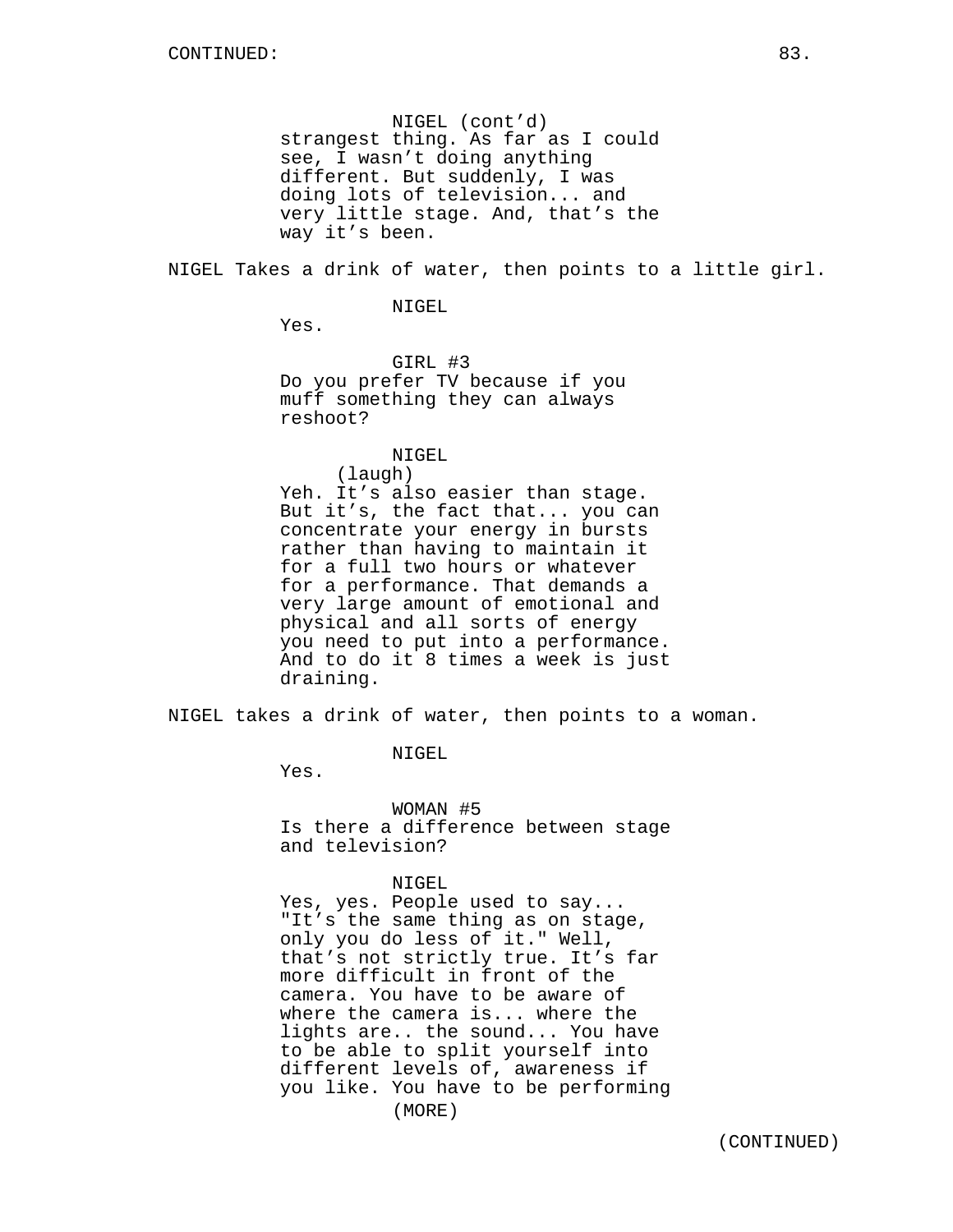NIGEL (cont'd) with another actor who, may be standing right next to the lens to give you an eyeline. ... and at the same time, you have another part of your brain that's remembering where you're casting shadows... and thinking of the lights... and another part of you, that's thinking on some other level... So, it's quite difficult in that way. When I say it's easier to do than stage... I don't mean the actual acting is easier, not at all. It's just that the amount of energy... no, not even the amount of energy, 'cause you have to put the same energy in... even in these short little takes that we do. But it's easier because you don't have to do it for two solid hours.

NIGEL takes a drink of water, then points to a girl.

NIGEL

Yes.

## GIRL #4

What about repetition? It seems like you do a scene three different times because it's from this angle, then that angle...

# NIGEL

At least... Yeh, yeh... And that's assuming you only do one take. You can see this on television sometimes... where actors have given a slightly different performance when it's their shot, from the performance they give when it's another actor's shot. And you can actually see the difference in expression or body posture. That's another one of those things you have to be aware of. You have to try and maintain the same performance, the same, level of performance.

NIGEL takes a drink of water, then points to a boy.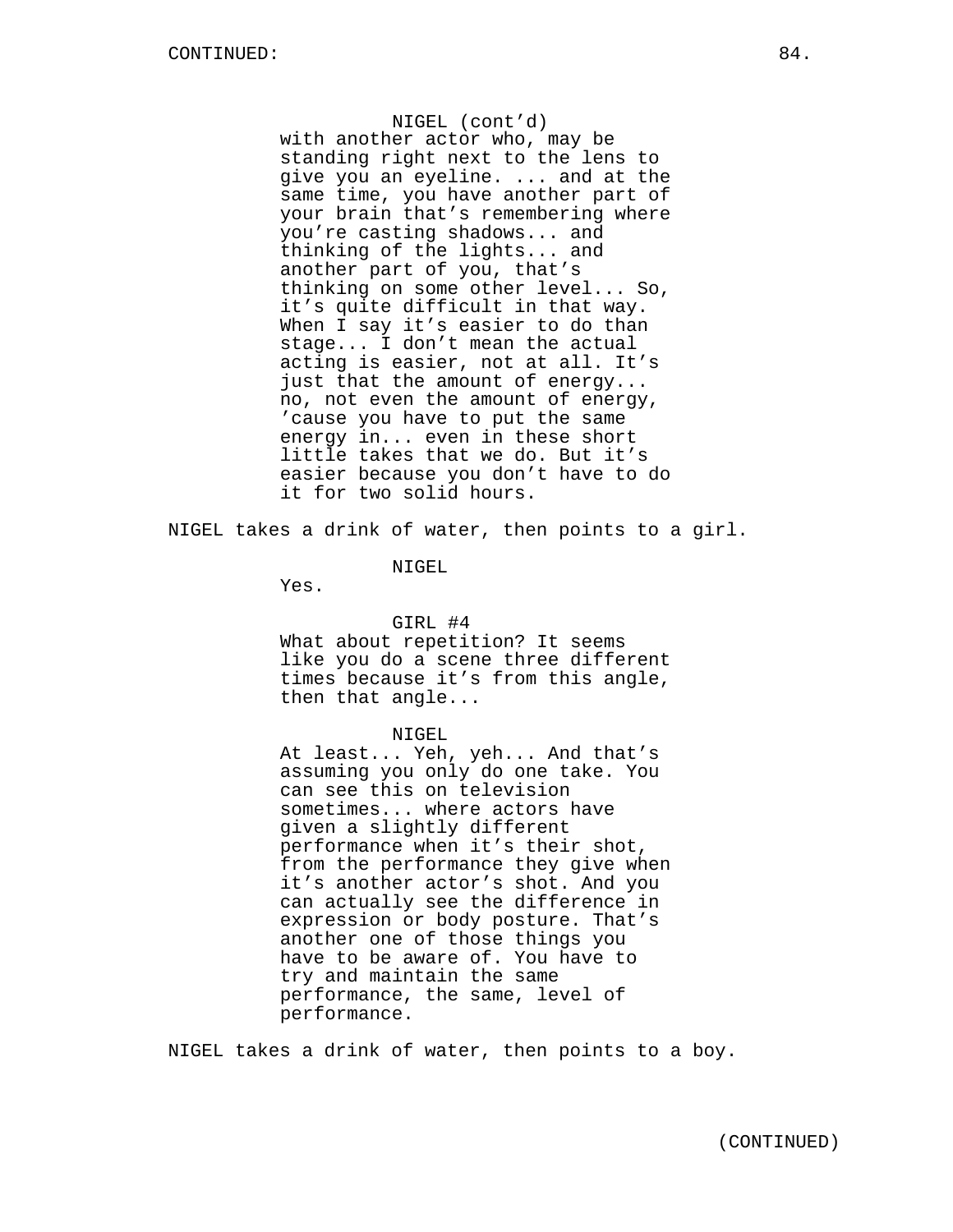Yes.

BOY #3 Is there a role you haven't played that you really would like to?

NIGEL

Oh, god...! There are thousands of them. Thousands of them... I'd loved to have done Hannibal Lector, in Silence of the Lambs. I think I'd do better than Anthony Hopkins. (laugh) On stage, any of the great Shakespearean roles are just wonderful to do... Now, Geraint's very lucky... He's done a lot of them. He's done a lot of these things, and I haven't. Because Ger was, and is, a leading man, very much a leading actor. You know, the young boyish good looks... all that sort of thing... And I was always a character actor, never had that sort of boyish thing. So, I never played the lead roles. But, there are lots, lots.

NIGEL takes a drink of water, then points to a boy.

NIGEL

Yes.

BOY #4 I hear you're a big Star Trek fan. Is that true?

## NIGEL

God, I love Star Trek. I'd give my eye teeth, to be on Star Trek. We talked about that during shooting. Just short of jokingly one day... Ger and I were sitting and talking and saying that we should do guest shots on every series that's on at the moment... You know, on Star Trek, they should discover a planet inhabited by vampires. Should be great... God, I'd love it.... Just think about it, a vampire crew member... There's no daytime in space... I worked on an episode of (MORE)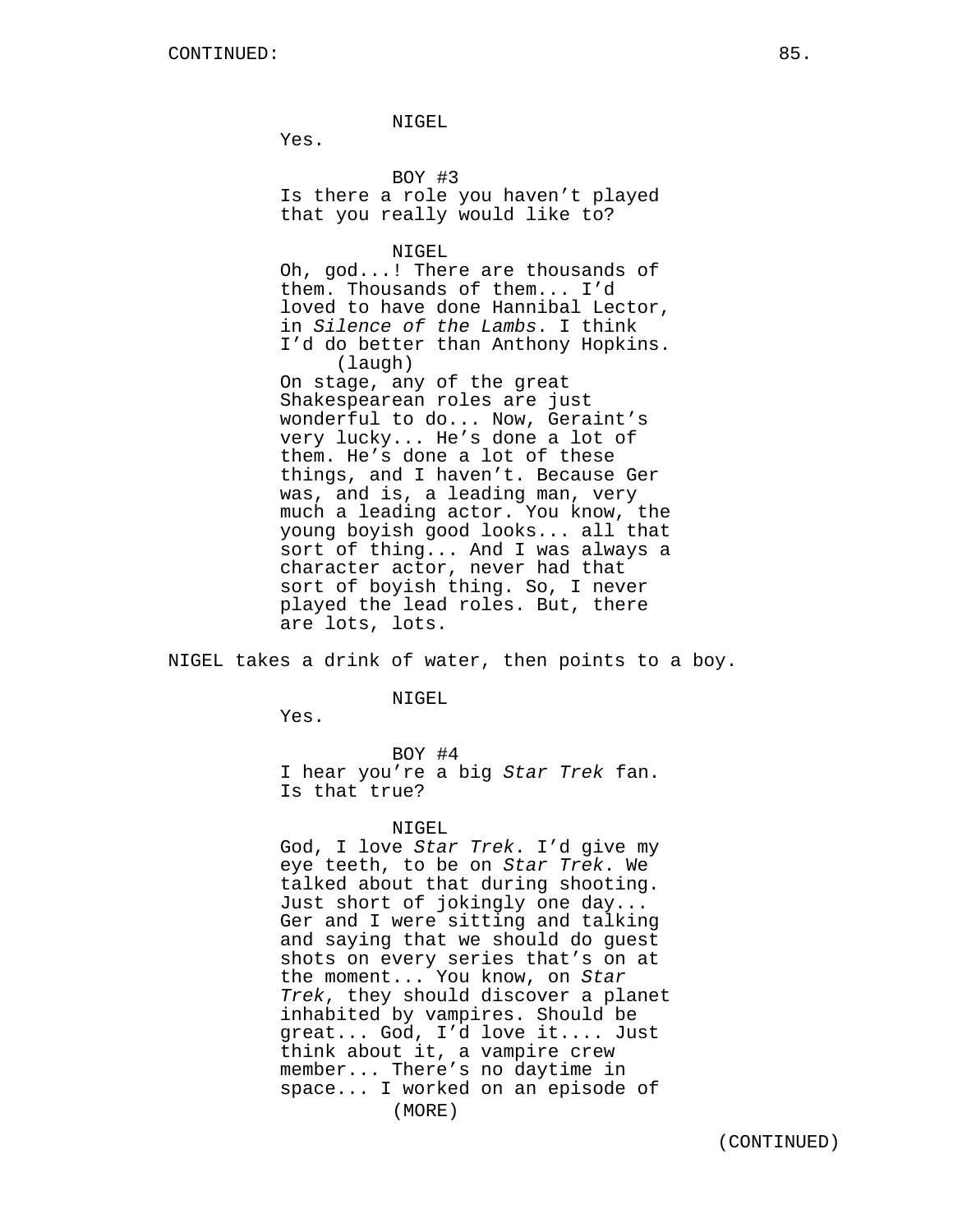NIGEL (cont'd) Beyond Reality and the producer was Hans Beimer, who, was a producer on the first season of The Next Generation. So I was just "Ahhh" you know, to meet a guy who'd been a producer on TNG, that was a thrill.

NIGEL takes a drink of water, then points to a boy.

NIGEL

Yes.

BOY #5 Do you prefer TNG or DS9?

NIGEL It would be great to be on DS9, wouldn't it...? Definitely more of a thinking person's space adventure than TNG.

NIGEL looks around and points to a woman.

NIGEL

Yes.

WOMAN #6 Are you married?

NIGEL

Yes.

WOMAN #6

Kids?

NIGEL

Yes, two... Both boys... Michael J, is 7, and Sam, is 2... Michael is as much a Star Trek fan as I am. But he's very dismissive about the original series... I remember watching it in University. It was a big thing to go and watch Star Trek. And we were watching in black and white. And you look at it now, it's just sooo... I mean, it was amazing for its time, but compared to the technical effects and the tricks they have now... it's just very naive, very innocent sort of television.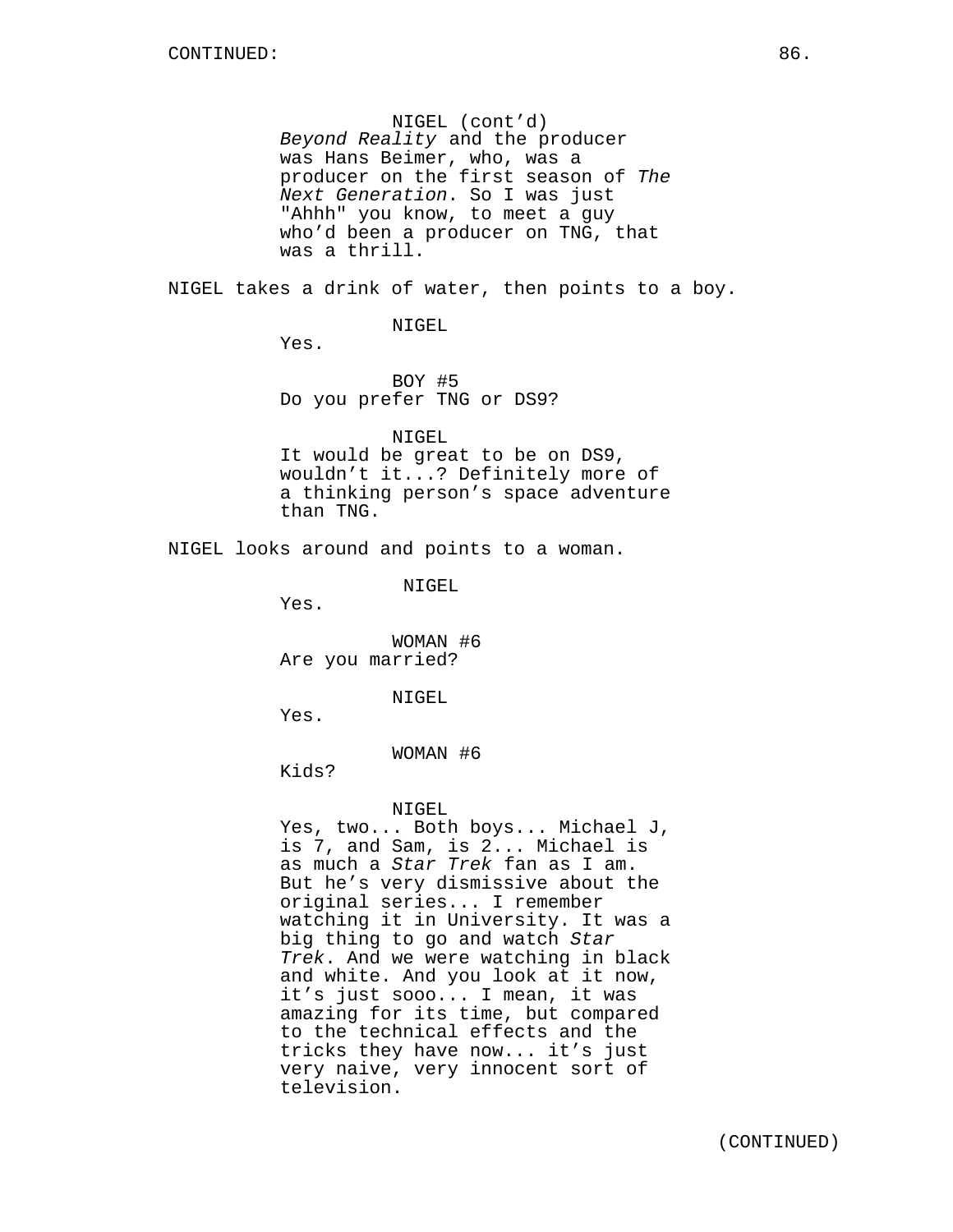(beat) One more question.

NIGEL points to a woman at back.

NIGEL

Yes.

WOMAN #7

I was wondering... Is it just Earth's sun, SOL, that Vampire's are allergic to? Or is it any sun? Because if it was just SOL, wouldn't that mean that... if they lived on a planet in another Solar System... they would be able to walk in the sunlight...?

NIGEL

Well to answer the first part, I honestly don't know. But, if the first part was true, and it was just Earth's sun, then yeh, the second part would be true. (beat) And, on that note, that's all we have time for, for today. I thank you all for being here, and I'll see you around the hotel. Bye.

The crowd claps, and cheers, and NIGEL exits the stage. Once NIGEL is off, people start exiting the room. ST. JOHN, DEBBIE and MIKE, rise and head for the exit.

MIKE

 $2:27.$ 

ST. JOHN Jason and Jo are meeting us at 3:30, right?

MIKE

Yeh.

ST. JOHN That gives us almost an hour. What do you want to do?

DEBBIE We could go back to the Dealer's Room for a while.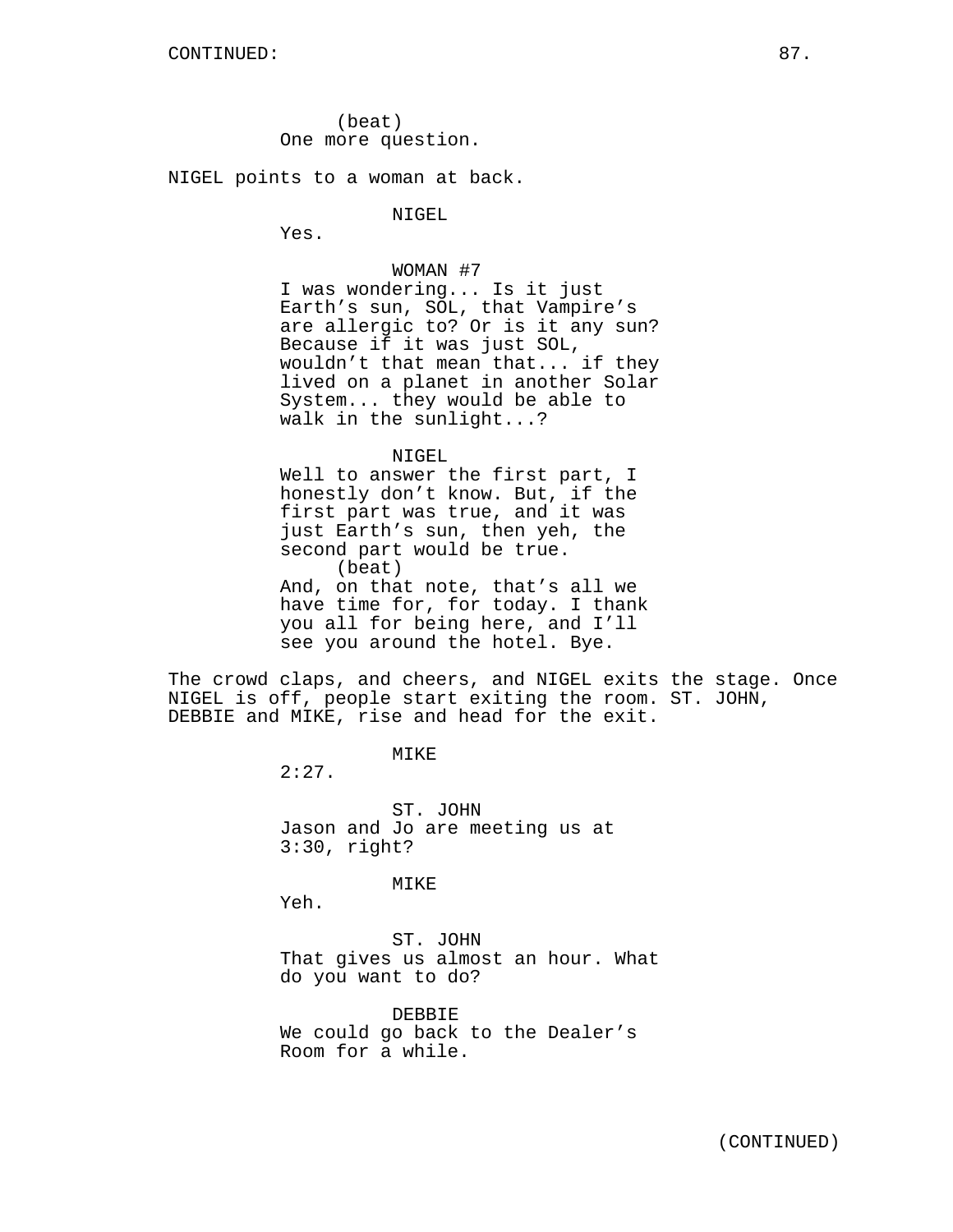MIKE

Again?

DEBBIE We never finished looking around.

ST. JOHN (put arm around Debbie) Whatever you say, hon. You're the boss.

DEBBIE flashes him a smile, as they walk out the door.

CONTINUE TO:

76 EXT: HALLWAY 76

MIKE Who is scheduled to talk at 2:30?

DEBBIE

Yes.

MIKE (confused) Yes what?

DEBBIE Yes Who is scheduled to talk next.

MIKE looks at DEBBIE in confusion.

DEBBIE The next speaker is Peter Davison. He played the fifth Doctor.

MIKE Ha, ha, very funny.

They head for the Dealer's Room.

CONTINUE TO:

77 TIME FLIES 77

They enter the Dealer's Room. They look around the Dealer's room. And buy some more things.

CONTINUE TO: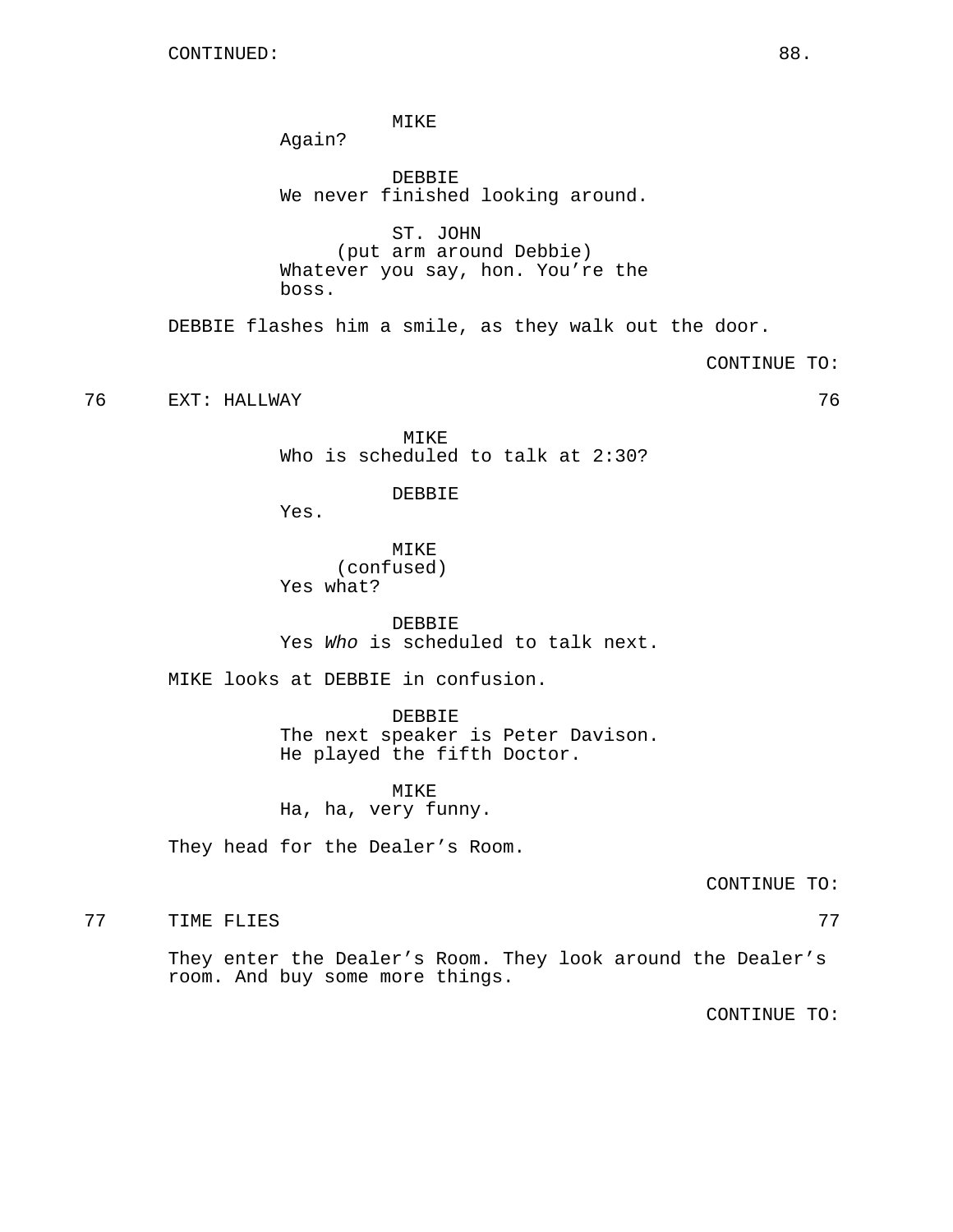78 TIME RESUMES (3:15PM) 78

MIKE is looking at an item on a table. DEBBIE looks at ST. JOHN.

> DEBBIE I'm going to go put these bags in the room. I'll meet you guys at the restaurant, okay.

> > ST. JOHN

Okay.

DEBBIE kisses ST. JOHN and exits the Dealer's Room. MIKE watches her leave and then goes over to ST. JOHN.

> MIKE Where's Deb going?

ST. JOHN To put the bags in the room.

**MTKE** 

Oh. (beat) I want to show you something.

MIKE leads ST. JOHN to a table.

79 ROOM 575 (3:17PM) 79

ANNA is asleep. The door opens. DEBBIE enters. She notices ANNA is still asleep. She heads to the spot where the other bags are. (note: She doesn't completely close the door because she is not planning on staying long.)

> DEBBIE Maybe I should organize these bags a little better. (look at clock) Hmm. Maybe later. Don't really have the time for it now.

DEBBIE turns to head back to the door and is startled to see MIKE standing behind her. (Note: The room door is now closed)

> DEBBIE Gee, Mike. Don't do that.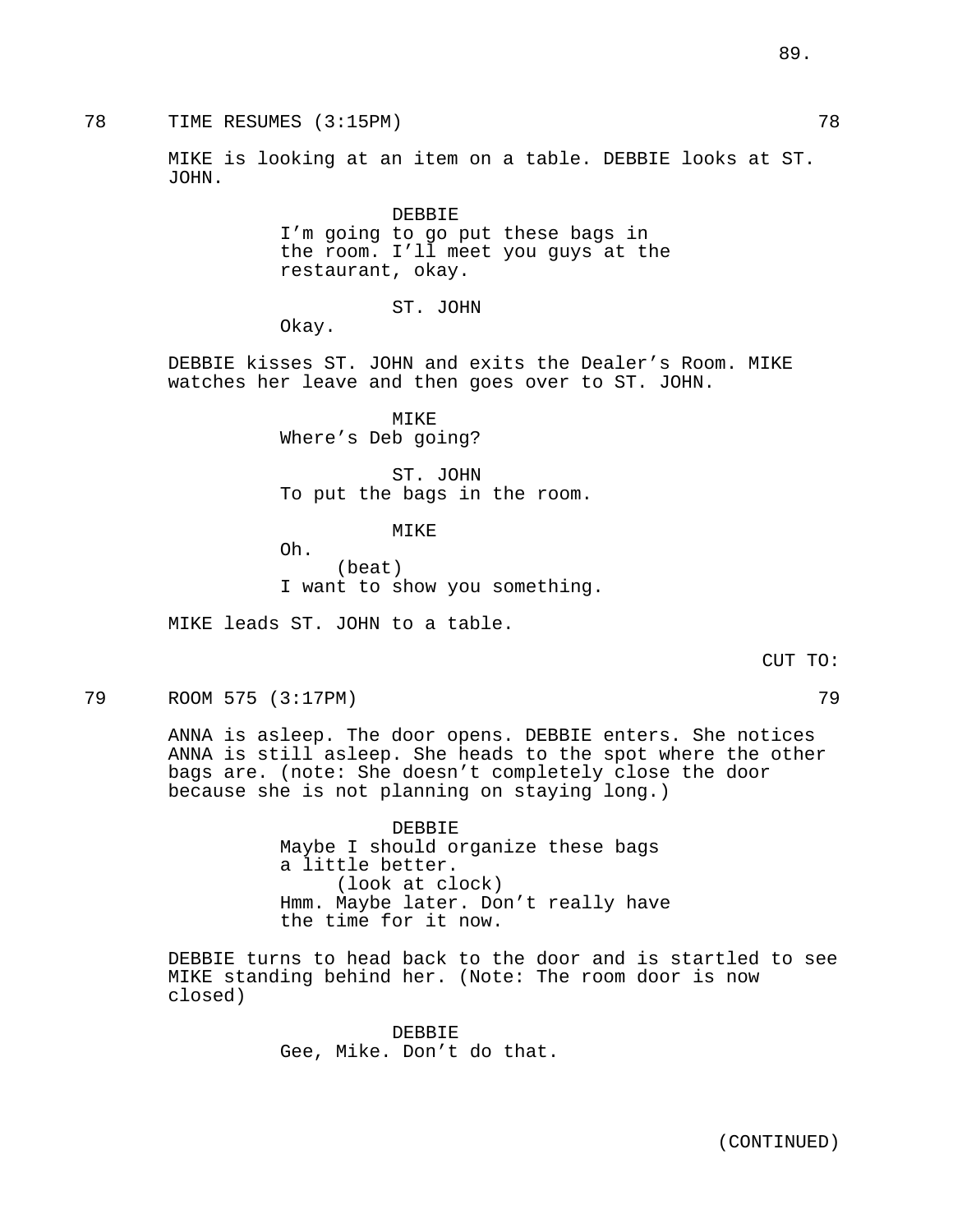# MIKE

Sorry.

MIKE looks at the sleeping ANNA. DEBBIE notices that look again.

> DEBBIE Okay Mike. What happened between you two out there?

MIKE looks at her.

MIKE What do you mean?

DEBBIE I saw the way she was looking at you earlier. I know that look.

### MIKE

Ah...

DEBBIE

Mike.

MIKE Well... When we were trapped in that cell, she was.. well, she was scared. I knew I had to do something to calm her down. DEBBIE What did you do? MIKE I... I... DEBBIE Mike. MIKE I kissed her. DEBBIE

(mad)(loud) You ki... (quieter) You kissed her?

MIKE Yes. It was just a kiss Deb. It meant nothing. I just...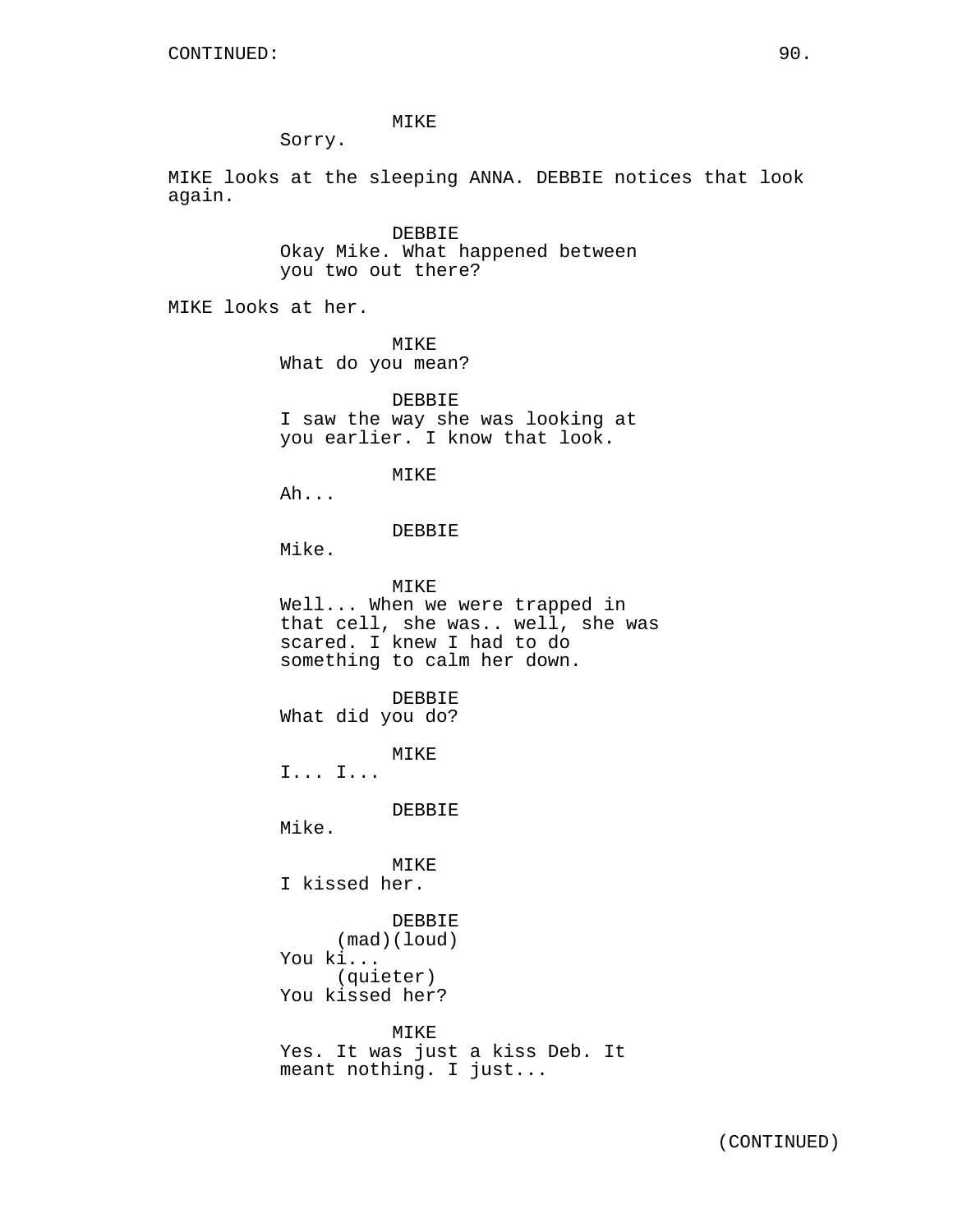DEBBIE I don't think she thinks it meant nothing.

MIKE

I know.

# DEBBIE

What?

MIKE A few moments later, she kissed me.

DEBBIE Oh Mike, what have...

MIKE

I'm sorry. I...

DEBBIE

Sorry? How are you...

MIKE walks right up to DEBBIE, giving her this look. DEBBIE stops talking. MIKE brings his hand up to the side of her face.

> MIKE You know I love you.

> > DEBBIE

Yes, but...

MIKE

When Caine sent you away, I saw what it did to St. John. I was feeling the same only couldn't show it.

# DEBBIE

I...

# MIKE

Sh. I have to say this now. (beat)

St. John was going through hell. We tried everything and couldn't find you. then, Arkov called and said he saw you in Paris. We dropped everything to go get you and bring you home. I saw a light in St. John that had been missing for weeks. When we got to Paris and found out we only moments to get to St.

(MORE)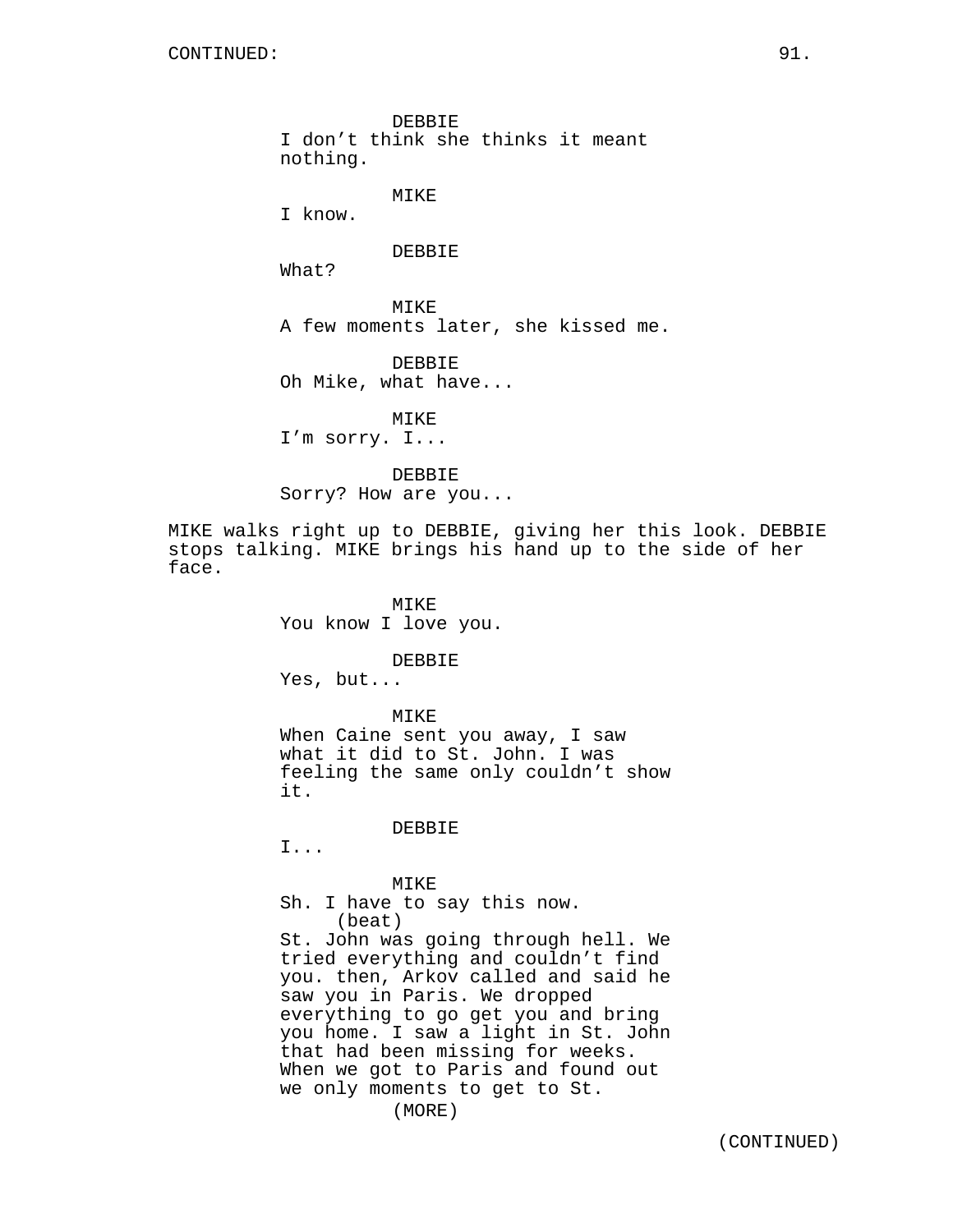MIKE (cont'd) Mike's I prayed we'd get there on time. DEBBIE goes to say something but knows MIKE isn't finished. MIKE And we did. Didn't we. Just in time. But, things weren't the same. Dale had left a mark on you. I know it was killing me, so I could only imagine what is was doing to St. John. (beat) Dale did the right thing and left but, you also left. DEBBIE I didn't leave. I just... MIKE I know. And St. John agreed to give you the time you needed. So when you called, he was... We've missed you so much and we are glad you're back. (beat) You are back, right? DEBBIE (smiles) Yes. I'm back. I've missed you all so much. MIKE (smiles) He really has missed you. He just hasn't been the same since Paris. He needs you. DEBBIE I need him too. MIKE I can't be responsible for hurting him like that again. DEBBIE What are you...

ANNA starts to wake up. They don't notice. MIKE kisses her. Really kisses her. MIKE breaks the kiss and looks at DEBBIE.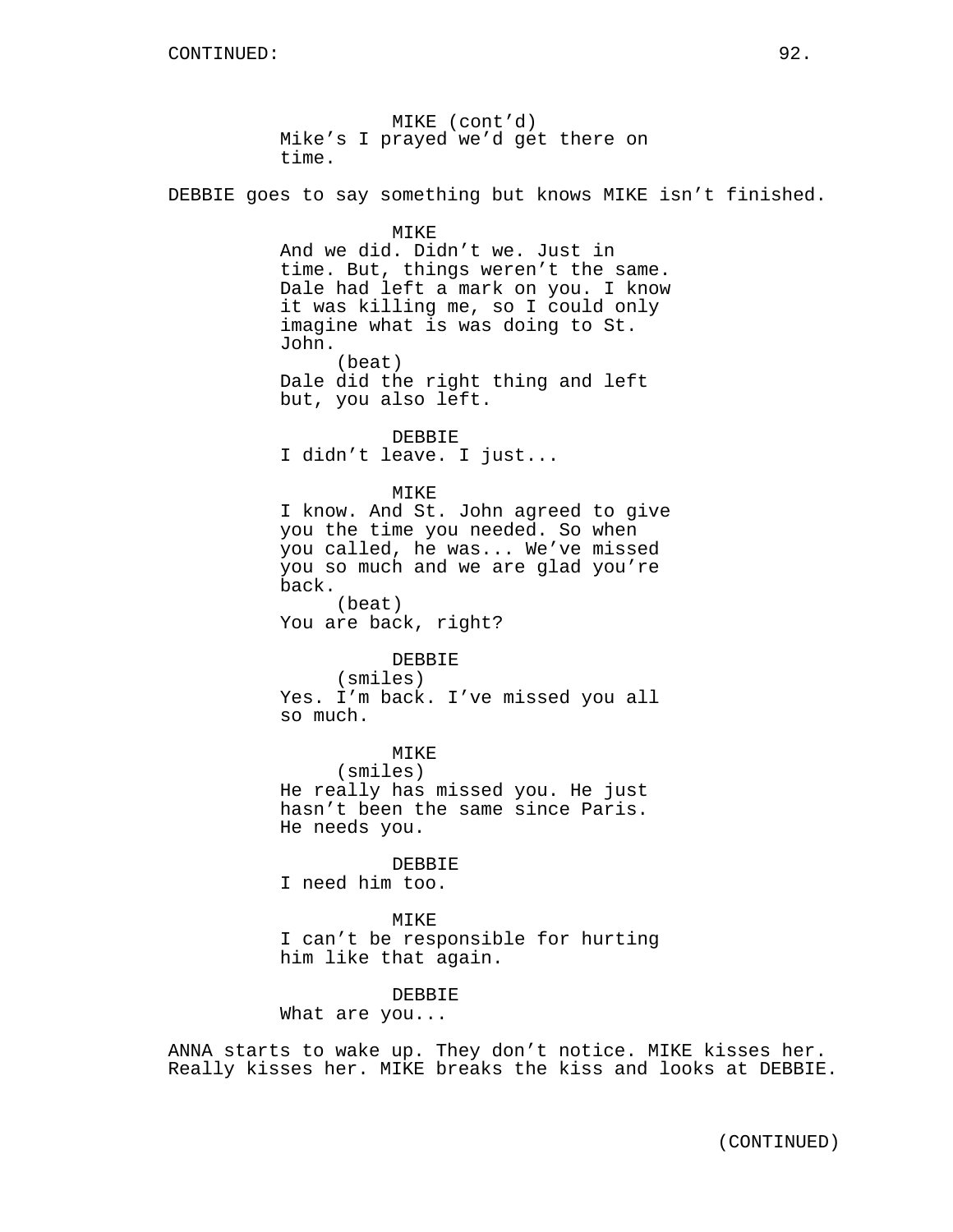MIKE My original offer stands. If things don't work out... DEBBIE Mike, I... MTK<sub>E</sub> As much as I hate saying this, I can't keep doing this. All we can be is friends. Nothing more. MIKE leaves the room. DEBBIE watches him go. ANNA pretends to go back to sleep. DEBBIE looks at ANNA. DEBBIE Maybe she can forget what happened last night. Maybe... (beat) Why do I let Mike get to me so much? I love St. John. I have him back and I'm not letting go. (beat) Mike is right. We can't keep doing this.

DEBBIE exits the room.

JUMP TO:

80 HOTEL RESTAURANT (3:30PM) 80

ST. JOHN and MIKE are seated at round table, that has 6 chairs at it. The entrance to the restaurant is visible from the table. There are six menus on the table. DEBBIE walks over and takes a seat between MIKE and ST. JOHN. She looks at ST. JOHN and gives him a kiss. There are 6 glasses of water on the table. One at each setting.

> DEBBIE Anna is still asleep. I wonder how much of her adventure last night she will remember.

ST. JOHN One can never tell. She might remember everything, or nothing, or just bits and pieces.

DEBBIE Did the doctor say if the medication would have any side-effects?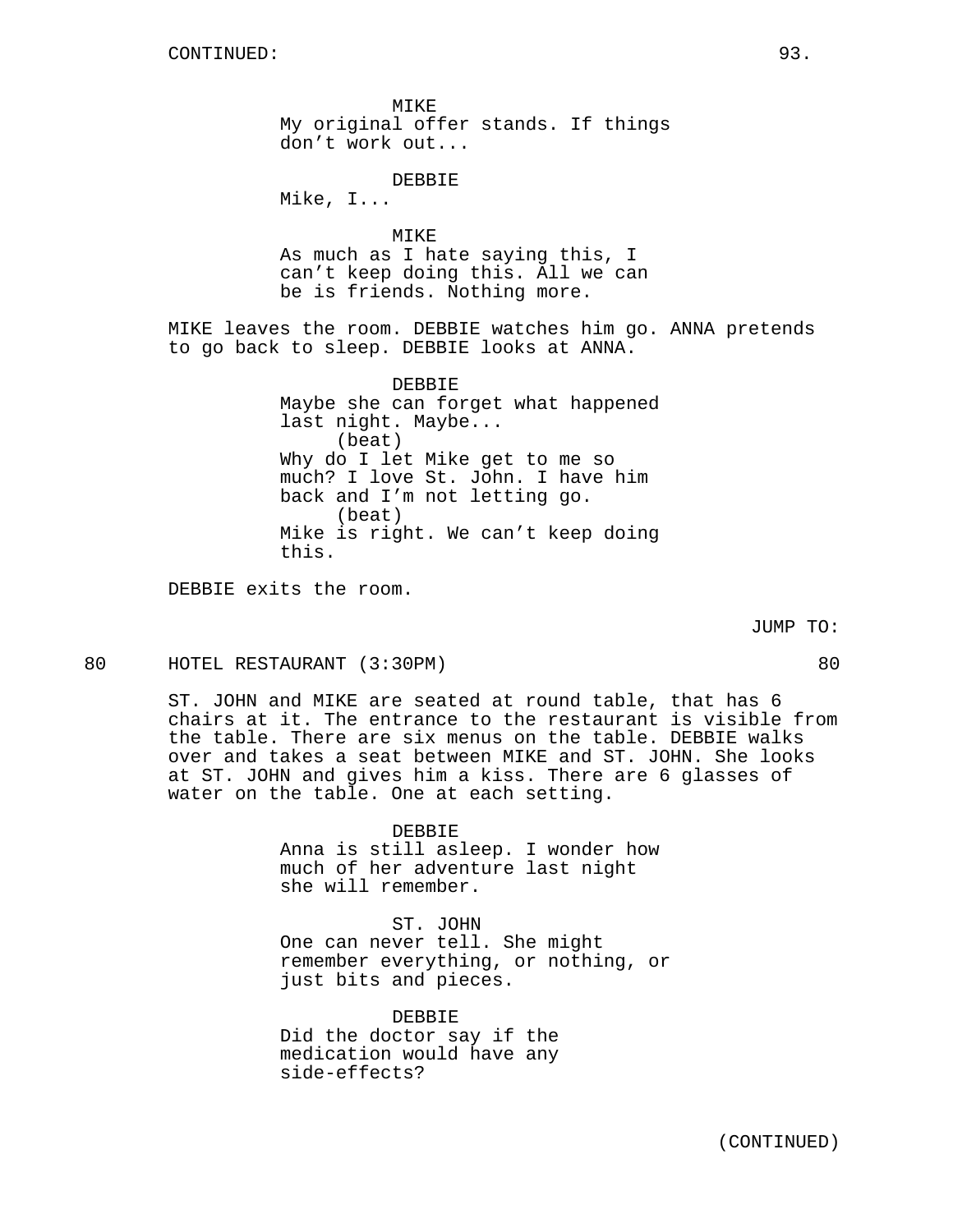MIKE

He said that in some cases one

might experience hallucinations.

DEBBIE

Really?

MIKE

Yeh.

DEBBIE files that piece of information away for later.

CONTINUE TO:

81 TIME FLIES 81

They drink the water, and study the menus, while waiting for JASON and JO.

CONTINUE TO:

82 TIME RESUMES (3:40PM) 82

ST. JOHN They're late.

DEBBIE What else is new.

MIKE I say we start without them.

DEBBIE (look toward door) Here they come now.

DEBBIE waves to JASON and JO, who spot her and head over. JO sits beside ST. JOHN, and JASON sits beside JO. (There is an empty chair between JASON and MIKE.)

> JASON Sorry we're late.

JO You guys having fun yet?

DEBBIE I can't speak for these two, but I am.

ST. JOHN It's... different.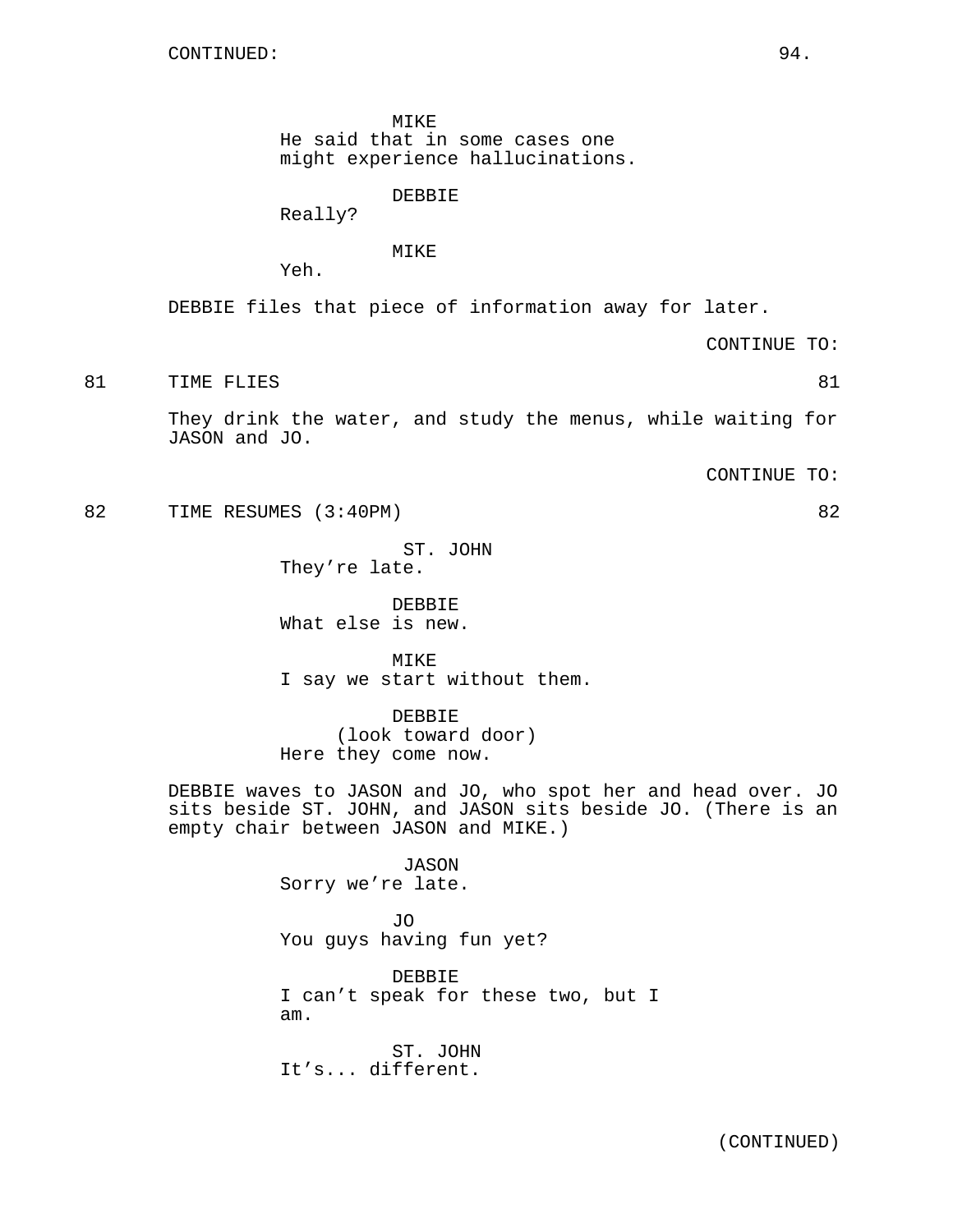MIKE But, it kinda grows on ya, you know?

ST. JOHN (to Jason and Jo) What about you? Turn up anything?

JASON No. Not a thing. Not a single thing. Looks like Malduke's slipped through our fingers again

JO Okay. Enough talk. I don't know about you but I'm starving. I say we order.

Gang looks at their menus.

JUMP TO:

83 INT: ROOM 575 (4:30PM) 83

ANNA is fast asleep in bed. The adjoining room door opens, and MIKE looks in. He sees that she is still asleep. He shakes his head, and closes the door.

84 EXT: HOTEL - GARDEN (4:35PM) 84

ST. JOHN and DEBBIE, are walking back through the garden, towards the hotel. He has his arm around her, and her head is on his shoulder.

> DEBBIE You know, Anna's gonna be real disappointed she missed this convention. I mean she loves Blake's 7 and Doctor Who and Forever Knight.

ST. JOHN Is there any show she doesn't watch?

DEBBIE I don't think so. (beat) I only came to see Nige. I... ST. JOHN (look at her)

Nige?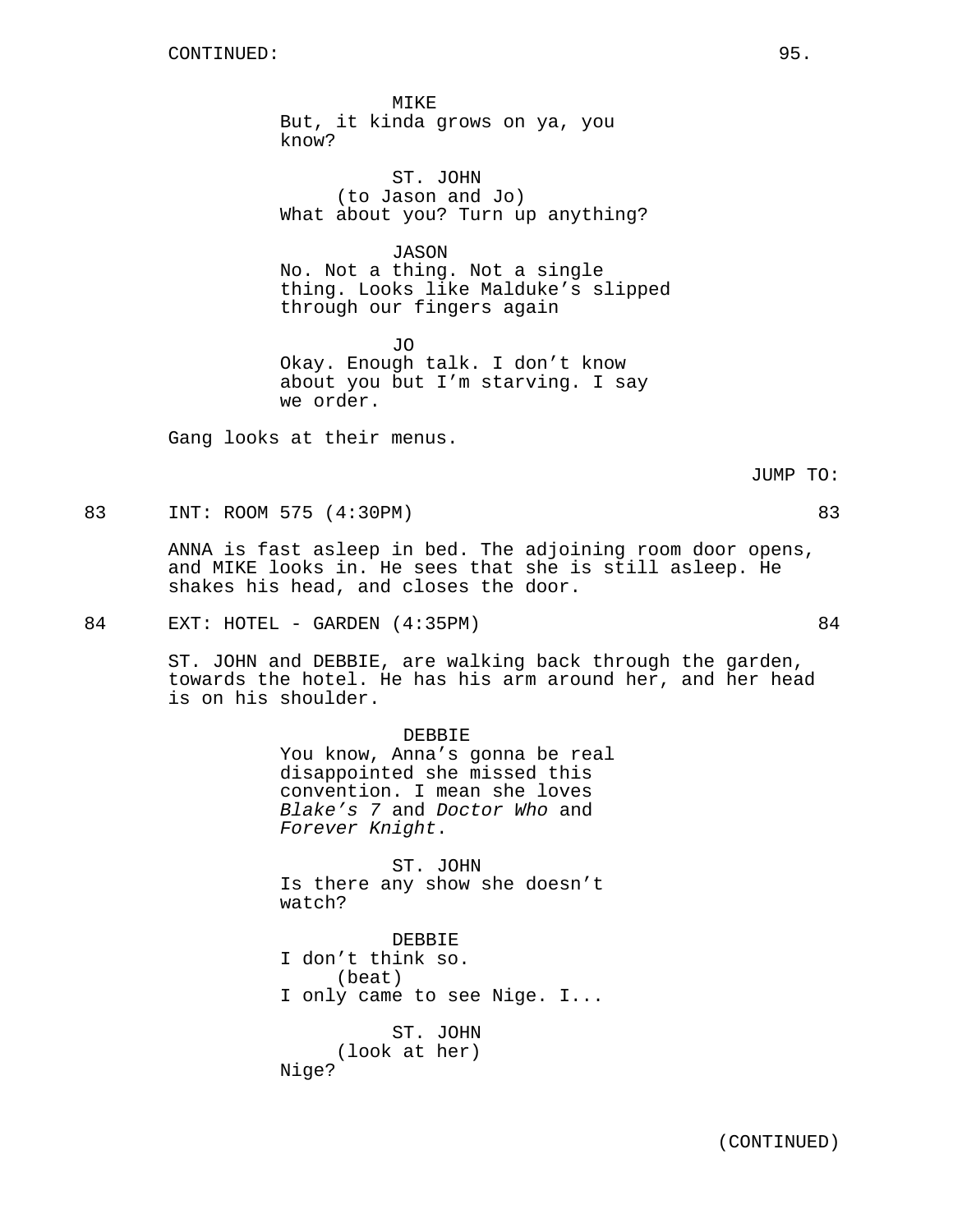DEBBIE Yeh, Nigel Bennett. ST. JOHN You call him Nige? DEBBIE Everyone does. (beat) Anyways like I was saying. I never watched Blake's 7 and I've only seen a handful of Doctor Who episodes. Some of the ones with Tom Baker and K9. (beat) I just wish there was some way we could bring the convention to her. ST. JOHN (idea)(smile) Maybe there is. DEBBIE (look at him) What? ST. JOHN I've got an idea. DEBBIE What is it? ST. JOHN (consult watch) I'll tell you while we're in the autograph line. Come on, let's go. Mike's probably waiting.

ST. JOHN takes her hand in his, and they run to the hotel doors.

JUMP TO:

85 INT: HOTEL - DOWNSTAIRS FOYER (6:50PM) 85

ST. JOHN, MIKE, and DEBBIE, are in line. DEBBIE has a NIGEL BENNETT photo, that she wants him to autograph. ST. JOHN has just finished telling them his idea. They are close to the front.

> ST. JOHN What do you think?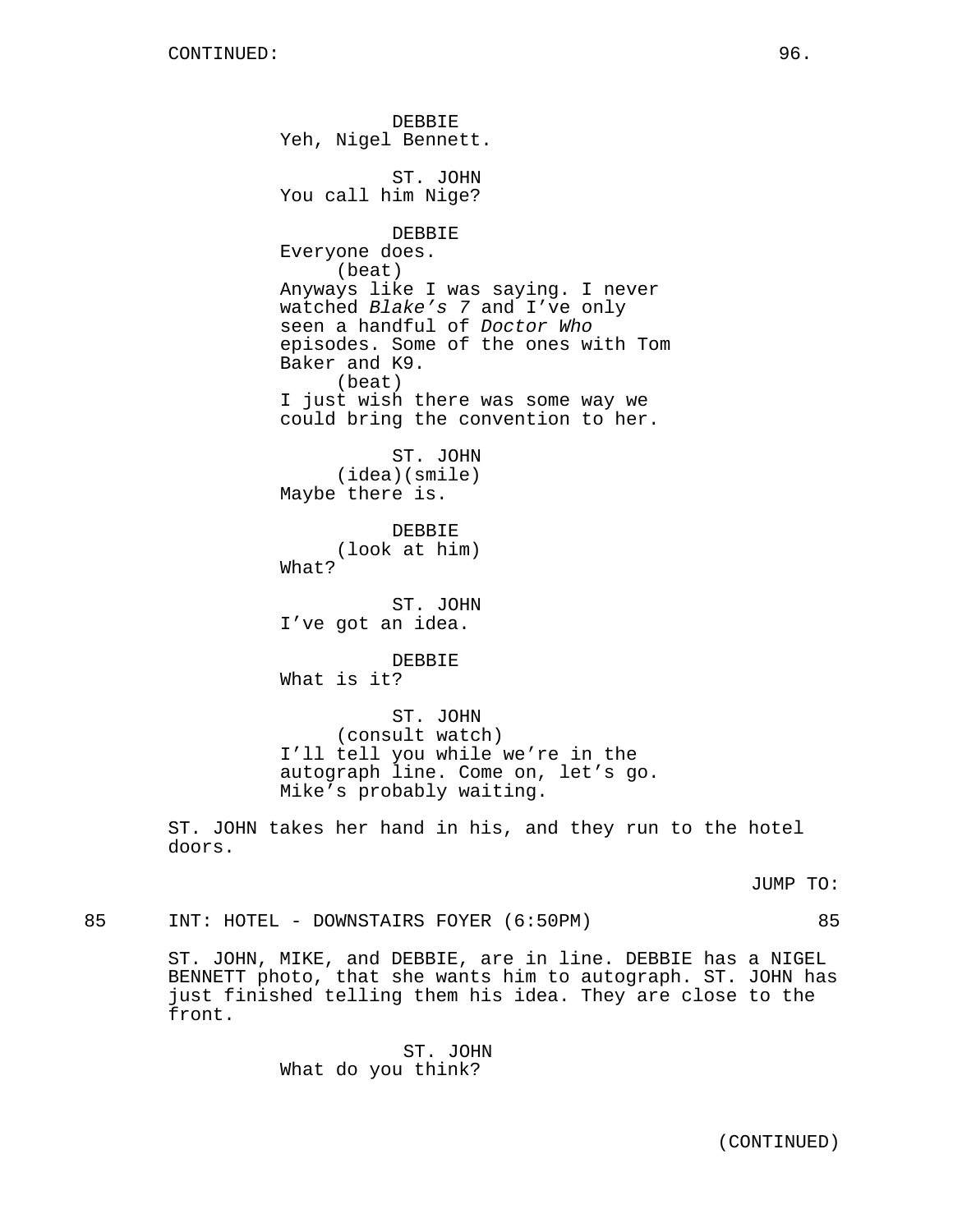DEBBIE I think she'll love it. (Kiss him) I love you. MIKE Only one problem, how are we gonna pull it off? They think. ST. JOHN is about to say something, but stops. They are next in line. DEBBIE hands ST. JOHN her camera, and approaches NIGEL. DEBBIE Hi. DEBBIE hands NIGEL the photo. NIGEL looks at her and smiles. NIGEL Hi. Debbie isn't it? DEBBIE (surprised) Yes. NIGEL I met you in the summer at Toronto Trek, didn't I? DEBBIE You rem.. NIGEL (smile) You bought Ger's fangs. One doesn't quite forget that. NIGEL signs the photo and flashes her another smile. DEBBIE By the way, Happy birthday. NIGEL Thanks. Love'd your questions earlier about Lestat and Alyce. DEBBIE Thanks NIGEL

I actually never thought of Alyce being an "accident". It's interesting.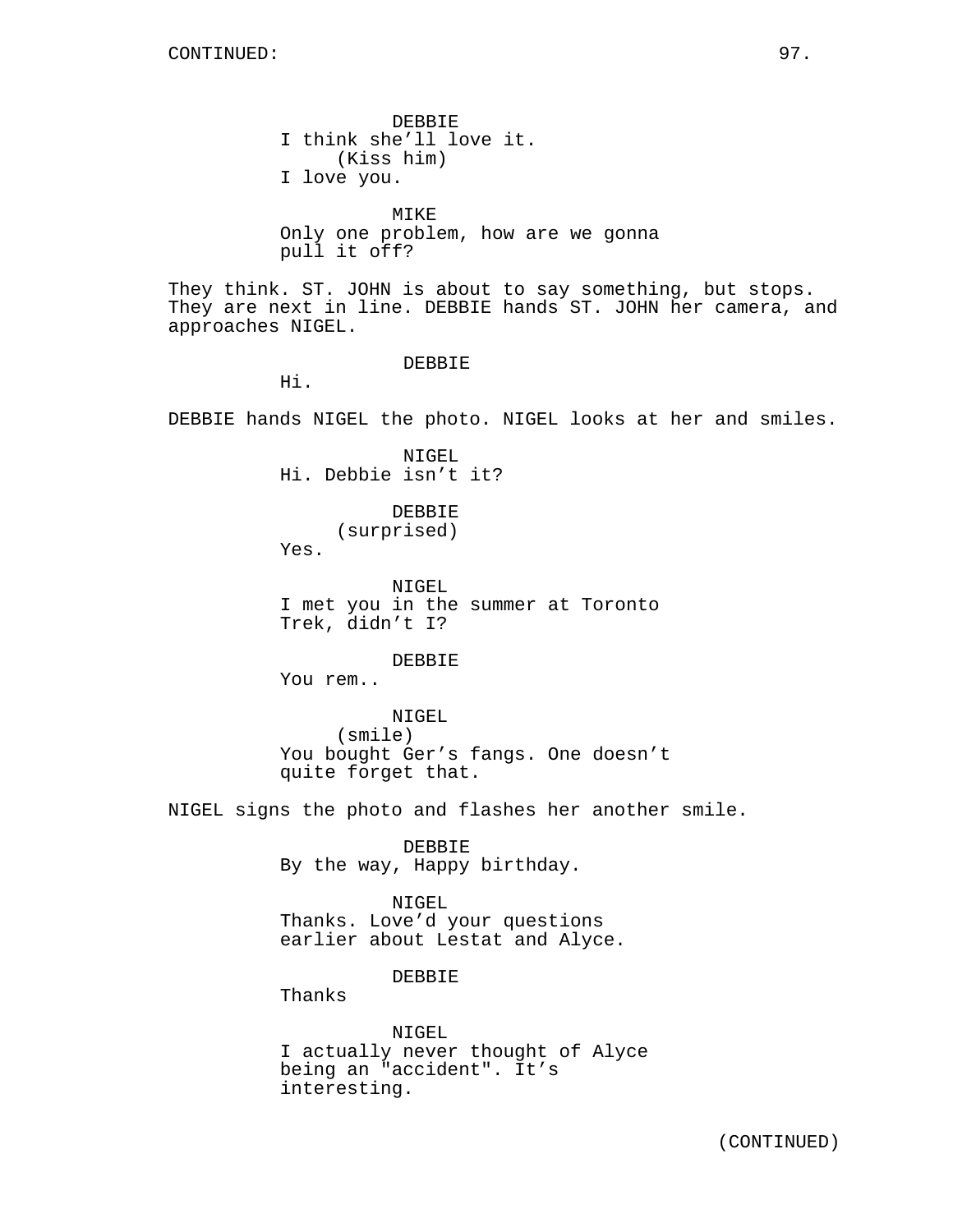DEBBIE smiles.

DEBBIE Can I take your picture?

# NIGEL

# Only if you get in it with me.

DEBBIE gives him a smile, and goes to the other side of the table. NIGEL motions her to sit on his lap. She does. He moves the hair to one side of her neck, and pretends to be biting the bare side. ST. JOHN takes the picture. DEBBIE turns to NIGEL.

DEBBIE

Merci.

# NIGEL

De Rein.

NIGEL smiles and hands her the autographed picture. She takes it and leaves with ST. JOHN. MIKE gets NIGEL to sign a picture "To Anna". MIKE goes to ST. JOHN and DEBBIE, who are waiting for him.

> ST. JOHN (consult watch) It's 7:00 now. When's the next panel you want to see?

# DEBBIE

9:30.

ST. JOHN What do you say we go have dinner, and work out the details of this plan?

MIKE Sounds like a great idea. Want me to go round up Jo and Jason?

ST. JOHN Sure. You can meet us at the restaurant.

MIKE Okay. See ya.

ST. JOHN / DEBBIE

Bye.

MIKE runs off. ST. JOHN and DEBBIE walk to the restaurant.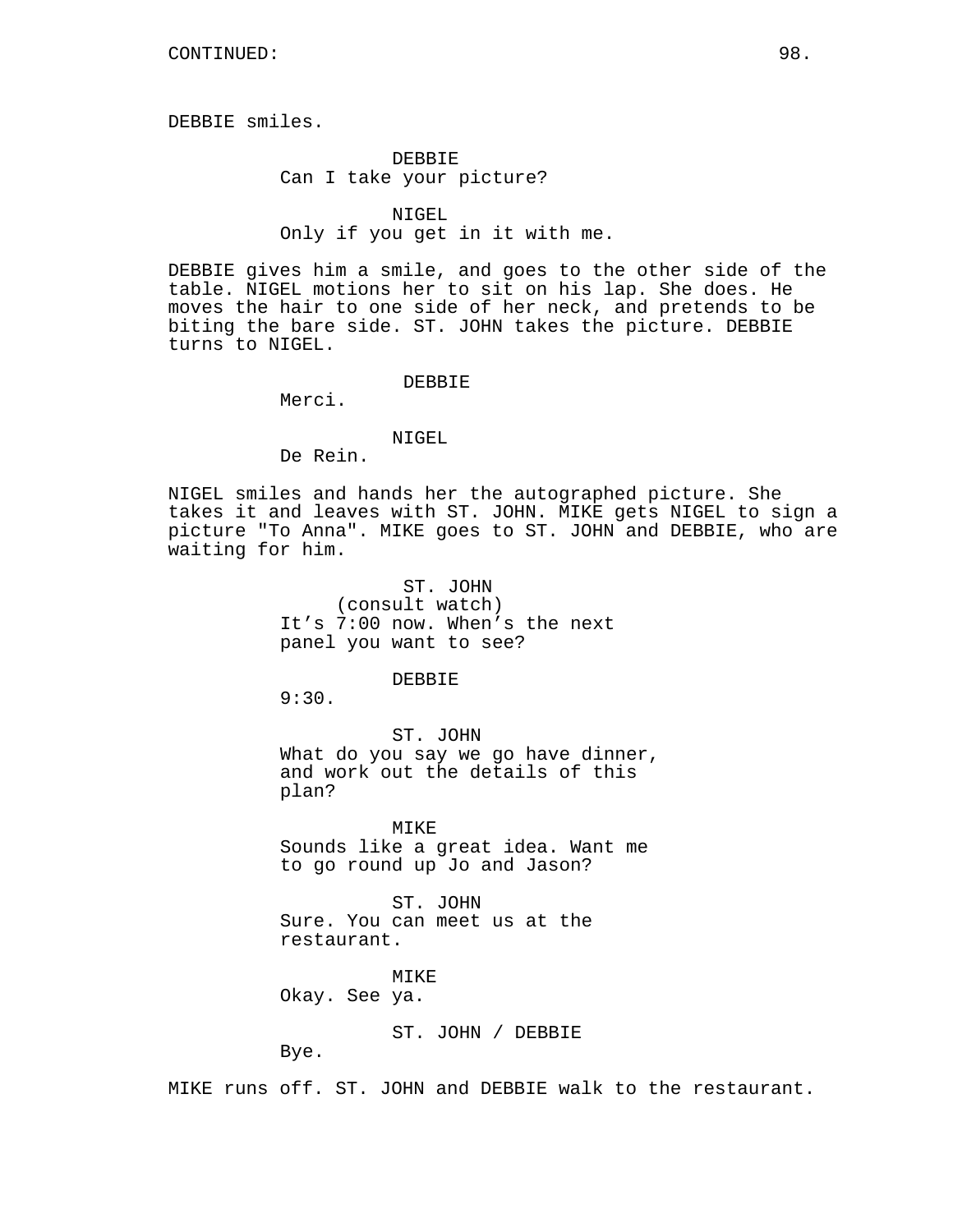JUMP TO:

86 INT: RESTAURANT (9:00PM) 86 ST. JOHN, DEBBIE, MIKE, JASON, and JO, are sitting at the same table as before. Same positions. They've finished dinner and discussing the plan. ST. JOHN So, everyone know what they're supposed to do? Everyone nods. ST. JOHN Good. (look at Jo) Try to have the information by lunch time tomorrow. JO Might even have it before then. Depends on... ST. JOHN Yeh, I know. JASON (turn to Jo) Guess we should get The Wolf's computers started on that information. (to everyone) See you guys later. JASON and JO rise. MIKE / DEBBIE / ST. JOHN Bye. JASON and JO exit. DEBBIE I can't wait to see the look on Anna's face. She's going to be so happy. Thanks guys. You're the best. DEBBIE gives them both a kiss. MIKE on the cheek and ST. JOHN on the lips.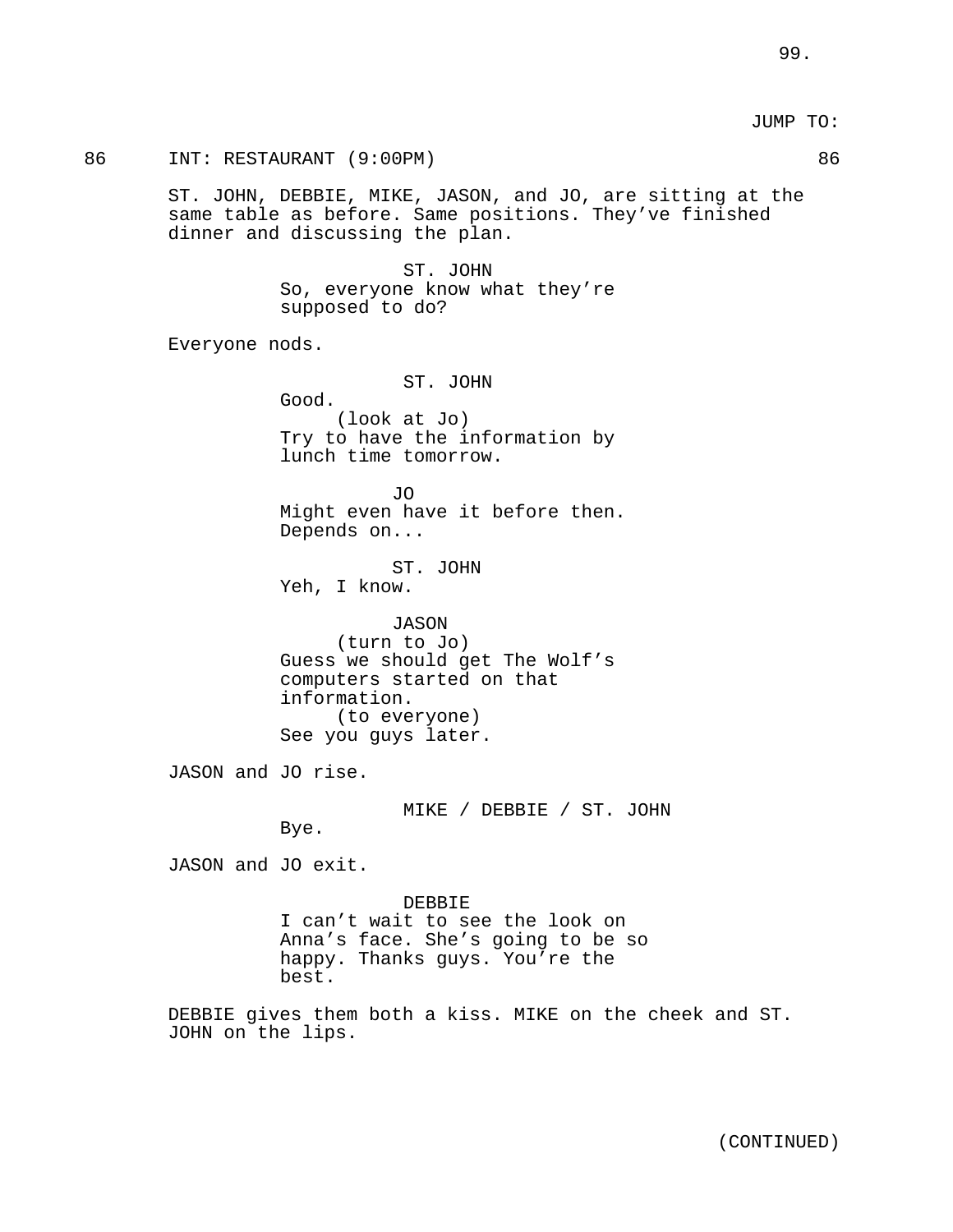MIKE What are friends for.

ST. JOHN Come on. We better get a move on if you want to make it to that Vampire panel.

DEBBIE

Yeh.

ST. JOHN and DEBBIE rise. MIKE remains seated. ST. JOHN puts his arm around DEBBIE, and turns to MIKE.

> DEBBIE Aren't you coming?

MIKE What? Yes, of course I'm coming.

MIKE rises. They exit.

JUMP TO:

87 INT: HALLWAY - FIFTH FLOOR (11:15PM) 87

ST. JOHN, DEBBIE, and MIKE, exit the elevator, and walk down the hall to room 575.

CONTINUE TO:

88 ROOM 575 88

ST. JOHN and DEBBIE stop.

MIKE

Night Deb.

DEBBIE

Night Mike.

MIKE continues to Room 577. He opens the door, and enters. DEBBIE turns to ST. JOHN.

> DEBBIE I guess this is good night for us also.

ST. JOHN kisses her. She wraps her arms around his neck. He pulls her to him. After about 6-7 seconds, they break the kiss.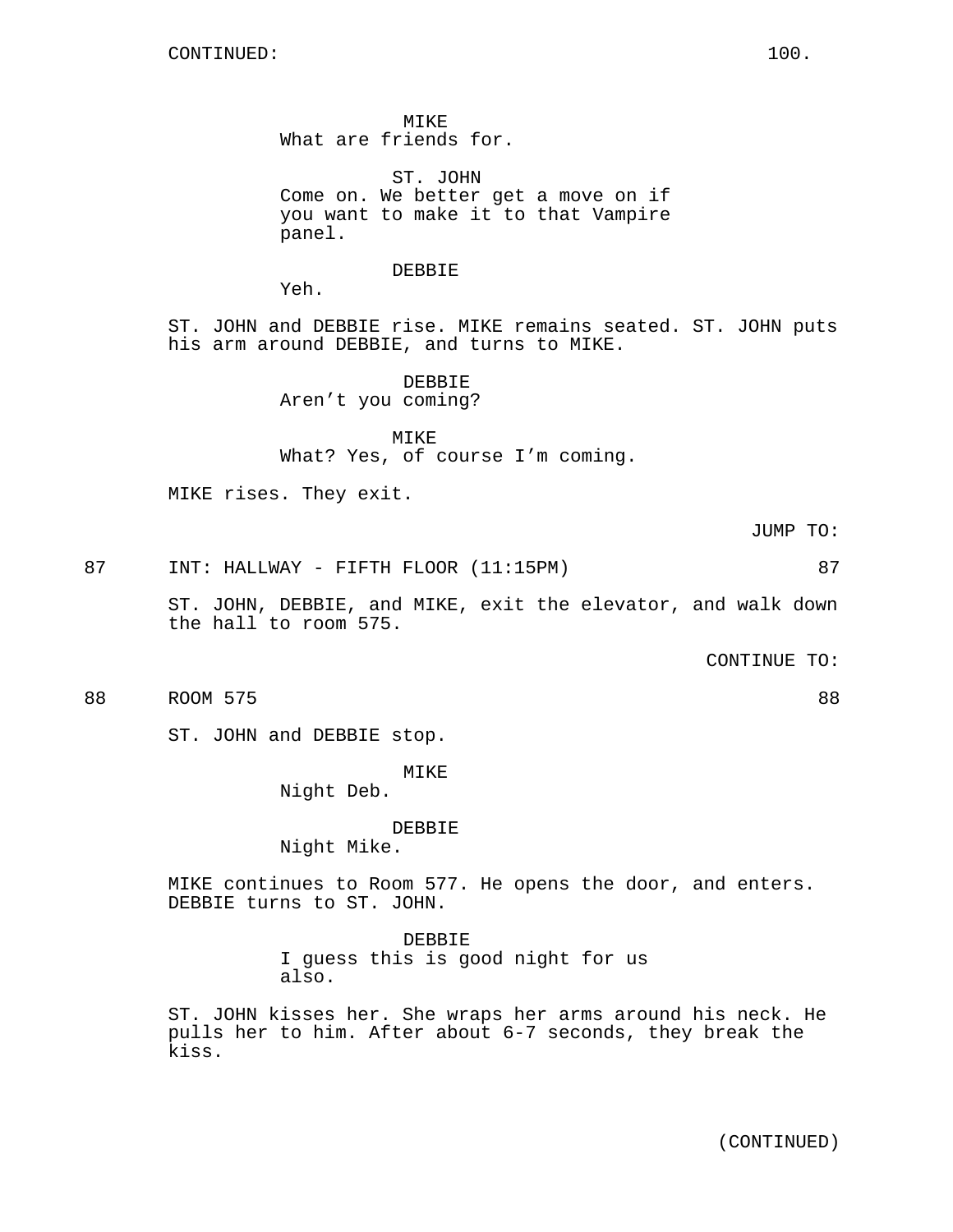ST. JOHN Night Deb.

# DEBBIE

Night Stj.

ST. JOHN walks to 577. DEBBIE puts the key in 575. They look at each other, and open their doors. They enter their rooms, and close the doors.

CONTINUE TO:

89 ROOM 575 89

DEBBIE enters ANNA is awake.

DEBBIE You're awake.

ANNA We need to talk.

DEBBIE (raise eyebrow) About what?

ANNA

Mike.

DEBBIE

Mike?

ANNA I heard you two earlier.

DEBBIE

What?

## ANNA

You thought I was asleep. I woke up while you were talking.

DEBBIE wonders exactly how much she heard.

# DEBBIE

Are you sure it was us? I mean we've been downstairs most of the day. I...

ANNA I know what I saw.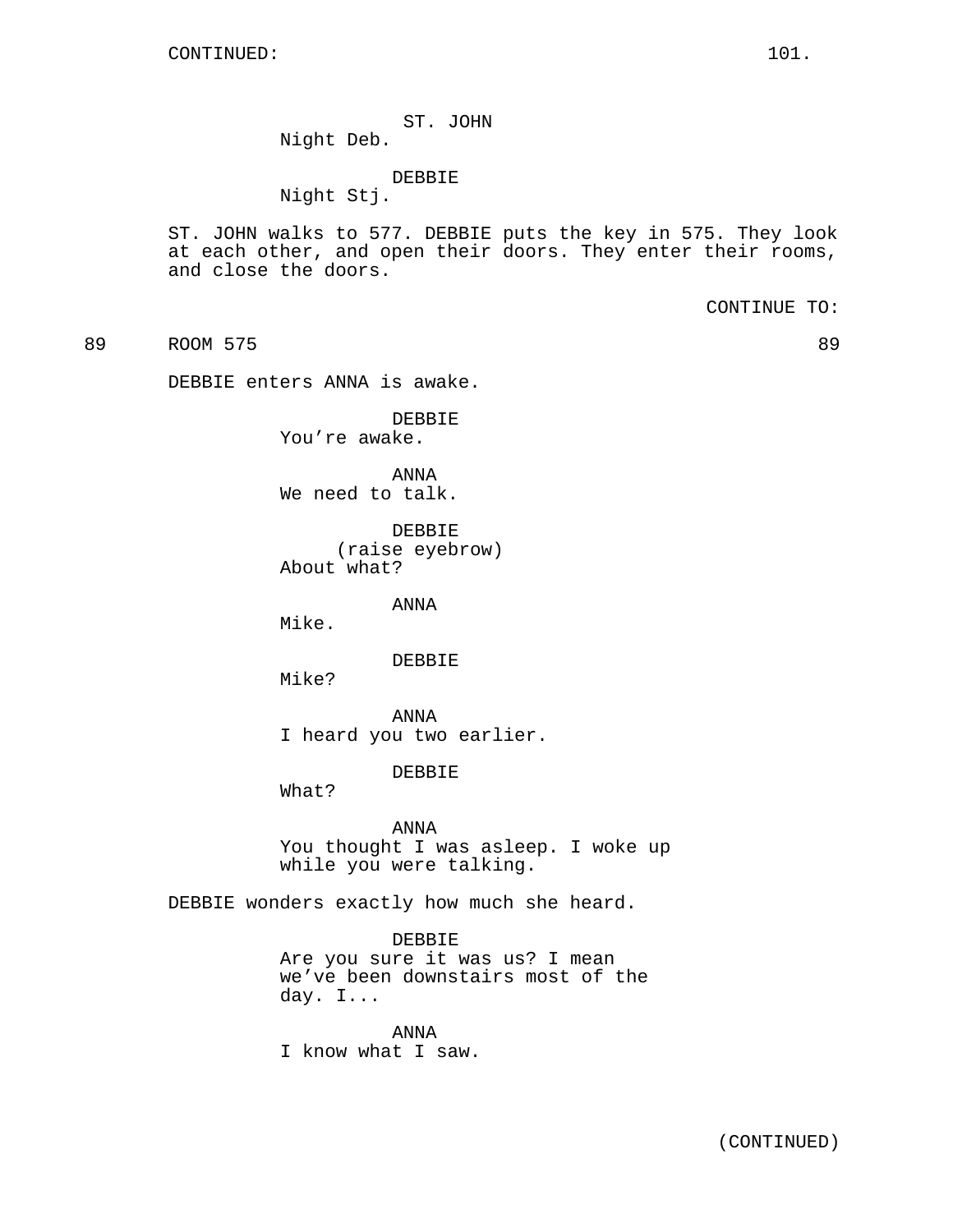DEBBIE

Do you?

ANNA

Yes.

DEBBIE You sure it was real? Maybe your mind was playing tricks on you?

ANNA You think I imagined it?

DEBBIE A lot happened to you the other night. And those pills your taking have been known to produce hallucinations. Maybe your mind is trying to cope with what...

ANNA But it was so real.

ANNA gives her a look, and thinks to herself.

ANNA (VO) (thought) Is it possible? Could it have just been a dream?

JUMP TO:

# **SATURDAY NOVEMBER 20th 1993**

90 INT: ROOM 575 (11:00AM) 90

ANNA is asleep. DEBBIE is gone. ANNA wakes up with a start. She gets out of bed, and struggles to the bathroom. She comes back, and goes to the window. She opens the curtains, and lets the sun shine in. Then, she goes back to her bed. She lies down, and glances at the clock.

> ANNA 11:00am? I've only been asleep for two hours? That can't be right?

She looks at the clock again and sees "SAT" in the corner.

ANNA SATURDAY!! (sit up straight) Great. I've already missed one complete day of the convention.

(CONTINUED)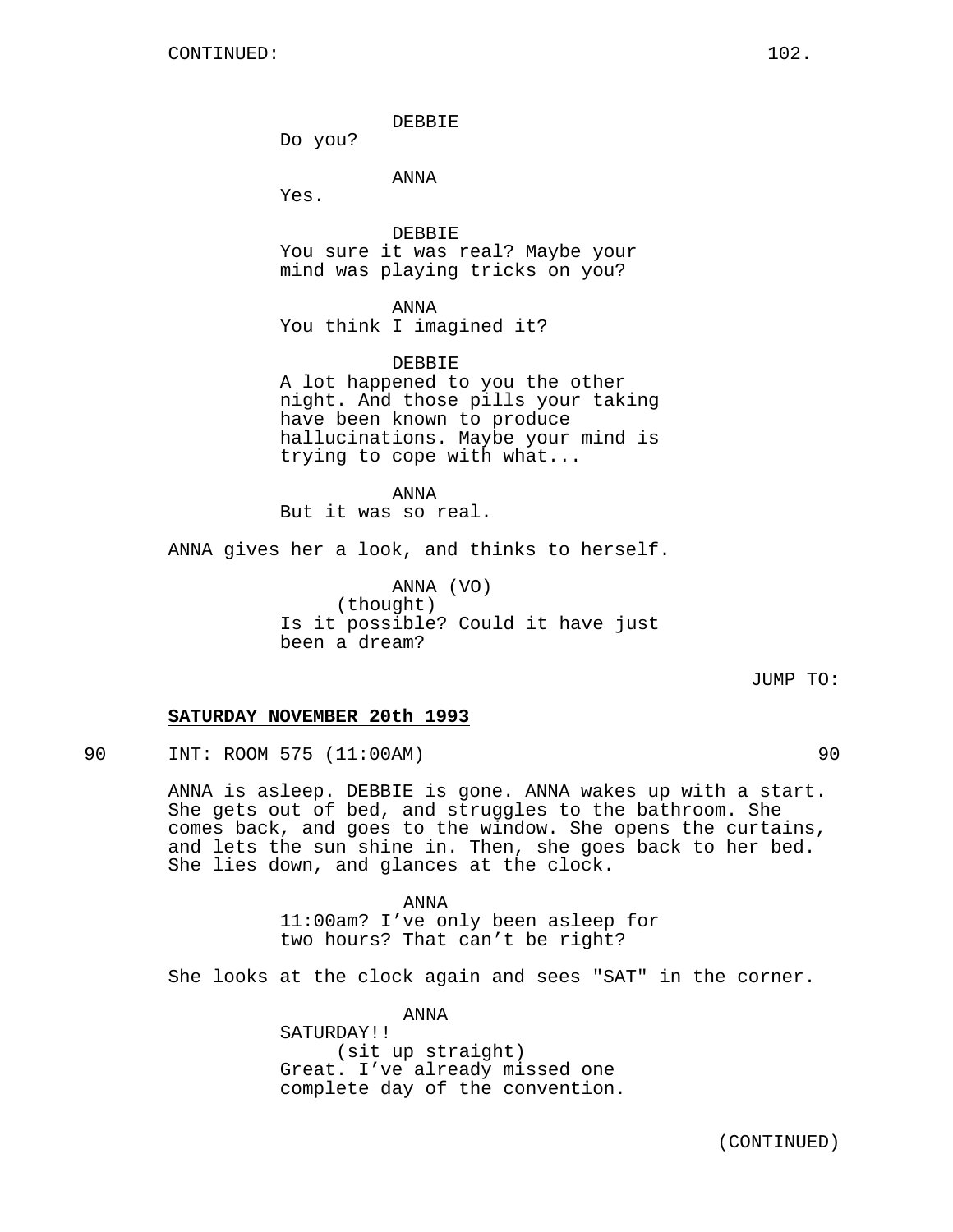She jumps off the bed and starts to get dressed. She has a flash of MIKE kissing DEBBIE.

# ANNA Was that real? No way. It...

She gets another flash of DEBBIE telling her it was a dream.

ANNA Wow. Those must have been some potent pills.

CONTINUE TO:

91 TIME FLIES 91

ANNA continues getting ready.

CONTINUE TO:

92 TIME RESUMES (11:20AM) - ROOM 575 92

ANNA is dressed, and is just about ready to walk to the door. There is a knock on the door.

ANNA

Just a minute.

She walks over to the door and looks through the peep-hole. It's MIKE.

ANNA

(mutter) Why wouldn't he have used the adjoining door?

She takes a deep breath and opens the door. MIKE gives her a disapproving look, when he notices she is all dressed.

ANNA

Mike, come on in.

MIKE enters. ANNA closes the door.

MIKE Where do you think you're going?

ANNA Uh... downstairs to get something to eat?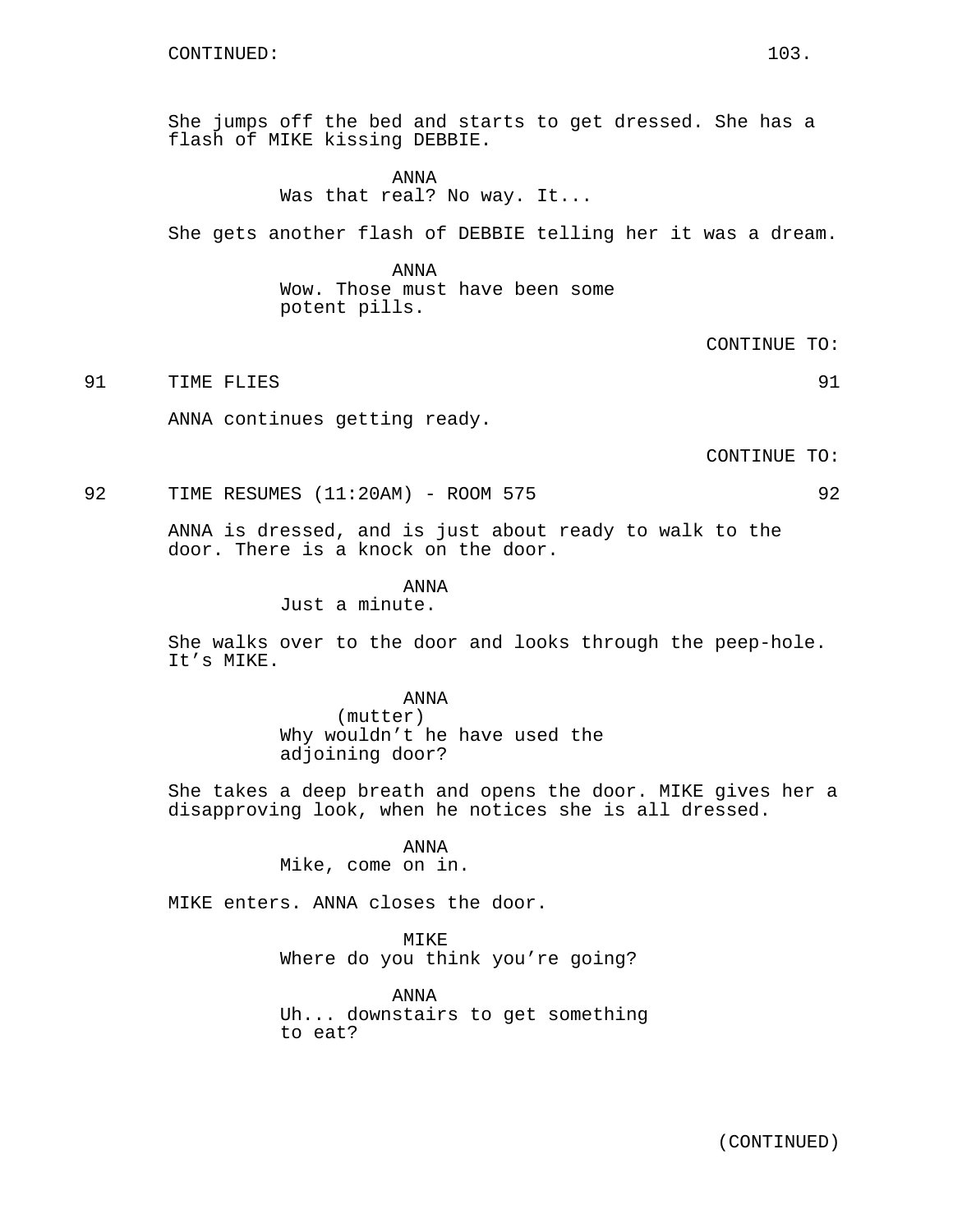MIKE You can eat here. That's what room service is for. Remember, the doctor said complete bed rest for 72 hrs.

ANNA Ah, come on Mike. It's only breakfast.

ANNA goes around him. MIKE turns, and she looks at him. (NOTE: ANNA is in front of the bed. Her back is to it. MIKE is standing in front of her, facing her.)

> MIKE No way. Now get back into bed.

MIKE advances toward her. She walks backwards. ANNA calls out for DEBBIE. Her voice rises with each DEBBIE.

ANNA

Debbie. (beat) Debbie! (beat) DEBBIE!!!!

MIKE She not up here. She's downstairs, with St. John.

## ANNA

Oh.

ANNA backs into the bed. She stops. So does MIKE.

ANNA Okay, okay. You win. (sit on bed) But, I'm bored Mike. Will you at least stay and... (beat) ...play cards with me.

# MIKE

Cards?

ANNA

Yeh, cards.

MIKE thinks.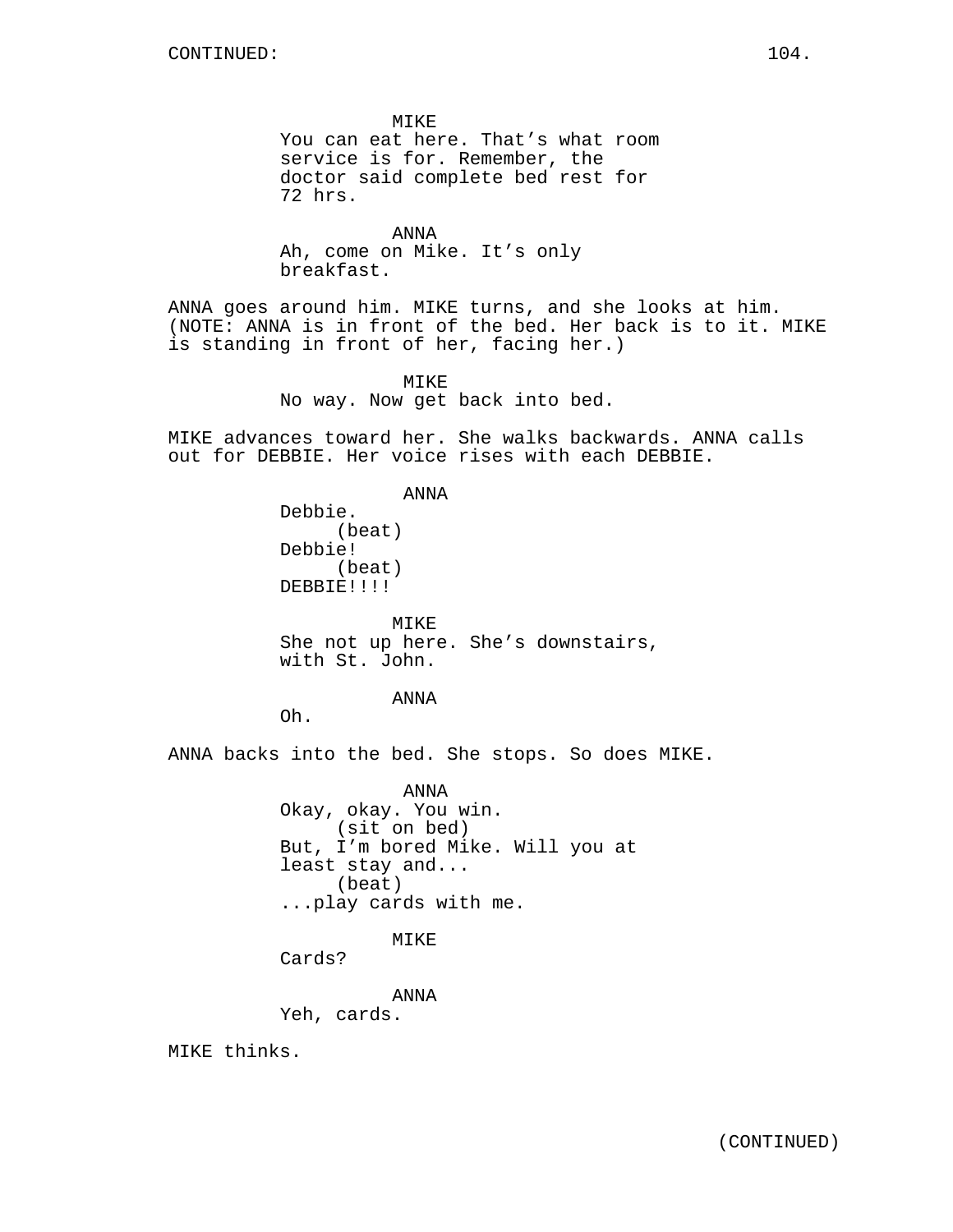CONTINUED: 105.

ANNA

Well?

MIKE Okay. What do you want to play?

ANNA

Crazy 8's?

MIKE

Sure.

ANNA moves back on the bed and removes a deck of cards from the bedside table. MIKE sits in front of her, on the bed. ANNA deals the cards. MIKE thinks to himself.

> MIKE (VO) I guess Deb managed to convince her it was a dream after all. I should stay for a while just to be sure.

> > JUMP TO:

93 INT: CONVENTION AREA - OBSERVATION LOUNGE (NOON) 93

The brunch has ended, and everyone is exiting the room. ST. JOHN turns to DEBBIE.

ST. JOHN

Where to?

DEBBIE The Autograph line. I want to get some autographs for Anna.

ST. JOHN

But...

DEBBIE I know. But if I don't, she might think I'm up to something.

ST. JOHN (smiles) You're so smart. Let's go.

They exit and head for the Autograph line.

JUMP TO: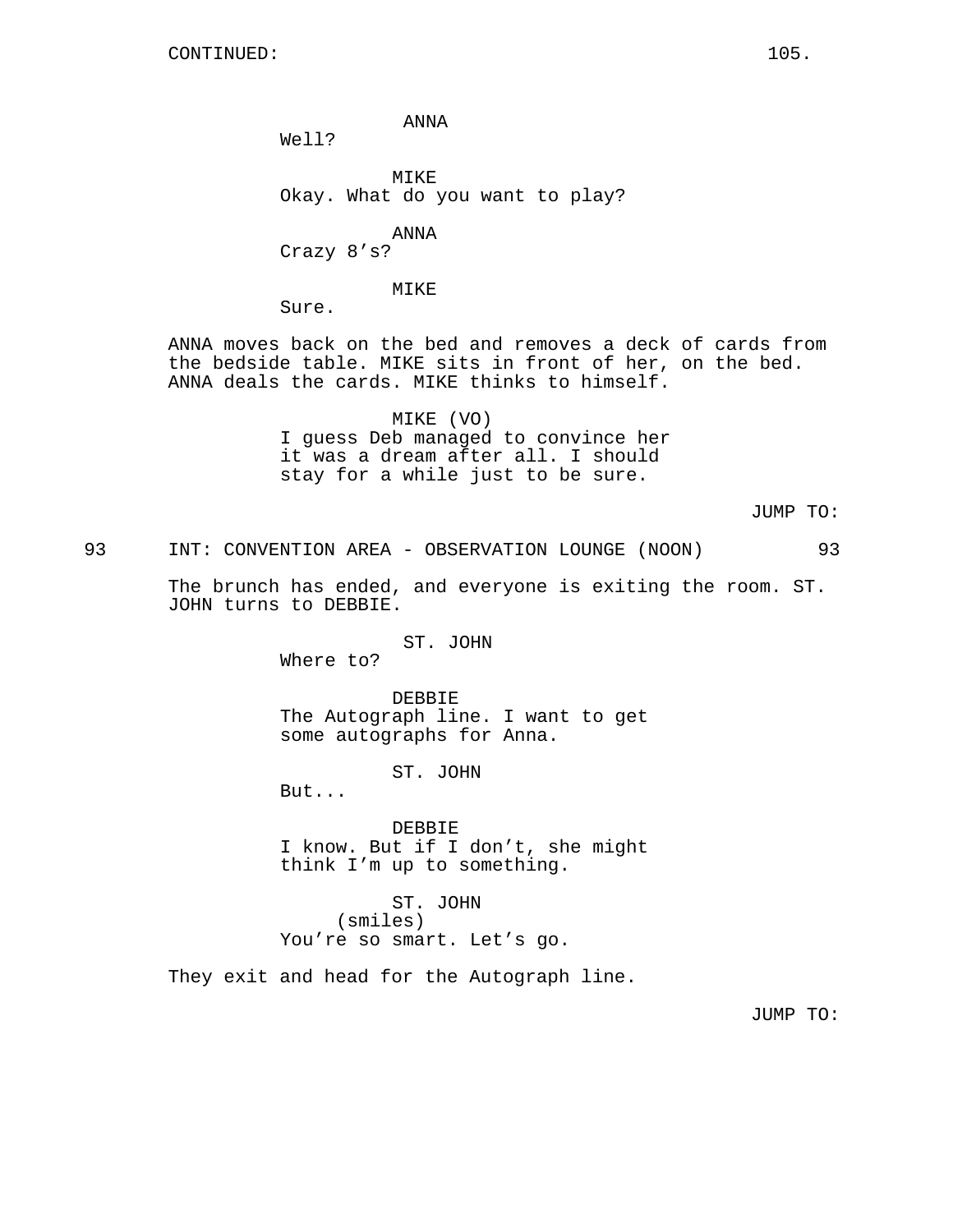MIKE and ANNA are still playing Crazy 8's. MIKE has two cards left the 7 and 3 of hearts. ANNA, has three cards left, the 7 of spades, the 6 of diamonds, and the Jack of clubs. The last card thrown, was the 5 of hearts. It's MIKE's turn. He throws his 3 of hearts.

### MIKE

Last card.

ANNA can't go, so she picks up a card. She picks up the Queen of spades. She still can't go. It's now MIKE's turn. He throws his 7 of hearts.

MIKE

I'm out.

ANNA drops her cards. There is a knock on the door.

ANNA

Who is it?

#### JO (VO)

Jo.

ANNA Come on in, it's open.

JO enters. She is surprised to see MIKE there. She thought he would have been with ST. JOHN and DEBBIE. She says her line, as she closes the door.

> JO Oh, hi Mike.

MIKE

Hi.

ANNA Wanna play cards with us?

JO walks over, and says her line while she pulls a chair up to the side of the bed.

> JO What are you playing?

ANNA We were playing Crazy 8's, but I'm getting sick of it. Mike keeps winning.

106.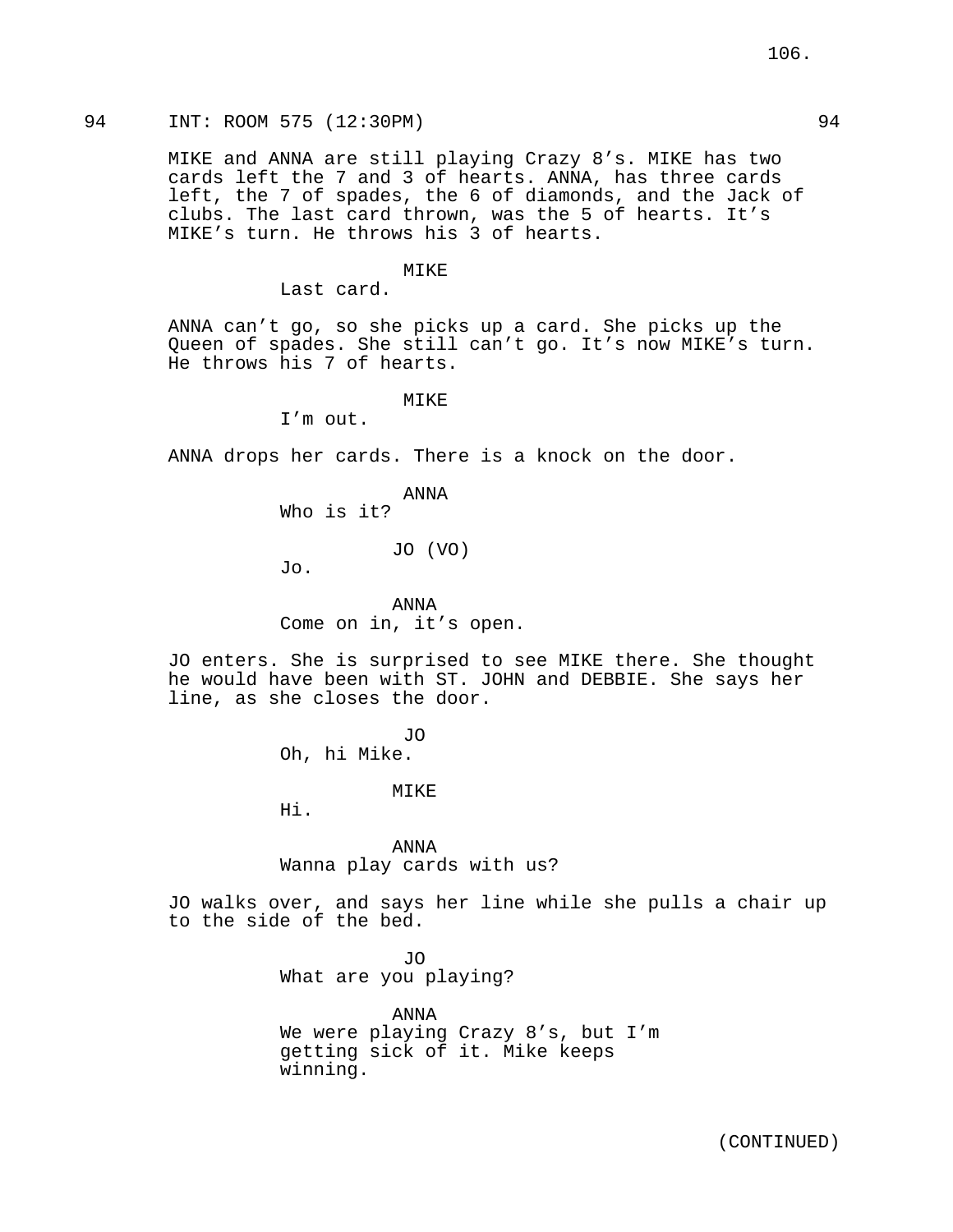JO I guess I could stay for a while.

MIKE gives JO an "any luck" look. JO nods her head "No." ANNA doesn't notice the exchange as she is gathering up the cards.

> ANNA You guys know 1000 and 1?

> > MIKE

No.

JO It's been a while since I played it.

ANNA Okay. The first hand will be a test. I'll show you as we go. Okay?

MIKE and JO nod okay. ANNA deals.

JUMP TO:

95 INT: HOTEL - DOWNSTAIRS FOYER (1:00PM) 95

DEBBIE is standing in line for Peter Davison's autograph. She already got Paul Darrow's, and ST. JOHN was lining up for Michael Keating's. ST. JOHN approaches.

> DEBBIE Did you get it?

> > ST. JOHN

Yep.

ST. JOHN hands her two photos. One is signed "To Debbie" and the other is signed "To Anna." DEBBIE puts the photos in her shoulder bag. (NOTE the other photos are also in the bag.) ST. JOHN looks at the size of the line, then looks to DEBBIE.

> ST. JOHN You think we'll make it to the front by 1:30?

DEBBIE What time is it now?

ST. JOHN (consult watch) 1:02.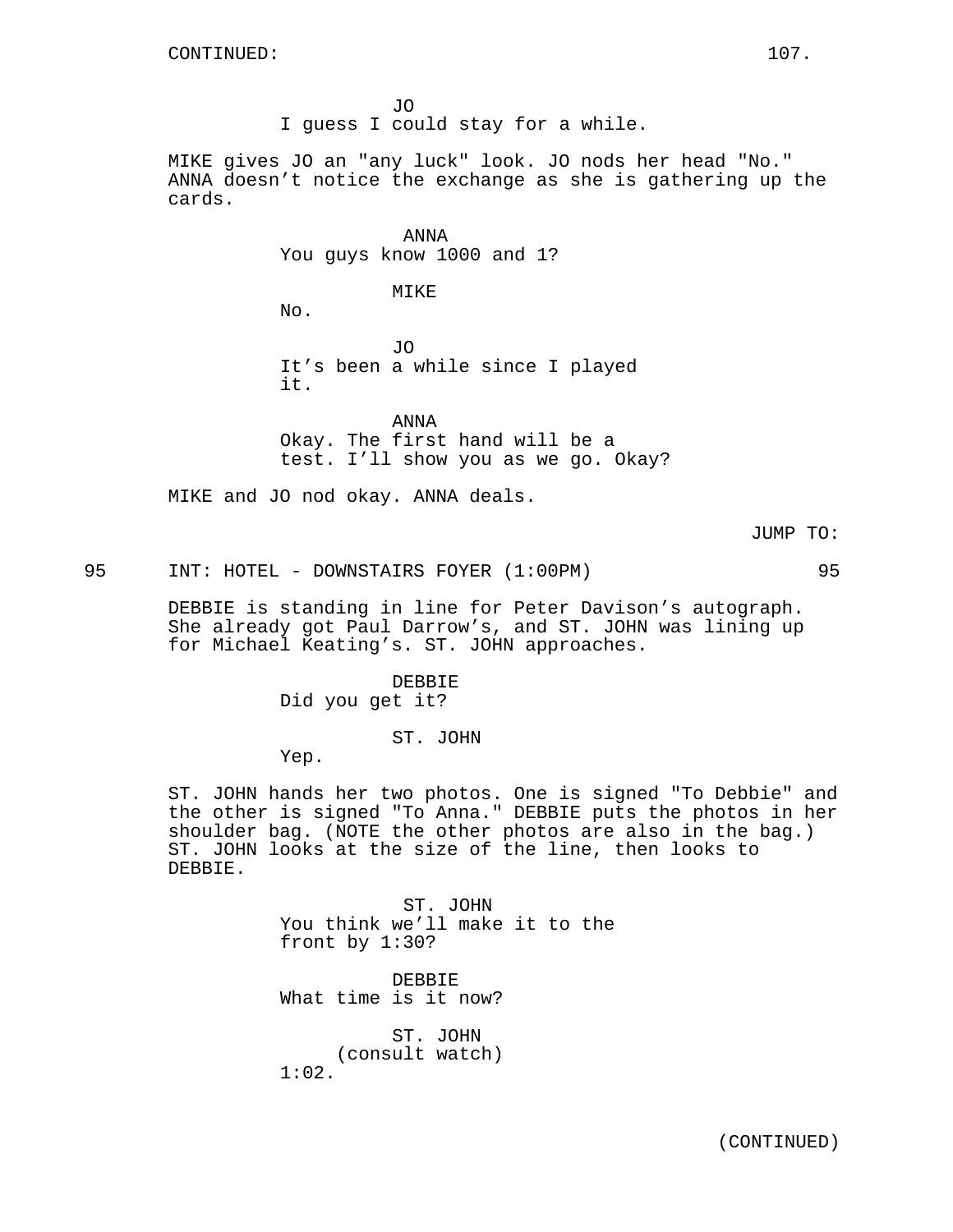DEBBIE We'll make it. Here. (hand him one photo) You get Anna's. ST. JOHN (flash a smile, mock salute) Yes boss. She laughs, and playfully punches him in the arm. He puts his arm around her, and pulls her to his side. ST. JOHN Where to after here? DEBBIE Nige is giving another Q & A at  $2:00.$ ST. JOHN Didn't we just listen to him yesterday? DEBBIE There'll be different questions this time. ST. JOHN Oh. DEBBIE Jo and Jason still joining us for lunch at 3:00? ST. JOHN As far as I know. I haven't seen them yet. JUMP TO: 96 INT: HOTEL LOBBY - BY THE ELEVATORS (3:10PM) 96 ST. JOHN and DEBBIE are waiting for an elevator. JASON runs over to them.

JASON

Guys.

They turn around. JASON reaches them.

JASON I've got the information. Here.

(CONTINUED)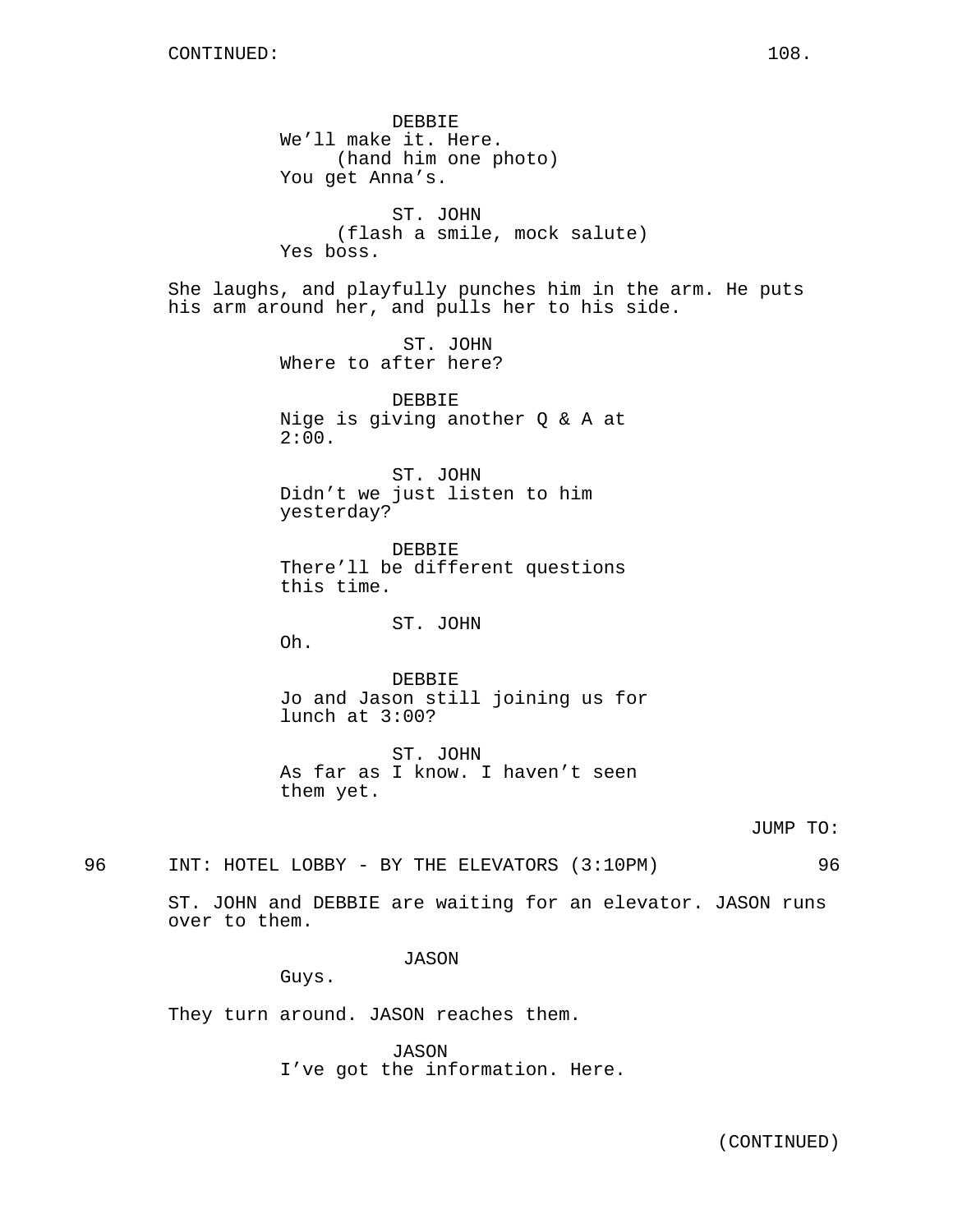JASON hands ST. JOHN two pieces of paper. One says: Mike. PD. Rm 946. The other one says: ST. JOHN. PD. Rm 777. MK. Rm 779. (AJR)

> ST. JOHN Thanks. Now all I have to do is get this piece of paper to Mike.

The elevator opens, and they get on.

JUMP TO:

# 97 INT: FIFTH FLOOR - HALLWAY 97

The elevator door opens. DEBBIE, ST. JOHN, and JASON, exit. A room service waiter gets on. They walk down hall to room 575. They can hear MIKE, JO, and ANNA, laughing. ST. JOHN and DEBBIE exchange a look. DEBBIE gets her key out of her pocket. They continue to room. DEBBIE inserts the key, and opens the door.

CONTINUE TO:

98 INT: ROOM 575 98

MIKE, JO, and ANNA, are sitting at the table, eating. As soon as the door opens, they fall quiet. ST. JOHN, DEBBIE, and JASON, enter. ST. JOHN and DEBBIE head over to the table, as JASON closes the door. Then, JASON heads over.

> DEBBIE Sorry we're late. But, I'm glad you went ahead and ordered. Looks great.

ST. JOHN (look at Mike) Mike, can I see you for a moment?

MIKE

(rise)

Sure.

DEBBIE and JASON sit. ST. JOHN and MIKE, walk over to a corner.

PAN TO: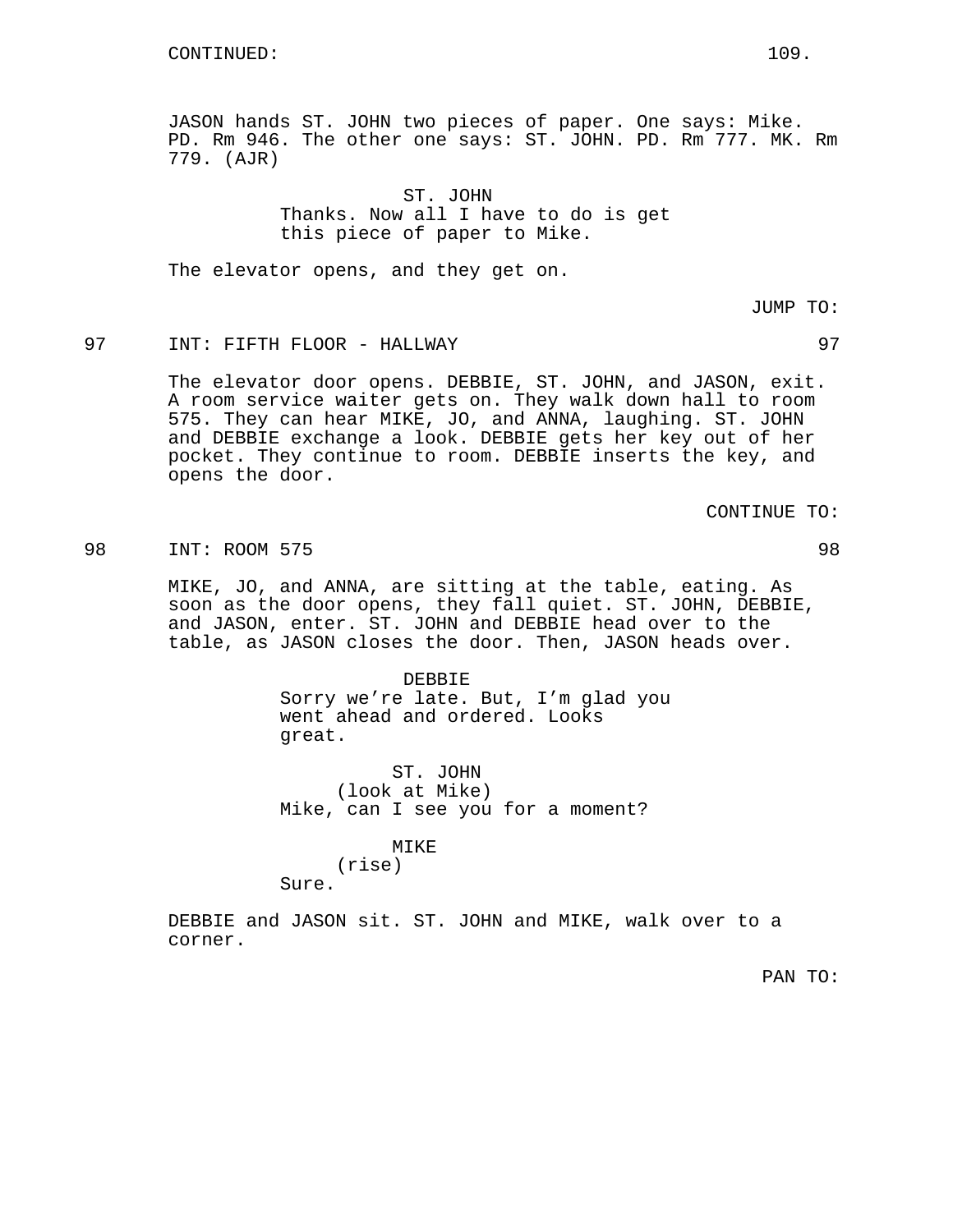99 FOCUS ON MIKE AND ST. JOHN 99

ST. JOHN hands MIKE the piece of paper. It reads "MIKE. PD. Rm 946."

```
ST. JOHN
```
Here.

MIKE (take it) Is this what I think it is?

ST. JOHN

Yeh.

# MIKE

Thanks.

ST. JOHN and MIKE head back over to the table.

JUMP TO:

100 INT: ROOM 575 (5:30PM) 100

DEBBIE, ST. JOHN, MIKE, ANNA, JO, and JASON, are all sitting around the table, talking. DEBBIE looks at the clock.

> DEBBIE Ah... Mike, Stj... if we want to get a good seat for 6:00, we better get going.

MIKE / ST. JOHN

Right.

ST. JOHN, DEBBIE, and MIKE, rise.

ANNA Where are you going?

ST. JOHN, DEBBIE, and MIKE, exchange an "ahhh" look.

DEBBIE Video Room 1.

ANNA Oh? What's on?

DEBBIE FK: Love you to Death.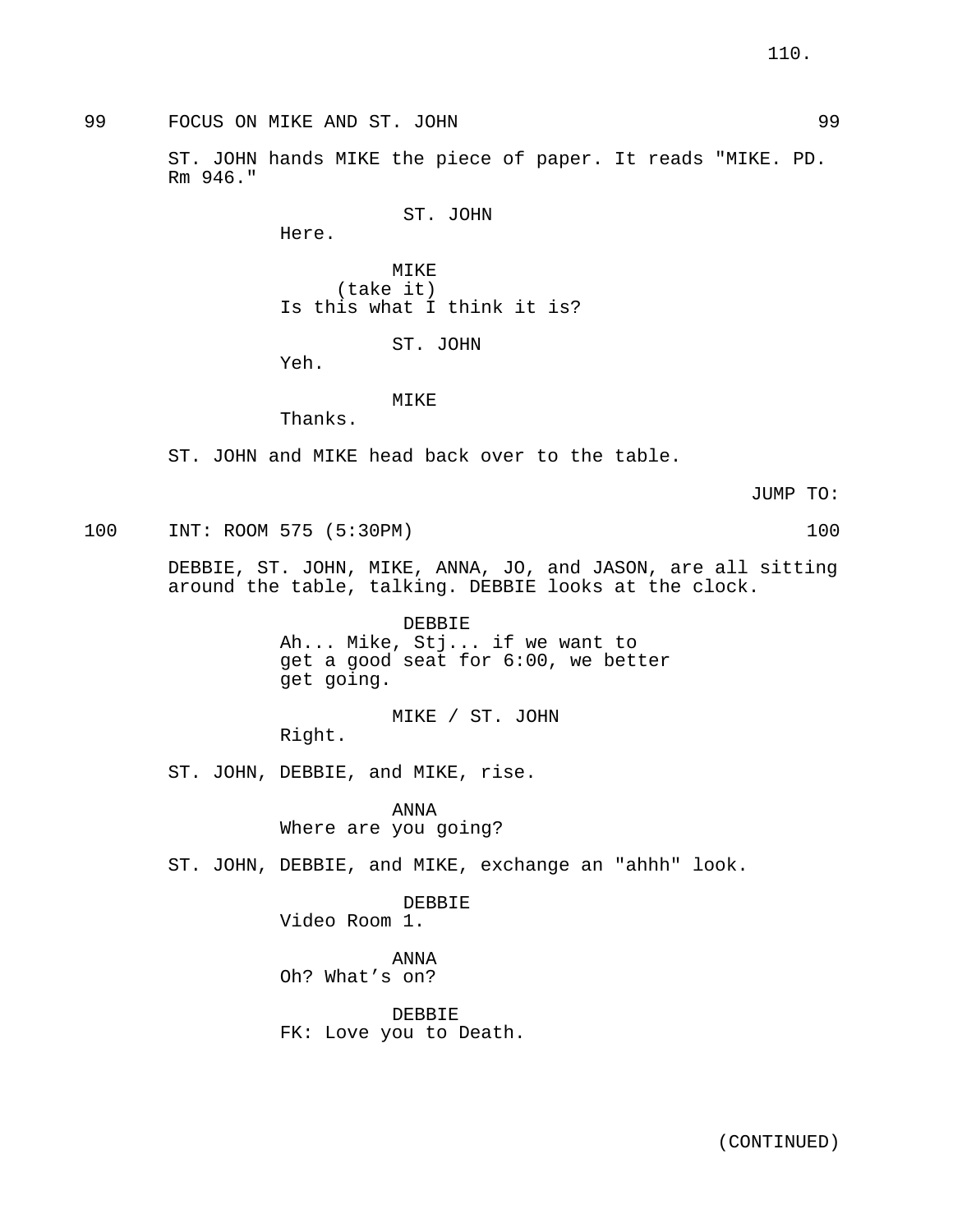ANNA Can I come?

DEBBIE No. Remember what the doctor said?

ANNA Yeh, yeh, yeh.

DEBBIE

Come on guys.

ST. JOHN, DEBBIE, and MIKE, walk to the door. MIKE opens the door. ST. JOHN, DEBBIE, and MIKE, turn to JO, JASON, and ANNA.

ST. JOHN / MIKE / DEBBIE

Bye.

JASON / ANNA / JO

Bye.

ST. JOHN, DEBBIE, and MIKE, exit. MIKE, closes the door behind him.

CONTINUE TO:

101 INT: FIFTH FLOOR - HALLWAY 101

ST. JOHN, DEBBIE, and MIKE, walk to the elevator.

ST. JOHN Quick thinking, hon.

MIKE But, what if she looks at the schedule?

DEBBIE She won't.

MIKE But what if she does?

DEBBIE Well, if she does... she'll find it listed at 6:00.

MIKE

Oh.

CONTINUE TO: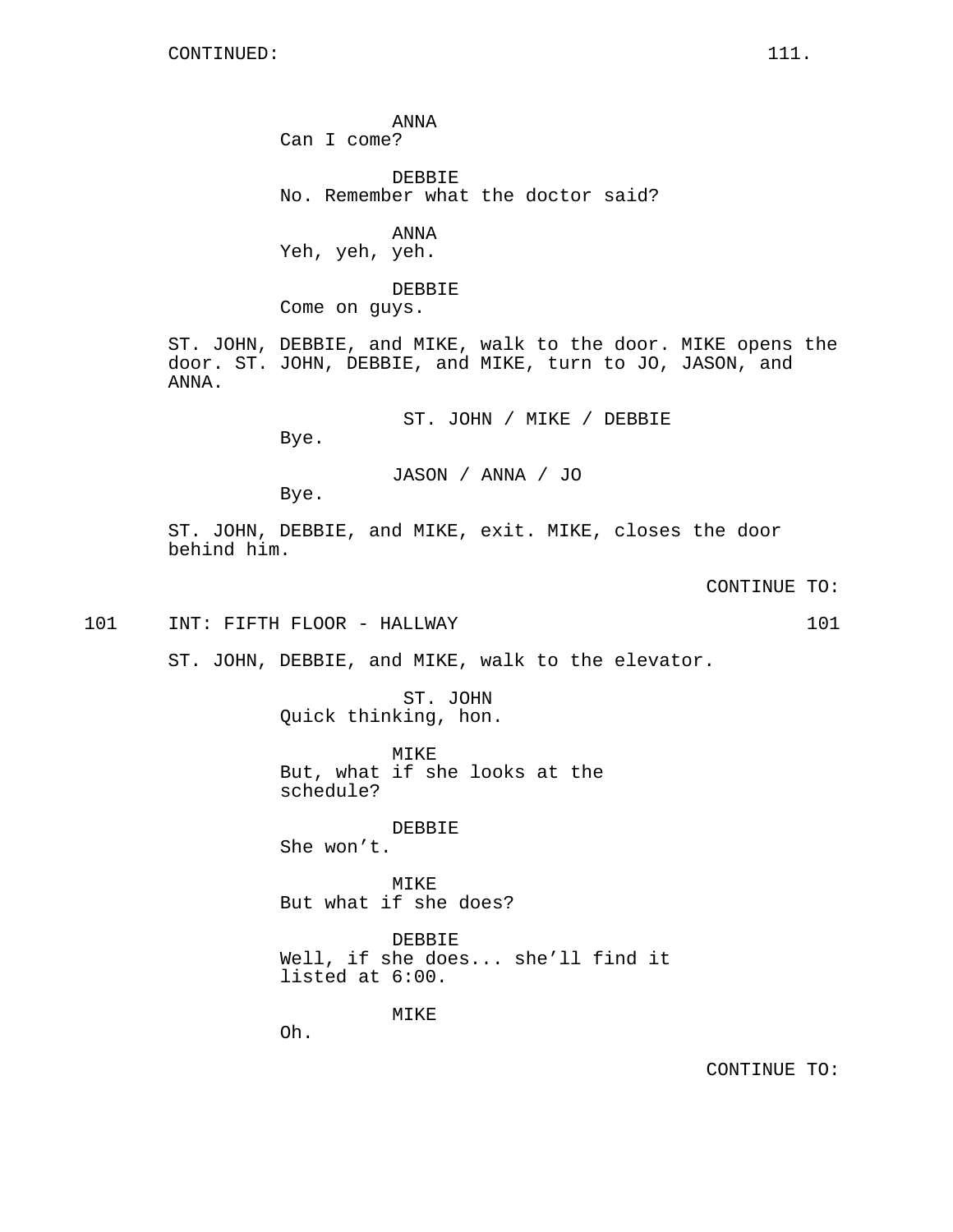ANNA What do you guys want to do till 7:30?

JASON

7:30?

ANNA That's when they'll be back.

JASON

What makes you...

ANNA

Mike told me, this morning, that we were all getting together at 3:00 for lunch, and then at 7:30 for dinner.

JASON

Oh.

JO Anything but cards.

ANNA What about... hang-man?

JO and JASON exchange a look.

JO / JASON

Sure.

JUMP TO:

103 INT: HALLWAY - SEVENTH FLOOR (5:40PM) 103

The elevator doors open. ST. JOHN and DEBBIE exit, talking to MIKE.

> MIKE Good luck guys.

ST. JOHN You too. Meet ya in the lobby after.

MIKE Okay. Bye.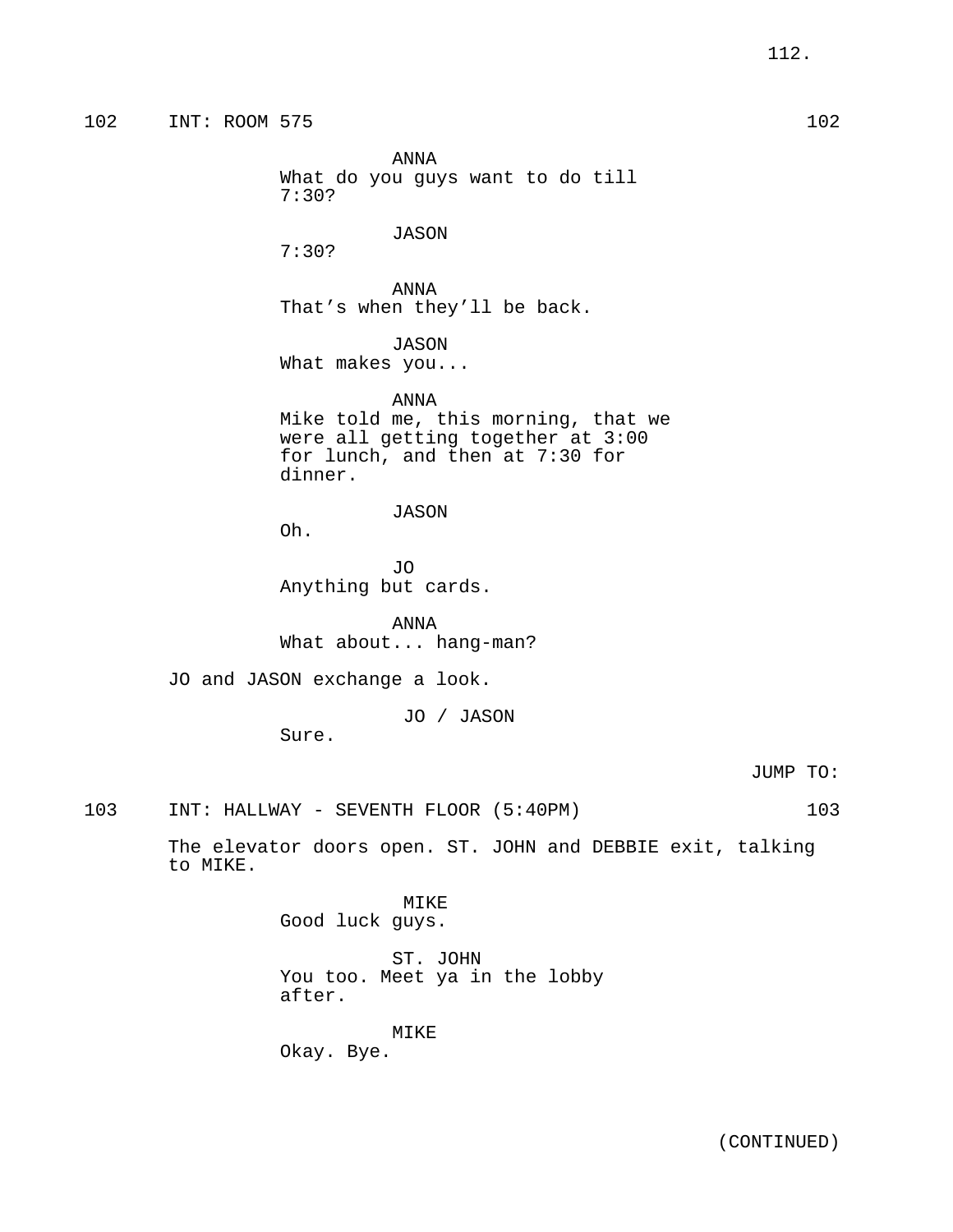DEBBIE / ST. JOHN

Bye.

ST. JOHN and DEBBIE, start walking down the hall, looking for Rm 777.

> DEBBIE God, I'm so nervous.

ST. JOHN Relax. Just let me do the talking.

As they approach 777, they hear voices in 779. They realize that PAUL and MICHAEL are together in 779. They go to 779, and knock on the door. MICHAEL answers.

MICHAEL

Yes?

ST. JOHN Michael Keating?

MICHAEL

Yes.

ST. JOHN Is there a Paul Darrow here as well?

MICHAEL Yes. But, what's this...

ST. JOHN (flash DNS ID) St. John Hawke. DNS.

MICHAEL

DNS?

ST. JOHN Can we talk to you for a moment?

MICHAEL Uhhh... Yeh sure, I guess. Come in.

ST. JOHN and DEBBIE enter. MICHAEL closes the door.

JUMP TO: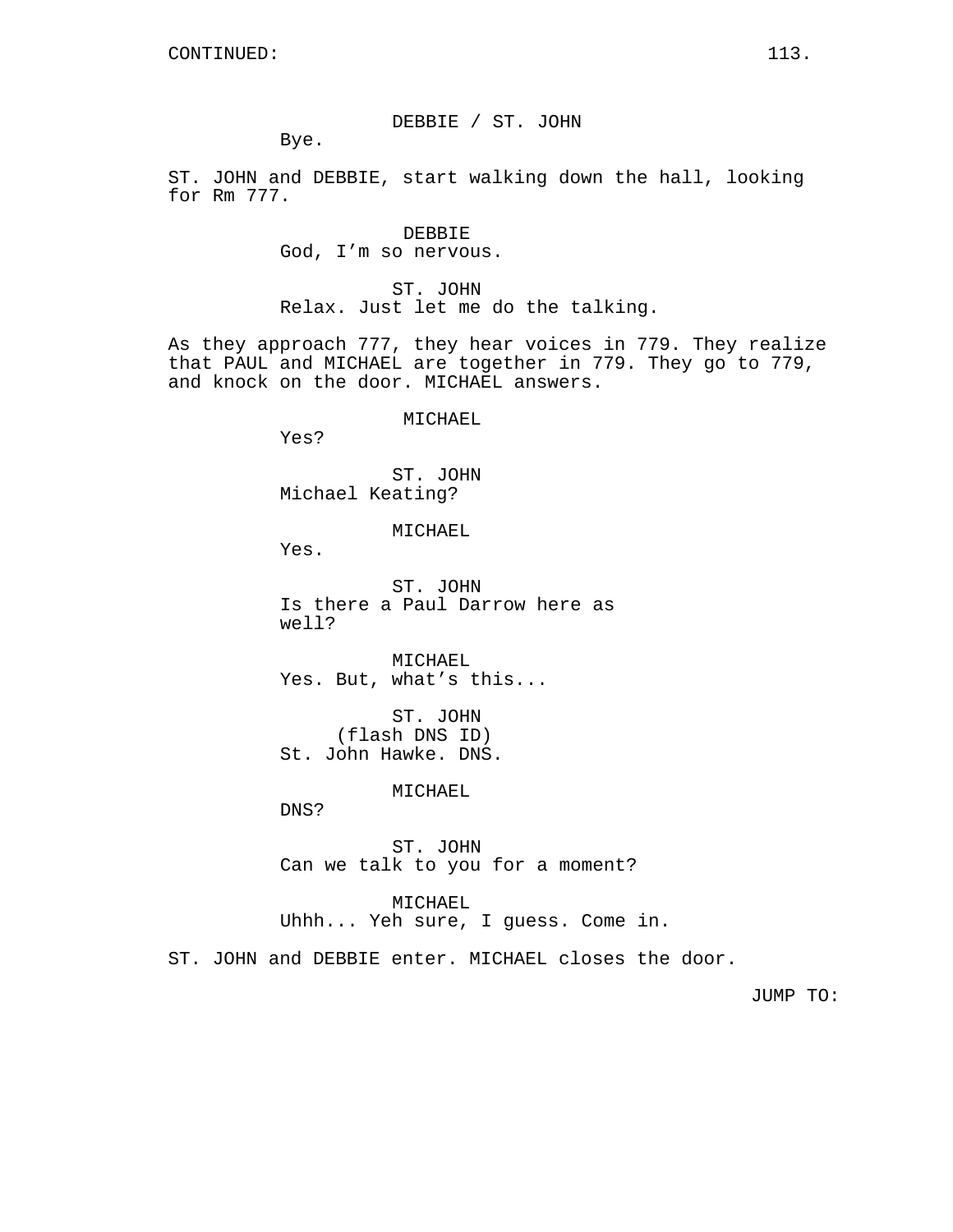104 INT: HALLWAY - NINTH FLOOR (5:45PM) 104

MIKE is walking down the hall, looking for room 946. He finds it, and knocks on the door.

PETER (VO)

Coming.

Door opens.

PETER

Yes.

MIKE Peter Davison?

PETER

Yes.

MIKE (flash DNS ID) Mike Rivers, DNS. Can I speak to you for a moment?

PETER Uh... sure, come on in.

MIKE

Thank-you.

MIKE enters and PETER closes the door.

JUMP TO:

105 INT: HOTEL LOBBY (6:55PM) 105

MIKE is waiting for ST. JOHN and DEBBIE. He is sitting on a bench, reading the newspaper. He looks up, as ST. JOHN and DEBBIE, are walking over. ST. JOHN and DEBBIE reach him, and join him on the bench.

> MIKE Well, how'd it go?

DEBBIE Once they realized we weren't there on official business, it went great. They said they'd love to do it.

ST. JOHN What about Peter?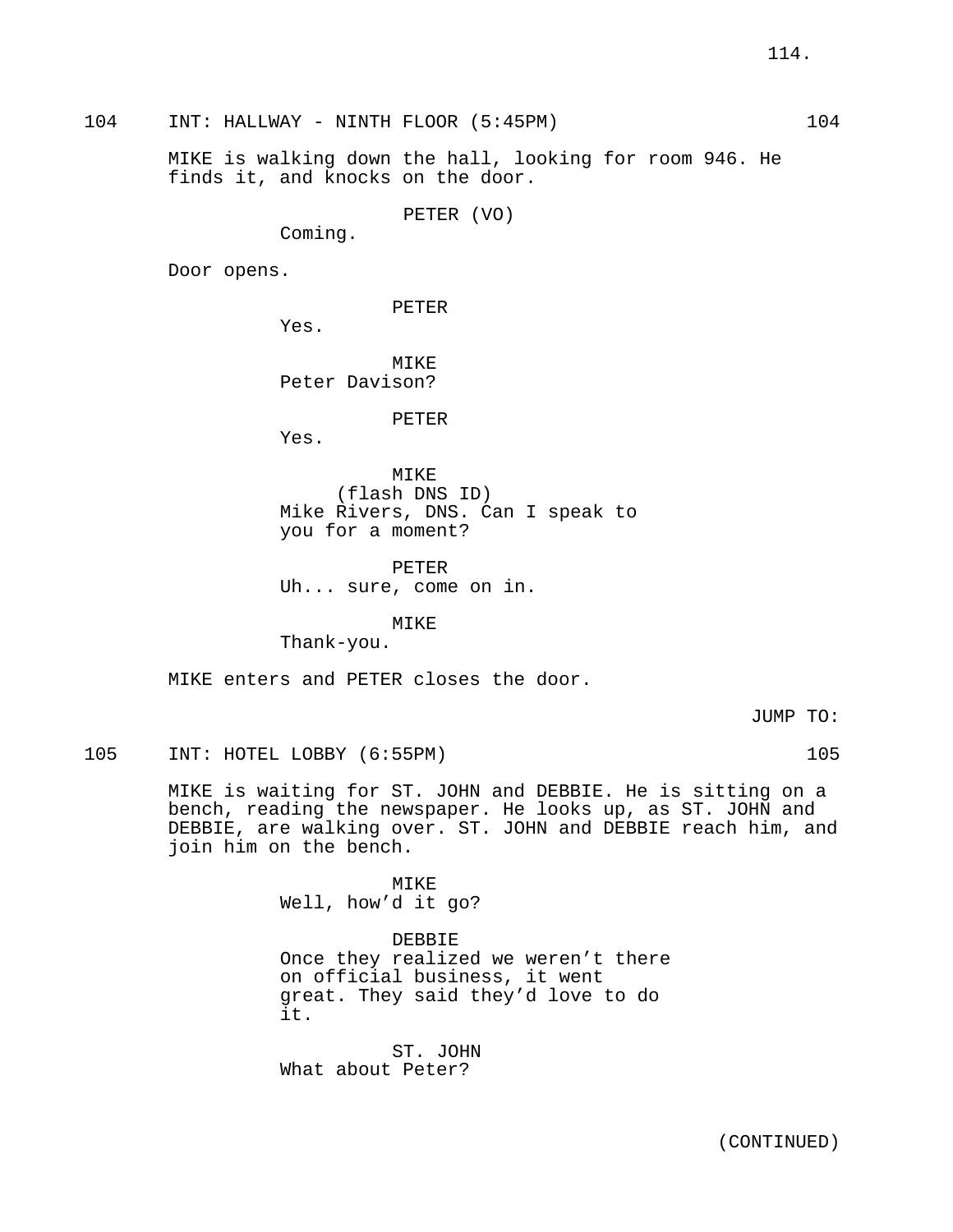MIKE He said he'd love to do is as well.

DEBBIE

I can't believe we pulled it off. She's going to be so thrilled. Too bad we couldn't find Nigel. Oh well. Three's better than none. And she's met Nige before. C'mon. They're probably waiting for us again.

ST. JOHN, DEBBIE, and MIKE rise.

CONTINUE TO:

106 ROUTE TO ELEVATORS 106

They walk towards the elevators.

MIKE Actually, they shouldn't be expecting us back until 7:30.

ST. JOHN and DEBBIE look at MIKE.

MIKE I told Anna, earlier, that we'd all get together for dinner at 7:30.

DEBBIE Oh. Are you two coming to the Masquerade at 8:00?

ST. JOHN Wouldn't miss it.

MIKE Think I'll pass.

ST. JOHN You sure Mike?

MIKE Hey, I can always have The Lady tape it and watch it later.

They reach the elevators as one opens. They get on.

CONTINUE TO: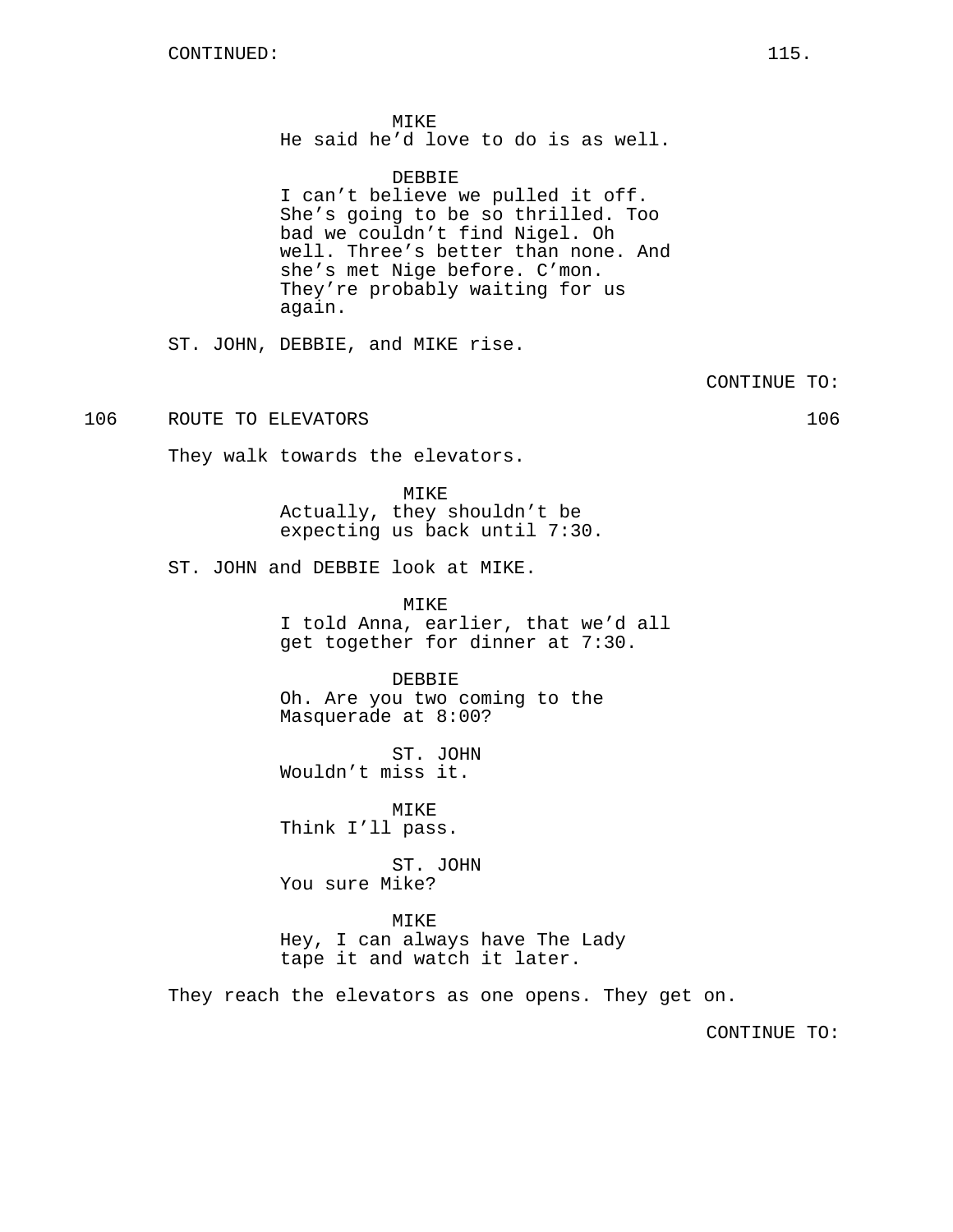107 INT: ELEVATOR 107 MIKE presses button five. The doors close. DEBBIE What about the dance? ST. JOHN Definitely. I wouldn't dare leave you at the Galactic hangout by yourself. I might lose you to some being from another planet, galaxy, time... DEBBIE Oh, Stj. (beat) What about you Mike? MIKE I don't know. I'll see. ST. JOHN You okay Mike? MIKE (look at St. John) What do you mean? ST. JOHN I thought you'd have jumped at the chance to meet all these exotic women. The elevator doors open, and they exit. CONTINUE TO: 108 INT: FIFTH FLOOR - HALLWAY 108 MIKE I said I'd think about it. MIKE walks on ahead of DEBBIE and ST. JOHN. ST. JOHN and DEBBIE stop, exchange a look, then follow MIKE. JUMP TO: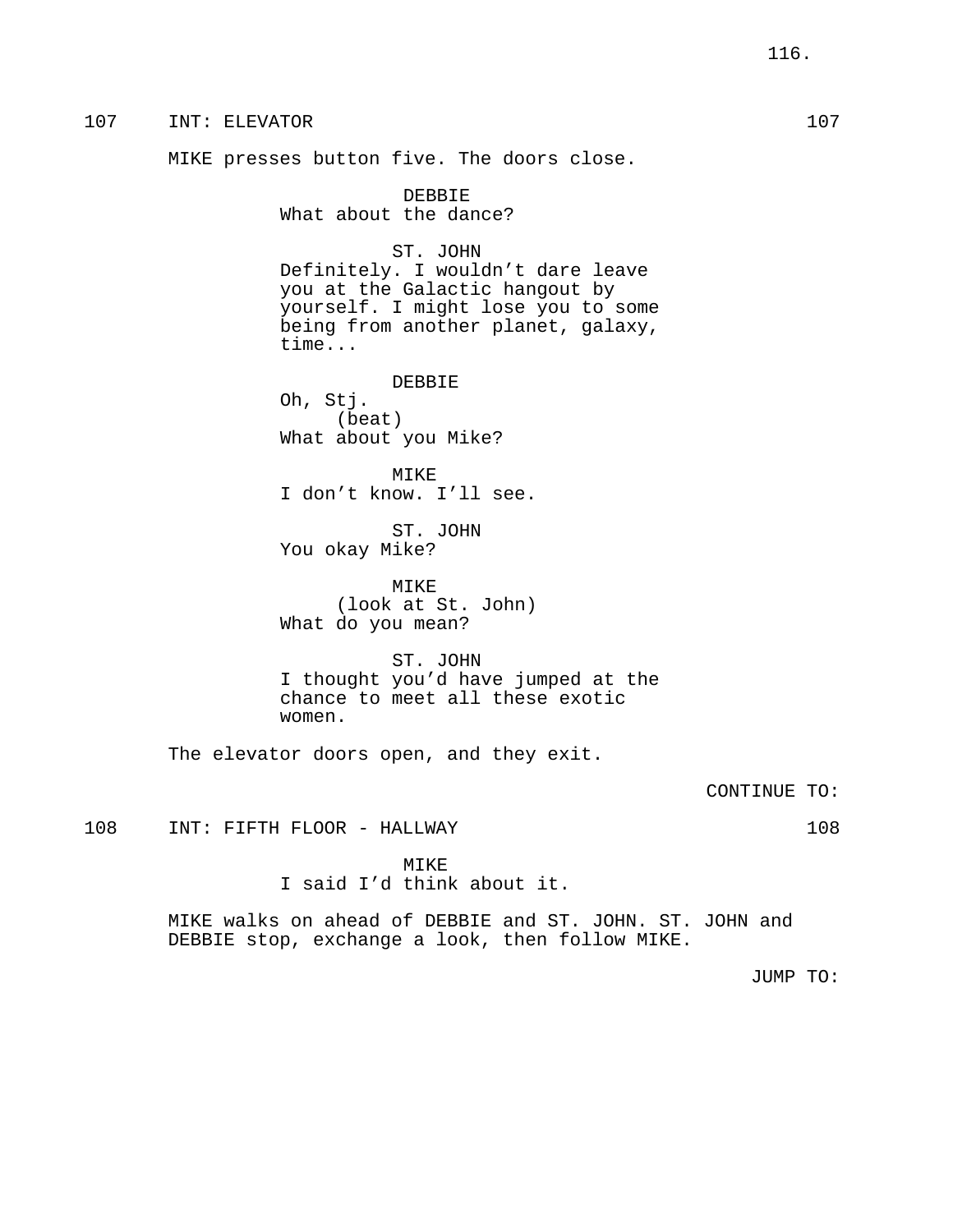109 INT: ROOM 575 (7:50PM) 109

The gang is finished dinner.

DEBBIE You sure you don't want to come to the Masquerade, Mike?

MIKE I'm sure. You two go on.

DEBBIE O-kay. See ya later guys.

MIKE / ANNA / JO / JASON

Bye.

ST. JOHN and DEBBIE walk to the door. ST. JOHN opens the door. They wave good-bye to MIKE, ANNA, JO, and JASON, and exit. ST. JOHN closes the door behind him. JASON looks at everyone.

> JASON Everyone know how to play Euchre?

Everyone nods affirmatively.

JASON Good. We'll play 3 sets. The first set will be Mike and Anna vs. Me and Jo. The second set, will be Guys vs. Girls. And the third set, will be Mike and Jo vs. Me and Anna. Okay?

Everyone nods affirmatively.

JASON Great. Pass me the cards.

ANNA passes JASON the deck.

CONTINUE TO:

110 TIME FLIES: (CUT BACK AND FORTH BETWEEN ROOM 575 AND THE MASOUERADE / DANCE) 110

> **ROOM 575** JASON separates the cards. He takes out the 9's, 10's, J's, Q's, K's, and A's. Then, they play. MIKE and ANNA win set one. The guys win set two. And MIKE and JO win set three.

> **MASQUERADE**: ST. JOHN and DEBBIE watch as all the contestants show off their costumes, then they head for the DANCE.

> > (CONTINUED)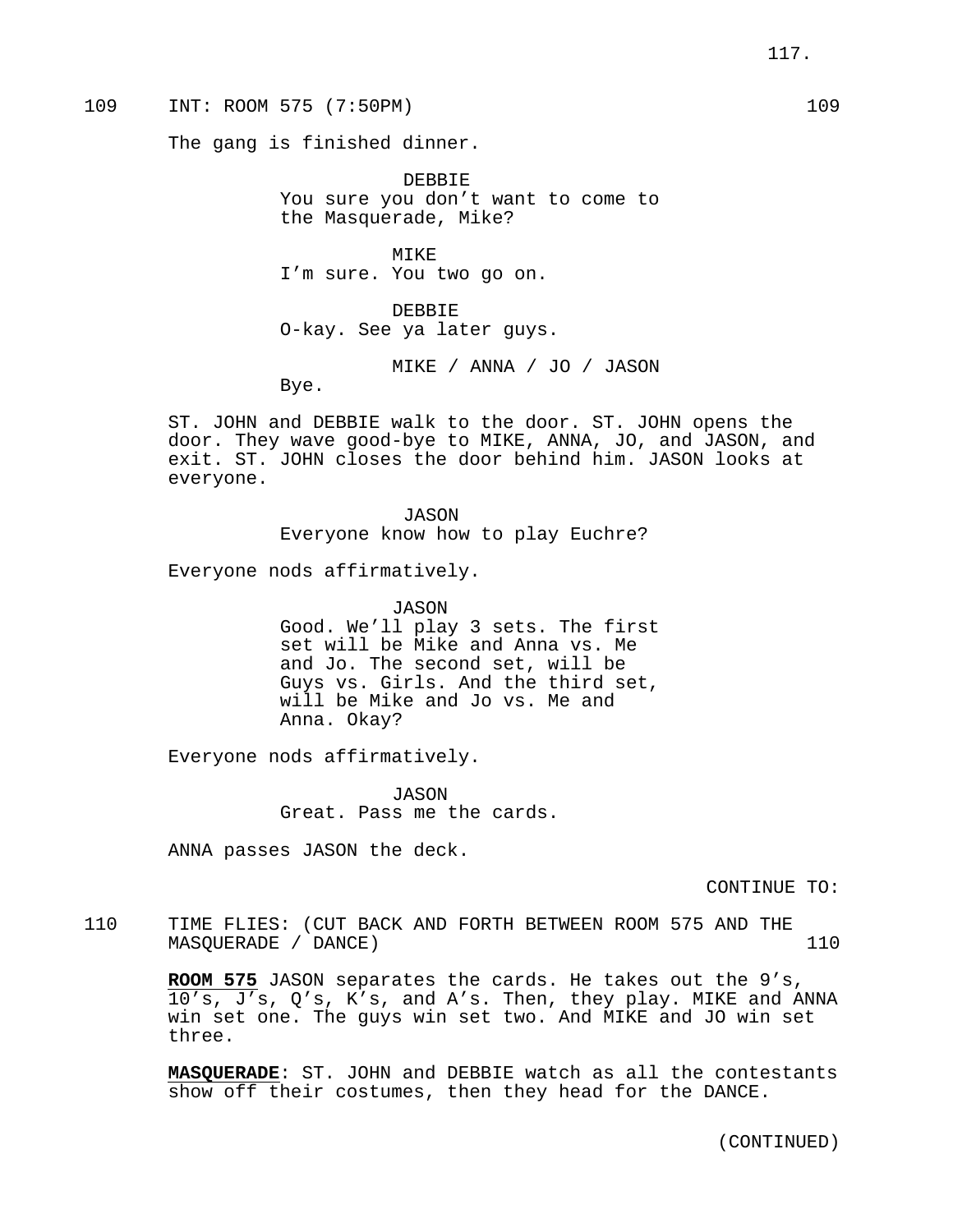**DANCE:** ST. JOHN and DEBBIE sit at a table, and dance every slow song, and a few fast songs.

CONTINUE TO:

### **SUNDAY NOVEMBER 21st 1993**

111 TIME RESUMES (1:00AM) -- ROOM 575 111

MIKE, ANNA, and JO, are all laughing. The door opens, and they all fall quiet. So quiet, you can hear a pin drop. ST. JOHN and DEBBIE stand in the open doorway. DEBBIE has her arms crossed.

> DEBBIE What's going on in here! We could hear you guys all the way down the hall!

MIKE Ahhh, nothing Deb. (rise) Honest.

JO (consult watch) Oh, gee, look at the time. I better get back to my room.

JO rises. MIKE can tell that DEBBIE looks mad so he decides to get out of there.

> MIKE (to Jo) I'll walk you.

MIKE turns to ANNA and flashes her a smile.

MIKE See ya tomorrow.

# ANNA

Yeh. See ya.

MIKE and JO walk towards the door. ST. JOHN looks at MIKE, as he passes them.

> ST. JOHN Where's Jason?

JO He left about 1/2 hour ago.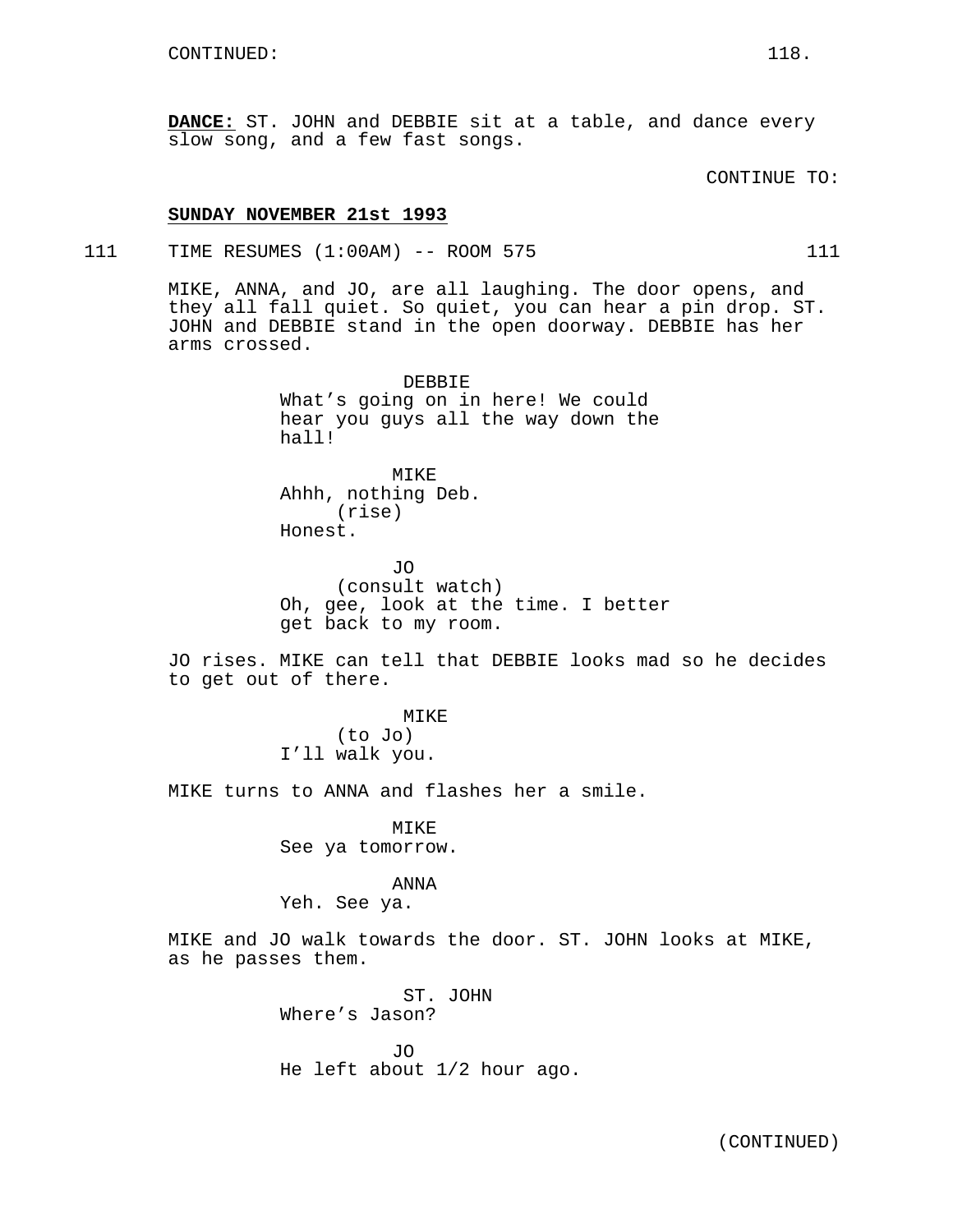MIKE and JO exit into the hall. ST. JOHN closes over the door. ANNA is cleaning up the mess. ST. JOHN and DEBBIE, are walking towards the adjoining room door. They reach it. ST. JOHN turns, and looks at ANNA.

> ST. JOHN Night Anna.

ANNA Night St. John.

ST. JOHN (look at Debbie)(Kiss her) Night Deb.

DEBBIE

Night Stj.

ST. JOHN opens the adjoining room door and walks through it. DEBBIE watches him leave then closes the door.

> DEBBIE (turn to Anna) Oh, by the way... (beat) I got some autographs for you.

> > ANNA

Really?

DEBBIE takes the pictures out of her shoulder bag, and hands them to her. ANNA takes them and looks at them.

ANNA

Thanks. (beat) Listen, could I borrow your con-badge and schedule?

DEBBIE I don't know, I...

ANNA I just want to go downstairs and look around.

DEBBIE

I...

ANNA Pleeeeeeeease.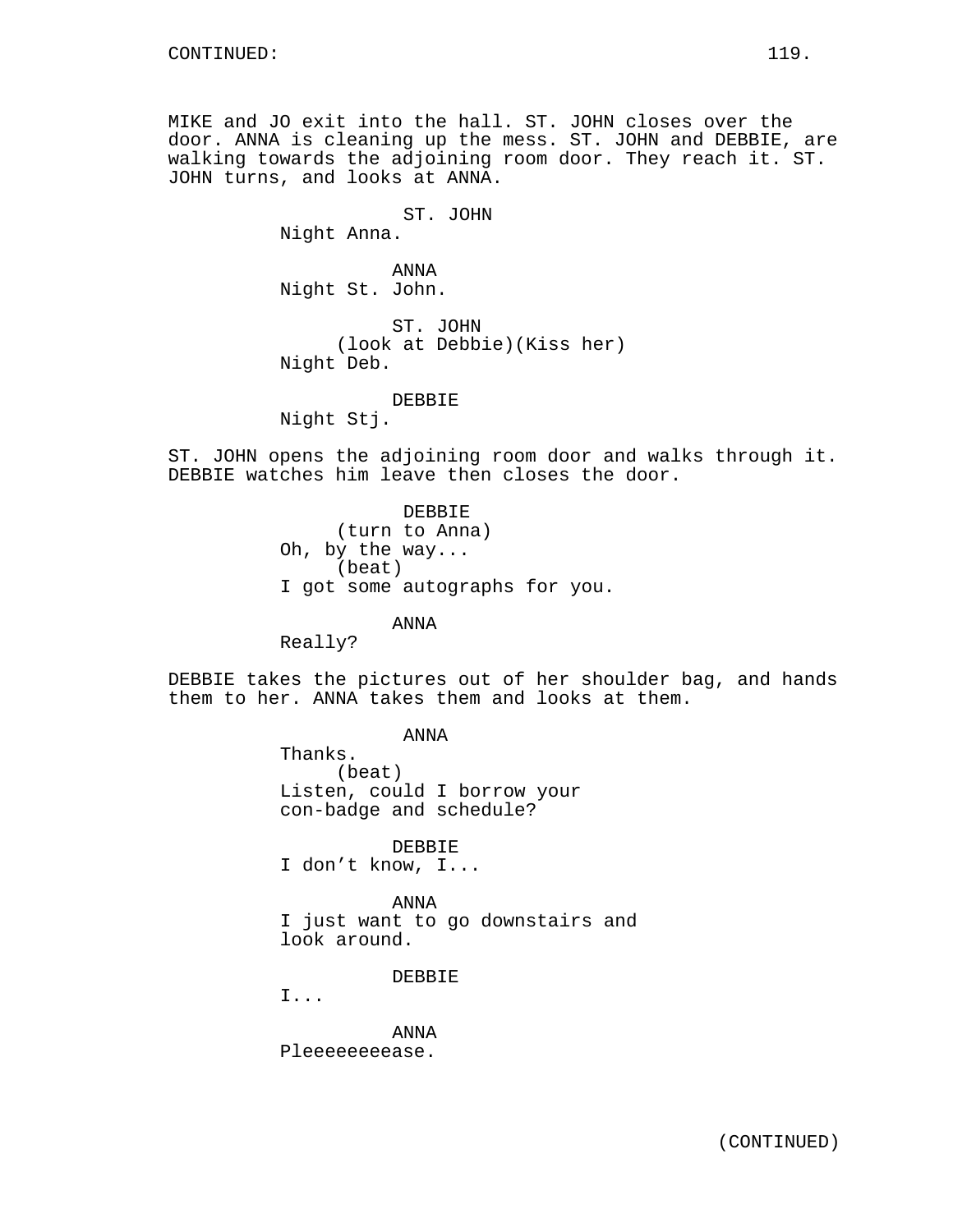DEBBIE removes her con badge, points an accusing finger at ANNA, and offers her the badge.

### DEBBIE

But if anything happens, I was fast asleep when you took it. I know nothing about it.

ANNA

(smile and take badge)

Thanks.

ANNA puts on the badge, and walks over to the dresser. She picks up the schedule, and walks to the door. She turns around, and looks at DEBBIE.

> ANNA Oh, can I have the room key, too?

DEBBIE tosses her the key. ANNA catches it.

ANNA Thanks. See ya later.

# DEBBIE

See ya.

ANNA opens the door, and exits. She closes the door behind her. DEBBIE shakes her head from side to side, and turns. She looks at the adjoining room door, then the main door, then back to the adjoining room door. She smiles, and walks to the adjoining room door. She opens the one on her side, and walks through. She knocks on the door on 577's side.

ST. JOHN (VO)

Yes?

DEBBIE turns the knob, and is surprised to find it unlocked. She opens the door, and stands in the doorway. ST. JOHN walks over to her. DEBBIE puts her arms around his neck.

> DEBBIE I, uh... managed to uh... get rid of Anna for a while. So, uh... why don't you come over and...

ST. JOHN puts his arms around her, and pulls her to him. He kisses her. While they are kissing, they walk through the adjoining room doors, into 575. When they get to 575, ST. JOHN closes the door, and locks it. They break the kiss. He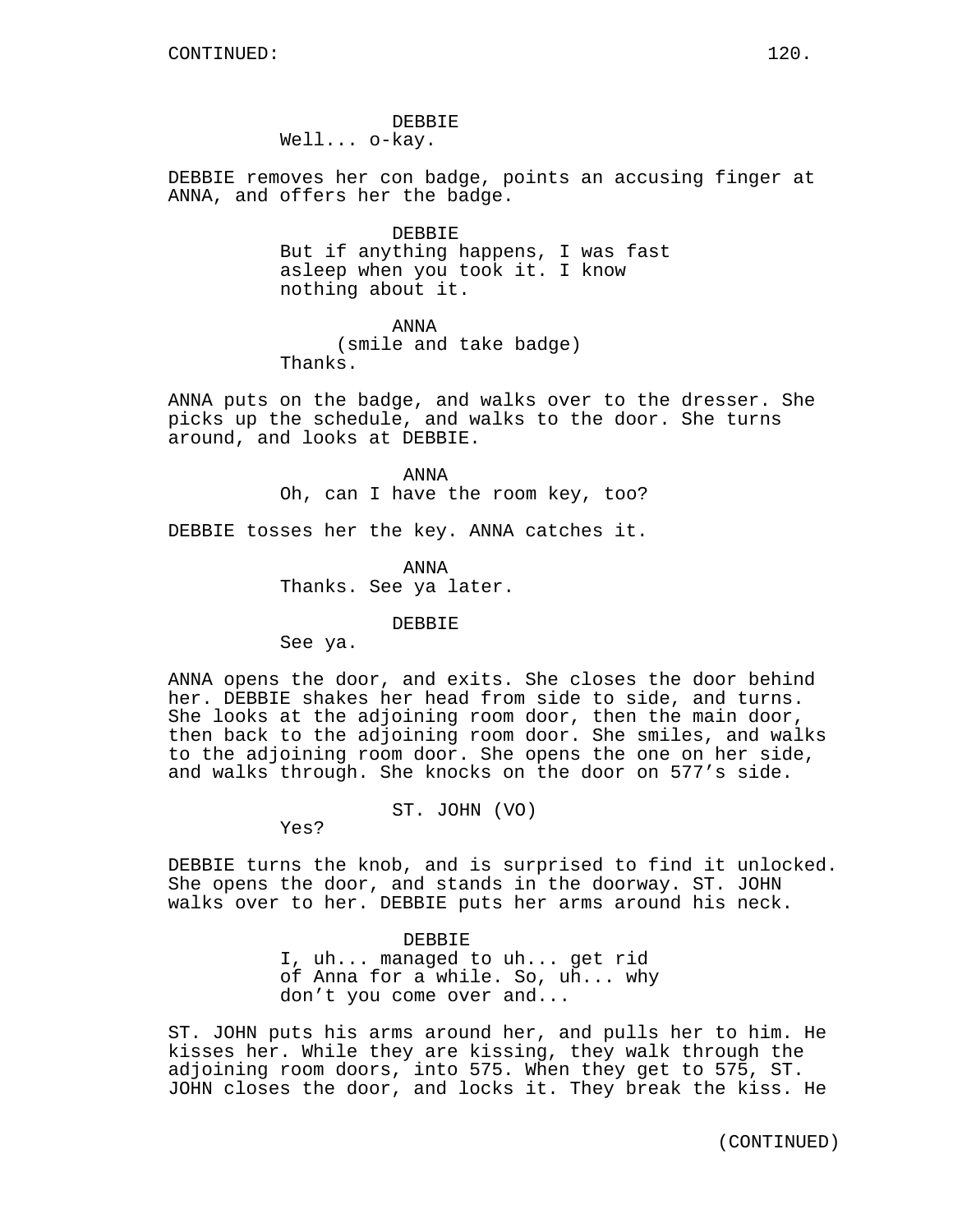nuzzles her neck, as she whispers in his ear. (NOTE: ST. JOHN is leaning against the door.)

> DEBBIE I've missed you.

ST. JOHN I've missed you too.

He kisses her again, passionately. They walk over to, and fall on to, the bed. He breaks the kiss, and looks at her. She smiles at him.

> DEBBIE Are you sure you're up for this?

ST. JOHN I could ask you the same thing.

DEBBIE I want you, Stj. I'm sorry I've been...

ST. JOHN Sh. I understand. And I'm glad your back.

She flashes him a smile. He and kisses her passionately. She pulls him close to her.

JUMP TO:

112 INT: CON SUITE - THIRD FLOOR - ROOM 310 (1:30AM) 112

ANNA enters the room. The room, is full of Starfleet personnel. (Uniforms: TOS, TNG, DS9, even the movies.) There are also various Doctor's, even some of his companions. In one corner there's a Blake's 7 group. (Group consists of: an AVON, and a BLAKE, who are actually getting along. Also, a VILA, CALLY, TARRANT, and a DAYNA.) In another corner, there is a JENNA, who is in a deep conversation, with a JANETTE, and a LACROIX. ANNA makes her way through the crowd, to the bar.

CONTINUE TO:

# 113 TIME FLIES 113

She gets a drink, then sits on a couch, and listens to all the conversations going on around her. She stays for a while, then exits. She walks to the elevators. She waits for an elevator. She enters the elevator, when it opens, and takes it to the lobby. ANNA, gets off the elevator, and

(CONTINUED)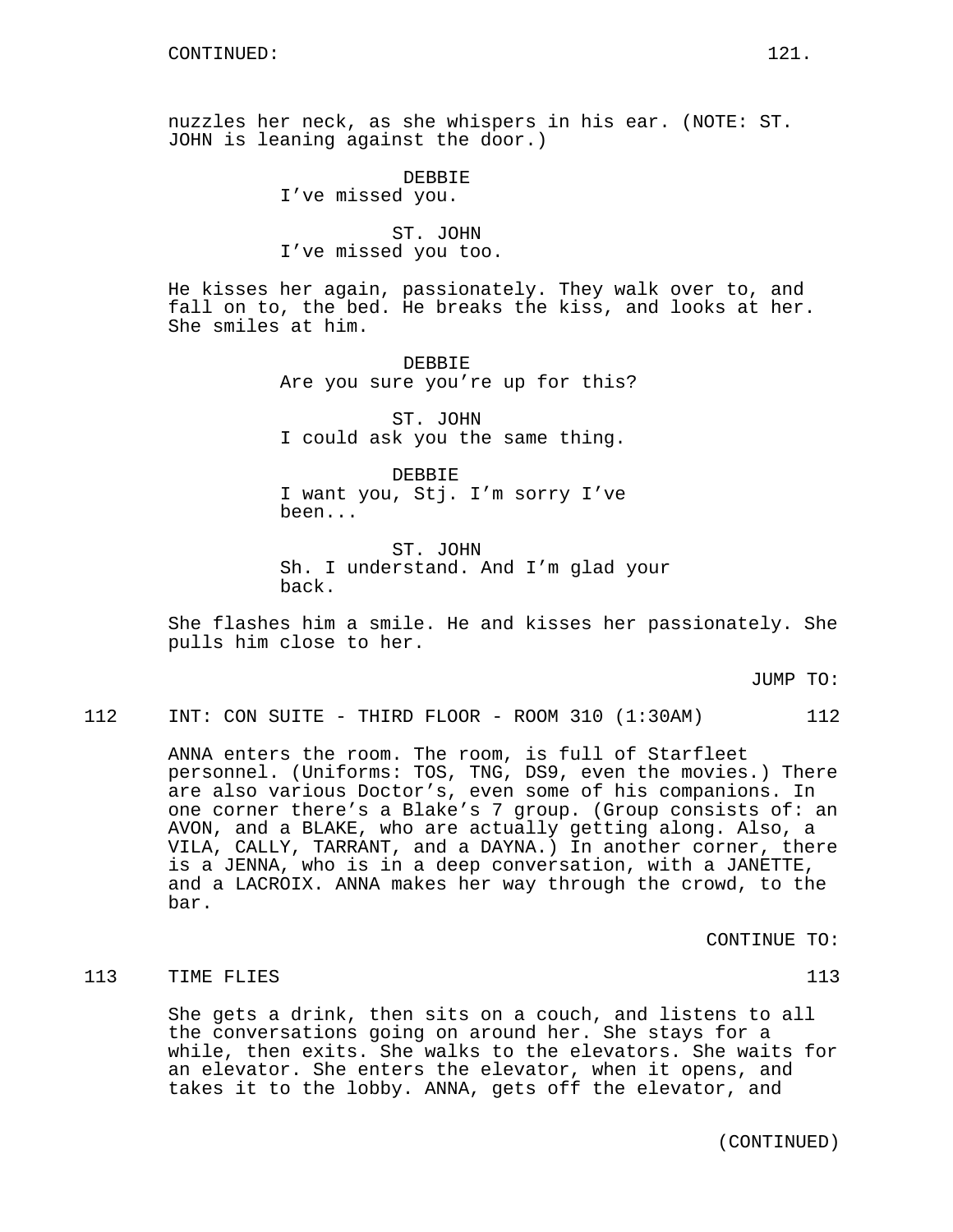makes her way to the Video Rooms. She passes the Dealer's Room. Which, of course, is closed. Then she passes the art room. She enters the art room, and looks around. Then, she exits, and heads to the Video Rooms. When she reaches the Video Rooms, she consults the schedule on the door.

### 114 TIME RESUMES (2:55AM) 114

She notices that VD-1 is showing an episode of QED which she hasn't seen. It starts at 3:00am. She checks her watch. It reads: 2:55am.

# ANNA

Five minutes.

She enters VD-1, and takes a seat.

JUMP TO:

115 INT: ROOM 575 (3:55AM) 115

ST. JOHN and DEBBIE, are lying in bed. Their clothes, are on the floor. DEBBIE is resting her head on his chest. He is running his fingers through her hair. DEBBIE raises her head, and looks at him.

### DEBBIE

I love you.

ST. JOHN I love you too.

He kisses her. They break the kiss after about 7 seconds.

DEBBIE I don't know how much longer Anna will be gone, so you better get going.

ST. JOHN gets up and dressed. Then he kisses DEBBIE good-night and opens the adjoining door. He notices that the door on his side, has been closed. Which means, that MIKE's back. ST. JOHN looks at her.

> ST. JOHN Mike's back.

DEBBIE You still have your room key?

ST. JOHN checks his pocket. It's there.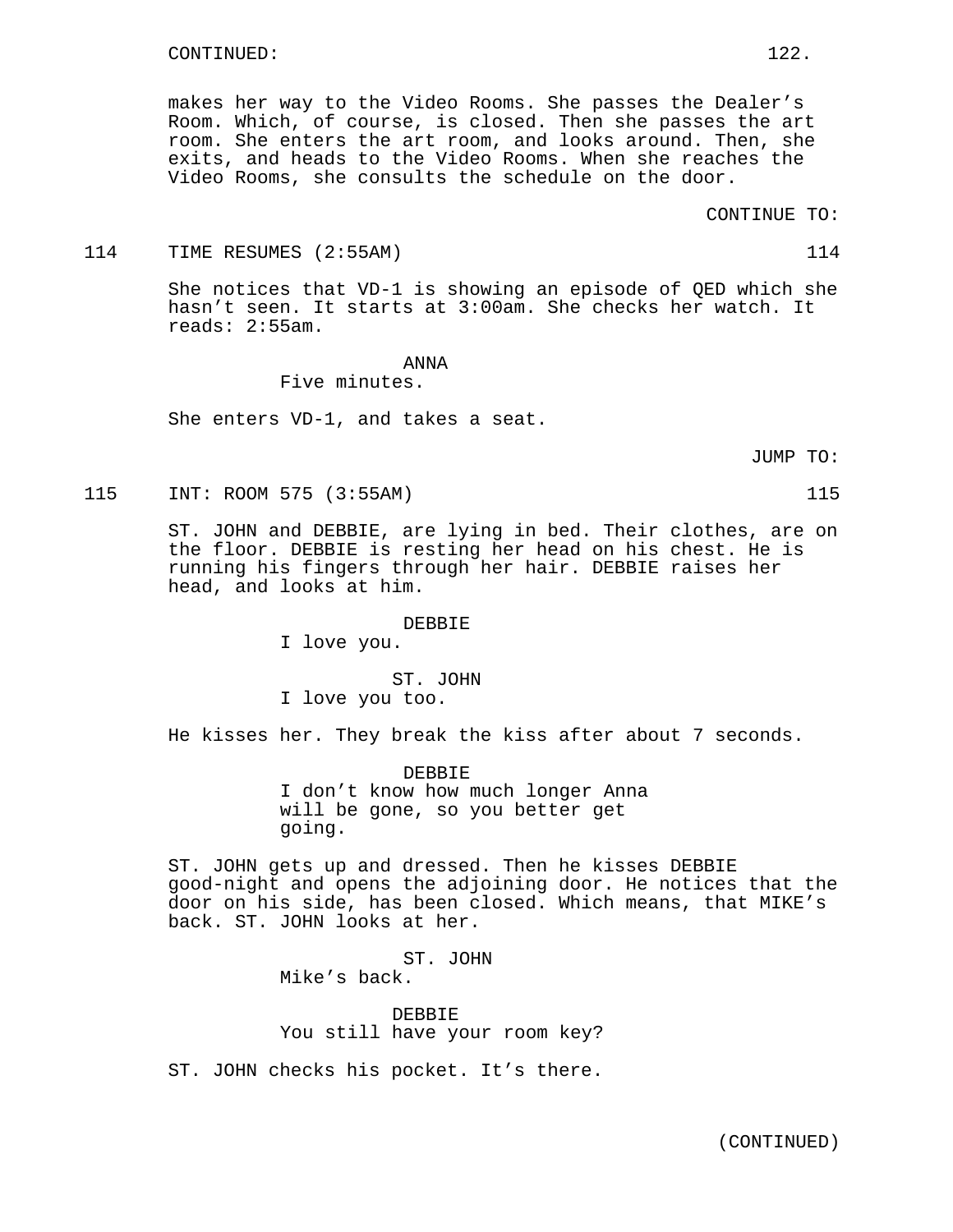ST. JOHN

Yeh.

DEBBIE Then go around. You can tell Mike that we, went for a walk.

ST. JOHN (smile) Good idea. As long as he didn't hear us, he'll...

DEBBIE

Stj!

ST. JOHN (kiss her again) Night.

DEBBIE See ya in the morning.

ST. JOHN walks to the door. He opens the door and exits. Then closes the door behind him.

JUMP TO:

### 116 INT: HOTEL - FIFTH FLOOR - HALLWAY (5:00AM) 116

ANNA exits the elevator and walks down the hall to 575. She takes the key out of her pocket, and opens the door.

CONTINUE TO:

# 117 INT: ROOM 575 117

ANNA enters and closes the door. She walks over to the dresser, puts the schedule, the room key, and DEBBIE's con badge, on it. She looks in the mirror and notices that the adjoining room door on their side, is wide open. She turns, and looks at it. She could have sworn that door was closed when she left. She raises her eyebrow, and looks over at DEBBIE, who is fast asleep. ANNA shakes her head back and forth, and gets ready for bed.

JUMP TO: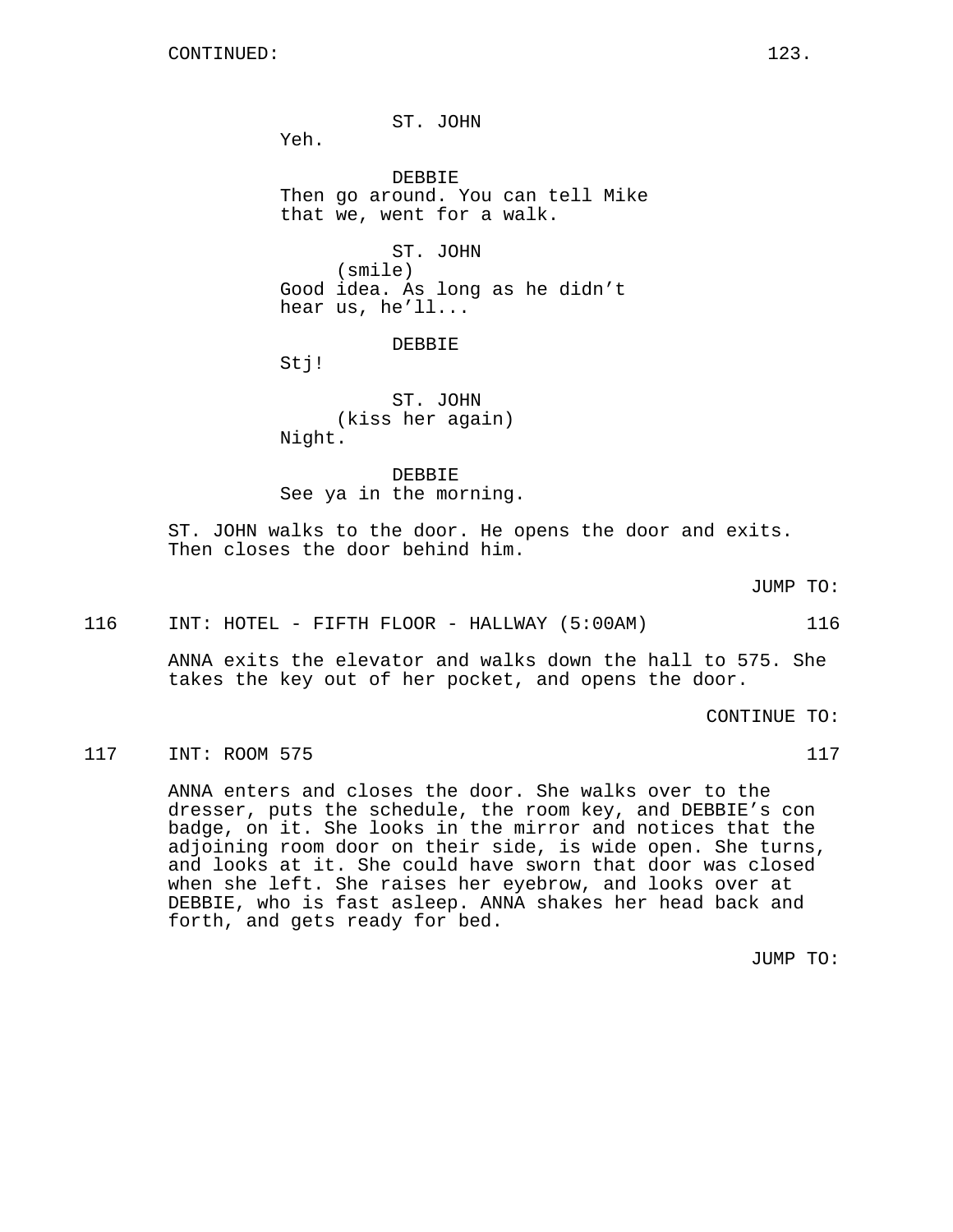# 118 INT: ROOM 575 (9:30AM) 118

ANNA wakes up. DEBBIE is dressed and brushing her hair.

ANNA I forgot to ask you last night. Did you manage to find any of those fanzines we were looking for?

DEBBIE Yeh. They're in the dresser. Bottom drawer.

ANNA gets out of bed, and goes over to the dresser. She opens the bottom drawer. There are big ones, small ones, TREK ones, KNIGHT ones, and even some BLAKE'S 7 and DOCTOR WHO ones. ANNA looks through them, and sees GOOD GUYS WEAR FANGS 1.

> ANNA You found it! I think I'll read this one today.

ANNA is about to take it out of the drawer. DEBBIE stops her.

> DEBBIE Ahhh. Sorry. You won't have time.

ANNA What? Why not? I'm not going anywhere.

DEBBIE No, but... we've arranged a surprise for you.

ANNA We? Who's we?

DEBBIE The guys and I.

ANNA What kind of surprise?

DEBBIE

(grin) If I told you that, it wouldn't be a surprise now would it?

ANNA closes the drawer and goes back to bed.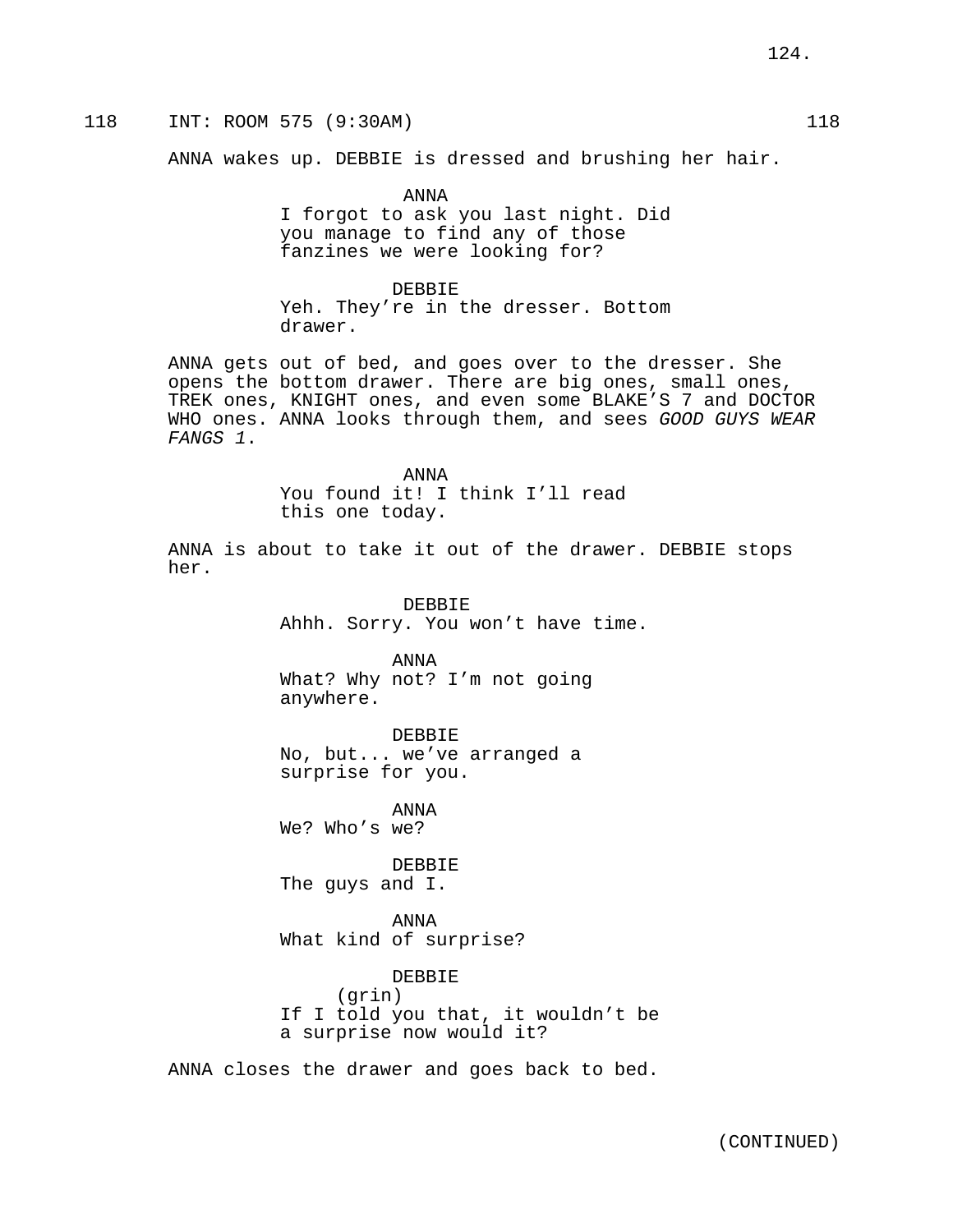ANNA No, but I'd feel better.

DEBBIE No way! The guys would have my head on a silver platter if I told you.

ANNA

How about a hint?

# DEBBIE

Uh-uh. But if I were you, I'd go have a shower and put on something nice.

ANNA Now you've really got me curious. Just one...

There is a knock on the adjoining room door.

DEBBIE

Come in.

ST. JOHN (enter) Ready?

DEBBIE Yep. Let's go. (Turn to Anna) Bye.

ANNA Fine! Leave. See ya.

CONTINUE TO:

119 INT: FIFTH FLOOR - HALLWAY 119

ST. JOHN and DEBBIE leave. MIKE is waiting for them in the hall. DEBBIE pulls the door closed behind her.

CUT TO:

120 INT: HOTEL LOBBY (9:55AM) 120

ST. JOHN, DEBBIE, and MIKE, exit the elevator.

MIKE What panel is first?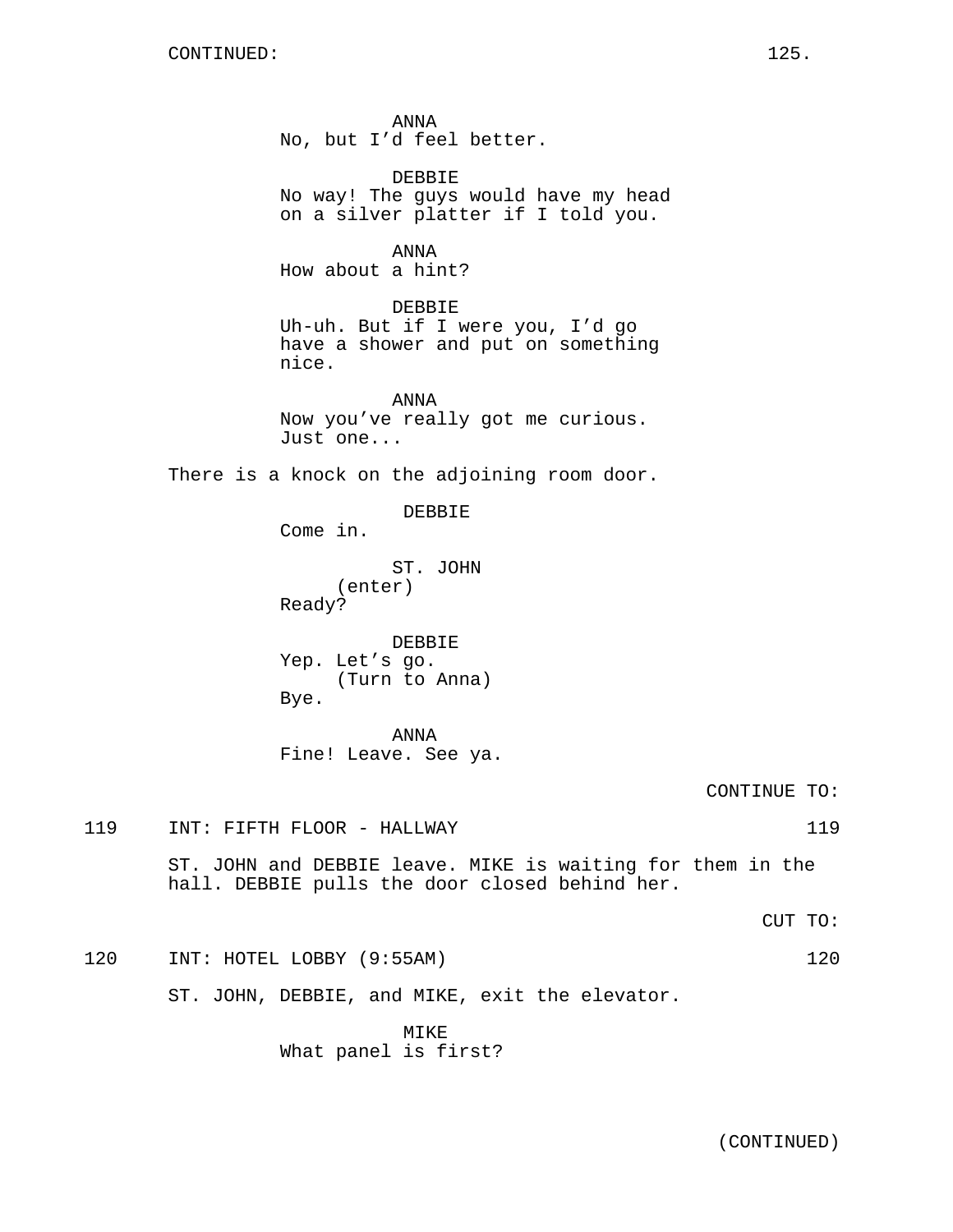DEBBIE "Sci-Fi TV: Then and Now", starts at 10:00. Followed by "Time in Television" at 11:00.

MTK<sub>F</sub>

Oh.

They head towards Holodeck 1.

JUMP TO:

121 INT: ROOM 575 (12:05AM) 121

ANNA is dressed. She is wearing a long blue jean skirt, a billowing white blouse, and a funky multi-colored vest. She is just finished her make-up when the door opens. DEBBIE enters. She looks at ANNA and closes the door.

### DEBBIE

Not bad.

ANNA

Gee, thanks.

DEBBIE No, really. You look fine.

ANNA Really? You're not just saying that?

DEBBIE

Really.

Knock on door.

### DEBBIE

Coming.

DEBBIE smiles, and walks over to the door. She opens it. It's PAUL "Avon" DARROW. ANNA can't believe her eyes. PAUL gives DEBBIE a hug, and a peck on the cheek.

> DEBBIE Hi Paul. Come on in.

PAUL (entering) Thanks Deb.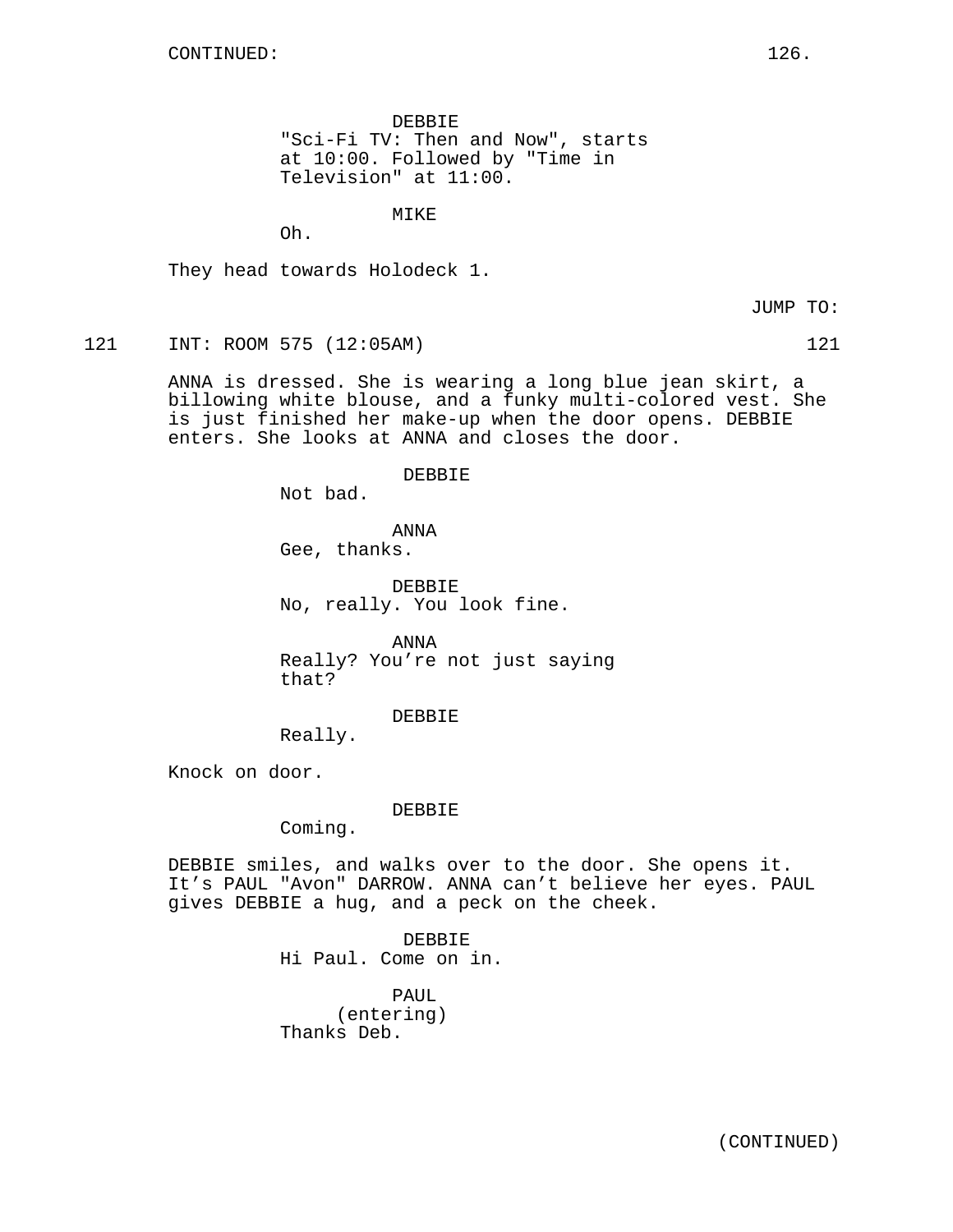DEBBIE (turn to Anna) Well, here's part of your surprise. Gotta fly. The guys are waiting. See ya.

DEBBIE exits, closing the door behind her. ANNA tries to get a hold of herself, pull herself together.

> ANNA Please, grab a chair, and sit down.

PAUL (smile) Thanks.

PAUL sits.

ANNA Can, I get you something to drink?

PAUL smiles that killer "Avon" smile of his.

PAUL Sure. Would you happen to have a beer?

ANNA Ah. I'll check.

ANNA walks over to and checks the courtesy bar.

ANNA Is a Coors, okay?

PAUL Coors is fine. Thanks.

ANNA brings him over a can of Coors, and a glass. She still can't believe she's face-to-face with PAUL "Avon" DARROW.

#### PAUL

You know, your friend Deb is, very persistent.

ANNA hands him his can and his glass. And sits on the edge of the bed.

PAUL

Thanks.

PAUL opens the can and pours it into a glass.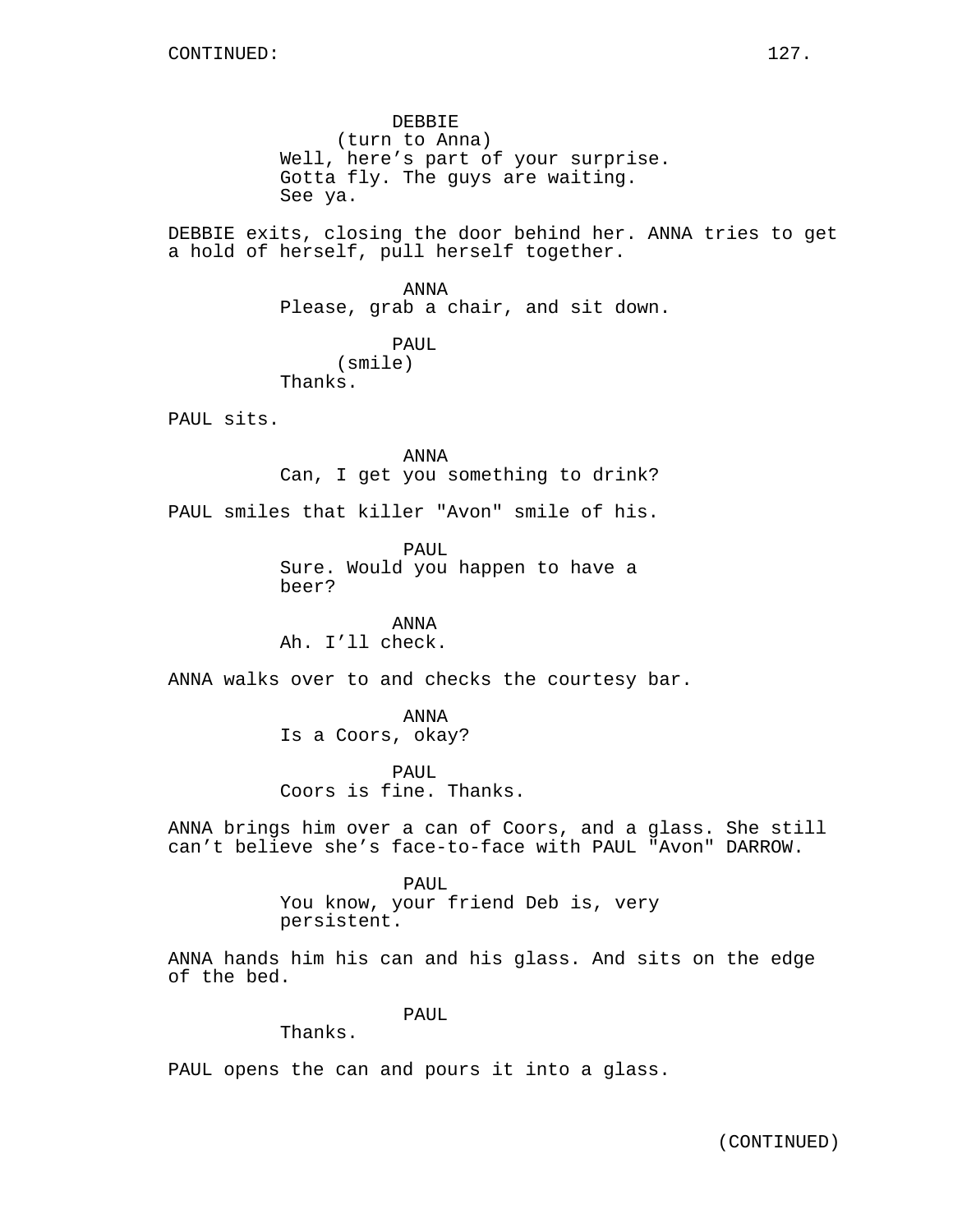PAUL

Her and her boyfriend St. John, managed to find my room. I still don't know how they did that. But I suppose it has something to do with St. John's government contacts.

(take a drink from glass) Anyway, they told me how you came all the way to the convention, then couldn't attend. They told me how much you loved Blake's 7, and well, after such an appeal, how could I refuse? (smile)

I just couldn't let one of my fans walk away disappointed now could I?

PAUL flashes her another smile.

ANNA Thanks for coming. I...

Knock on door.

ANNA I wonder who that could be? (to Paul) Excuse me for a moment. (rise) Coming.

ANNA walks to the door, and opens it. She freezes when she sees who it is. It's MICHAEL "Vila" KEATING. MICHAEL is rubbing his hands together, as if they are cold.

> MICHAEL Is this where the party is?

MICHAEL sees PAUL, and enters.

MICHAEL

Hi Paul.

ANNA closes the door. MICHAEL turns to ANNA.

MICHAEL Sorry I'm late. I forgot the room number.

MICHAEL sees PAUL's can on counter.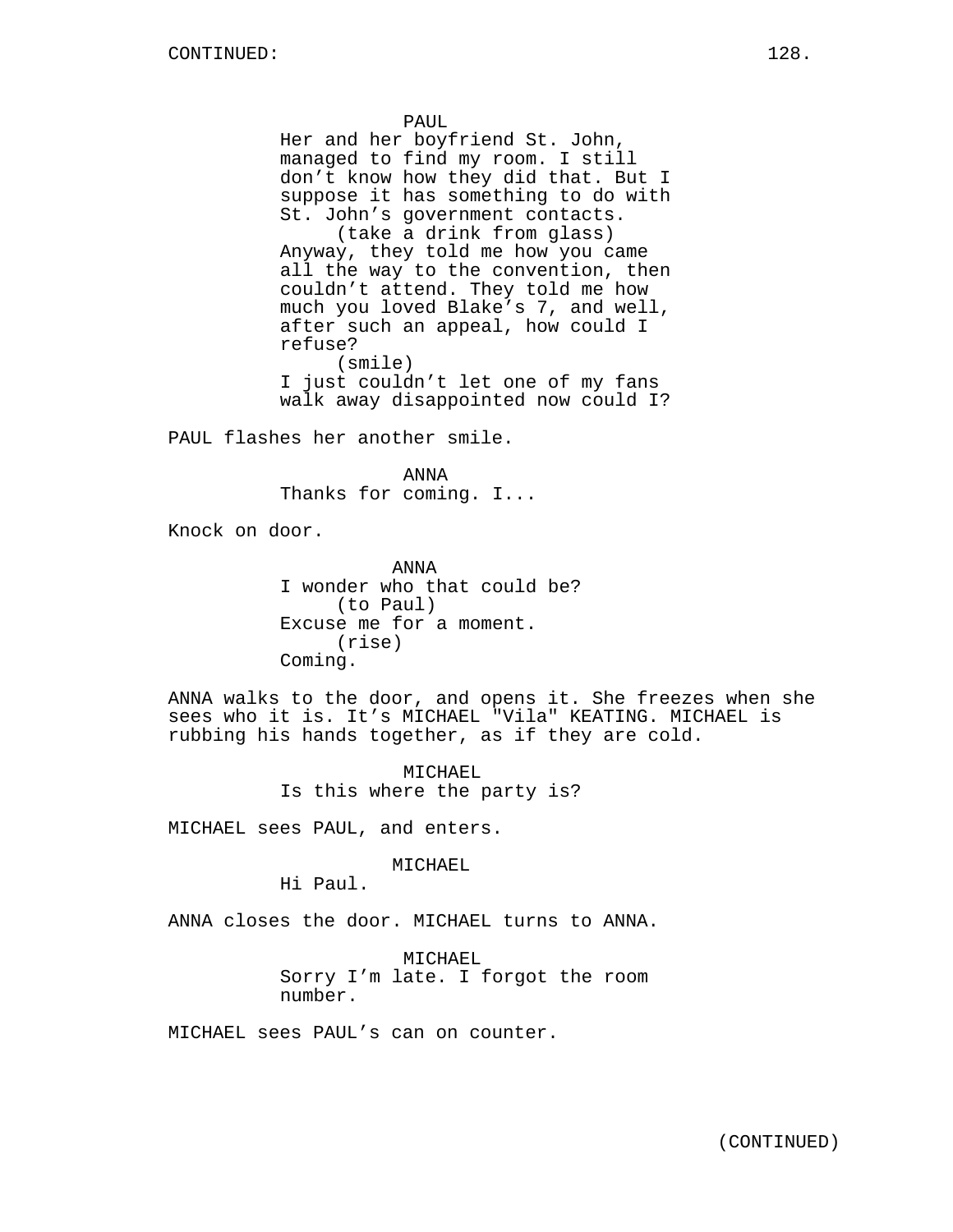MICHAEL Say, is there anymore where that came from? I'm feeling rather thirsty.

ANNA pulls herself together.

ANNA Yeh, sure. I'll get you one.

MICHAEL

Thanks.

CONTINUE TO:

122 TIME FLIES 22

MICHAEL pulls up a chair and sits beside PAUL. ANNA brings MICHAEL a can and a glass. MICHAEL pours his drink into his glass. ANNA is again sitting on the edge of the bed. PAUL and MICHAEL tell ANNA stories about their time on BLAKE'S 7. Blown lines, missed cues, props falling apart, everything. They even slip in and out of their characters. They answer all her questions. She gets them to autograph her BLAKE'S 7 zines. Then they goof around with the camera.

CONTINUE TO:

123 TIME RESUMES 123 23

PAUL (AVON) Out of my way, idiot! She wants to take my picture!

MICHAEL (VILA) But she wants mine too. (look to Anna) Don't you?

ANNA laughs and starts snapping photos.

CONTINUE TO:

124 TIME FLIES 124

Some shots are serious ones. Some have them goofing around. And some are just down right silly. MICHAEL takes some pictures of her and PAUL, and PAUL takes some pictures of her and MICHAEL. The three of them, are having a great time.

CONTINUE TO: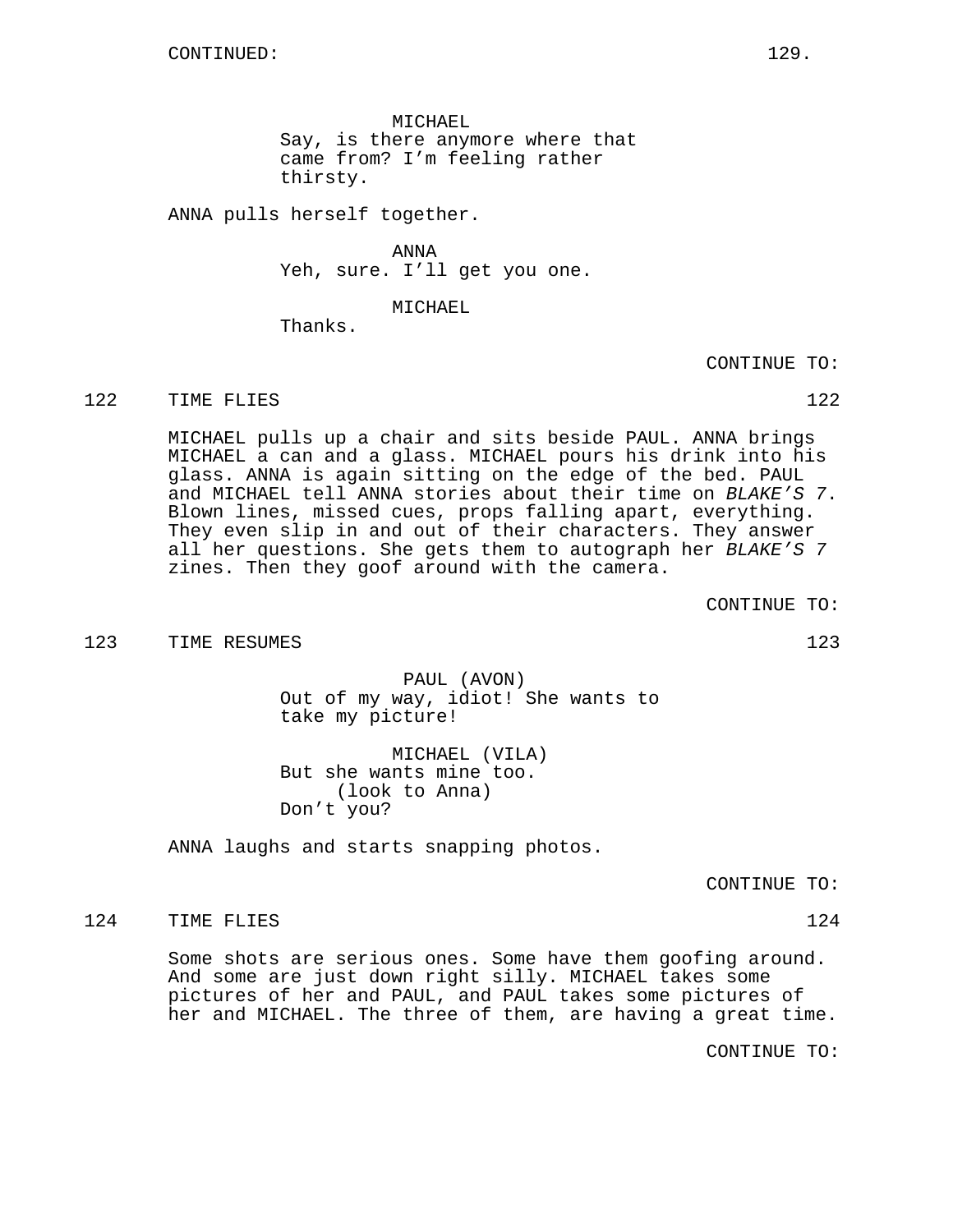125 TIME RESUMES (2:15PM) 125 MICHAEL's watch is beeping. ANNA What's that? MICHAEL (turning it off) Alarm. Looks like we've got to go. We have a panel in 15 minutes. PAUL Duty calls. It was nice meeting you Anna. MICHAEL Yeh. Can't believe it's 2:15 already. ANNA Thanks guys. I really had fun. PAUL So did we. MICHAEL Say bye to Deb and St. John for me. PAUL Yeh, me too. ANNA Will do. PAUL / MICHAEL Bye. ANNA Bye. PAUL and MICHAEL let themselves out. ANNA goes over to the

dresser, and puts the BLAKE'S 7 zine back in. She sees GOOD GUYS on the top, and is about to take it out when, there is a knock on the door.

> ANNA (knock at door) Coming.

ANNA goes to the door and opens it. It's MIKE. He is holding a single red rose in his hand. He offers it to her.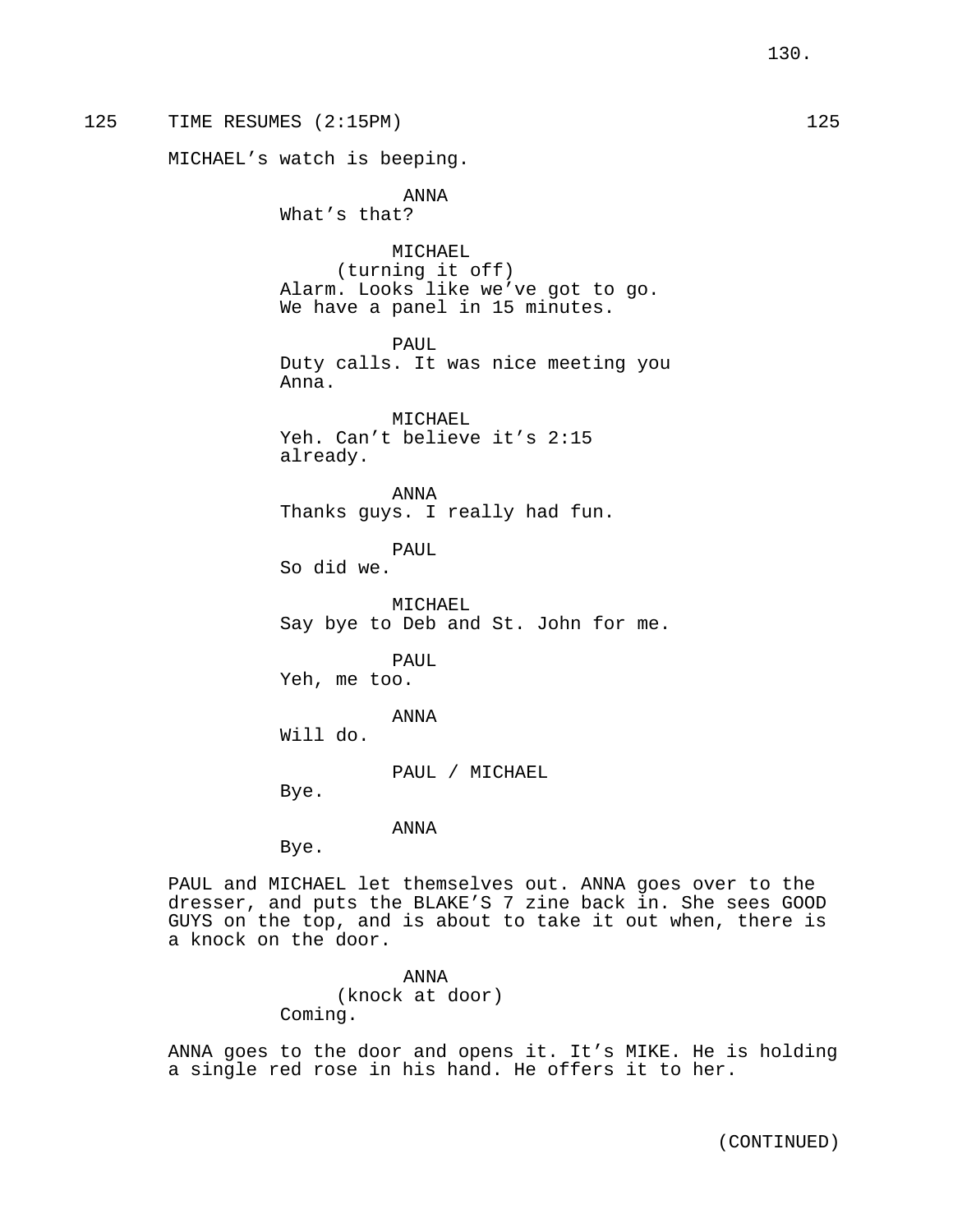MIKE Here. This is for you.

ANNA (take it) Thanks. (kiss him on cheek) Come on in.

MIKE enters and closes the door. ANNA finds a glass, and fills it with water. Then she places the rose in a glass and puts the glass on the dresser. She walks over to MIKE. MIKE kisses her. There is a knock on the door. They break the kiss.

### ANNA

Now what?

ANNA walks to the door. MIKE smiles and sits down. ANNA, is about to tell whoever it is, to GO AWAY! She opens the door. She opens her mouth to say something, but nothing comes out. It's PETER DAVISON.

> MIKE Come on in Peter.

> > PETER

Thanks Mike.

PETER enters and goes over to MIKE. ANNA pulls herself together and closes the door.

> ANNA Can I... uh... get you something to drink?

PETER nods a yes. ANNA goes to the bar.

MIKE Here, have a seat.

# PETER

Thanks.

PETER sits in a chair. ANNA returns and hands PETER a can, and a glass. PETER flashes her a smile.

PETER

Thank-you

ANNA (smile back) You're welcome.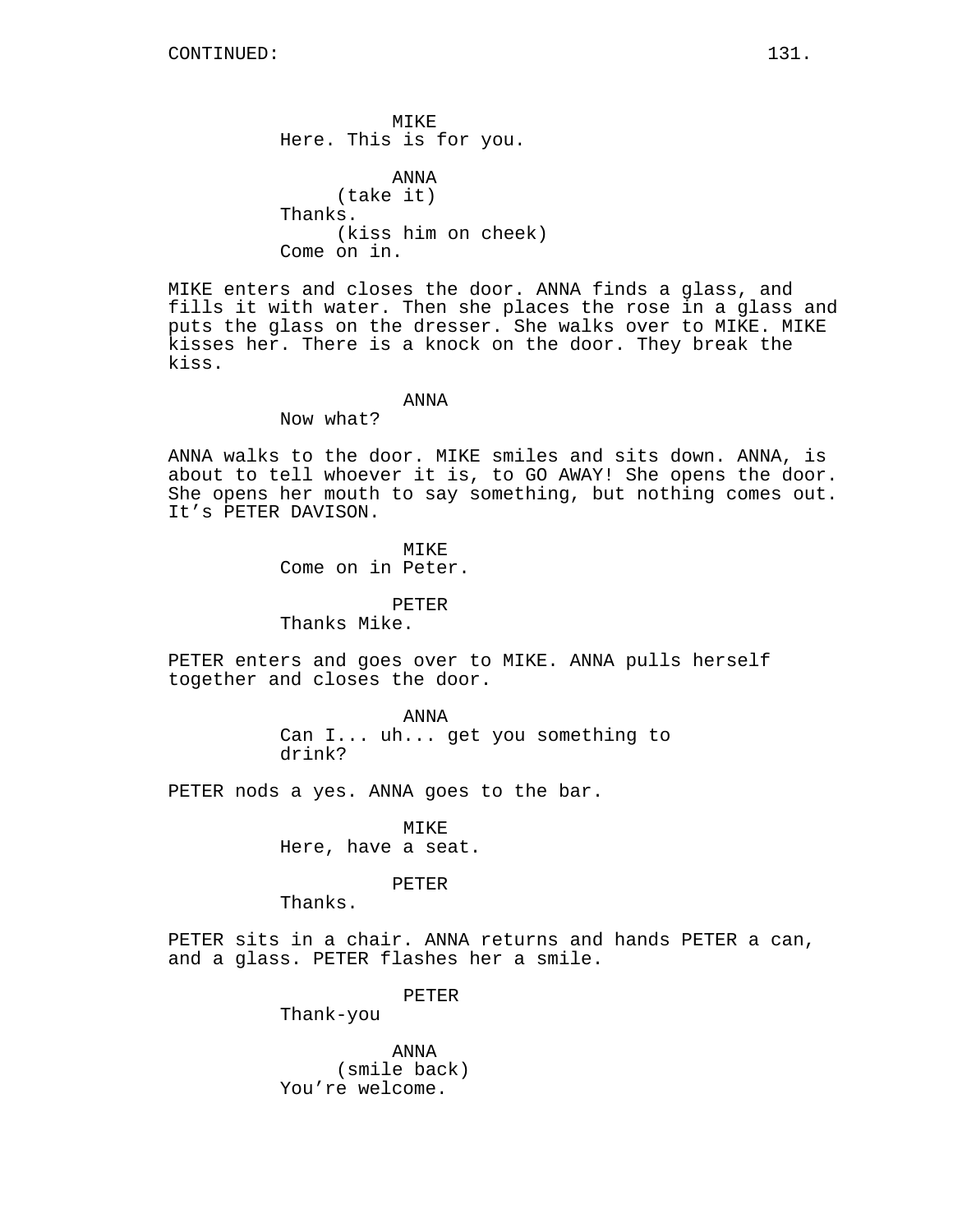CONTINUE TO:

### 126 TIME FLIES 126

ANNA sits on the edge of the bed. PETER tells ANNA and MIKE stories about his time on DOCTOR WHO. Blown lines, missed cues, props falling apart, everything. He answers all their questions. Somewhere during the conversation, MIKE gets up to get PETER another drink. When he returns, he sits beside ANNA, on the edge of the bed, and protectively puts his arm around her.

CONTINUE TO:

127 TIME RESUMES (6:15PM) 127

PETER's watch is beeping.

ANNA Don't tell me. You have to go.

PETER 'Fraid so. I've got a panel at 6:30, and that's in 15 minutes.

ANNA Oh well. All good things must come to an end.

PETER That's what they say. (rise) Well, it was nice meeting you.

ANNA Believe me, the pleasure was mine.

ANNA is about to get up.

PETER It's okay. I'll let myself out. Bye.

MIKE / ANNA

Bye.

PETER exits. ANNA turns to MIKE, and raises her eyebrow at him.

> ANNA What was that all about?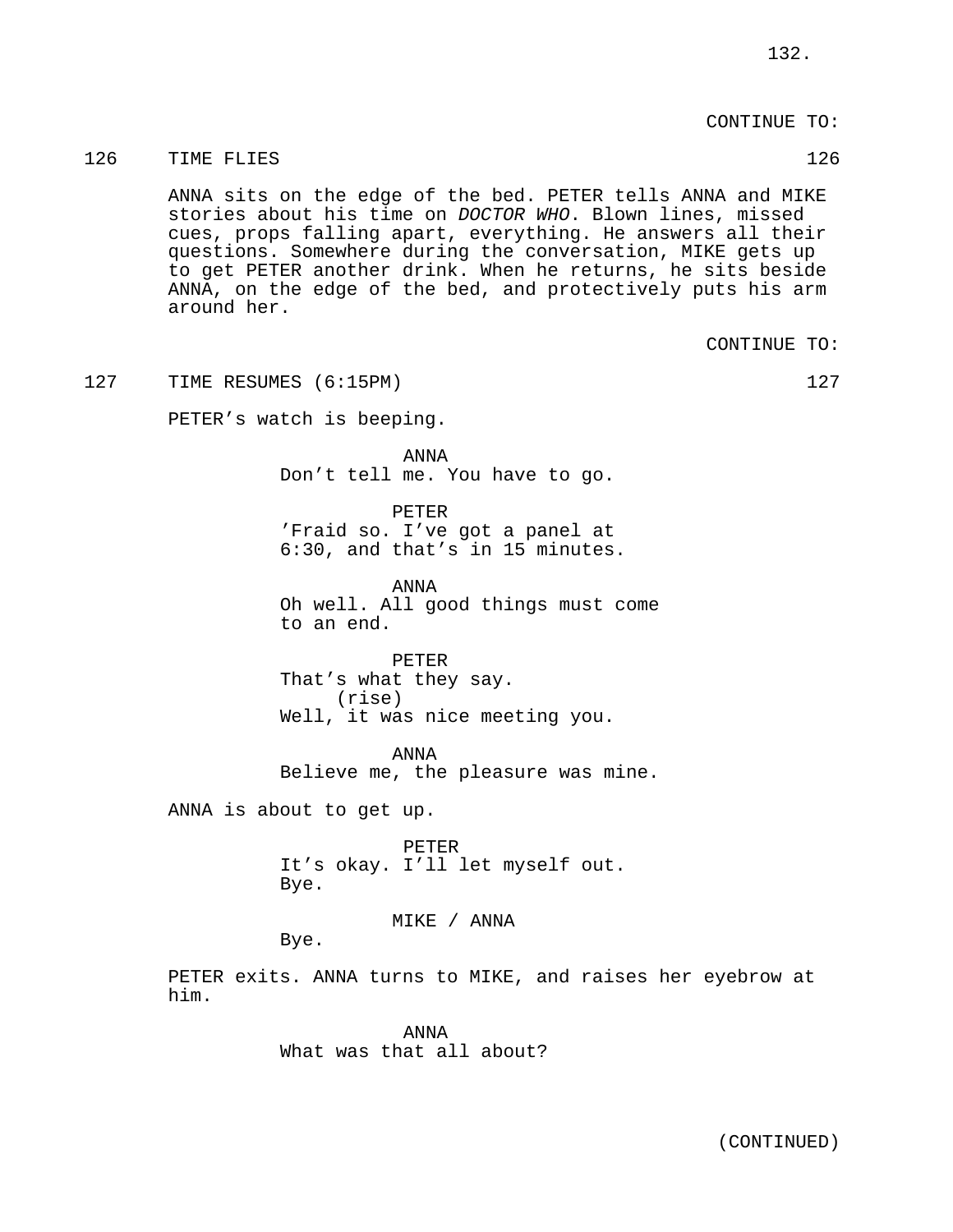MIKE What was what all about?

ANNA rises from the bed, and crosses her arms. She stares at him.

> ANNA Don't you play the innocent with me, Michael Rivers.

MIKE holds up his arms in an "I surrender" gesture, and rises from the bed.

> MIKE Okay, okay. Promise you won't get angry?

ANNA (raise eyebrow)(think) Promise.

MIKE puts his hands on her shoulders, and looks at her.

MIKE It's just, I heard that he was separated or divorced or something. And, I know how much you love Doctor Who, and I...

ANNA (look him in the eye) You're jealous.

MIKE

No, I...

ANNA Your jealous. Of the Doctor. Really, Mike?

MIKE

I...

ANNA You're not going to get rid of me that easily.

MIKE raise an eyebrow in confusion. ANNA kisses him. The door opens. It's DEBBIE. She sees them kissing and stops in the doorway.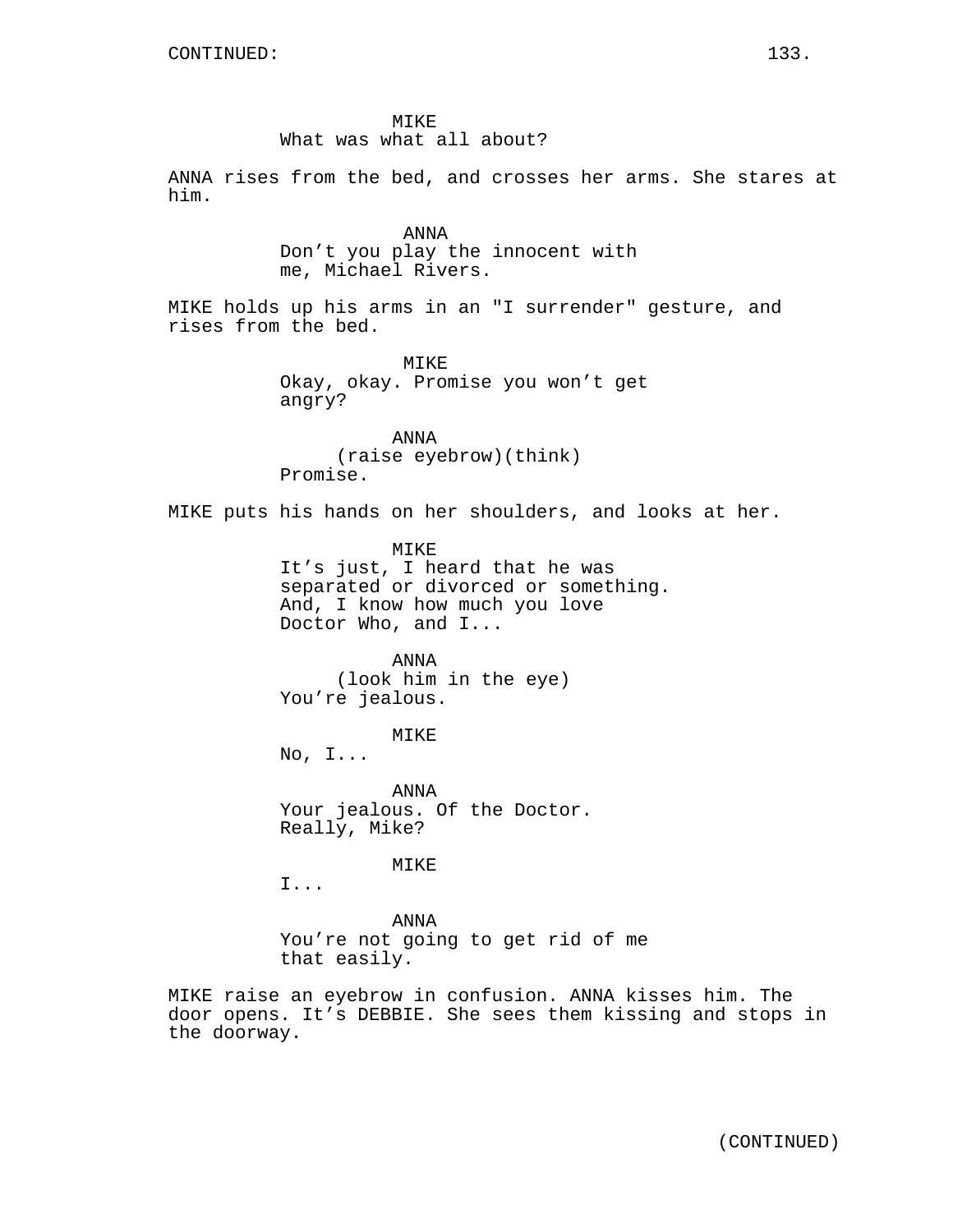DEBBIE

Oops. Sorry.

They break the kiss.

ANNA Great timing Debbie.

DEBBIE I said I was sorry. How was I supposed to know...

ANNA What did you want?

DEBBIE St. John and I were wondering if you wanted to join us for dinner?

MIKE and ANNA exchange a look. MIKE looks at DEBBIE.

MIKE Sure Deb. When and where?

DEBBIE Next door. At say... (consult watch) ...6:30?

ANNA Okay. 6:30. See ya then. Bye.

DEBBIE

See ya.

DEBBIE closes the door and looks at MIKE.

DEBBIE

Bye Mike.

# MIKE

Bye Deb.

# ANNA

Now, where were we?

MIKE flashes her a smile, and kisses her.

JUMP TO: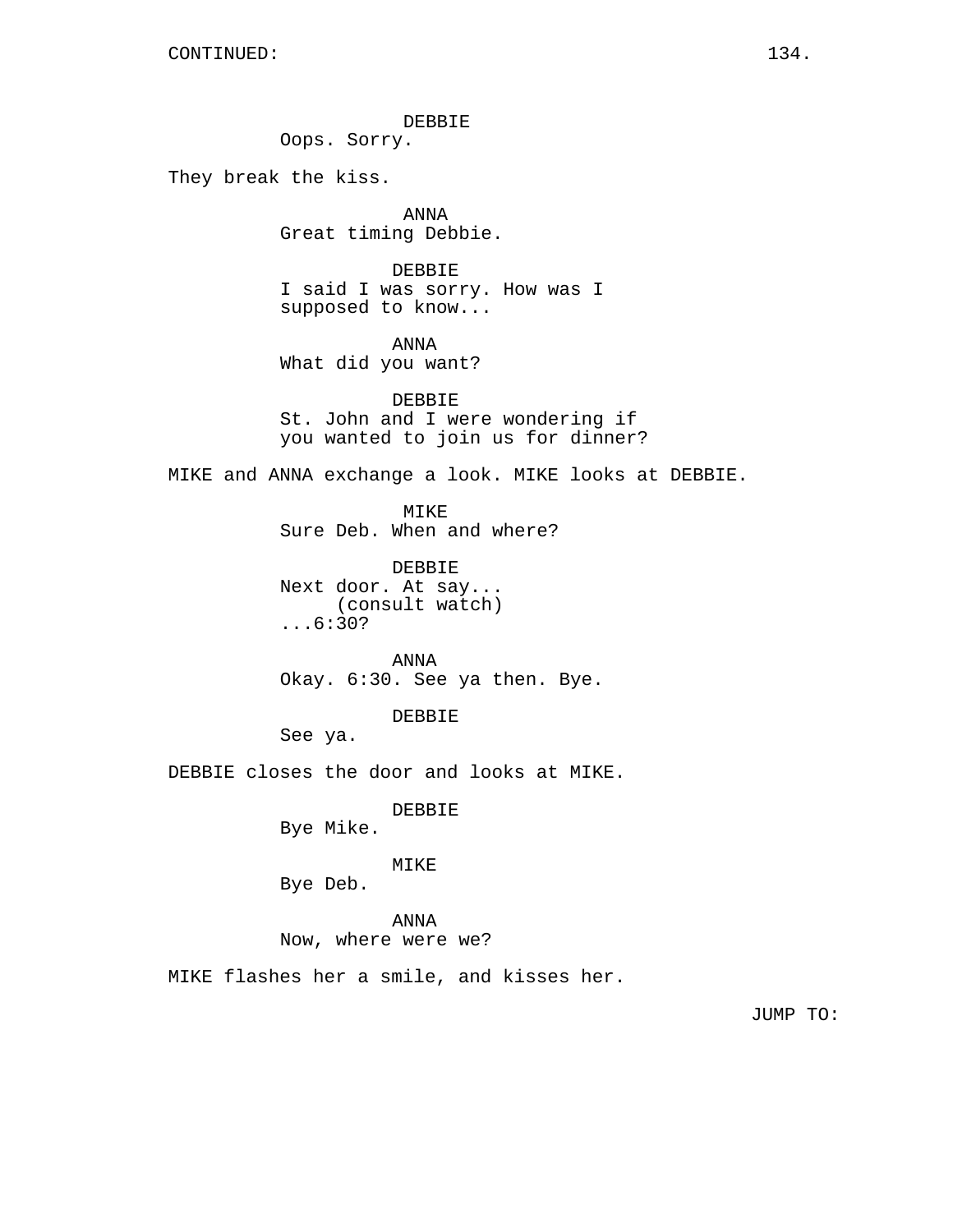ST. JOHN, DEBBIE, MIKE, and ANNA, are all sitting around the table. They have finished dinner, and dessert. ST. JOHN, DEBBIE, and MIKE, have just finished telling ANNA what they've seen and done at the convention.

### ANNA

Sounds like you guys are having fun.

ST. JOHN

We are.

MIKE I never knew these conventions could be so much fun.

ANNA I thought Jo and Jason would have been here?

ST. JOHN They... had other plans.

ANNA

Oh.

DEBBIE (turn to St. John) It's a lovely night out. Why don't we... (rise) ...go for a walk.

ST. JOHN Sounds like a great idea. (rise)(look at Mike) You guys want to come?

MIKE

Sure.

ANNA I could use the fresh air.

MIKE and ANNA rise.

ST. JOHN

Let's go then.

They all exit the room.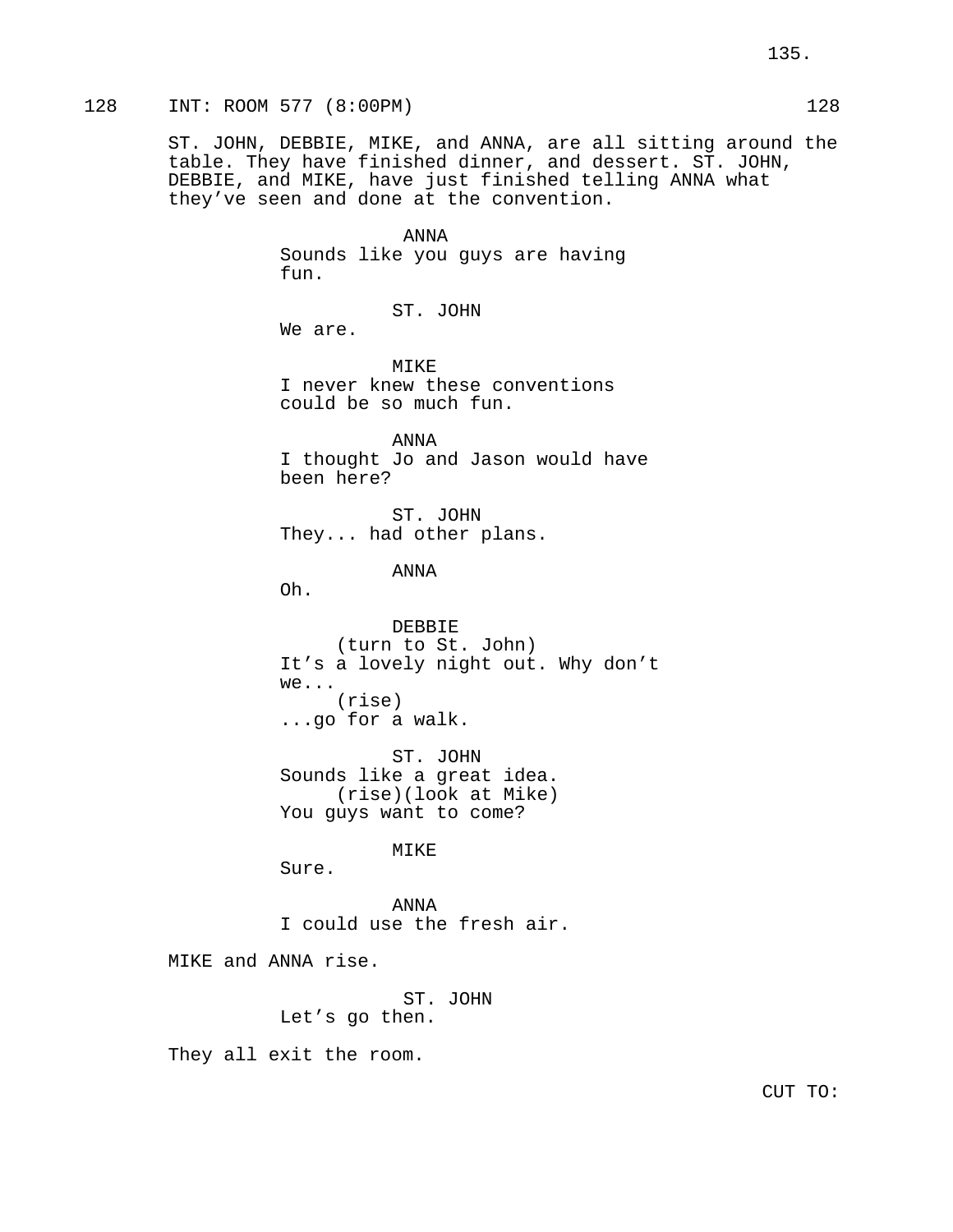# 129 INT: HOTEL LOBBY (11:30PM) 129

ST. JOHN and DEBBIE enter the hotel in each others arms. MIKE and ANNA follow them in, holding hands. The four of them have a severe case of the giggles, and can't stop.

### DEBBIE

Sh... quiet.

They stop laughing. They walk over to the elevator, trying not to start up again. They don't succeed. Something keeps setting them off.

CUT TO:

# 130 INT: FIFTH FLOOR - HALLWAY 130

ST. JOHN, DEBBIE, MIKE, and ANNA, exit the elevator. They have succeeded in composing themselves. They walk to Room 575, and stop in front of its door. ST. JOHN kisses DEBBIE good-night. MIKE kisses ANNA goodnight. MIKE and ANNA break their kiss first.

### MIKE

Night.

### ANNA

Night.

DEBBIE has her arms around ST. JOHN's neck, and the key in her hand. ANNA, takes the key out of her hand, and opens the door. ANNA enters, and leaves the door open. MIKE enters room 577. After 5-6 seconds, ST. JOHN and DEBBIE break their kiss.

### ST. JOHN

Night.

### DEBBIE

Night.

ST. JOHN smiles at DEBBIE, and walks off to room 577. DEBBIE stands against the wall, till ST. JOHN gets there. ST. JOHN turns and blows her a kiss. She catches it, and throws him back one. They enter their room, closing the doors behind them.

CONTINUE TO: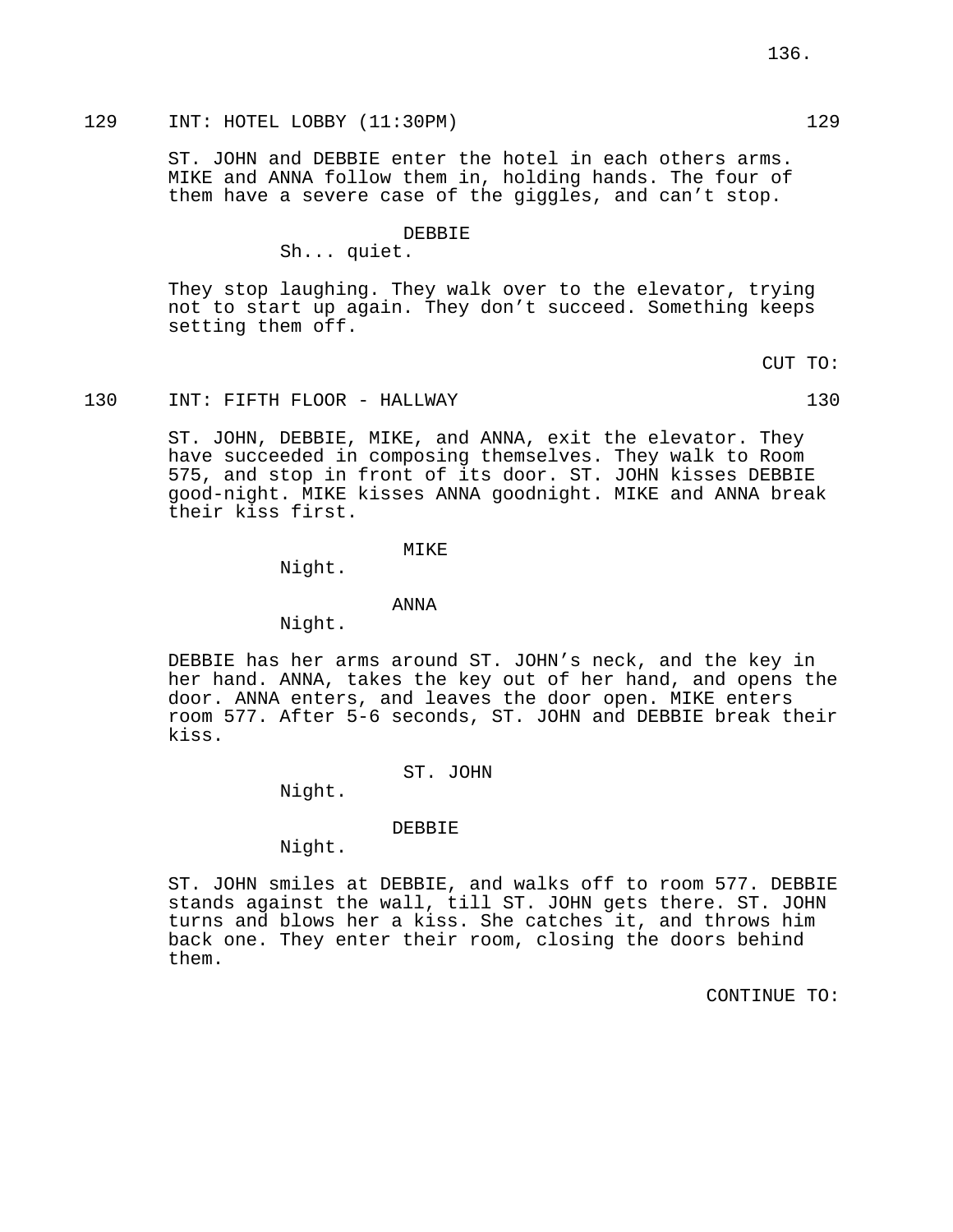ANNA comes out of the bathroom ready for bed. She goes over to, and lies down on her bed. DEBBIE is sitting on the edge of hers. She wonders what is really going on with MIKE and ANNA. She wonders if MIKE has changed his mind and is actively pursuing something. She looks at ANNA.

> DEBBIE Okay, out with it.

ANNA Out with what?

DEBBIE I thought you didn't want to chance a relationship with Mike. What happened to change your mind?

ANNA stares at ceiling with a dreamy look on face.

ANNA

He kissed me.

DEBBIE gets an "oh brother" look on her face. ANNA decides to tell DEBBIE the whole story. Everything that happened Thursday night, or was it Friday morning? ANNA sits up on the bed, and takes a deep breath.

> ANNA It all started...

> > CUT TO:

132 INT: ROOM 577 132

MIKE is lying in his bed. ST. JOHN is lying on his bed. ST. JOHN turns over, on to his side. ST. JOHN looks at MIKE.

> ST. JOHN Okay, Mike. What's going on?

> > MIKE

With what?

ST. JOHN You and Anna. I thought you agreed not to make a move on her.

MIKE

Well, I...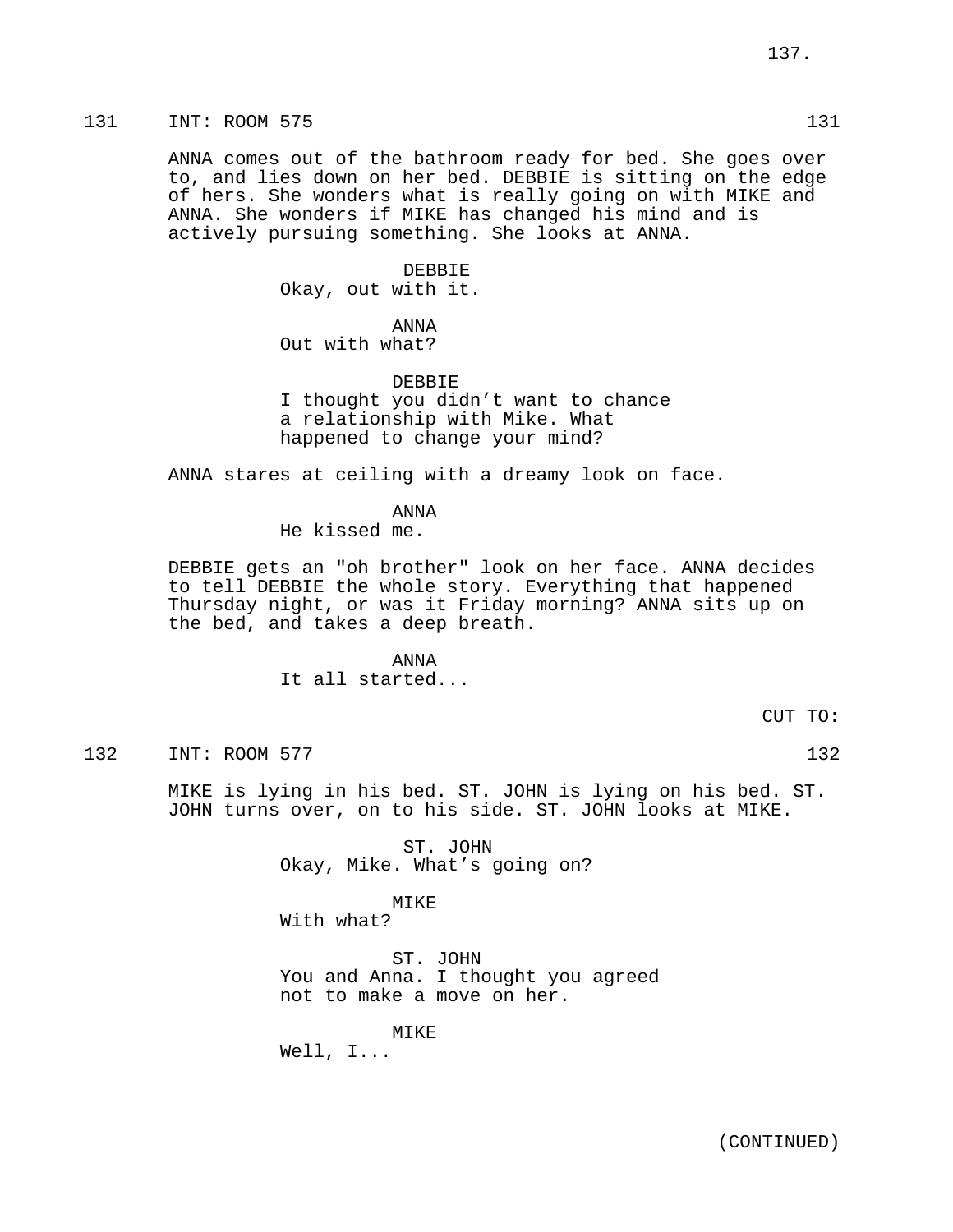MIKE falls silent. ST. JOHN waits for him to finish his sentence. After a few moments, ST. JOHN prompts him to continue.

> ST. JOHN You what, Mike?

MIKE I... It... it just sort of happened. I wasn't planning it.

ST. JOHN Maybe you should start at the beginning.

#### MIKE

Okay.

MIKE rolls on his side so that he is looking at ST. JOHN.

MTKF. It all started when we went after Malduke...

CUT TO:

# **MONDAY NOVEMBER 22nd 1993**

133 INT: ROOM 575 (12:30AM) 133

ANNA is sitting up on her bed. DEBBIE is sitting on her bed. ANNA has just finished telling DEBBIE everything that happened. There is a momentary silence, as ANNA lets DEBBIE absorb the information

> ANNA Why did you tell St. John that I liked Mike? You weren't supposed to tell anyone. Especially St. John.

> > DEBBIE

I didn't want you to get hurt. (lie down on bed) I know how Mike is. I've seen him go through a lot of women since I've been dating St. John. I was afraid, that... that you would take his innocent flirting too seriously. So, I asked Stj to have a little chat with Mike.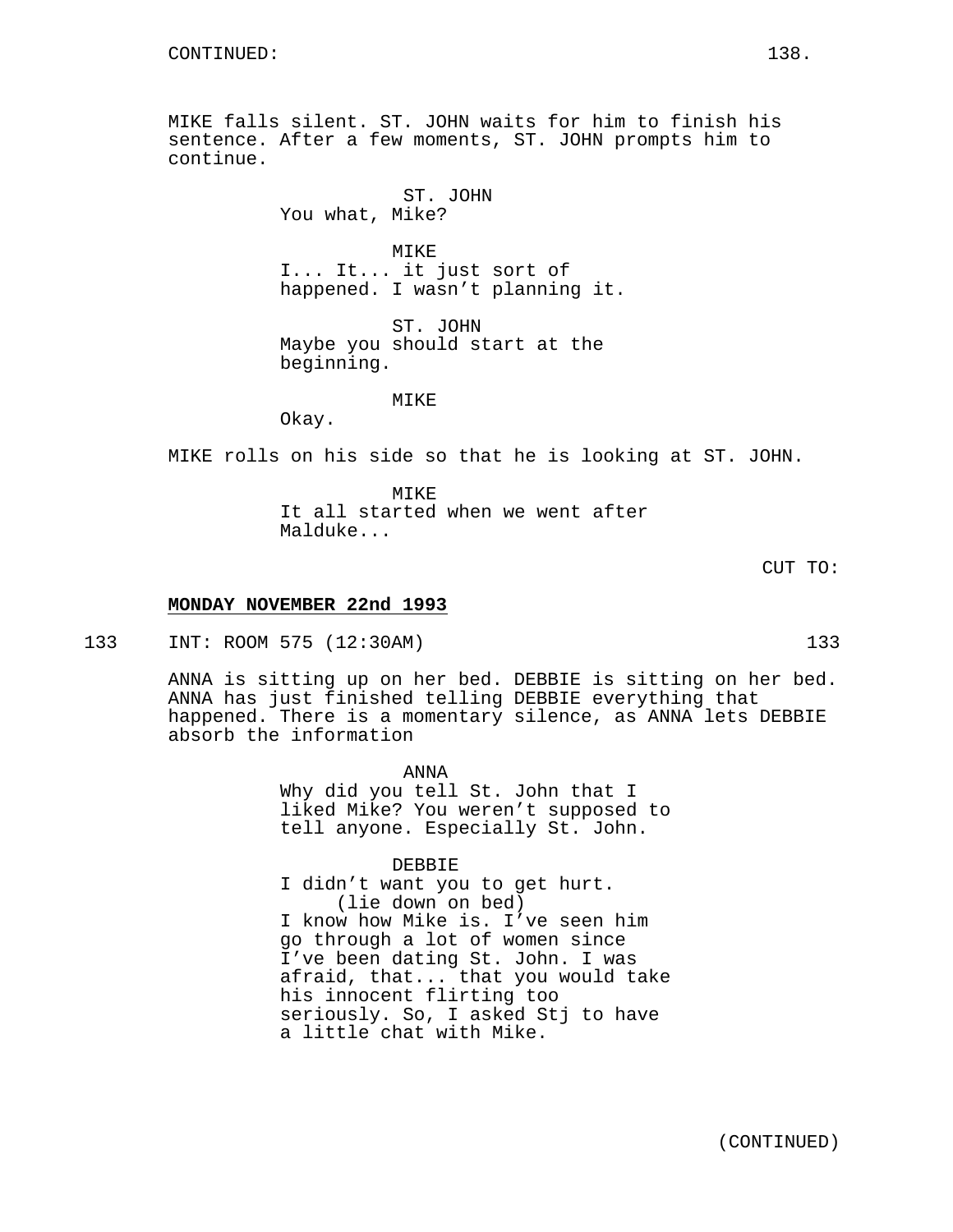ANNA

(fall back onto bed) Oh, great. Wonderful. Excuse me, I think I'll just go and die of embarrassment now.

### DEBBIE

Anna! I told St. John last December! Mike's known how you've felt for some time now. And... (think of something)

Wait, how did you know I told St. John? Did Mike tell you, that they...

### ANNA

No. Mike didn't have to tell me. I've seen the little looks that you and St. John exchange, and then how you'd both look at Mike. I don't have to be a rocket scientist, or hold a degree in time travel, to figure out that you told them.

DEBBIE

I'm sorry, really. I was just looking out for you. I don't want to see either of you get hurt.

ANNA

Okay. Just promise me, that if I tell you something in confidence, that you'll keep it to yourself? That includes not telling St. John. And, in return, I won't tell Mike, or anyone else for that matter, anything you tell me, that you don't want on the 6:00 news. Deal?

### DEBBIE

(smile)

Deal.

DEBBIE grabs her FOREVER KNIGHT night shirt, and goes to the bathroom to change. ANNA watches her, and when the bathroom door closes, ANNA gets under her cover, and stares at the ceiling. She thinks to herself.

> ANNA (VO) I wonder if I should bring it up? It's probably nothing. I mean Debbie has a solid relationship with St. John. Doesn't she? I don't (MORE)

(CONTINUED)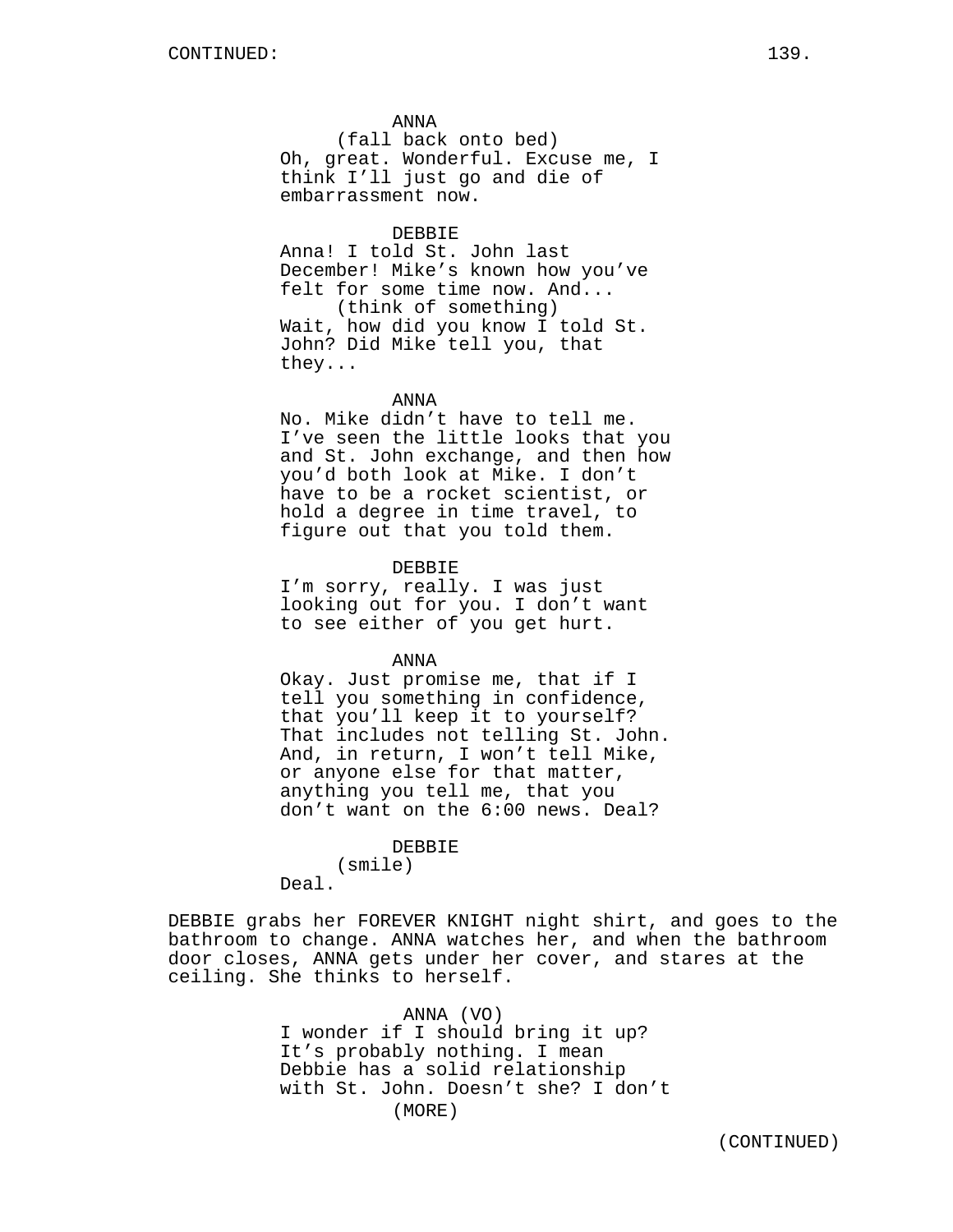ANNA (VO) (cont'd) know. What if she takes it the wrong way? What if...

DEBBIE exits the bathroom. She puts her clothes on the chair, and walks over to the bed. She climbs into bed.

### DEBBIE

Night.

She turns on her side, away from ANNA, and turns of her light. ANNA turns over on her side, and looks at DEBBIE's back.

> ANNA So... what's the story with you and Mike?

DEBBIE opens her eyes, but doesn't turn to ANNA. DEBBIE thinks to herself "not again".

> DEBBIE What do you mean?

> > ANNA

Every so often your eyes lock, or you both exchange a sort of look, that... oh I don't know, that says that something happened, that shouldn't have. And, I've noticed how he calls you Deb, not Debbie.

DEBBIE remains silent.

ANNA Then there's the weird dreams I keep having.

DEBBIE take a deep breath and turn to face her.

DEBBIE

Well... (sit up in bed) Remember that deal we just made?

ANNA You mean the one about secrets?

DEBBIE

Yeh.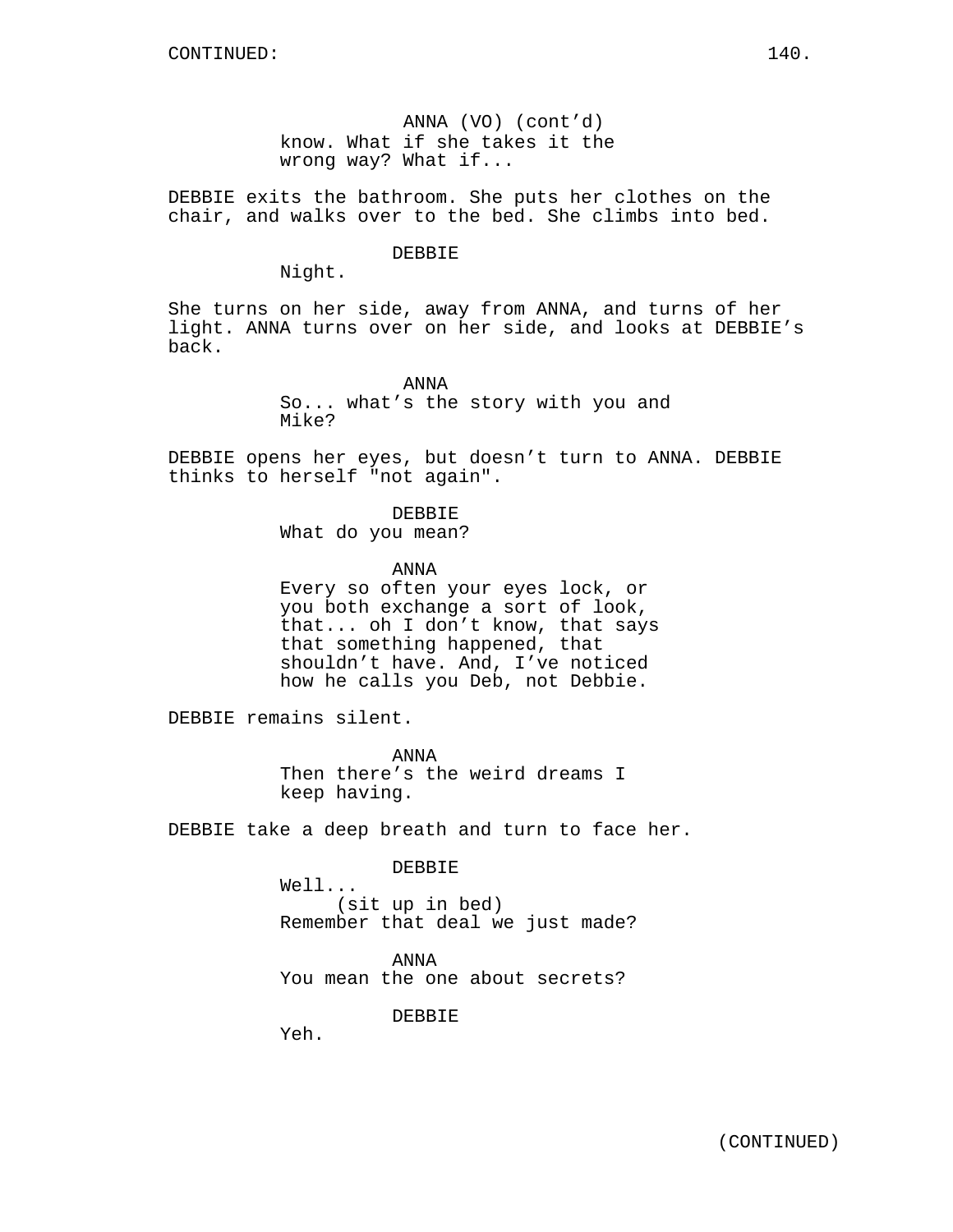#### ANNA

Yes. What a... wait, are you trying to say that something did happen between you and Mike?

DEBBIE Yeh. And not only once.

ANNA

What? You mean...

DEBBIE

Shh. Keep your voice down. They're right next door, remember?

ANNA

(quietly) Sorry.

### DEBBIE

You have to promise me you will never, ever, tell St. John. Or Mike.

ANNA (surprise) St. John doesn't know?

# DEBBIE

No, he doesn't. At least I don't think he does. And I don't want to lose him.

ANNA Okay. I promise. Cross my heart.

DEBBIE

(deep breath) Remember when we first met them?

# ANNA

Of course. It was at Frank's Halloween party in '92.

# DEBBIE

Well remember a few days later, when I was supposed to go on a tour with St. John, but went with Mike instead?

ANNA

Remember? How could I forget!!! You had everyone climbing the walls.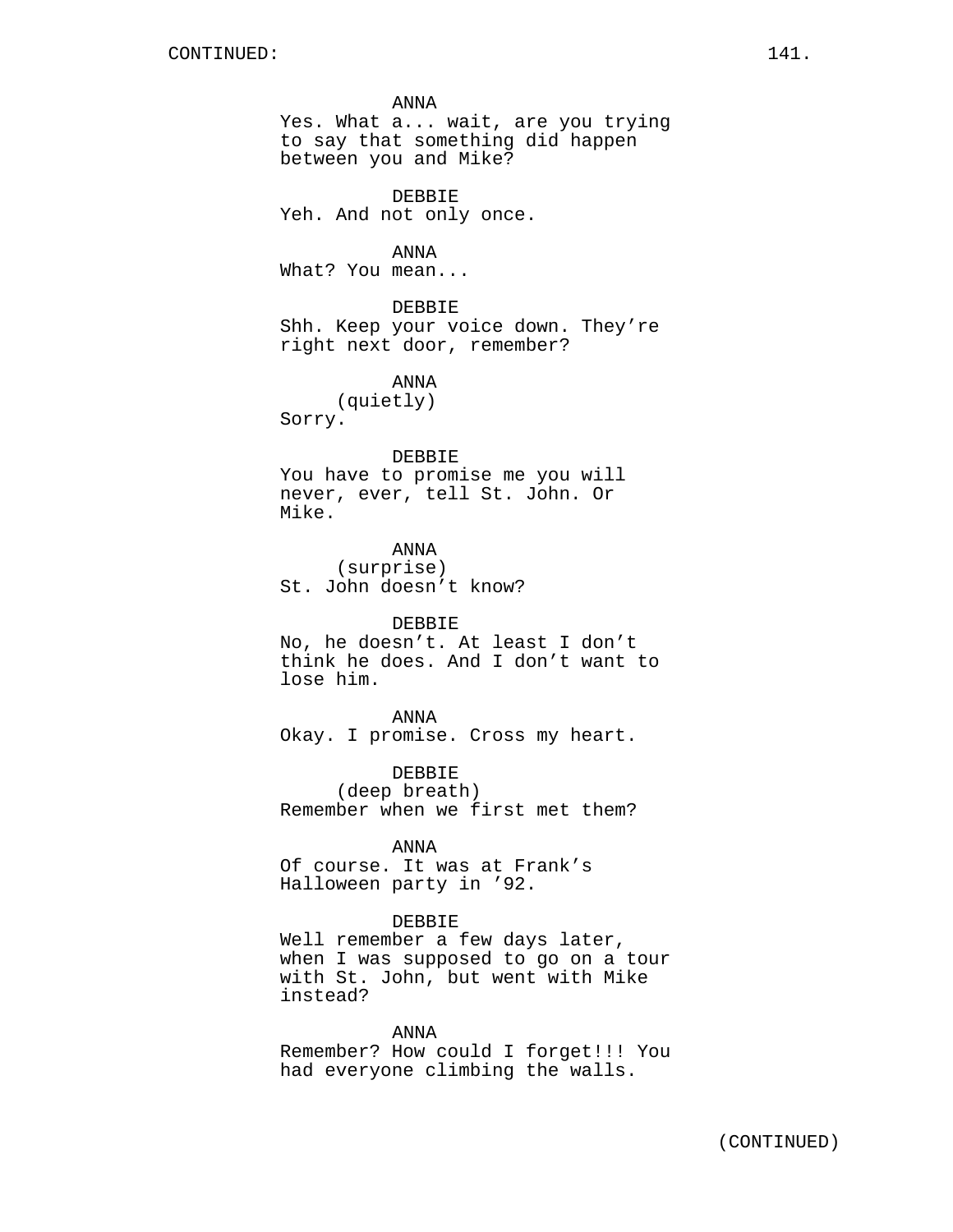### DEBBIE

Well, we... Mike and I... were all alone on that Island. And... well, we were watching the sunset, when all of a sudden, for no apparent reason, I started to cry. Mike put his arms around me, and let me cry on his shoulder. I felt so safe in his arms. When I'd finished crying, I looked at him. And, he wiped a tear from my eye. Our eyes locked. The next thing I knew we were kissing.

ANNA

He kissed you?

### DEBBIE

I don't know who kissed who. I think we kissed each other. Thing was though, I didn't stop him. One thing led to another, and...

ANNA

Wait, are you telling me that you and Mike... you know...

# DEBBIE

Yeh. We did.

ANNA whistles. When DEBBIE doesn't continue after a few seconds, ANNA prompts her.

ANNA

So, when was the next time?

DEBBIE (deep breath) Last Christmas.

ANNA

You mean the Aspen trip. When everybody showed up at the same Ski Lodge.

### DEBBIE

Yep.

ANNA Didn't you say that Mike went there with Cindy?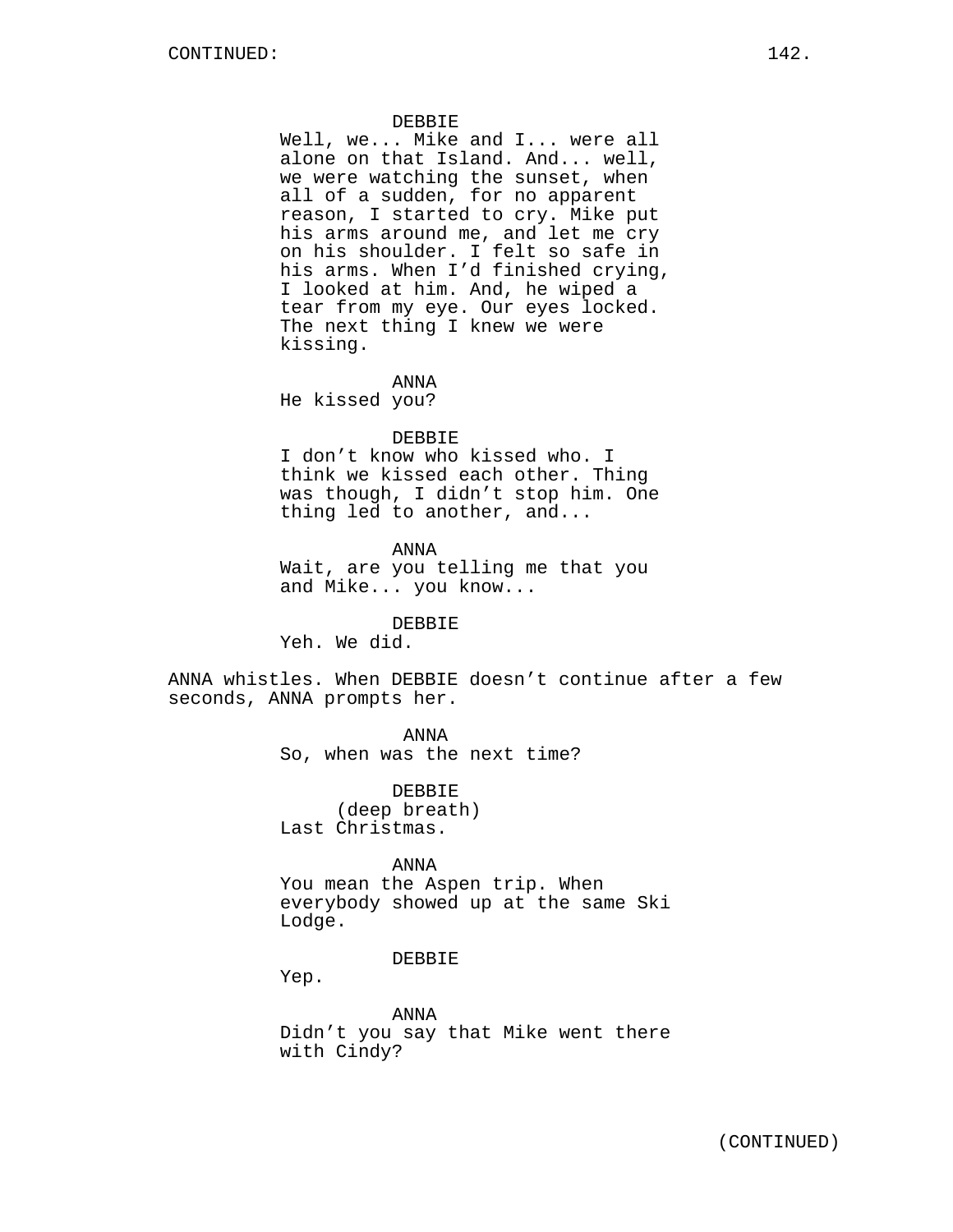DEBBIE (look at her)(surprise) You remember her name?

ANNA I remember everything about Mike.

DEBBIE Then you must also remember that I said that she took off on him.

ANNA Yeh. No one knew why.

DEBBIE Nobody except me and Mike that is.

ANNA You mean, Cindy caught you and Mike...

DEBBIE Not exactly.

ANNA gives her a "go on" look.

# DEBBIE

Okay. ... Mike and gang were having a snowball fight, and St. John and I had just returned from walking Dusty. And Mike, kind of accidentally hit St. John with a snowball. St. John chased Mike, and knocked him down. I'd let Dusty off his leash, and, well, Dusty watched Mike and St. John, and when St. John headed back over to us, Dusty ran over to Mike. Dusty kind of knocked Mike back down on to the ground, and gave him a lick attack. You know how Dusty gets.

ANNA nods.

# DEBBIE

Mike told me to get Dusty off him, so I did. Then, I offered Mike a hand up. Well, instead of me helping him up, he pulled me down. He started giving me a snow job.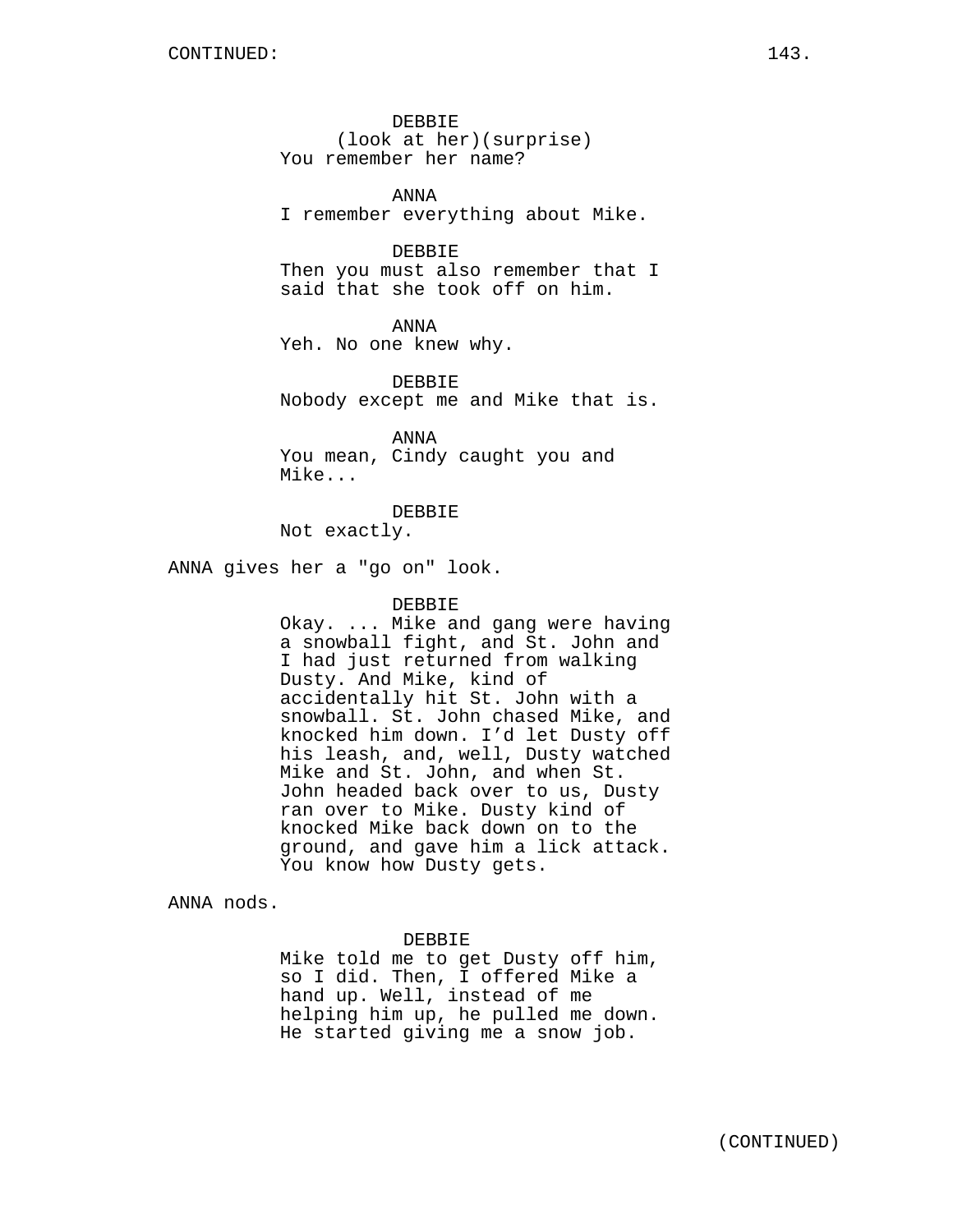ANNA A snow job! Where was St. John?

DEBBIE Inside. He said: You got yourself into this, you get yourself out.

ANNA

He didn't.

DEBBIE Oh, he did.

ANNA Where was everyone else?

DEBBIE They'd all gone inside.

ANNA So, you and Mike, were... alone.

DEBBIE

(nod) Alone, in the snow, with Mike on top of me. He gave me a very thorough snow job. If you know what I mean. Put snow everywhere.

ANNA Everywhere?

stop.

DEBBIE Everywhere. His hands lingered in a few places. And I'm sure you know where I mean. His touch was so... so... sensual. I didn't want him to

(beat) While his hands were lingering, he looked at me. I felt like just giving into everything I was feeling. I wanted him so much. My whole body wanted more of him. I'd never felt that way before. So, so, out of control of myself. All I could think of was how much I wanted him. How much I wanted to feel him inside me, like that night on the island. So, I let him kiss me.

(beat) But it was a lot more than a simple kiss. When he kissed me, I pulled (MORE)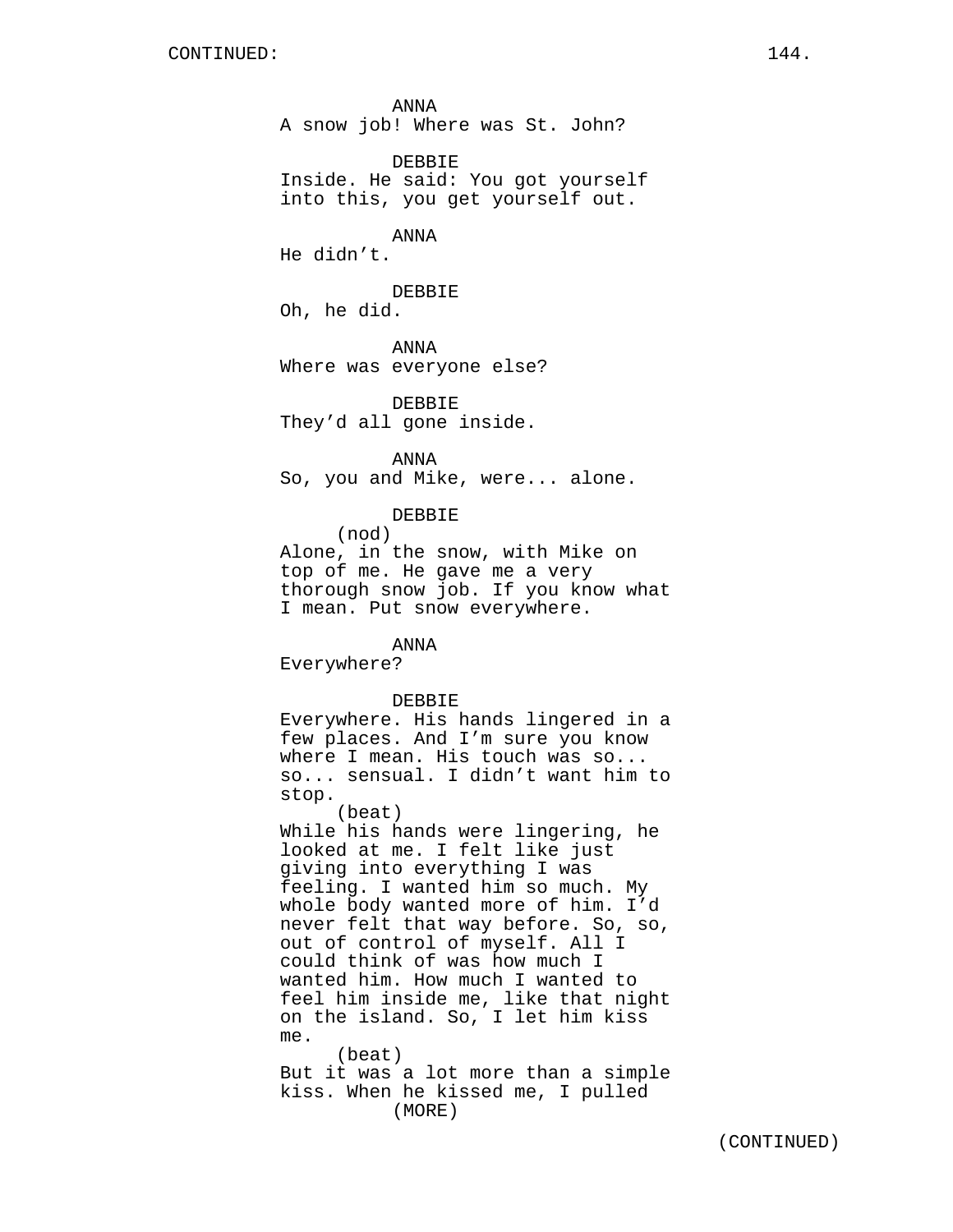### DEBBIE (cont'd)

him close. His hands were still on me. I wanted him. I lost control of everything. I let my body tell him, just how much I wanted him. Just when I thought he was going to take me up on my offer, he broke the kiss. He removed his hands and rose up off me. He put out his hand and helped me up.

(beat)

I walked off, back to my cabin, and he turned and headed to his. He looked up, and... that's when he saw Cindy. She was standing in the window. He wasn't sure how long she'd been standing there, or how much she'd seen. But, he was convinced that all she could have seen, was the kiss. Anyway, that's the reason that she left. (beat)

I don't know what it is. I mean I love St. John. I really do. But... whenever I'm alone with Mike, something always happens. Something keeps attracting us to each other. (beat) I don't know what would happen if St. John ever found out. There was a time, when he suspected that

ANNA thinks she remembers the incident that DEBBIE is referring to.

something was going on but he couldn't prove anything had.

ANNA

That's what that fight was on the night before your 6 month party? The fight Mike knew about. That's how Mike got that black eye. St. John gave it to him.

DEBBIE

Yes.

ANNA

I helped convince St. John he was over reacting. I... Did something happen that night?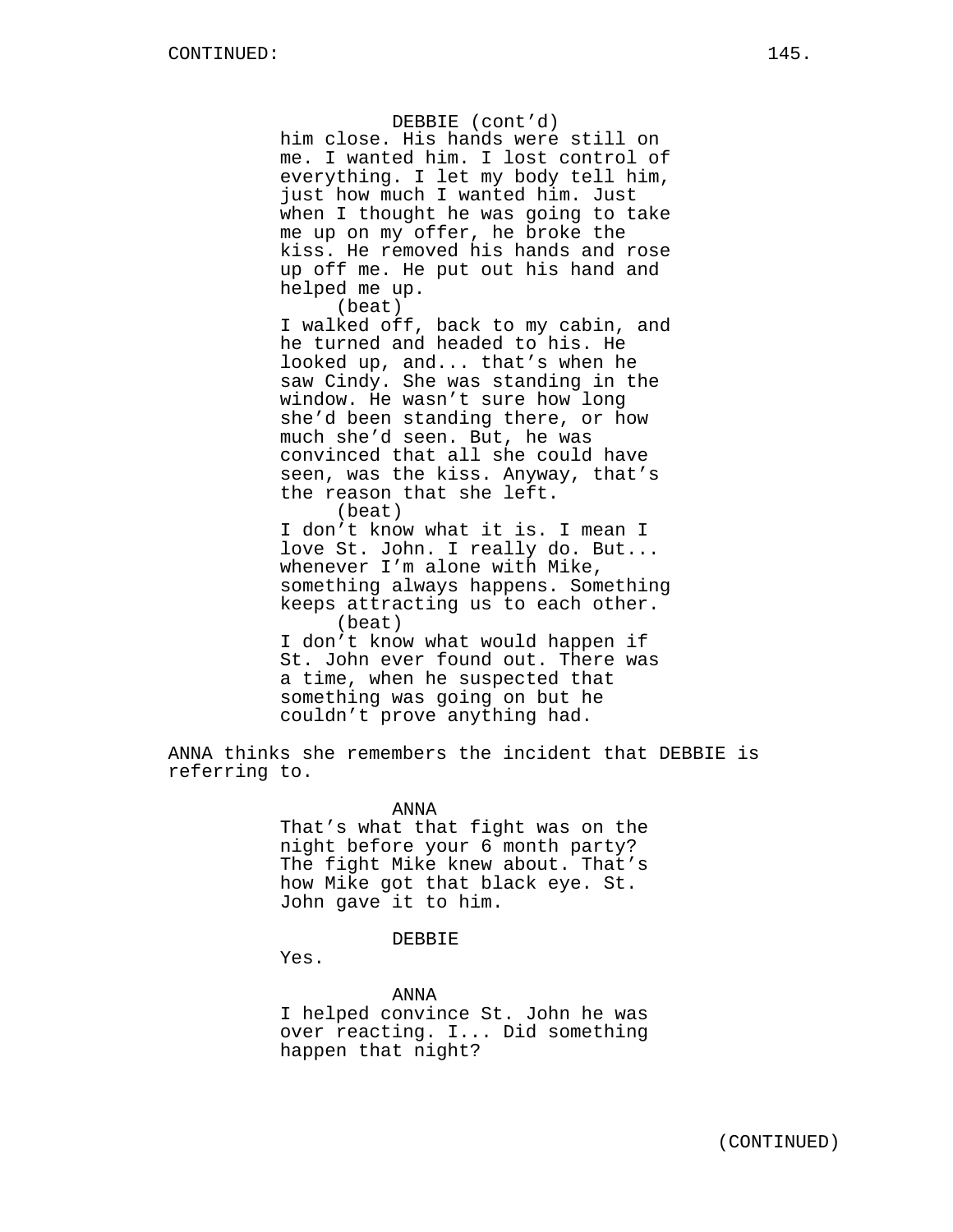#### DEBBIE

(lie)

No.

ANNA What about now? Are you...

### DEBBIE

No. St. John means everything to me. He's the best thing that's ever happened to me. He loves me, and I love him. I love him more than I've ever loved anyone else. I don't want to lose him. Especially not now. Not..

ANNA You won't lose him. Your secret's safe with me.

### DEBBIE

(smile) Thanks. I'm really glad you and Mike are going to give it a chance.

## ANNA

Thanks.

DEBBIE lies back down. ANNA looks over at her.

ANNA So, tell me, how is he?

DEBBIE

What?

ANNA You know... Mike. How is he?

DEBBIE You mean in...

ANNA Yeh. Is he as great a lover as he looks?

DEBBIE Well, if I know Mike... (quietly) ...and I know Mike... (normal) ...you'll probably find out for yourself soon enough. I wouldn't want to spoil it for you.

(CONTINUED)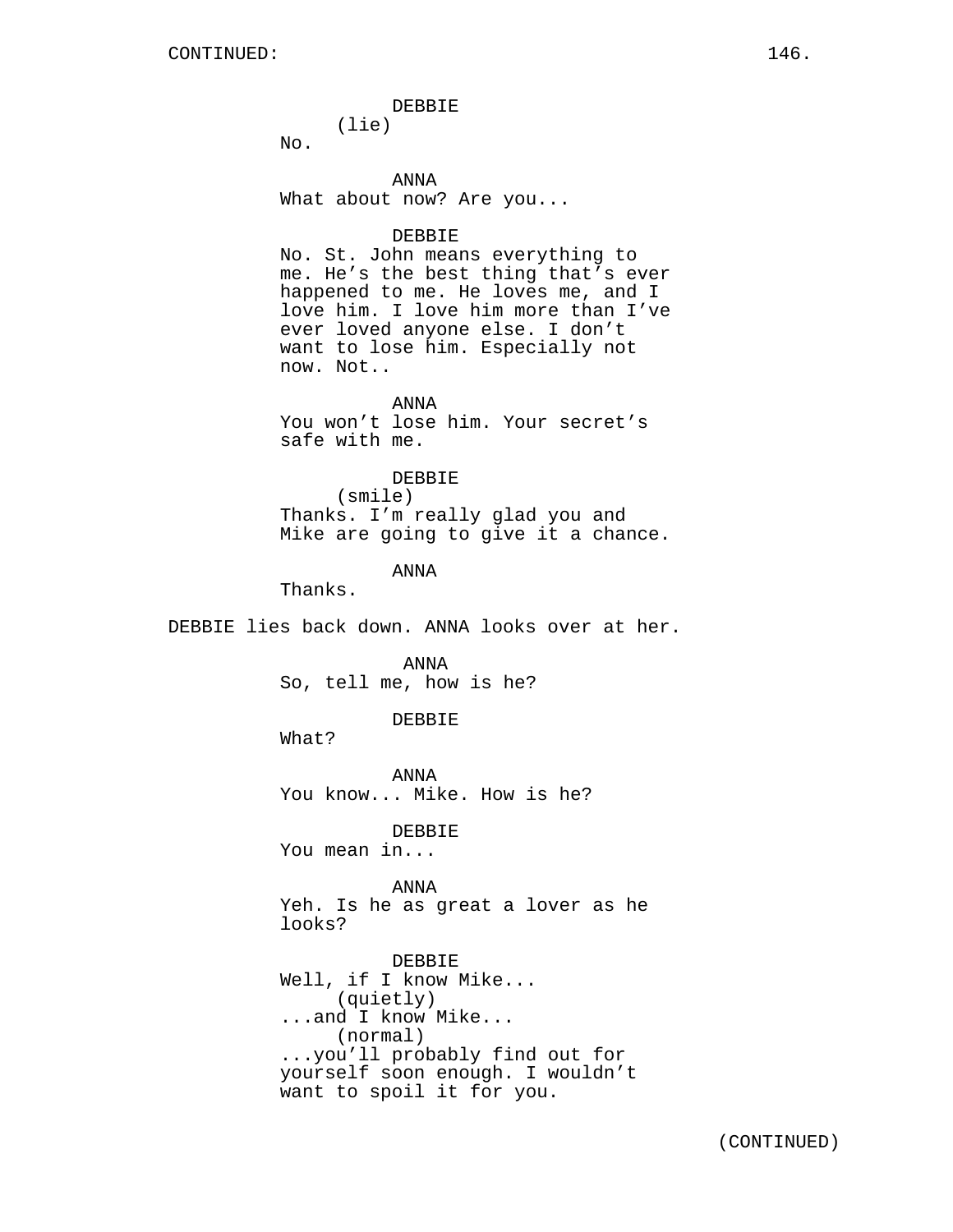ANNA If we last long enough for the relationship to go that far. (beat) Come on tell me. Or at least give me a hint? **DEBBIE** No. Patience my dear. ANNA Okay, at least tell me this. Who's better Mike or St. John? DEBBIE Good night Anna. ANNA (lay down) More more thing. Was it really a dream? DEBBIE Was what really a dream? ANNA Friday afternoon. DEBBIE (lie) Yes. CUT TO: 134 INT: ROOM 575 (7:00AM) 134

DEBBIE is in the shower. ANNA has just finished getting dressed. There is a knock on the adjoining room door.

> ANNA Come in. It's open.

The door opens, and MIKE enters. MIKE walks over, leaving the door open.

> MIKE Want to go grab some breakfast? We can go out if you want?

ANNA Sure, I'd love to. What about Denny's?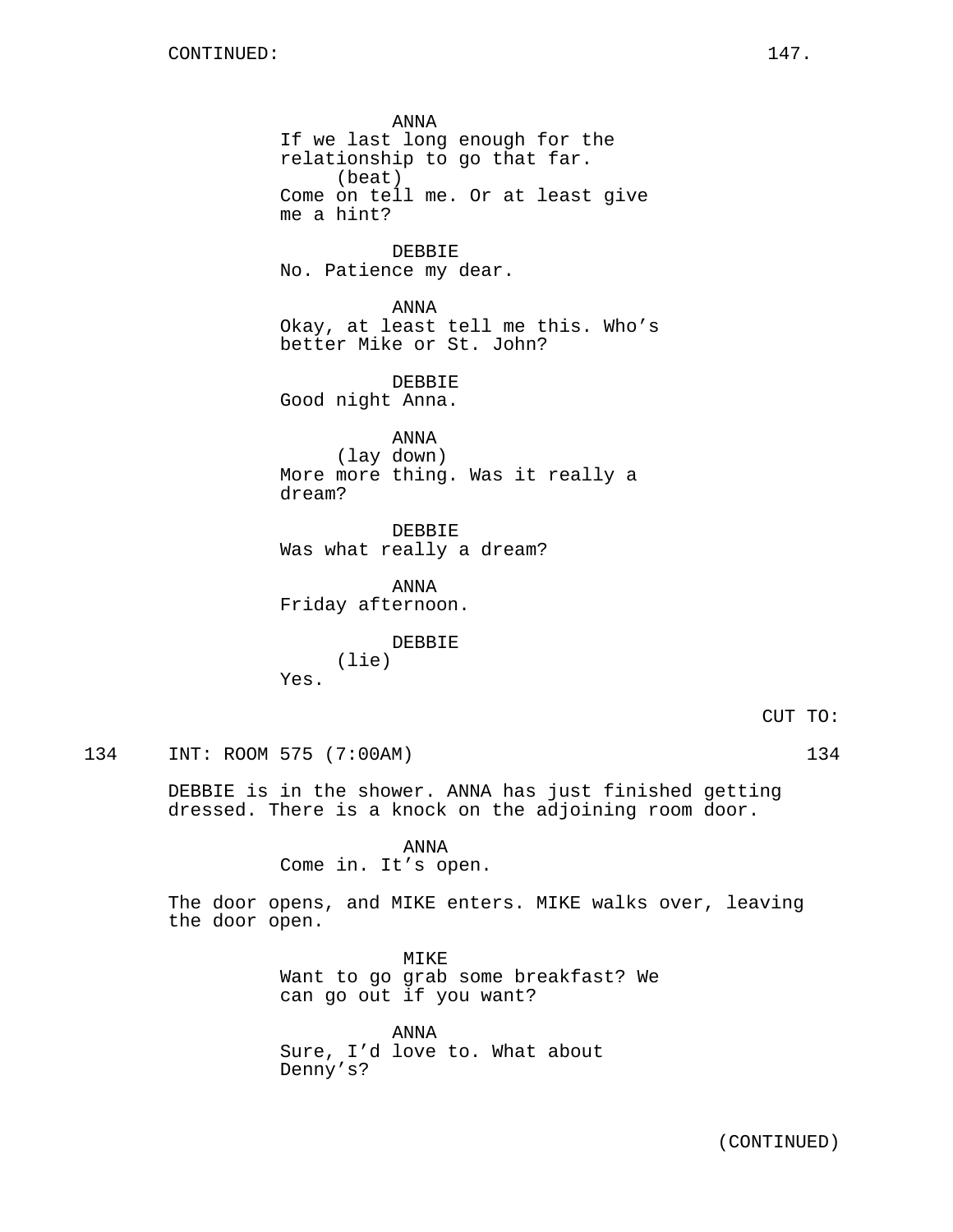MIKE

Okay.

ANNA Just let me write a quick note to Debbie.

MIKE nods. ANNA goes over to the dresser, and scribbles the following note on a piece of paper. The note says, "Gone to Denny's with Mike. Later, Anna."

> ANNA Okay, let's go.

MIKE and ANNA walk to the door. MIKE opens it. ANNA grabs her leather jacket, and her purse. ANNA exits. MIKE exits, closing the door behind him.

CONTINUE TO:

135 INT: FIFTH FLOOR - HALLWAY 135

MIKE and ANNA, walk to the elevator. MIKE presses the button, and they wait.

ANNA

Mike?

### MIKE

Hm?

ANNA

How did you guys get those guys to show up yesterday?

MIKE

It was Deb and St. John, who suggested it. She knew how depressed you were at missing the convention. So we schemed together to surprise you. Deb and St. John tackled to those two guys from Blake's 7, and I used my DNS ID to convince Peter to visit you.

ANNA

You had to use your government ID? The good ole Mike Rivers charm wouldn't work?

MIKE Hey, my charm only works on women. Thank-you very much.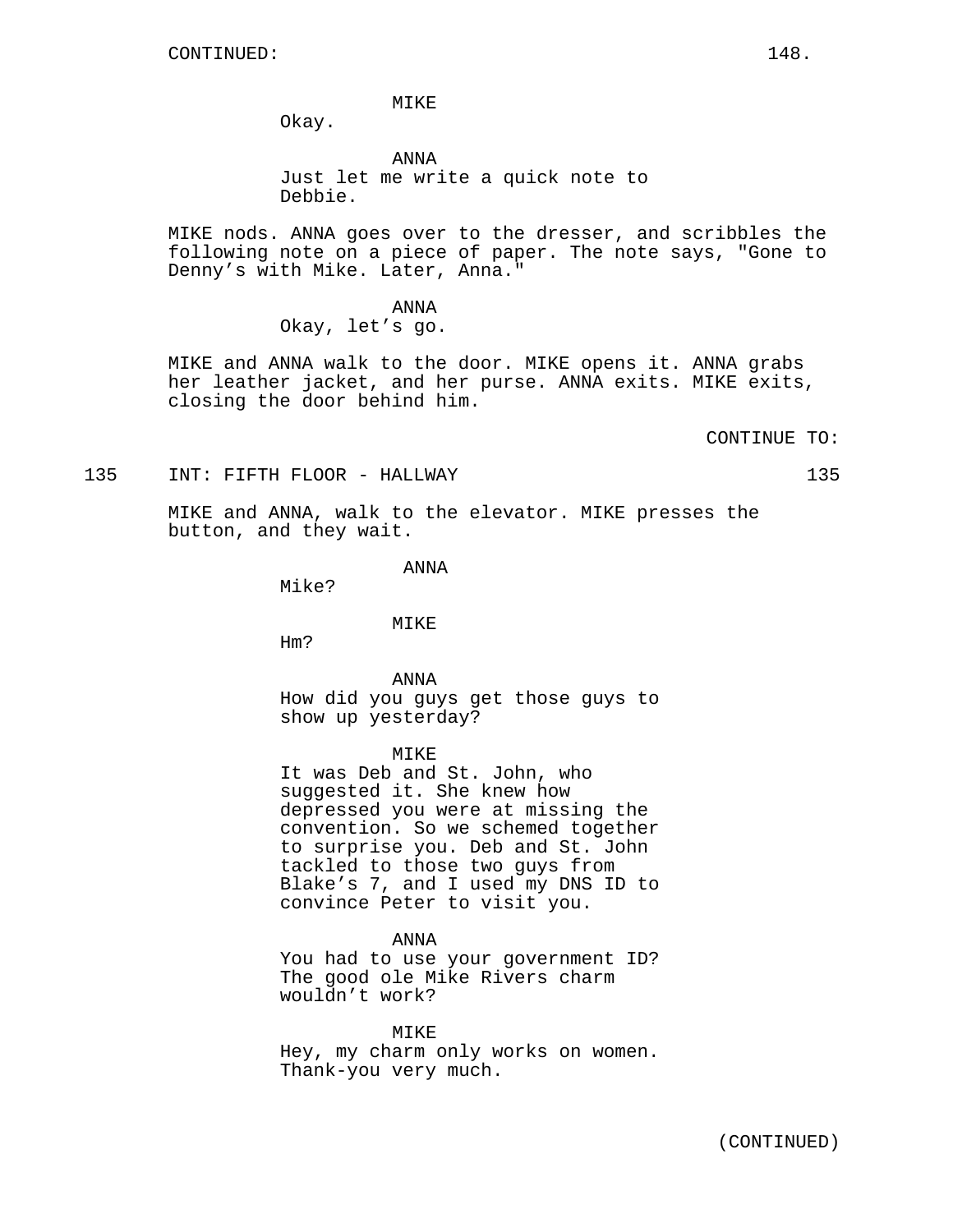ANNA How did you find them?

MIKE That was Jo and Jason's job.

ANNA

Oh.

MIKE Did we surprise you?

ANNA Yes. It was a complete shock.

MIKE flashes her a smile, as the elevator doors open. They get on the elevator.

JUMP TO:

136 INT: ROOM 575 (7:30AM) 136

ST. JOHN walks through the open adjoining room door. He hasn't gotten dressed yet and is only wearing a bath robe. DEBBIE exits the bathroom wearing nothing but a towel. She is towel drying her hair, and looking at the floor. Therefore, she does not see ST. JOHN leaning against the doorway, with his arms crossed. He is looking at her, and smiling. DEBBIE walks over to the dresser, and sees ANNA's note. She reads it to herself. Then, she drops the towel she was drying her hair with, and looks in the mirror. She sees ST. JOHN, and is startled. ST. JOHN walks over to her.

> ST. JOHN Didn't mean to startle you.

She turns around to face him. He walks right up to her. She puts her arms around his neck. He puts his arms around her waist.

> ST. JOHN I... just came over to see if, you were hungry.

> > DEBBIE

(smile)

I am.

ST. JOHN You want to go downstairs for breakfast, or order room service.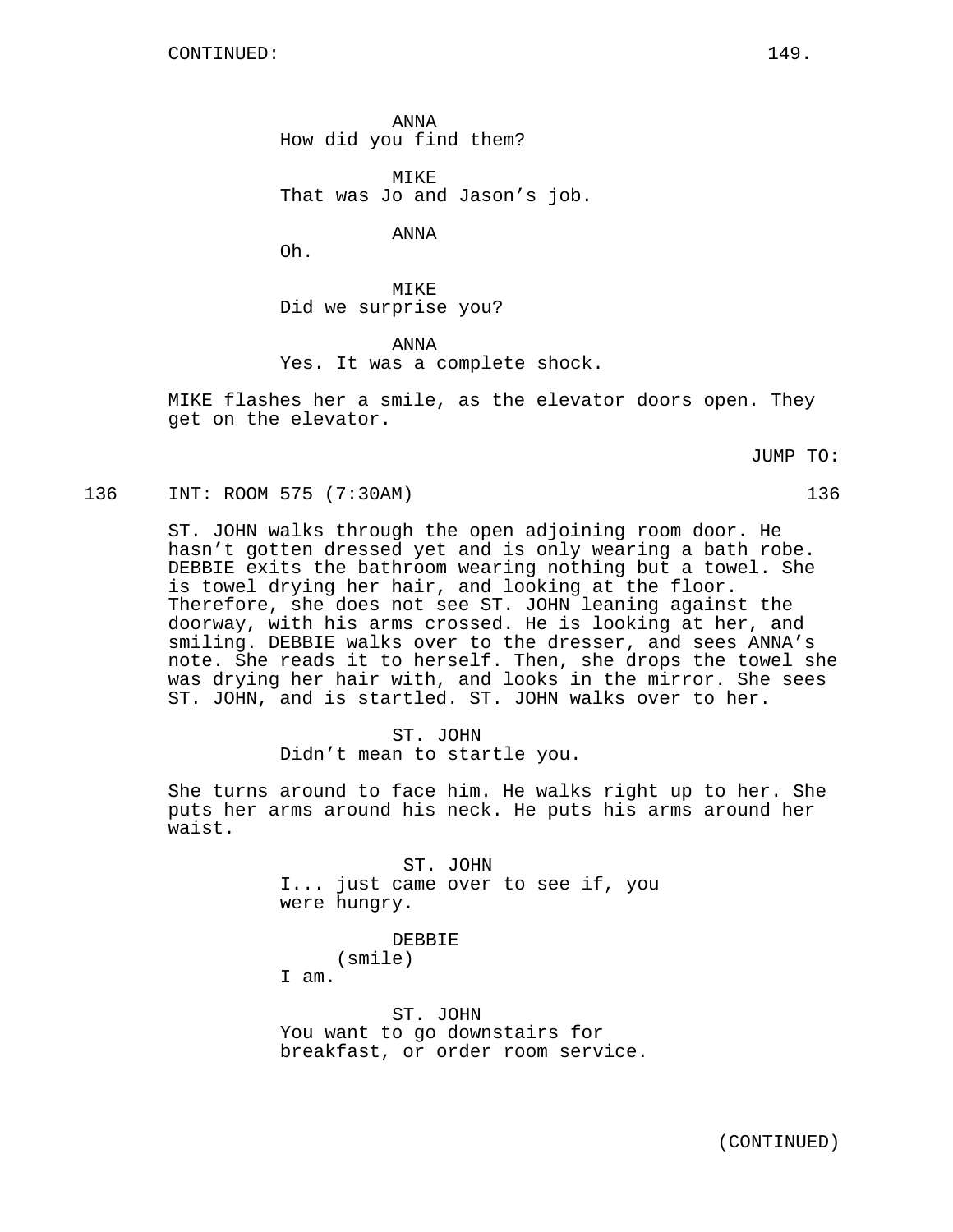DEBBIE What I want isn't on the menu.

ST. JOHN

Hunh?

DEBBIE (seductively) It's not food that I'm hungry for.

She opens the belt on his bath robe, and kisses him. He pulls her to him, and removes the towel. She slides the bath robe off his shoulders, and down his arms. He lets it slide off. They walk over to, and fall on to, the bed. They don't break the kiss. She pulls him close to her, in a passionate embrace. They make love.

JUMP TO:

137 INT: ROOM 577 (9:30AM) 137

ST. JOHN and DEBBIE are dressed and eating breakfast. MIKE and ANNA enter.

> DEBBIE Well, well, well, look who's back. You know, we have to be checked out by noon.

MIKE Actually, the car has to be back by 10:00.

ANNA I guess that means we have to go pack?

DEBBIE You got it. (rise)(kiss St. John) See ya in a bit.

ST. JOHN

Okay.

ANNA (turn to Mike) See ya.

MIKE (smile) See ya.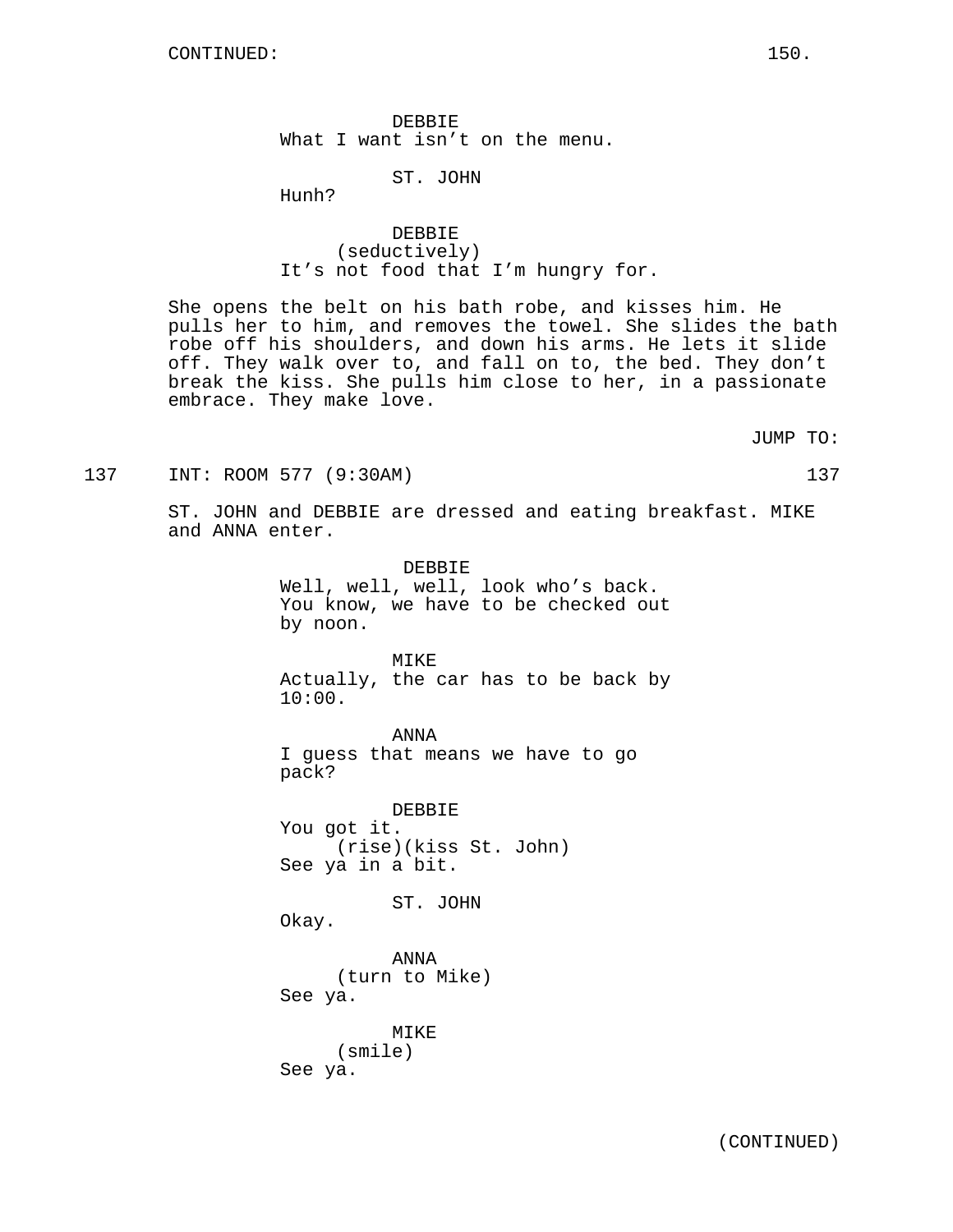DEBBIE and ANNA walk through the adjoining doors. MIKE joins ST. JOHN at the table.

CONTINUE TO:

138 INT: ROOM 575 138

DEBBIE and ANNA, are packing.

DEBBIE Oh, by the way, I called my parents and told them I was going to visit Frank.

ANNA

Frank?

DEBBIE I told them that he'd invited me down for Thanksgiving.

ANNA

But...

DEBBIE I'm really going with St. John.

ANNA Did you mention his condition?

DEBBIE

No. It would only have worried them. And, brought up to many questions.

ANNA So, they don't know that he works for DNS?

DEBBIE No. They don't. Besides, St. John's "condition" is much better.

DEBBIE looks at ANNA.

DEBBIE Have you figured out how you're gonna explain your cuts and bruises to your parents?

ANNA Damn! I hadn't thought of that.

MIKE, who is standing in the adjoining room doorway, speaks.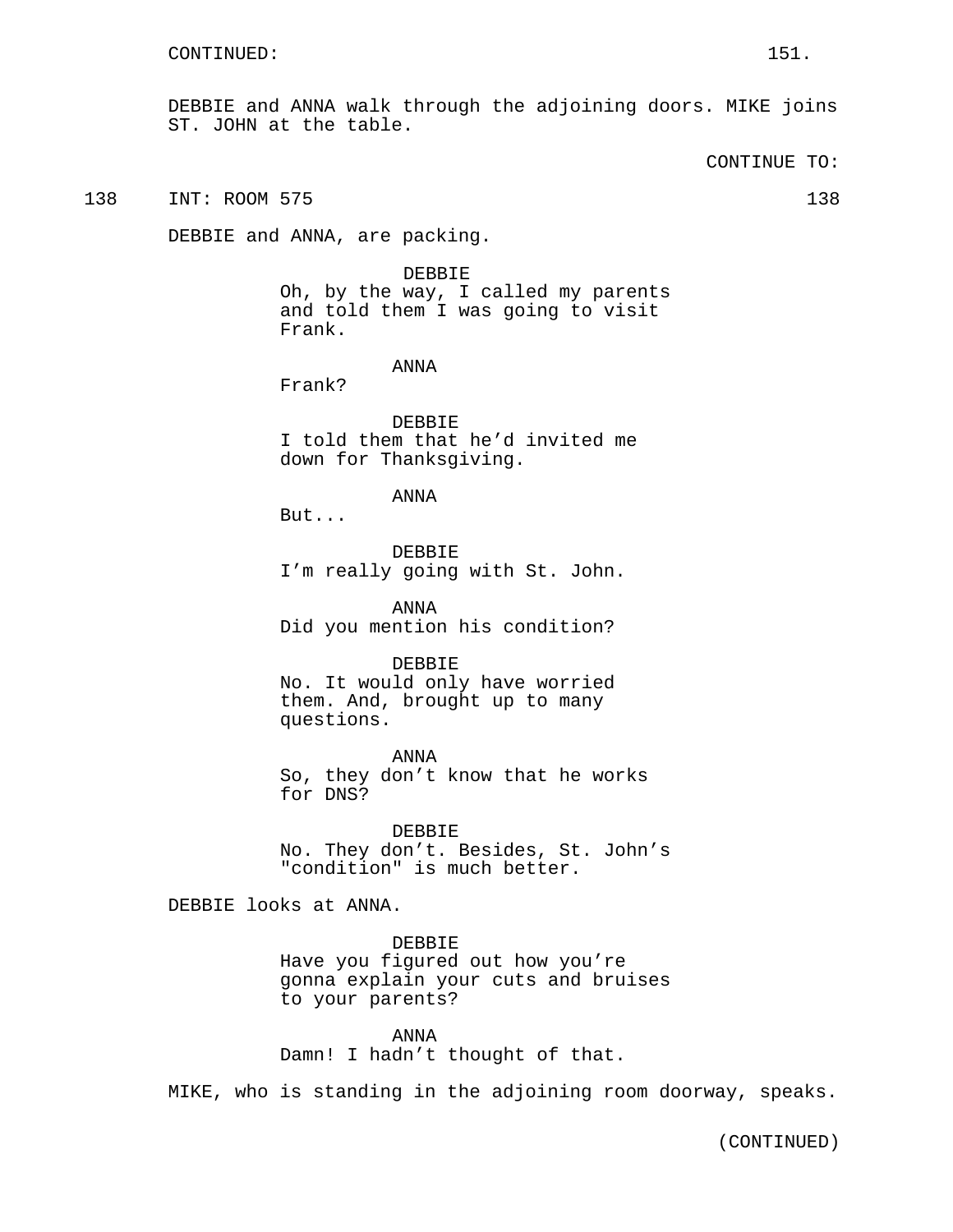MIKE If you go home looking like that, I don't think they'd be too thrilled with me.

ANNA laughs, and throws a bed pillow at MIKE. MIKE, of course, catches the pillow.

> MIKE Why don't you take some R & R at the cabin?

DEBBIE and ANNA exchange a look.

MIKE At least until those cuts have finished healing.

ANNA (turn to Mike)(smile) You're on.

MIKE throws the pillow back on the bed and smiles at her. Then he turns and exits. DEBBIE looks at ANNA with a "how are you gonna explain this?" look.

> ANNA I'll call home, and tell them the same thing you told yours. That Frank invited us down for Thanksgiving.

ANNA walks over to the phone, and dials.

CUT TO:

139 INT: HOTEL LOBBY (9:30AM) 139

DEBBIE kisses ST. JOHN goodbye.

DEBBIE I'll meet you at Santini Air.

ST. JOHN I'll be there. Bye.

DEBBIE

Bye.

They kiss again.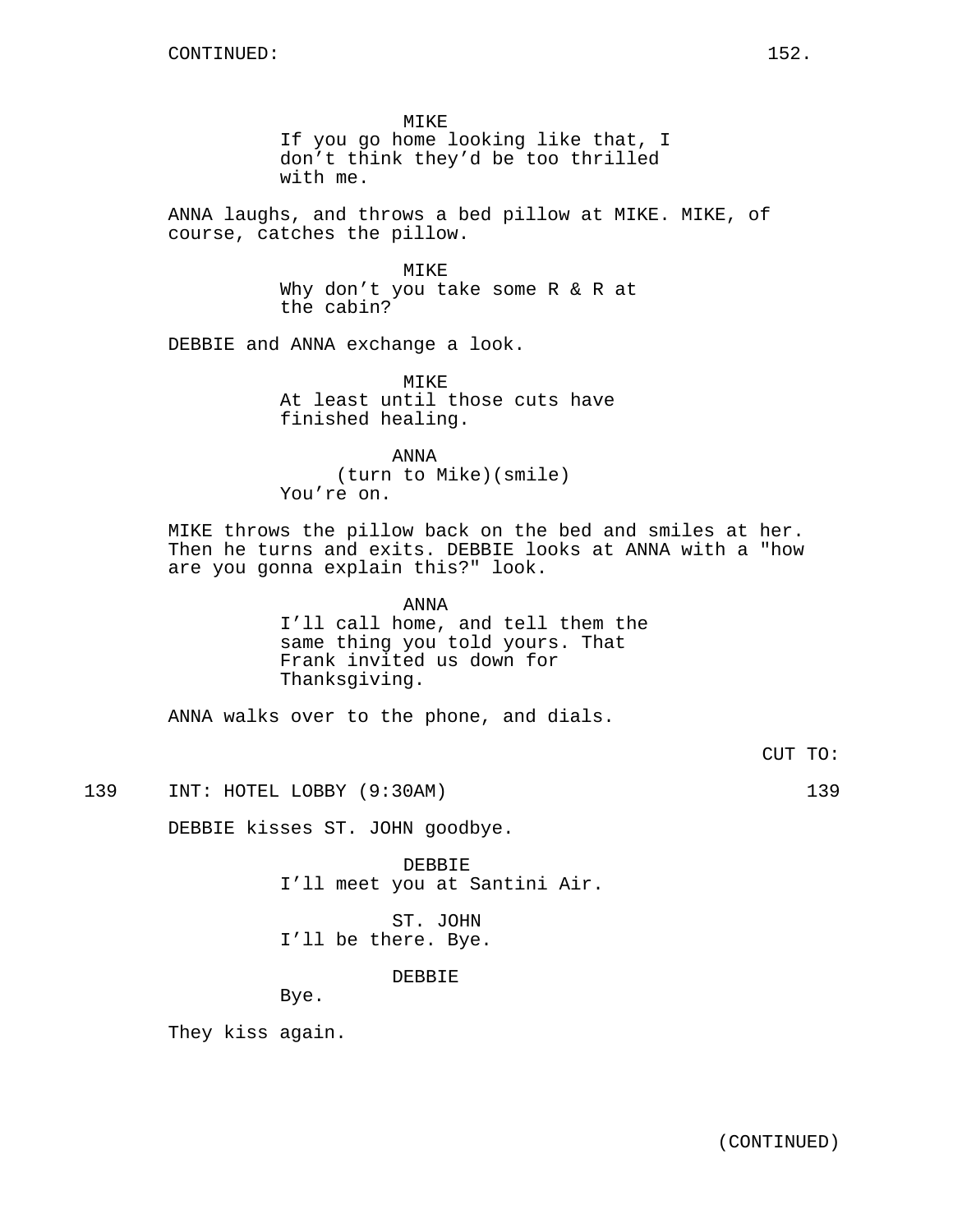JO (yell) Come on St. John. Let's go.

ST. JOHN breaks the kiss, and goes over to JO and JASON. ST. JOHN, JO, and JASON, exit the hotel. MIKE and ANNA, walk over to DEBBIE.

MIKE

Ready?

DEBBIE Yeh. Let's go.

DEBBIE, MIKE, and ANNA, exit the hotel.

CONTINUE TO:

140 EXT: HOTEL 140 140

DEBBIE, MIKE, and ANNA, are walking to the car.

ANNA I thought you said you were going somewhere with St. John?

DEBBIE

I am.

ANNA So why aren't you...

DEBBIE St. John, Jo and Jason, have a little errand to run with The Wolf.

ANNA

Oh.

DEBBIE

And...

MIKE gives DEBBIE a "don't say it" look.

ANNA

And what?

DEBBIE You'll see.

ANNA Wait, if they're taking The Wolf, then how are we...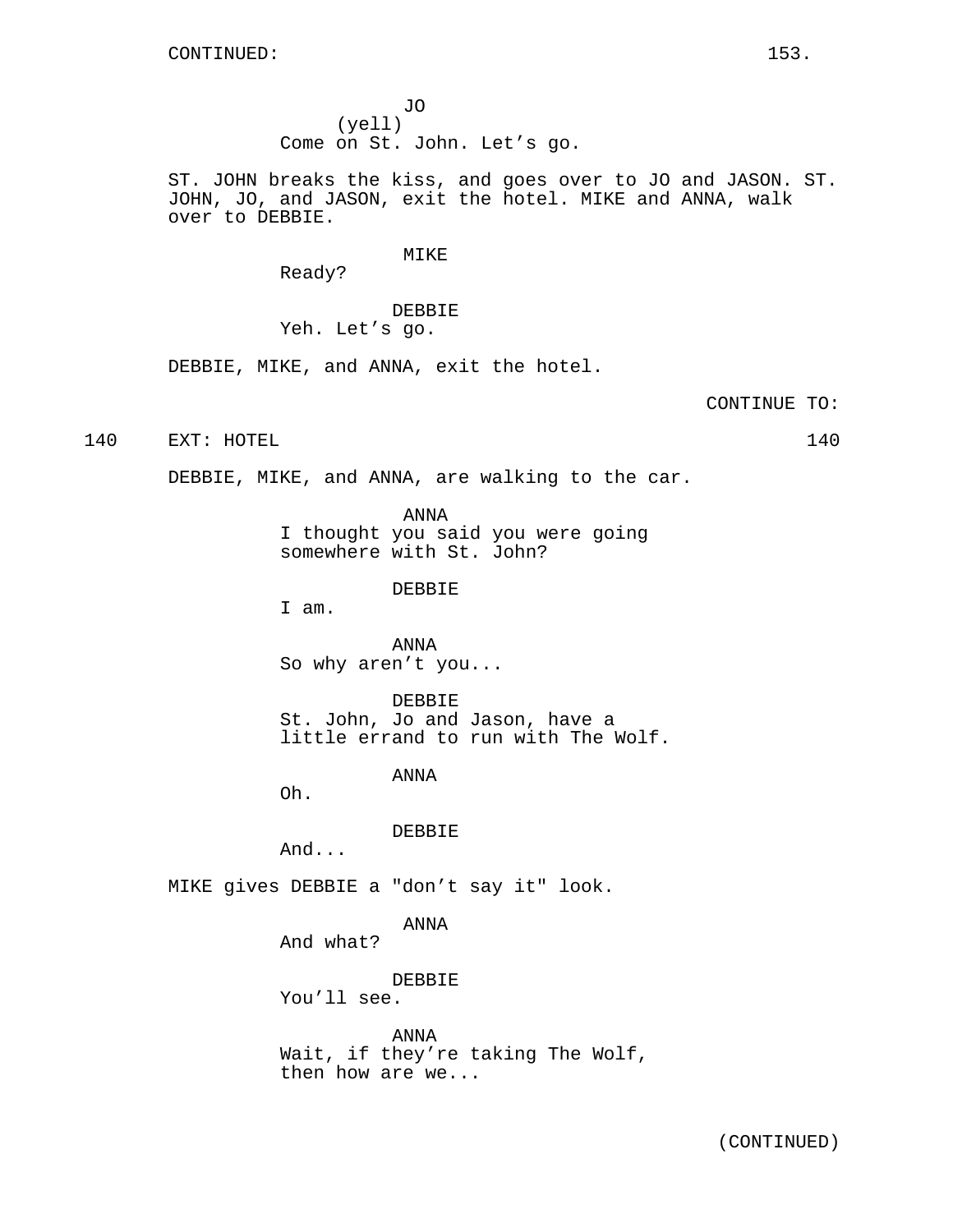DEBBIE Jason and Jo, came in on a Santini Air chopper, remember?

ANNA

Oh right.

They continue to the car.

CONTINUE TO:

## 141 TIME FLIES 141

They get to the car. MIKE opens the trunk and the three of them put their bags in it. MIKE gets in the driver's side of the car and starts it. ANNA gets in the front, beside MIKE. DEBBIE closes the trunk and gets in the back seat. DEBBIE and MIKE exchange a look through the rear view mirror. MIKE backs out of the parking space and drives off. They reach the Car Rental. They take their bags out and return the car. Then they go to the waiting taxi. They put their bags in the trunk and get in the cab. They are all in the back seat. MIKE is in the middle. The cab driver takes them to the field where they landed AIRWOLF.

CONTINUE TO:

## 142 TIME RESUMES (10:30AM) 142

The cab pulls up. ANNA, MIKE, and DEBBIE, exit. DEBBIE and ANNA remove the bags from the trunk. MIKE pays the driver and the cab leaves. They pick up their bags and start to walk over to the Structure. There is a tall man wearing a long black trench coat waiting by the door to the structure. DEBBIE and MIKE exchange a "he's here" look. They stop. MIKE turns to ANNA and gives her best innocent look.

> MTK<sub>E</sub> It completely slipped my mind. We have an extra passenger. He lives in Toronto.

ANNA But Mike, we're not...

MIKE I know. But he missed his flight. So, I offered him a lift. Hope you don't mind the detour.

ANNA No, not at all.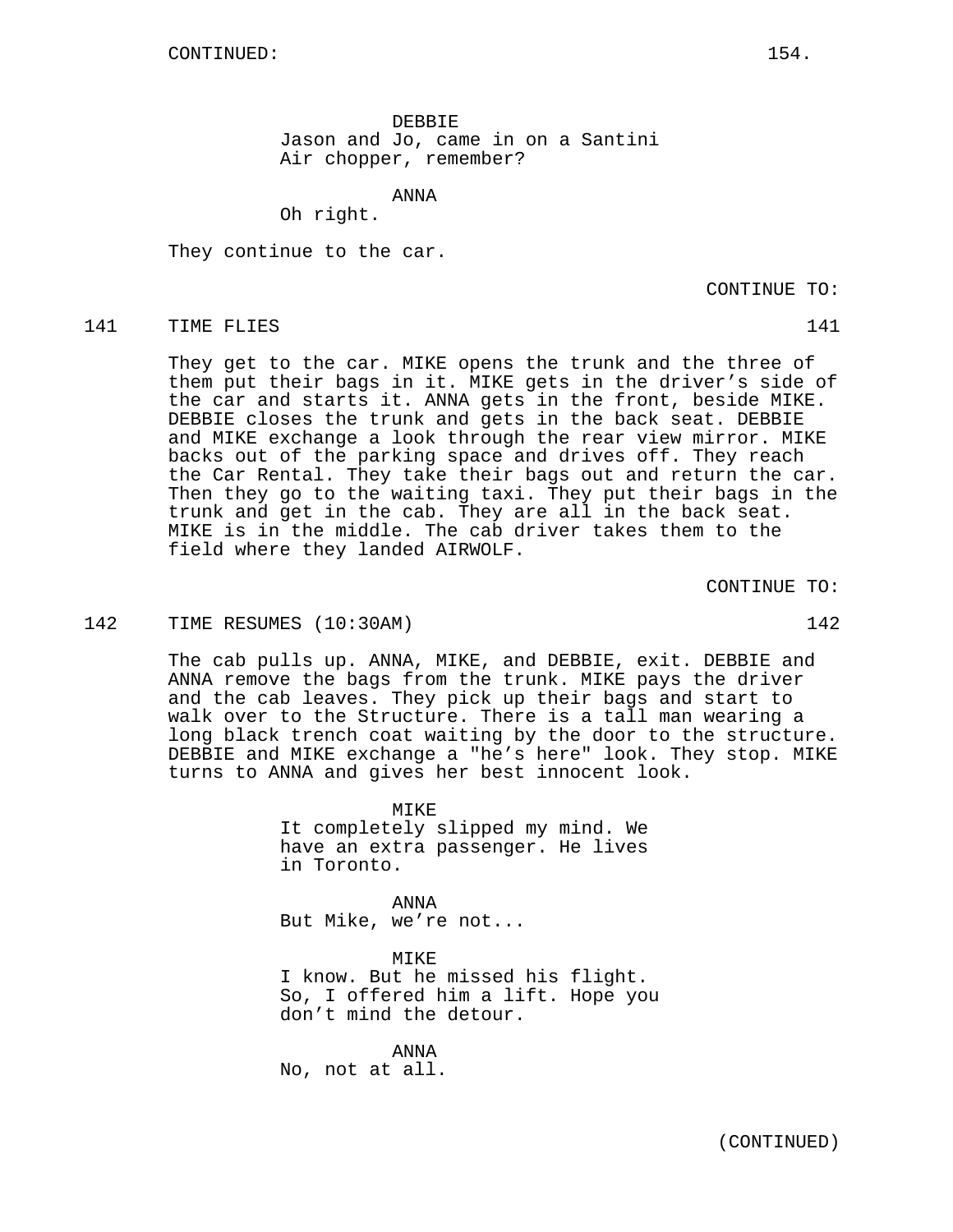MIKE, DEBBIE, and ANNA continue to the structure. The man's back is to them. MIKE addresses him.

> **MTKE** I hope you haven't been waiting too long.

The man turns to face MIKE. It's NIGEL BENNET.

NIGEL Nope. Just got here. It was very kind of you to offer to fly me home, Major. Thank-you.

MIKE My pleasure. Oh, by the way, this is Anna.

NIGEL

Hello Anna.

ANNA

Hi.

**MTKE** And you remember Debbie.

NIGEL How could I forget.

MIKE opens the door, and they enter the structure.

CONTINUE TO:

## 143 INT: STRUCTURE 143 143

AIRWOLF is gone and replaced by a SANTINI AIR chopper. MIKE opens the doors wide. They walk over to the chopper. MIKE opens the baggage compartment. Everyone hands him their bags and he puts them in. Then they board the chopper. MIKE gets in the pilot's seat. NIGEL gets in the back, behind MIKE. ANNA goes to get in the back beside NIGEL. DEBBIE looks at her teasingly.

> DEBBIE You sure you wouldn't like to be up front? With Mike?

ANNA (turn)(smile) Maybe later. (beat)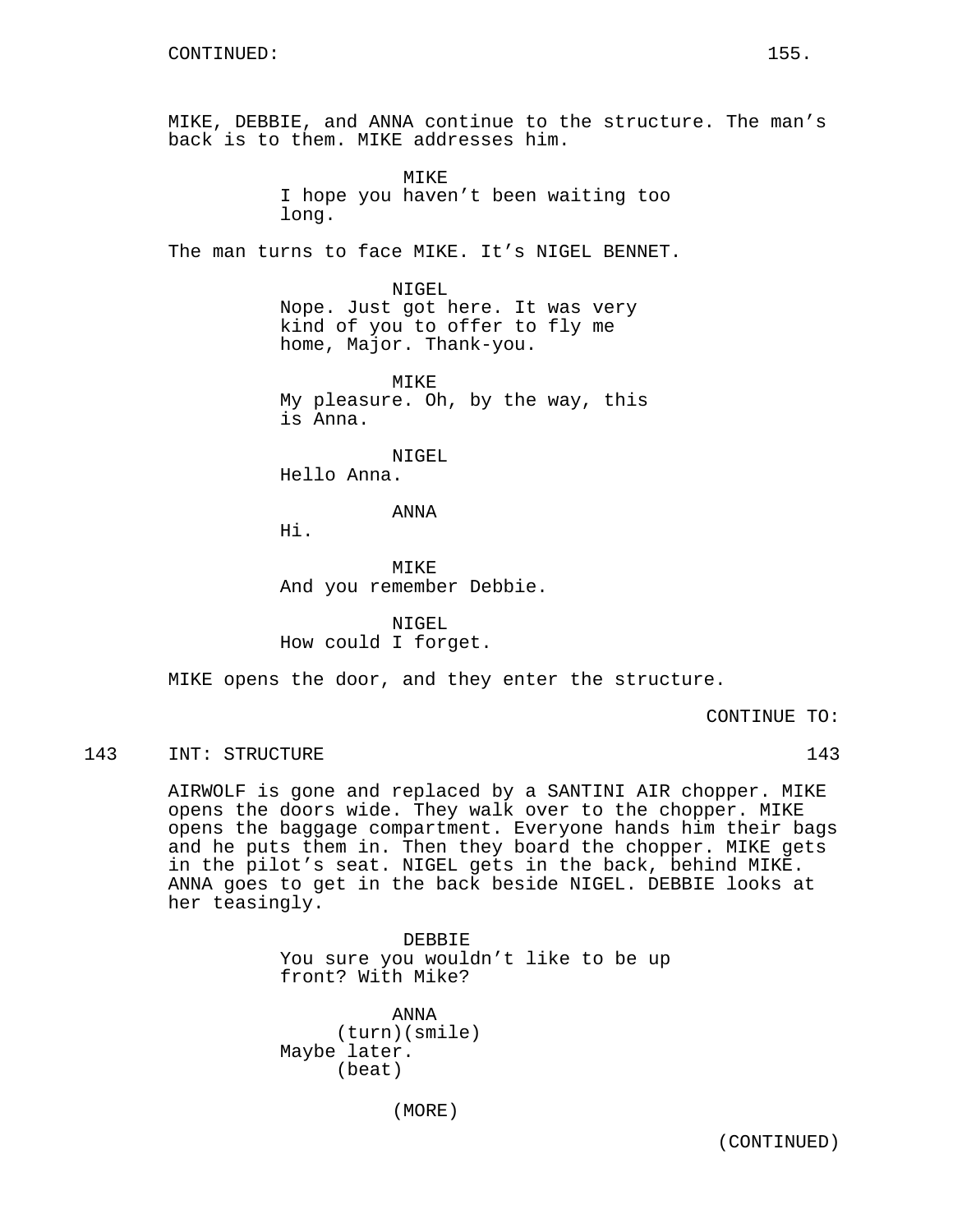ANNA (cont'd) Besides, you know how to fly this, so you would be the better co-pilot.

ANNA opens the back door, and gets in. DEBBIE opens the front door, and gets in. MIKE starts up the chopper, and prepares for lift off.

### CONTINUE TO:

## 144 INT: CHOPPER 144

Everyone puts on their headphones. MIKE lifts the chopper up, a few feet, and flies straight ahead. He exits the structure, then puts the chopper on a 45 degree angle, and rises up. Once he has reached the height he wants, he levels it out, and flies straight. ANNA turns to NIGEL.

#### ANNA

How'd you miss your flight, Mr. Bennett?

DEBBIE looks at MIKE, then at NIGEL. They exchange a look. The look, is the look of a little kid who has just been caught with his hand in the cookie jar. NIGEL turns to ANNA.

> NIGEL Please. Call me Nigel.

ANNA Okay. Nigel.

NIGEL Well, you see, it all started like this...

CONTINUE TO:

145 EXT: CHOPPER 145

Chopper flies on to Toronto.

FADE OUT.